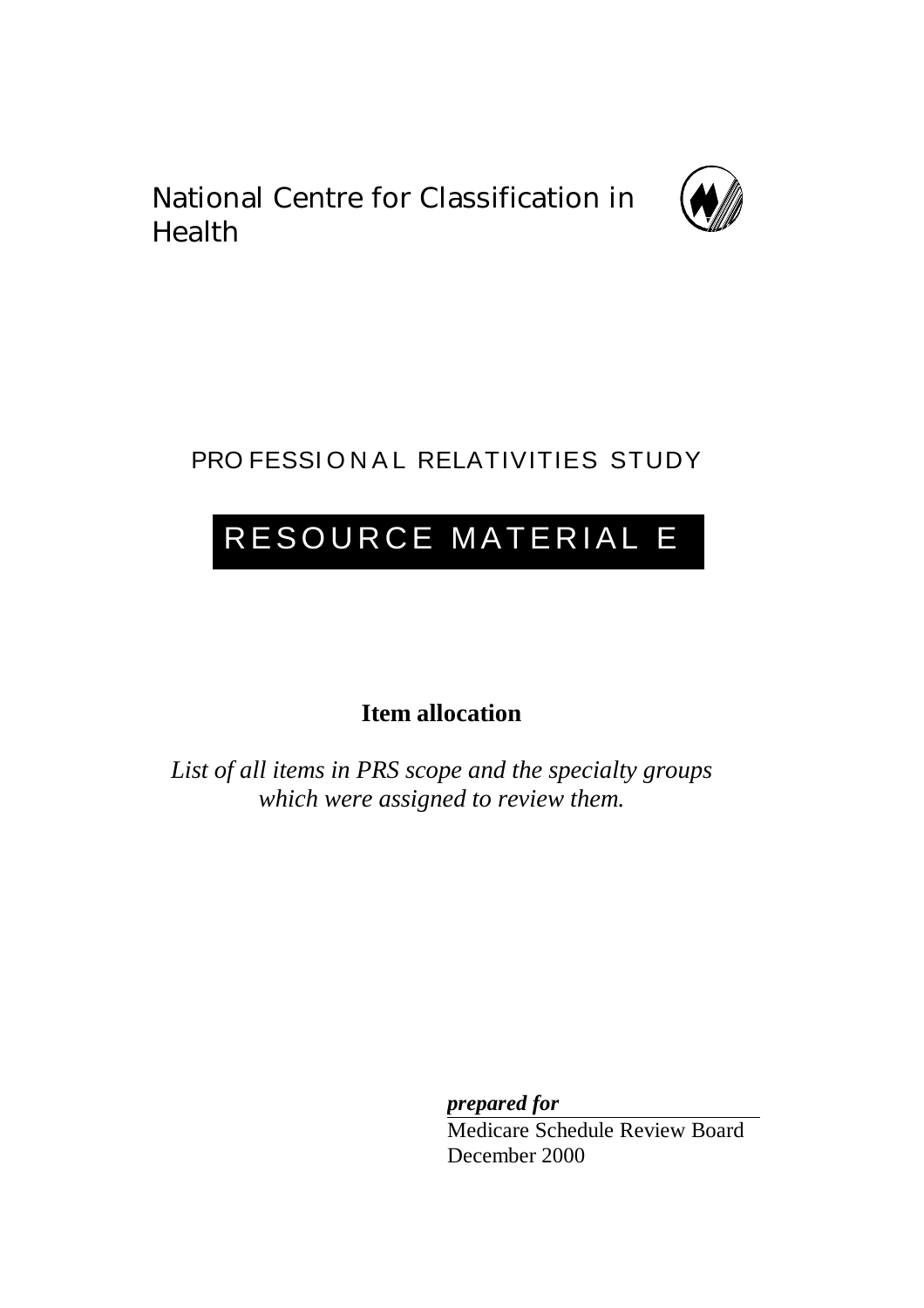| <b>MBS</b>     | NCCH Type ID Partner Group 1 |      |                              | Group 2         | Group 3         | Group 4 | Group 5 | Comment. Items not reviewed        |
|----------------|------------------------------|------|------------------------------|-----------------|-----------------|---------|---------|------------------------------------|
| 1              |                              | Item |                              |                 |                 |         |         | Old Attendance Item - Not reviewed |
| $\mathbf 2$    |                              |      |                              |                 |                 |         |         | Old Attendance Item - Not reviewed |
| 97             |                              |      |                              |                 |                 |         |         | Old Attendance Item - Not reviewed |
| 98             |                              |      |                              |                 |                 |         |         | Old Attendance Item - Not reviewed |
| 160            |                              |      | 6:Neurosurgery               |                 |                 |         |         |                                    |
| 161            |                              |      | 6:Neurosurgery               | 8:Paed Surgery  |                 |         |         |                                    |
| 162            |                              |      | 6:Neurosurgery               |                 |                 |         |         |                                    |
| 163            |                              |      | 6:Neurosurgery               |                 |                 |         |         |                                    |
| 164            |                              |      | 6:Neurosurgery               |                 |                 |         |         |                                    |
| 173<br>$340$ A |                              |      | 14:Anaesthes                 |                 |                 |         |         | Old Attendance Item - Not reviewed |
| 340            |                              |      | 23:Psychiatry                |                 |                 |         |         |                                    |
| 342            |                              |      | 23:Psychiatry                |                 |                 |         |         |                                    |
| 344            |                              |      | 23:Psychiatry                |                 |                 |         |         |                                    |
| 346            |                              |      | 23:Psychiatry                |                 |                 |         |         |                                    |
| 348            |                              |      | 23: Psychiatry               |                 |                 |         |         |                                    |
| 350            |                              |      | 23: Psychiatry               |                 |                 |         |         |                                    |
| 352            |                              |      | 23: Psychiatry               |                 |                 |         |         |                                    |
| 10801          |                              |      | 12:Ophthalmo                 |                 |                 |         |         |                                    |
| 10802<br>10803 |                              |      | 12:Ophthalmo<br>12:Ophthalmo |                 |                 |         |         |                                    |
| 10804          |                              |      | 12:Ophthalmo                 |                 |                 |         |         |                                    |
| 10805          |                              |      | 12:Ophthalmo                 |                 |                 |         |         |                                    |
| 10806          |                              |      | 12:Ophthalmo                 |                 |                 |         |         |                                    |
| 10807          |                              |      | 12:Ophthalmo                 |                 |                 |         |         |                                    |
| 10808          |                              |      | 12:Ophthalmo                 |                 |                 |         |         |                                    |
| 10809          |                              |      | 12:Ophthalmo                 |                 |                 |         |         |                                    |
| 10815<br>10816 |                              |      | 12:Ophthalmo                 |                 |                 |         |         |                                    |
| 11000 A        |                              |      | 12:Ophthalmo<br>14:Anaesthes |                 |                 |         |         |                                    |
| 11000          |                              |      | 21:Neurology                 |                 |                 |         |         |                                    |
| 11003          |                              |      | 21:Neurology                 |                 |                 |         |         |                                    |
| 11006          |                              |      | 21:Neurology                 |                 |                 |         |         |                                    |
| 11009          |                              |      | 13:ENT                       |                 |                 |         |         |                                    |
| 11012          |                              |      | 21:Neurology                 |                 |                 |         |         |                                    |
| 11015          |                              |      | 21:Neurology                 |                 |                 |         |         |                                    |
| 11018<br>11021 |                              |      | 21:Neurology<br>21:Neurology |                 |                 |         |         |                                    |
| 11024          |                              |      | 21:Neurology                 |                 |                 |         |         |                                    |
| 11027          |                              |      | 21:Neurology                 |                 |                 |         |         |                                    |
| 11200          |                              |      | 12:Ophthalmo                 |                 |                 |         |         |                                    |
| 11203          |                              |      | 12:Ophthalmo                 |                 |                 |         |         |                                    |
| 11206          |                              |      | 13:ENT                       | 21:Neurology    |                 |         |         |                                    |
| 11209<br>11212 |                              |      | 12:Ophthalmo                 | 21:Neurology    |                 |         |         |                                    |
| 11215          |                              |      | 12:Ophthalmo<br>12:Ophthalmo |                 |                 |         |         |                                    |
| 11218          |                              |      | 12:Ophthalmo                 |                 |                 |         |         |                                    |
| 11221          |                              |      | 12:Ophthalmo                 |                 |                 |         |         |                                    |
| 11222          |                              |      | 12:Ophthalmo                 |                 |                 |         |         |                                    |
| 11224          |                              |      | 12:Ophthalmo                 |                 |                 |         |         |                                    |
| 11225          |                              |      | 12:Ophthalmo                 |                 |                 |         |         |                                    |
| 11227          |                              |      | 12:Ophthalmo                 |                 |                 |         |         |                                    |
| 11235<br>11300 |                              |      | 12:Ophthalmo<br>13:ENT       | 21:Neurology    |                 |         |         |                                    |
| 11300 A        |                              |      | 14:Anaesthes                 |                 |                 |         |         |                                    |
| 11303          |                              |      | 13:ENT                       |                 |                 |         |         |                                    |
| 11304          |                              |      | 13:ENT                       |                 |                 |         |         |                                    |
| 11306          |                              |      | 1:Gen Pract                  | 13:ENT          |                 |         |         |                                    |
| 11309          |                              |      | 1:Gen Pract                  | 13:ENT          | 17:Gen Medicine |         |         |                                    |
| 11312<br>11315 |                              |      | 13:ENT<br>13:ENT             | 17:Gen Medicine |                 |         |         |                                    |
| 11318          |                              |      | 13:ENT                       |                 |                 |         |         |                                    |
| 11321          |                              |      | 13:ENT                       |                 |                 |         |         |                                    |
| 11324          |                              |      | 13:ENT                       |                 |                 |         |         |                                    |
| 11327          |                              |      | 13:ENT                       |                 |                 |         |         |                                    |
| 11330          |                              |      | 1:Gen Pract                  |                 |                 |         |         |                                    |
| 11333          |                              |      | 13:ENT                       | 21:Neurology    |                 |         |         |                                    |
| 11336          |                              |      | 13:ENT                       |                 |                 |         |         |                                    |
| 11339<br>11500 |                              |      | 13:ENT                       | 21:Neurology    |                 |         |         |                                    |
| 11503          |                              |      | 16: Thor/Paed                |                 |                 |         |         | Not reviewed                       |
| 11506          |                              |      | 1:Gen Pract                  | 16:Thor/Paed    | 17:Gen Medicine |         |         |                                    |
| 11509          |                              |      | 16: Thor/Paed                | 17:Gen Medicine |                 |         |         |                                    |
| 11512          |                              |      | 16:Thor/Paed                 |                 |                 |         |         |                                    |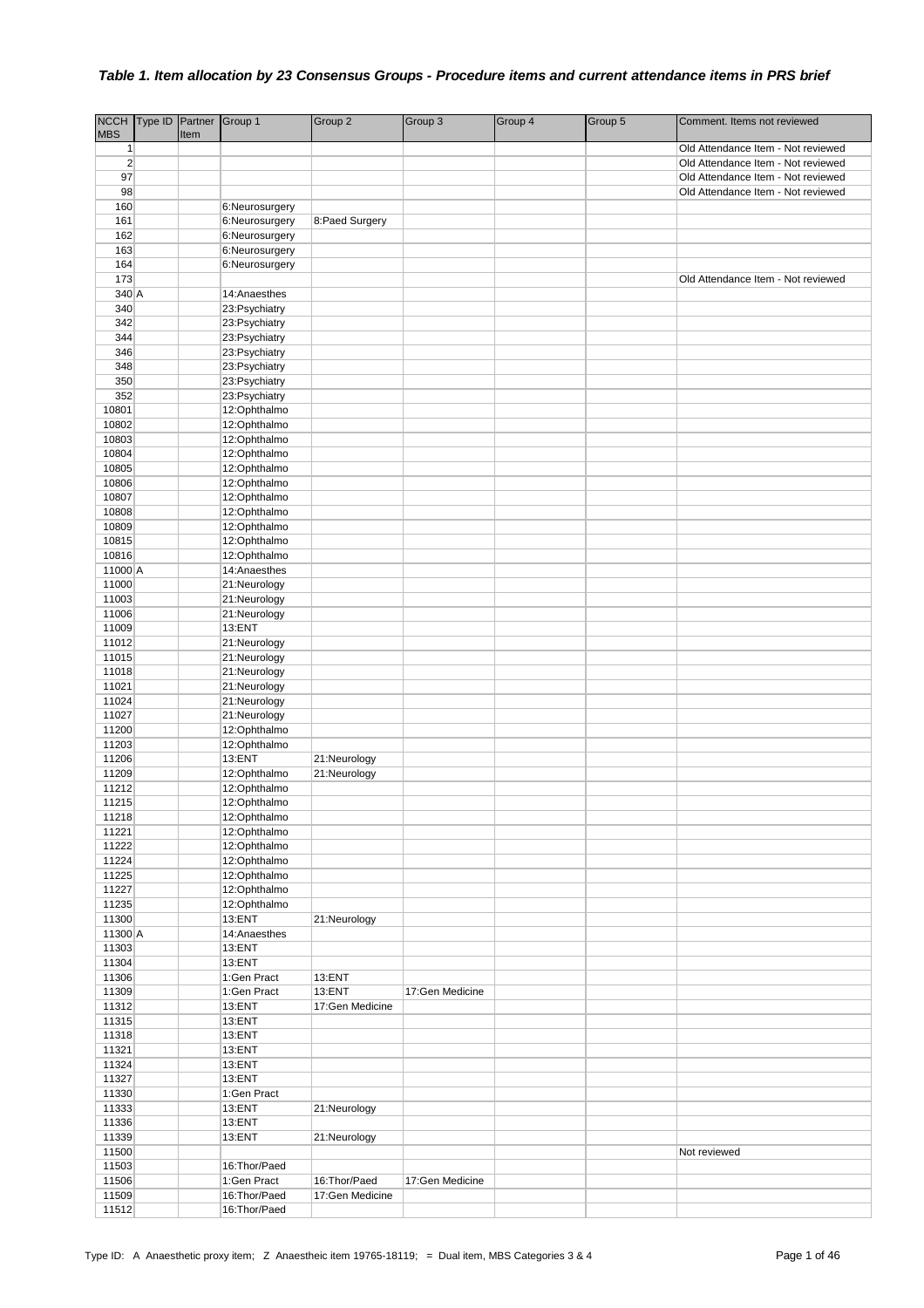|                  | NCCH Type ID | Partner | Group 1                  | Group 2          | Group 3         | Group 4 | Group 5 | Comment. Items not reviewed |
|------------------|--------------|---------|--------------------------|------------------|-----------------|---------|---------|-----------------------------|
| <b>MBS</b>       |              | Item    |                          |                  |                 |         |         |                             |
| 11600            |              |         | 14:Anaesthes             |                  |                 |         |         |                             |
| 11600 A          |              |         | 14:Anaesthes             |                  |                 |         |         |                             |
| 11601            |              |         | 14:Anaesthes             |                  |                 |         |         |                             |
| 11601 A          |              |         | 14:Anaesthes             |                  |                 |         |         |                             |
| 11603            |              |         | 11: Vascular Surg        |                  |                 |         |         |                             |
| 11606            |              |         | 11: Vascular Surg        |                  |                 |         |         |                             |
| 11609            |              |         | 11: Vascular Surg        |                  |                 |         |         |                             |
| 11612            |              |         | 11: Vascular Surg        |                  |                 |         |         |                             |
| 11615            |              |         | 11: Vascular Surg        |                  |                 |         |         |                             |
| 11618<br>11621   |              |         | 11: Vascular Surg        |                  |                 |         |         | Not reviewed                |
| 11624            |              |         | 11: Vascular Surg        |                  |                 |         |         |                             |
| 11627            |              |         | 14:Anaesthes             |                  |                 |         |         |                             |
| 11700            |              |         | 1:Gen Pract              | 17:Gen Medicine  | 18:Card ICU Ren |         |         |                             |
| 11701            |              |         | 1:Gen Pract              | 17:Gen Medicine  | 18:Card ICU Ren |         |         |                             |
| 11702            |              |         | 1:Gen Pract              | 17:Gen Medicine  |                 |         |         |                             |
| 11706            |              |         | 18:Card ICU Ren          |                  |                 |         |         |                             |
| 11708            |              |         | 17:Gen Medicine          | 18:Card ICU Ren  |                 |         |         |                             |
| 11709            |              |         | 17:Gen Medicine          | 18:Card ICU Ren  |                 |         |         |                             |
| 11710            |              |         | 17:Gen Medicine          | 18:Card ICU Ren  |                 |         |         |                             |
| 11711            |              |         | 17:Gen Medicine          | 18:Card ICU Ren  |                 |         |         |                             |
| 11712            |              |         | 17:Gen Medicine          | 18:Card ICU Ren  |                 |         |         |                             |
| 11713            |              |         | 18:Card ICU Ren          |                  |                 |         |         |                             |
| 11715            |              |         | 14:Anaesthes             | 18:Card ICU Ren  |                 |         |         |                             |
| 11718            |              |         | 18:Card ICU Ren          |                  |                 |         |         |                             |
| 11721            |              |         | 18:Card ICU Ren          |                  |                 |         |         |                             |
| 11724            |              |         | 18:Card ICU Ren          |                  |                 |         |         |                             |
| 11800            |              |         | 4:Gen Surgery            | 20:Gastroenterol |                 |         |         |                             |
| 11810            |              |         | 4:Gen Surgery            | 20:Gastroenterol |                 |         |         |                             |
| 11830            |              |         | 4:Gen Surgery            |                  |                 |         |         |                             |
| 11833            |              |         | 4:Gen Surgery            |                  |                 |         |         |                             |
| 11900            |              |         | 3:OG/IVF                 | 10:Urology       | 17:Gen Medicine |         |         |                             |
| 11903            |              |         | 10:Urology               | 17:Gen Medicine  |                 |         |         |                             |
| 11906            |              |         | 3:OG/IVF                 | 10:Urology       |                 |         |         |                             |
| 11909<br>11912 A |              |         | 3:OG/IVF                 |                  |                 |         |         |                             |
| 11912            |              |         | 14:Anaesthes<br>3:OG/IVF |                  | 17:Gen Medicine |         |         |                             |
| 11915            |              |         | 21:Neurology             | 10:Urology       |                 |         |         |                             |
| 11918 A          |              |         | 14:Anaesthes             |                  |                 |         |         |                             |
| 11918            |              |         | 3:OG/IVF                 | 10:Urology       | 17:Gen Medicine |         |         |                             |
| 11921            |              |         | 10:Urology               |                  |                 |         |         |                             |
| 12000            |              |         | 1:Gen Pract              | 17:Gen Medicine  | 16:Thor/Paed    |         |         |                             |
| 12003            |              |         | 1:Gen Pract              | 17:Gen Medicine  | 16:Thor/Paed    |         |         |                             |
| 12012            |              |         | 15:Dermatology           |                  |                 |         |         |                             |
| 12015            |              |         | 15:Dermatology           | 17:Gen Medicine  |                 |         |         |                             |
| 12018            |              |         | 15:Dermatology           |                  |                 |         |         |                             |
| 12021            |              |         | 15:Dermatology           |                  |                 |         |         |                             |
| 12200            |              |         |                          |                  |                 |         |         | Not reviewed                |
| 12203            |              |         | 16: Thor/Paed            | 17:Gen Medicine  |                 |         |         |                             |
| 12206            |              |         |                          |                  |                 |         |         | Not reviewed                |
| 12207            |              |         | 16: Thor/Paed            |                  |                 |         |         |                             |
| 12209            |              |         | 21:Neurology             |                  |                 |         |         |                             |
| 12306            |              |         | 17:Gen Medicine          |                  |                 |         |         |                             |
| 12309            |              |         | 17:Gen Medicine          |                  |                 |         |         |                             |
| 12312            |              |         | 17:Gen Medicine          |                  |                 |         |         |                             |
| 12315            |              |         | 17:Gen Medicine          |                  |                 |         |         |                             |
| 12318            |              |         | 17:Gen Medicine          |                  |                 |         |         |                             |
| 12321            |              |         | 17:Gen Medicine          |                  |                 |         |         |                             |
| 12324            |              |         | 17:Gen Medicine          |                  |                 |         |         |                             |
| 12500            |              |         | 17:Gen Medicine          |                  |                 |         |         |                             |
| 12503            |              |         | 17:Gen Medicine          |                  |                 |         |         |                             |
| 12506            |              |         | 22:Cl Haem/Med<br>Onc    |                  |                 |         |         |                             |
| 12509            |              |         | 17:Gen Medicine          |                  |                 |         |         |                             |
| 12512            |              |         | 17:Gen Medicine          |                  |                 |         |         |                             |
| 12515            |              |         | 17:Gen Medicine          |                  |                 |         |         |                             |
| 12518            |              |         | 17:Gen Medicine          |                  |                 |         |         |                             |
| 12521            |              |         | 17:Gen Medicine          |                  |                 |         |         |                             |
| 12524            |              |         | 17:Gen Medicine          |                  |                 |         |         |                             |
| 12527            |              |         | 17:Gen Medicine          |                  |                 |         |         |                             |
| 12530            |              |         | 17:Gen Medicine          |                  |                 |         |         |                             |
| 12533            |              |         | 17:Gen Medicine          | 20:Gastroenterol |                 |         |         |                             |
| 13020            |              |         | 14:Anaesthes             |                  |                 |         |         |                             |
| 13025            |              |         | 14:Anaesthes             |                  |                 |         |         |                             |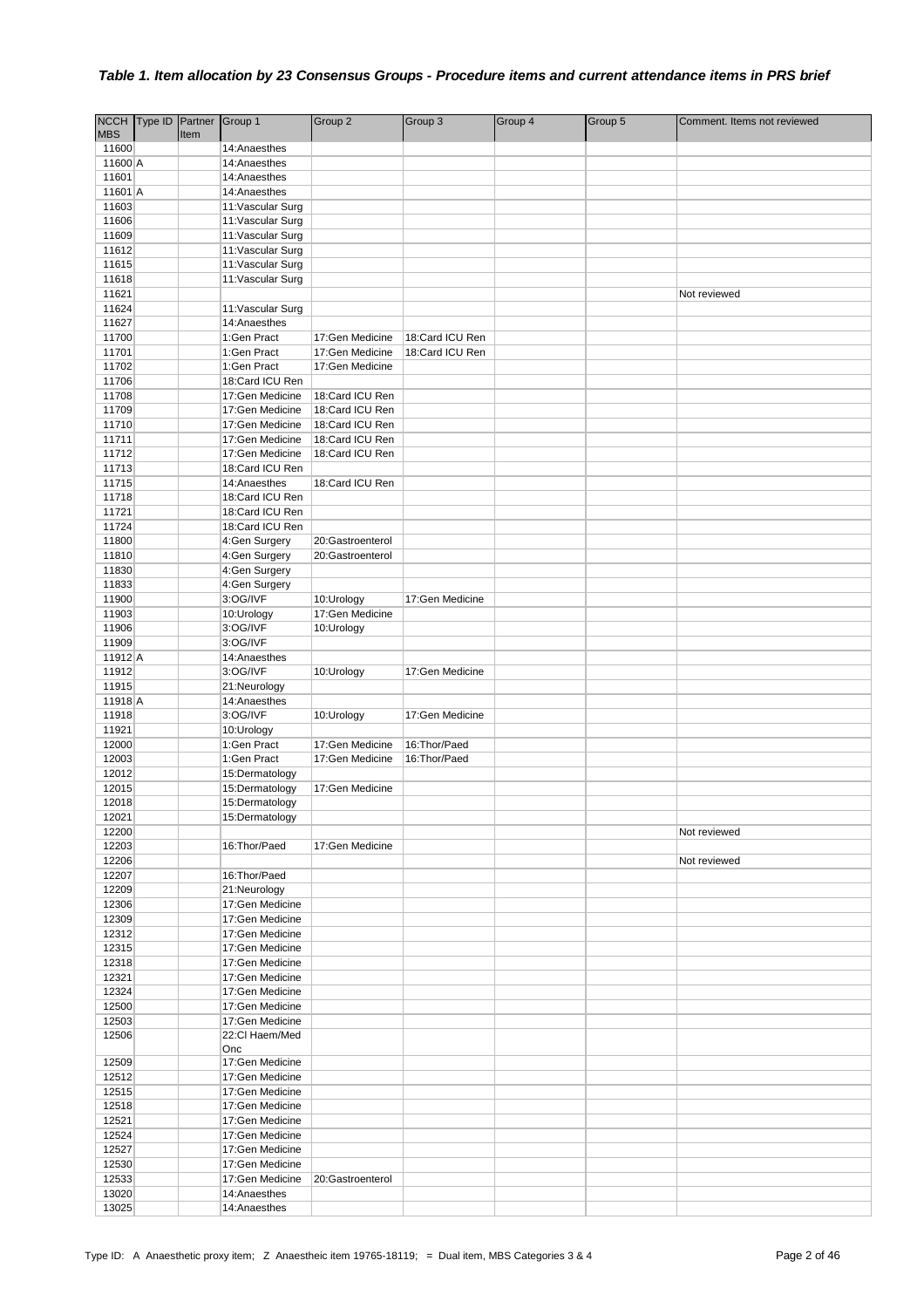|                  | NCCH Type ID Partner |      | Group 1                     | Group 2                        | Group 3               | Group 4         | Group 5     | Comment. Items not reviewed  |
|------------------|----------------------|------|-----------------------------|--------------------------------|-----------------------|-----------------|-------------|------------------------------|
| <b>MBS</b>       |                      | Item |                             |                                |                       |                 |             |                              |
| 13030            |                      |      | 14:Anaesthes                |                                |                       |                 |             |                              |
| 13100            |                      |      | 14:Anaesthes                | 18:Card ICU Ren                |                       |                 |             |                              |
| 13103            |                      |      | 18:Card ICU Ren             |                                |                       |                 |             |                              |
| 13106            |                      |      |                             |                                |                       |                 |             | Not reviewed (low frequency) |
| 13109            |                      |      | 11: Vascular Surg           |                                |                       |                 |             |                              |
| 13109 A          |                      |      | 14:Anaesthes                |                                |                       |                 |             |                              |
| 13110<br>13112   |                      |      | 14:Anaesthes                | 18:Card ICU Ren                |                       |                 |             |                              |
| 13200            |                      |      | 4:Gen Surgery<br>3:OG/IVF   |                                |                       |                 |             |                              |
| 13203            |                      |      | 3:OG/IVF                    |                                |                       |                 |             |                              |
| 13206            |                      |      | 3:OG/IVF                    |                                |                       |                 |             |                              |
| 13209            |                      |      | 3:OG/IVF                    |                                |                       |                 |             |                              |
| 13212 A          |                      |      | 14:Anaesthes                |                                |                       |                 |             |                              |
| 13212            |                      |      | 3:OG/IVF                    |                                |                       |                 |             |                              |
| 13215 A          |                      |      | 14:Anaesthes                |                                |                       |                 |             |                              |
| 13215            |                      |      | 3:OG/IVF                    |                                |                       |                 |             |                              |
| 13218 A          |                      |      | 14:Anaesthes                |                                |                       |                 |             |                              |
| 13218            |                      |      | 3:OG/IVF                    |                                |                       |                 |             |                              |
| 13221            |                      |      | 3:OG/IVF                    |                                |                       |                 |             |                              |
| 13290            |                      |      | 3:OG/IVF                    | 17:Gen Medicine                |                       |                 |             |                              |
| 13292            |                      |      | 3:OG/IVF                    |                                |                       |                 |             |                              |
| 13300            |                      |      | 16: Thor/Paed               | 1:Gen Pract                    |                       |                 |             |                              |
| 13303            |                      |      | 16: Thor/Paed               |                                |                       |                 |             |                              |
| 13306            |                      |      | 14:Anaesthes                |                                |                       |                 |             |                              |
| 13309            |                      |      | 16: Thor/Paed               |                                |                       |                 |             |                              |
| 13312            |                      |      | 1:Gen Pract                 | 16: Thor/Paed                  |                       |                 |             |                              |
| $13318$ A        |                      |      | 14:Anaesthes                |                                |                       |                 |             |                              |
| 13318            |                      |      | 8:Paed Surgery              | 18:Card ICU Ren                |                       |                 |             |                              |
| 13319            |                      |      | 8:Paed Surgery              | 16:Thor/Paed                   |                       |                 |             |                              |
| 13400<br>13400 A |                      |      | 1:Gen Pract<br>14:Anaesthes | 17:Gen Medicine<br>1:Gen Pract | 18:Card ICU Ren       |                 |             |                              |
| 13500            |                      |      |                             |                                |                       |                 |             | Not reviewed (obsolete)      |
| 13503            |                      |      |                             |                                |                       |                 |             | Not reviewed (obsolete)      |
| 13506            |                      |      | 20:Gastroenterol            | 18:Card ICU Ren                | 1:Gen Pract           |                 |             |                              |
| 13600            |                      |      | 14:Anaesthes                |                                |                       |                 |             |                              |
| 13603            |                      |      | 14:Anaesthes                |                                |                       |                 |             |                              |
| 13606            |                      |      | 14:Anaesthes                | 18:Card ICU Ren                |                       |                 |             |                              |
| 13609            |                      |      | 14:Anaesthes                |                                |                       |                 |             |                              |
| 13700 A          |                      |      | 14:Anaesthes                |                                |                       |                 |             |                              |
| 13700            |                      |      | 22:Cl Haem/Med              |                                |                       |                 |             |                              |
|                  |                      |      | Onc                         |                                |                       |                 |             |                              |
| 13703            |                      |      | 14:Anaesthes                | 22:Cl Haem/Med                 |                       |                 |             |                              |
|                  |                      |      |                             | Onc                            |                       |                 |             |                              |
| 13706            |                      |      | 14:Anaesthes                | 16:Thor/Paed                   | 22:Cl Haem/Med        | 18:Card ICU Ren | 1:Gen Pract |                              |
| 13709            |                      |      | 1:Gen Pract                 | 14:Anaesthes                   | Onc<br>22:Cl Haem/Med |                 |             |                              |
|                  |                      |      |                             |                                | Onc                   |                 |             |                              |
| 13750            |                      |      | 22:Cl Haem/Med              |                                |                       |                 |             |                              |
|                  |                      |      | Onc                         |                                |                       |                 |             |                              |
| 13755            |                      |      | 22:Cl Haem/Med              |                                |                       |                 |             |                              |
|                  |                      |      | Onc                         |                                |                       |                 |             |                              |
| 13757            |                      |      | 22:Cl Haem/Med              | 1:Gen Pract                    |                       |                 |             |                              |
|                  |                      |      | Onc                         |                                |                       |                 |             |                              |
| 13760            |                      |      | 22:Cl Haem/Med<br>Onc       |                                |                       |                 |             |                              |
| 13815            |                      |      | 1:Gen Pract                 | 14:Anaesthes                   | 17:Gen Medicine       | 18:Card ICU Ren |             |                              |
| 13815 A          |                      |      | 14:Anaesthes                |                                |                       |                 |             |                              |
| 13818            |                      |      | 14:Anaesthes                | 17:Gen Medicine                | 18:Card ICU Ren       |                 |             |                              |
| 13830            |                      |      | 18:Card ICU Ren             |                                |                       |                 |             |                              |
| 13839            |                      |      | 1:Gen Pract                 | 16: Thor/Paed                  | 17:Gen Medicine       |                 |             |                              |
| 13842            |                      |      | 1:Gen Pract                 | 14:Anaesthes                   | 18:Card ICU Ren       |                 |             |                              |
| 13845 A          |                      |      | 14:Anaesthes                |                                |                       |                 |             |                              |
| 13845            |                      |      | 18:Card ICU Ren             |                                |                       |                 |             |                              |
| 13848            |                      |      | 18:Card ICU Ren             |                                |                       |                 |             |                              |
| 13851            |                      |      | 14:Anaesthes                | 18:Card ICU Ren                |                       |                 |             |                              |
| 13854            |                      |      | 14:Anaesthes                | 18:Card ICU Ren                |                       |                 |             |                              |
| 13857            |                      |      | 1:Gen Pract                 | 14:Anaesthes                   |                       |                 |             |                              |
| 13870            |                      |      | 14:Anaesthes                | 18:Card ICU Ren                |                       |                 |             |                              |
| 13873            |                      |      | 14:Anaesthes                | 18:Card ICU Ren                |                       |                 |             |                              |
| 13876            |                      |      | 14:Anaesthes                | 18:Card ICU Ren                |                       |                 |             |                              |
| 13879            |                      |      | 16: Thor/Paed               | 18:Card ICU Ren                |                       |                 |             |                              |
| 13882            |                      |      | 14:Anaesthes                | 16: Thor/Paed                  | 18:Card ICU Ren       |                 |             |                              |
| 13885            |                      |      | 14:Anaesthes                | 18:Card ICU Ren                |                       |                 |             |                              |
| 13888            |                      |      | 18:Card ICU Ren             |                                |                       |                 |             |                              |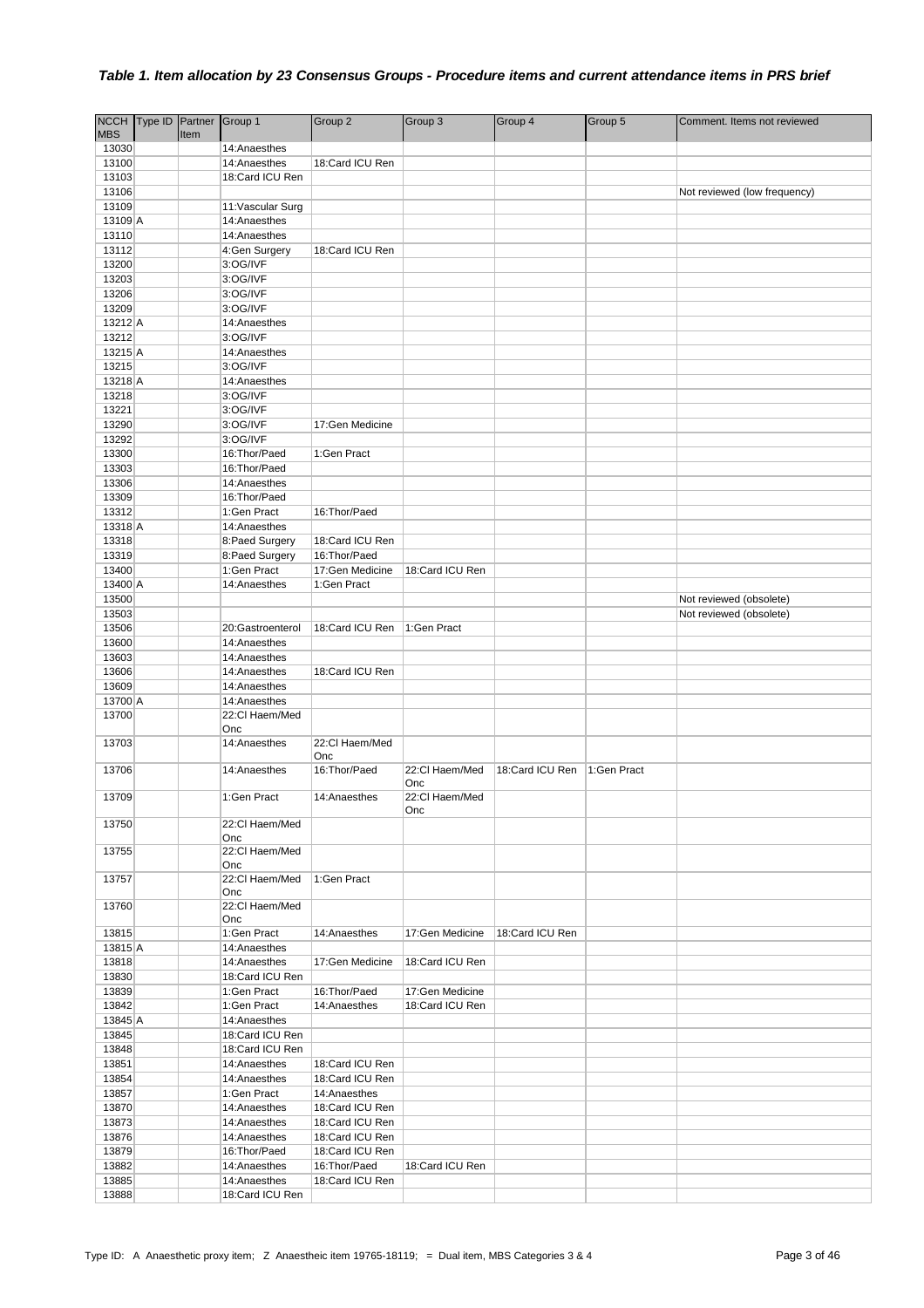| <b>MBS</b>       | NCCH Type ID Partner | Item | Group 1                          | Group 2                | Group 3               | Group 4 | Group 5 | Comment. Items not reviewed |
|------------------|----------------------|------|----------------------------------|------------------------|-----------------------|---------|---------|-----------------------------|
| 13915            |                      |      | 16: Thor/Paed                    | 22:Cl Haem/Med<br>Onc  |                       |         |         |                             |
| 13918            |                      |      | 17:Gen Medicine                  | 22:Cl Haem/Med<br>Onc  |                       |         |         |                             |
| 13921            |                      |      | 22:Cl Haem/Med<br>Onc            |                        |                       |         |         |                             |
| 13924            |                      |      | 22:Cl Haem/Med<br>Onc            |                        |                       |         |         |                             |
| 13927            |                      |      | 22:Cl Haem/Med<br>Onc            |                        |                       |         |         |                             |
| 13930            |                      |      | 22:Cl Haem/Med<br>Onc            |                        |                       |         |         |                             |
| 13933            |                      |      | 22:Cl Haem/Med<br>Onc            |                        |                       |         |         |                             |
| 13936            |                      |      | 22:Cl Haem/Med<br>Onc            |                        |                       |         |         |                             |
| 13939            |                      |      | 14:Anaesthes                     | 17:Gen Medicine        | 22:Cl Haem/Med<br>Onc |         |         |                             |
| 13942            |                      |      | 22:Cl Haem/Med<br>Onc            |                        |                       |         |         |                             |
| 13945            |                      |      | 22:Cl Haem/Med<br>Onc            |                        |                       |         |         |                             |
| 13948            |                      |      | 10:Urology                       | 22:Cl Haem/Med<br>Onc  |                       |         |         |                             |
| 14050            |                      |      | 15:Dermatology                   |                        |                       |         |         |                             |
| 14053            |                      |      | 15:Dermatology                   |                        |                       |         |         |                             |
| 14100 A<br>14100 |                      |      | 14:Anaesthes<br>15:Dermatology   |                        |                       |         |         |                             |
| 14103            |                      |      | 15:Dermatology                   |                        |                       |         |         |                             |
| 14106 A          |                      |      | 14:Anaesthes                     |                        |                       |         |         |                             |
| 14106            |                      |      | 15:Dermatology                   |                        |                       |         |         |                             |
| 14109            |                      |      | 15:Dermatology                   |                        |                       |         |         |                             |
| 14112<br>14115   |                      |      | 15:Dermatology                   |                        |                       |         |         |                             |
| 14118            |                      |      | 15:Dermatology<br>15:Dermatology |                        |                       |         |         |                             |
| 14120            |                      |      | 15:Dermatology                   |                        |                       |         |         |                             |
| 14122            |                      |      | 15:Dermatology                   |                        |                       |         |         |                             |
| 14124            |                      |      | 15:Dermatology                   |                        |                       |         |         |                             |
| 14126            |                      |      | 15:Dermatology                   |                        |                       |         |         |                             |
| 14128            |                      |      | 15:Dermatology                   |                        |                       |         |         |                             |
| 14130<br>14132   |                      |      | 15:Dermatology<br>15:Dermatology |                        |                       |         |         |                             |
| 14200            |                      |      | 1:Gen Pract                      |                        |                       |         |         |                             |
| 14203            |                      |      | 1:Gen Pract                      | 3:OG/IVF               |                       |         |         |                             |
| 14203 A          |                      |      | 14:Anaesthes                     |                        |                       |         |         |                             |
| 14206            |                      |      | 1:Gen Pract                      | 3:OG/IVF               | 17:Gen Medicine       |         |         |                             |
| 14209            |                      |      | 14:Anaesthes                     |                        |                       |         |         |                             |
| 14212<br>15000   |                      |      | 8:Paed Surgery<br>15:Dermatology |                        |                       |         |         |                             |
|                  |                      |      |                                  | 19: Radiation<br>Oncol |                       |         |         |                             |
| 15003            |                      |      | 15:Dermatology                   | 19:Radiation<br>Oncol  |                       |         |         |                             |
| 15006            |                      |      | 12:Ophthalmo                     |                        |                       |         |         |                             |
| 15009            |                      |      | 19: Radiation<br>Oncol           |                        |                       |         |         |                             |
| 15012            |                      |      | 12:Ophthalmo                     | 19:Radiation<br>Oncol  |                       |         |         |                             |
| 15100            |                      |      | 19:Radiation<br>Oncol            |                        |                       |         |         |                             |
| 15103            |                      |      | 19:Radiation<br>Oncol            |                        |                       |         |         |                             |
| 15106            |                      |      | 19:Radiation<br>Oncol            |                        |                       |         |         |                             |
| 15109            |                      |      | 19:Radiation<br>Oncol            |                        |                       |         |         |                             |
| 15112            |                      |      | 19:Radiation<br>Oncol            |                        |                       |         |         |                             |
| 15115            |                      |      | 19:Radiation<br>Oncol            |                        |                       |         |         |                             |
| 15203            |                      |      | 19:Radiation<br>Oncol            |                        |                       |         |         |                             |
| 15204            |                      |      | 19:Radiation<br>Oncol            |                        |                       |         |         |                             |
| 15207            |                      |      | 19:Radiation<br>Oncol            |                        |                       |         |         |                             |
| 15208            |                      |      | 19:Radiation<br>Oncol            |                        |                       |         |         |                             |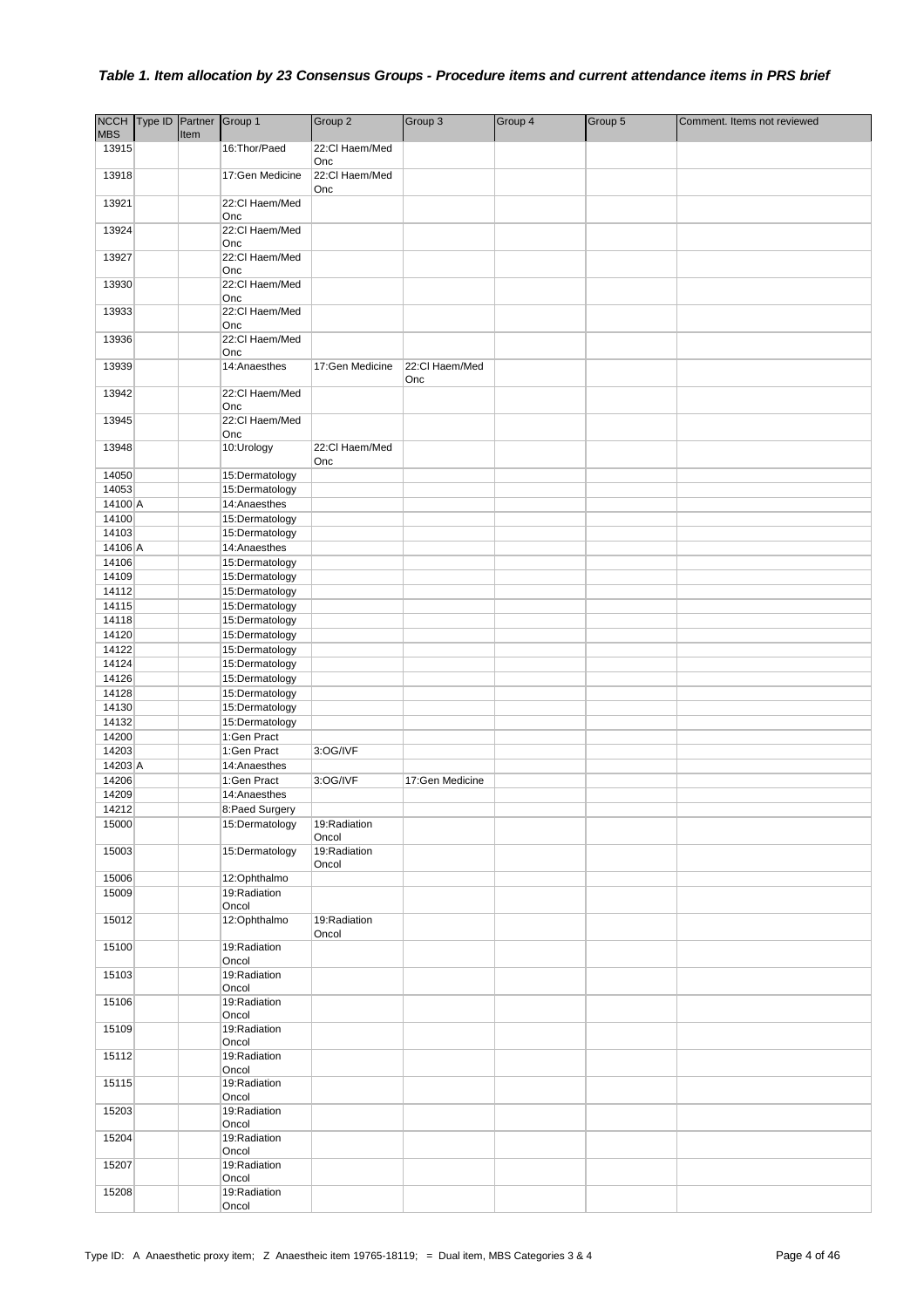|                     | NCCH Type ID Partner Group 1 |      |                              | Group 2               | Group 3 | Group 4 | Group 5 | Comment. Items not reviewed |
|---------------------|------------------------------|------|------------------------------|-----------------------|---------|---------|---------|-----------------------------|
| <b>MBS</b><br>15211 |                              | Item | 19:Radiation                 |                       |         |         |         |                             |
|                     |                              |      | Oncol                        |                       |         |         |         |                             |
| 15214               |                              |      | 19:Radiation                 |                       |         |         |         |                             |
| 15303               |                              |      | Oncol<br>19:Radiation        |                       |         |         |         |                             |
|                     |                              |      | Oncol                        |                       |         |         |         |                             |
| 15304               |                              |      | 19:Radiation<br>Oncol        |                       |         |         |         |                             |
| 15307               |                              |      | 19:Radiation                 |                       |         |         |         |                             |
|                     |                              |      | Oncol                        |                       |         |         |         |                             |
| 15308               |                              |      | 19:Radiation<br>Oncol        |                       |         |         |         |                             |
| 15311               |                              |      | 19:Radiation                 |                       |         |         |         |                             |
| 15312               |                              |      | Oncol<br>19:Radiation        |                       |         |         |         |                             |
|                     |                              |      | Oncol                        |                       |         |         |         |                             |
| 15315               |                              |      | 19:Radiation<br>Oncol        |                       |         |         |         |                             |
| 15316 A             |                              |      | 14:Anaesthes                 |                       |         |         |         |                             |
| 15316               |                              |      | 19:Radiation<br>Oncol        |                       |         |         |         |                             |
| 15319               |                              |      | 19:Radiation                 |                       |         |         |         |                             |
| 15320               |                              |      | Oncol<br>19:Radiation        |                       |         |         |         |                             |
|                     |                              |      | Oncol                        |                       |         |         |         |                             |
| 15323               |                              |      | 19:Radiation<br>Oncol        |                       |         |         |         |                             |
| 15324               |                              |      | 19:Radiation                 |                       |         |         |         |                             |
|                     |                              |      | Oncol                        |                       |         |         |         |                             |
| 15327               |                              |      | 12:Ophthalmo                 | 19:Radiation<br>Oncol |         |         |         |                             |
| 15328               |                              |      | 19:Radiation                 |                       |         |         |         |                             |
| 15331               |                              |      | Oncol<br>19:Radiation        |                       |         |         |         |                             |
|                     |                              |      | Oncol                        |                       |         |         |         |                             |
| 15332               |                              |      | 19:Radiation<br>Oncol        |                       |         |         |         |                             |
| 15335               |                              |      | 19:Radiation                 |                       |         |         |         |                             |
| 15336               |                              |      | Oncol<br>19:Radiation        |                       |         |         |         |                             |
|                     |                              |      | Oncol                        |                       |         |         |         |                             |
| 15339<br>15342      |                              |      | 12:Ophthalmo<br>19:Radiation |                       |         |         |         |                             |
|                     |                              |      | Oncol                        |                       |         |         |         |                             |
| 15345               |                              |      | 19:Radiation<br>Oncol        |                       |         |         |         |                             |
| 15348               |                              |      | 19:Radiation                 |                       |         |         |         |                             |
| 15351               |                              |      | Oncol<br>12:Ophthalmo        | 19: Radiation         |         |         |         |                             |
|                     |                              |      |                              | Oncol                 |         |         |         |                             |
| 15354               |                              |      | 19:Radiation<br>Oncol        |                       |         |         |         |                             |
| 15357               |                              |      | 19:Radiation                 |                       |         |         |         |                             |
| 15500               |                              |      | Oncol<br>19:Radiation        |                       |         |         |         |                             |
|                     |                              |      | Oncol                        |                       |         |         |         |                             |
| 15503               |                              |      | 19:Radiation<br>Oncol        |                       |         |         |         |                             |
| 15506               |                              |      | 19:Radiation                 |                       |         |         |         |                             |
| 15509               |                              |      | Oncol<br>19:Radiation        |                       |         |         |         |                             |
|                     |                              |      | Oncol                        |                       |         |         |         |                             |
| 15512               |                              |      | 19:Radiation<br>Oncol        |                       |         |         |         |                             |
| 15515               |                              |      | 19:Radiation                 |                       |         |         |         |                             |
| 15518               |                              |      | Oncol<br>19:Radiation        |                       |         |         |         |                             |
|                     |                              |      | Oncol                        |                       |         |         |         |                             |
| 15521               |                              |      | 19:Radiation<br>Oncol        |                       |         |         |         |                             |
| 15524               |                              |      | 19:Radiation                 |                       |         |         |         |                             |
| 15527               |                              |      | Oncol<br>19:Radiation        |                       |         |         |         |                             |
|                     |                              |      | Oncol                        |                       |         |         |         |                             |
| 15530               |                              |      | 19:Radiation<br>Oncol        |                       |         |         |         |                             |
| 15533               |                              |      | 19:Radiation                 |                       |         |         |         |                             |
|                     |                              |      | Oncol                        |                       |         |         |         |                             |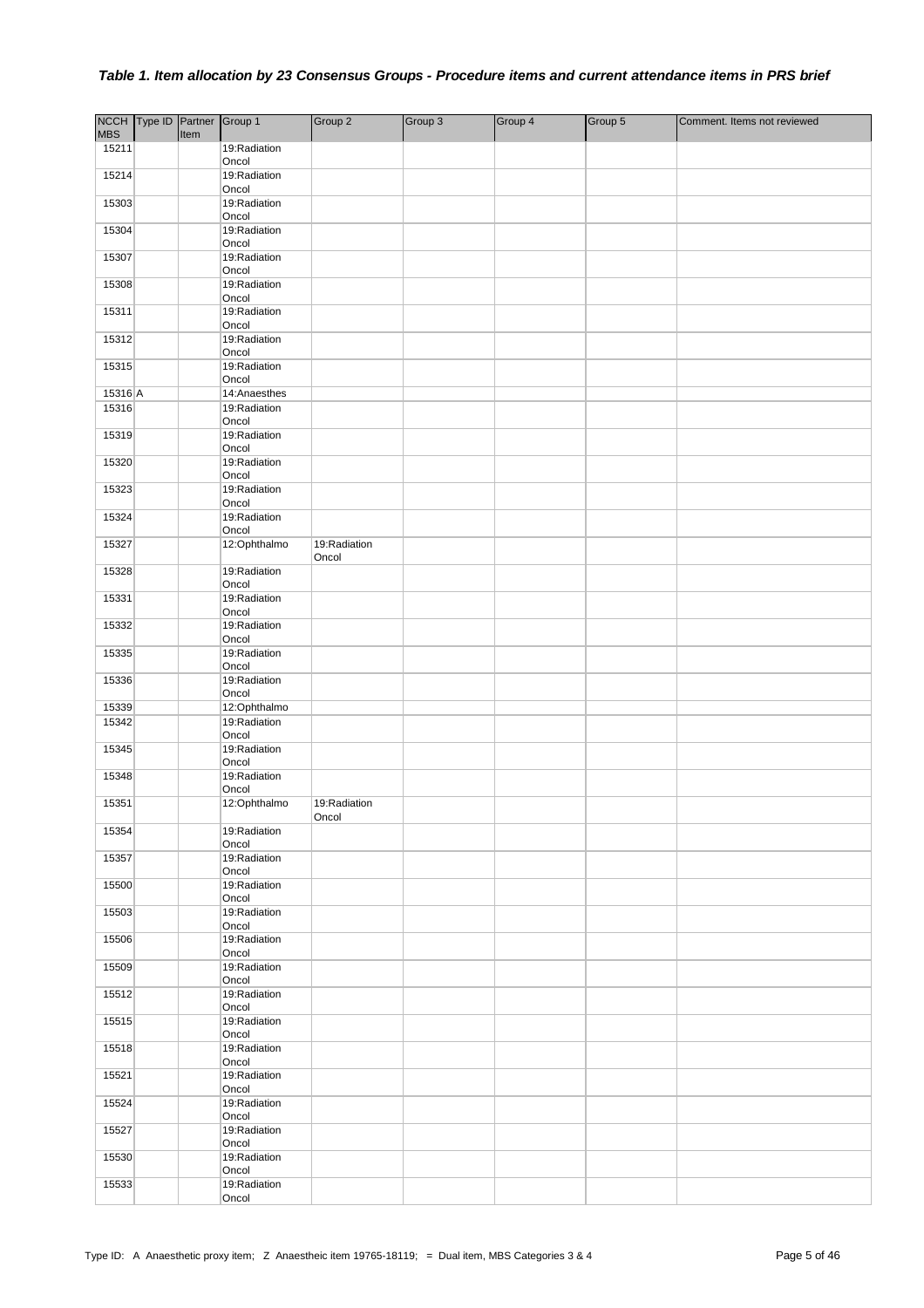|                | NCCH Type ID Partner |      | Group 1               | Group 2  | Group 3 | Group 4 | Group 5 | Comment. Items not reviewed                                                  |
|----------------|----------------------|------|-----------------------|----------|---------|---------|---------|------------------------------------------------------------------------------|
| <b>MBS</b>     |                      | Item |                       |          |         |         |         |                                                                              |
| 15536          |                      |      | 19: Radiation         |          |         |         |         |                                                                              |
|                |                      |      | Oncol                 |          |         |         |         |                                                                              |
| 15600          |                      |      | 19:Radiation<br>Oncol |          |         |         |         |                                                                              |
| 16000          |                      |      | 17:Gen Medicine       |          |         |         |         |                                                                              |
| 16003 A        |                      |      | 14:Anaesthes          |          |         |         |         |                                                                              |
| 16003          |                      |      | 17:Gen Medicine       |          |         |         |         |                                                                              |
| 16006          |                      |      | 17:Gen Medicine       |          |         |         |         |                                                                              |
| 16009          |                      |      | 17:Gen Medicine       |          |         |         |         |                                                                              |
| 16012          |                      |      | 17:Gen Medicine       |          |         |         |         |                                                                              |
| 16015          |                      |      | 17:Gen Medicine       |          |         |         |         |                                                                              |
| 16500          |                      |      |                       |          |         |         |         | Old Attendance Item - Excluded from                                          |
|                |                      |      |                       |          |         |         |         | <b>PRS</b>                                                                   |
| 16502          |                      |      |                       |          |         |         |         | Old Attendance Item - Excluded from                                          |
|                |                      |      |                       |          |         |         |         | <b>PRS</b>                                                                   |
| 16504          |                      |      |                       |          |         |         |         | Old Attendance Item - Excluded from                                          |
|                |                      |      |                       |          |         |         |         | <b>PRS</b>                                                                   |
| 16505          |                      |      |                       |          |         |         |         | Old Attendance Item - Excluded from<br><b>PRS</b>                            |
| 16508          |                      |      |                       |          |         |         |         | Old Attendance Item - Excluded from                                          |
|                |                      |      |                       |          |         |         |         | <b>PRS</b>                                                                   |
| 16509          |                      |      |                       |          |         |         |         | Old Attendance Item - Excluded from                                          |
|                |                      |      |                       |          |         |         |         | <b>PRS</b>                                                                   |
| 16511A         |                      |      | 14:Anaesthes          |          |         |         |         |                                                                              |
| 16511          |                      |      | 3:OG/IVF              |          |         |         |         |                                                                              |
| 16512          |                      |      | 3:OG/IVF              |          |         |         |         |                                                                              |
| 16514          |                      |      | 1:Gen Pract           | 3:OG/IVF |         |         |         |                                                                              |
| 16515          |                      |      | 1:Gen Pract           | 3:OG/IVF |         |         |         |                                                                              |
| 16518          |                      |      | 1:Gen Pract           |          |         |         |         |                                                                              |
| 16519          |                      |      | 1:Gen Pract           | 3:OG/IVF |         |         |         |                                                                              |
| 16520          |                      |      | 1:Gen Pract           | 3:OG/IVF |         |         |         |                                                                              |
| 16525          |                      |      | 3:OG/IVF              |          |         |         |         |                                                                              |
| 16564          |                      |      | 3:OG/IVF              |          |         |         |         |                                                                              |
| 16567          |                      |      | 3:OG/IVF              |          |         |         |         |                                                                              |
| 16570<br>16571 |                      |      | 3:OG/IVF<br>3:OG/IVF  |          |         |         |         |                                                                              |
| 16573          |                      |      | 3:OG/IVF              |          |         |         |         |                                                                              |
| 16600          |                      |      | 3:OG/IVF              |          |         |         |         |                                                                              |
| 16603          |                      |      | 3:OG/IVF              |          |         |         |         |                                                                              |
| 16606          |                      |      | 3:OG/IVF              |          |         |         |         |                                                                              |
| 16609          |                      |      | 3:OG/IVF              |          |         |         |         |                                                                              |
| 16612          |                      |      | 3:OG/IVF              |          |         |         |         |                                                                              |
| 16615          |                      |      | 3:OG/IVF              |          |         |         |         |                                                                              |
| 16618          |                      |      | 3:OG/IVF              |          |         |         |         |                                                                              |
| 16621          |                      |      | 3:OG/IVF              |          |         |         |         |                                                                              |
| 16624          |                      |      | 3:OG/IVF              |          |         |         |         |                                                                              |
| 16627          |                      |      | 3:OG/IVF              |          |         |         |         |                                                                              |
| 16633          |                      |      | 3:OG/IVF              |          |         |         |         |                                                                              |
| 16636          |                      |      | 3:OG/IVF              |          |         |         |         |                                                                              |
| 17503          |                      |      |                       |          |         |         |         | <b>ASSIST Item (anaesthetics)</b>                                            |
| 17603          |                      |      |                       |          |         |         |         | Old Attendance Item (anaesthetics)                                           |
| 17701          |                      |      |                       |          |         |         |         | Anaesthetic Item - Excluded from PRS                                         |
| 17702          |                      |      |                       |          |         |         |         | Anaesthetic Item - Excluded from PRS                                         |
| 17703          |                      |      |                       |          |         |         |         | Anaesthetic Item - Excluded from PRS                                         |
| 17704          |                      |      |                       |          |         |         |         | Anaesthetic Item - Excluded from PRS                                         |
| 17705          |                      |      |                       |          |         |         |         | Anaesthetic Item - Excluded from PRS                                         |
| 17706          |                      |      |                       |          |         |         |         | Anaesthetic Item - Excluded from PRS                                         |
| 17707          |                      |      |                       |          |         |         |         | Anaesthetic Item - Excluded from PRS                                         |
| 17708          |                      |      |                       |          |         |         |         | Anaesthetic Item - Excluded from PRS<br>Anaesthetic Item - Excluded from PRS |
| 17709<br>17710 |                      |      |                       |          |         |         |         | Anaesthetic Item - Excluded from PRS                                         |
|                |                      |      |                       |          |         |         |         |                                                                              |
| 17711<br>17712 |                      |      |                       |          |         |         |         | Anaesthetic Item - Excluded from PRS<br>Anaesthetic Item - Excluded from PRS |
| 17713          |                      |      |                       |          |         |         |         | Anaesthetic Item - Excluded from PRS                                         |
| 17714          |                      |      |                       |          |         |         |         | Anaesthetic Item - Excluded from PRS                                         |
| 17715          |                      |      |                       |          |         |         |         | Anaesthetic Item - Excluded from PRS                                         |
| 17716          |                      |      |                       |          |         |         |         | Anaesthetic Item - Excluded from PRS                                         |
| 17717          |                      |      |                       |          |         |         |         | Anaesthetic Item - Excluded from PRS                                         |
| 17718          |                      |      |                       |          |         |         |         | Anaesthetic Item - Excluded from PRS                                         |
| 17719          |                      |      |                       |          |         |         |         | Anaesthetic Item - Excluded from PRS                                         |
| 17720          |                      |      |                       |          |         |         |         | Anaesthetic Item - Excluded from PRS                                         |
| 17721          |                      |      |                       |          |         |         |         | Anaesthetic Item - Excluded from PRS                                         |
| 17722          |                      |      |                       |          |         |         |         | Anaesthetic Item - Excluded from PRS                                         |
| 17723          |                      |      |                       |          |         |         |         | Anaesthetic Item - Excluded from PRS                                         |
| 17724          |                      |      |                       |          |         |         |         | Anaesthetic Item - Excluded from PRS                                         |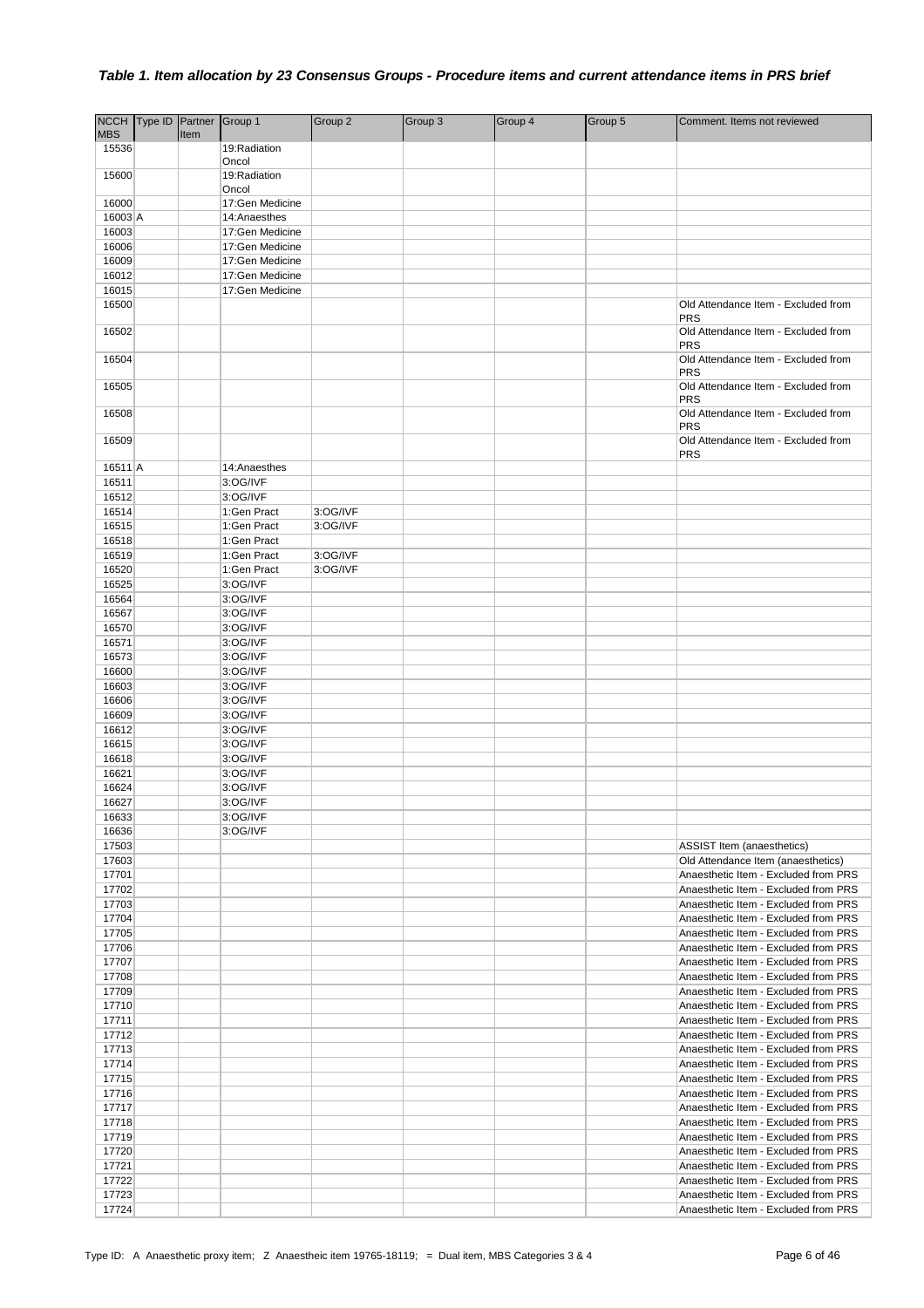|                | NCCH Type ID Partner Group 1 |      | Group 2 | Group 3 | Group 4 | Group 5 | Comment. Items not reviewed                                                  |
|----------------|------------------------------|------|---------|---------|---------|---------|------------------------------------------------------------------------------|
| <b>MBS</b>     |                              | Item |         |         |         |         |                                                                              |
| 17725<br>17726 |                              |      |         |         |         |         | Anaesthetic Item - Excluded from PRS<br>Anaesthetic Item - Excluded from PRS |
| 17727          |                              |      |         |         |         |         | Anaesthetic Item - Excluded from PRS                                         |
| 17728          |                              |      |         |         |         |         | Anaesthetic Item - Excluded from PRS                                         |
| 17729          |                              |      |         |         |         |         | Anaesthetic Item - Excluded from PRS                                         |
| 17730          |                              |      |         |         |         |         | Anaesthetic Item - Excluded from PRS                                         |
| 17731          |                              |      |         |         |         |         | Anaesthetic Item - Excluded from PRS                                         |
| 17732          |                              |      |         |         |         |         | Anaesthetic Item - Excluded from PRS                                         |
| 17733          |                              |      |         |         |         |         | Anaesthetic Item - Excluded from PRS                                         |
| 17734          |                              |      |         |         |         |         | Anaesthetic Item - Excluded from PRS                                         |
| 17735          |                              |      |         |         |         |         | Anaesthetic Item - Excluded from PRS                                         |
| 17736          |                              |      |         |         |         |         | Anaesthetic Item - Excluded from PRS                                         |
| 17737<br>17738 |                              |      |         |         |         |         | Anaesthetic Item - Excluded from PRS<br>Anaesthetic Item - Excluded from PRS |
| 17739          |                              |      |         |         |         |         | Anaesthetic Item - Excluded from PRS                                         |
| 17740          |                              |      |         |         |         |         | Anaesthetic Item - Excluded from PRS                                         |
| 17741          |                              |      |         |         |         |         | Anaesthetic Item - Excluded from PRS                                         |
| 17742          |                              |      |         |         |         |         | Anaesthetic Item - Excluded from PRS                                         |
| 17743          |                              |      |         |         |         |         | Anaesthetic Item - Excluded from PRS                                         |
| 17744          |                              |      |         |         |         |         | Anaesthetic Item - Excluded from PRS                                         |
| 17745          |                              |      |         |         |         |         | Anaesthetic Item - Excluded from PRS                                         |
| 17746          |                              |      |         |         |         |         | Anaesthetic Item - Excluded from PRS                                         |
| 17747          |                              |      |         |         |         |         | Anaesthetic Item - Excluded from PRS                                         |
| 17748<br>17749 |                              |      |         |         |         |         | Anaesthetic Item - Excluded from PRS<br>Anaesthetic Item - Excluded from PRS |
| 17750          |                              |      |         |         |         |         | Anaesthetic Item - Excluded from PRS                                         |
| 17751          |                              |      |         |         |         |         | Anaesthetic Item - Excluded from PRS                                         |
| 17752          |                              |      |         |         |         |         | Anaesthetic Item - Excluded from PRS                                         |
| 17753          |                              |      |         |         |         |         | Anaesthetic Item - Excluded from PRS                                         |
| 17754          |                              |      |         |         |         |         | Anaesthetic Item - Excluded from PRS                                         |
| 17755          |                              |      |         |         |         |         | Anaesthetic Item - Excluded from PRS                                         |
| 17756          |                              |      |         |         |         |         | Anaesthetic Item - Excluded from PRS                                         |
| 17757          |                              |      |         |         |         |         | Anaesthetic Item - Excluded from PRS                                         |
| 17758          |                              |      |         |         |         |         | Anaesthetic Item - Excluded from PRS                                         |
| 17759<br>17760 |                              |      |         |         |         |         | Anaesthetic Item - Excluded from PRS<br>Anaesthetic Item - Excluded from PRS |
| 17761          |                              |      |         |         |         |         | Anaesthetic Item - Excluded from PRS                                         |
| 17762          |                              |      |         |         |         |         | Anaesthetic Item - Excluded from PRS                                         |
| 17763          |                              |      |         |         |         |         | Anaesthetic Item - Excluded from PRS                                         |
| 17764          |                              |      |         |         |         |         | Anaesthetic Item - Excluded from PRS                                         |
| 17765          |                              |      |         |         |         |         | Anaesthetic Item - Excluded from PRS                                         |
| 17766          |                              |      |         |         |         |         | Anaesthetic Item - Excluded from PRS                                         |
| 17767          |                              |      |         |         |         |         | Anaesthetic Item - Excluded from PRS                                         |
| 17768          |                              |      |         |         |         |         | Anaesthetic Item - Excluded from PRS                                         |
| 17769<br>17770 |                              |      |         |         |         |         | Anaesthetic Item - Excluded from PRS<br>Anaesthetic Item - Excluded from PRS |
| 17771          |                              |      |         |         |         |         | Anaesthetic Item - Excluded from PRS                                         |
| 17772          |                              |      |         |         |         |         | Anaesthetic Item - Excluded from PRS                                         |
| 17773          |                              |      |         |         |         |         | Anaesthetic Item - Excluded from PRS                                         |
| 17774          |                              |      |         |         |         |         | Anaesthetic Item - Excluded from PRS                                         |
| 17775          |                              |      |         |         |         |         | Anaesthetic Item - Excluded from PRS                                         |
| 17776          |                              |      |         |         |         |         | Anaesthetic Item - Excluded from PRS                                         |
| 17777          |                              |      |         |         |         |         | Anaesthetic Item - Excluded from PRS                                         |
| 17778          |                              |      |         |         |         |         | Anaesthetic Item - Excluded from PRS                                         |
| 17779<br>17780 |                              |      |         |         |         |         | Anaesthetic Item - Excluded from PRS                                         |
| 17781          |                              |      |         |         |         |         | Anaesthetic Item - Excluded from PRS<br>Anaesthetic Item - Excluded from PRS |
| 17782          |                              |      |         |         |         |         | Anaesthetic Item - Excluded from PRS                                         |
| 17783          |                              |      |         |         |         |         | Anaesthetic Item - Excluded from PRS                                         |
| 17784          |                              |      |         |         |         |         | Anaesthetic Item - Excluded from PRS                                         |
| 17785          |                              |      |         |         |         |         | Anaesthetic Item - Excluded from PRS                                         |
| 17786          |                              |      |         |         |         |         | Anaesthetic Item - Excluded from PRS                                         |
| 17787          |                              |      |         |         |         |         | Anaesthetic Item - Excluded from PRS                                         |
| 17788          |                              |      |         |         |         |         | Anaesthetic Item - Excluded from PRS                                         |
| 17789          |                              |      |         |         |         |         | Anaesthetic Item - Excluded from PRS                                         |
| 17790          |                              |      |         |         |         |         | Anaesthetic Item - Excluded from PRS<br>Anaesthetic Item - Excluded from PRS |
| 17791<br>17792 |                              |      |         |         |         |         | Anaesthetic Item - Excluded from PRS                                         |
| 17793          |                              |      |         |         |         |         | Anaesthetic Item - Excluded from PRS                                         |
| 17794          |                              |      |         |         |         |         | Anaesthetic Item - Excluded from PRS                                         |
| 17795          |                              |      |         |         |         |         | Anaesthetic Item - Excluded from PRS                                         |
| 17796          |                              |      |         |         |         |         | Anaesthetic Item - Excluded from PRS                                         |
| 17797          |                              |      |         |         |         |         | Anaesthetic Item - Excluded from PRS                                         |
| 17798          |                              |      |         |         |         |         | Anaesthetic Item - Excluded from PRS                                         |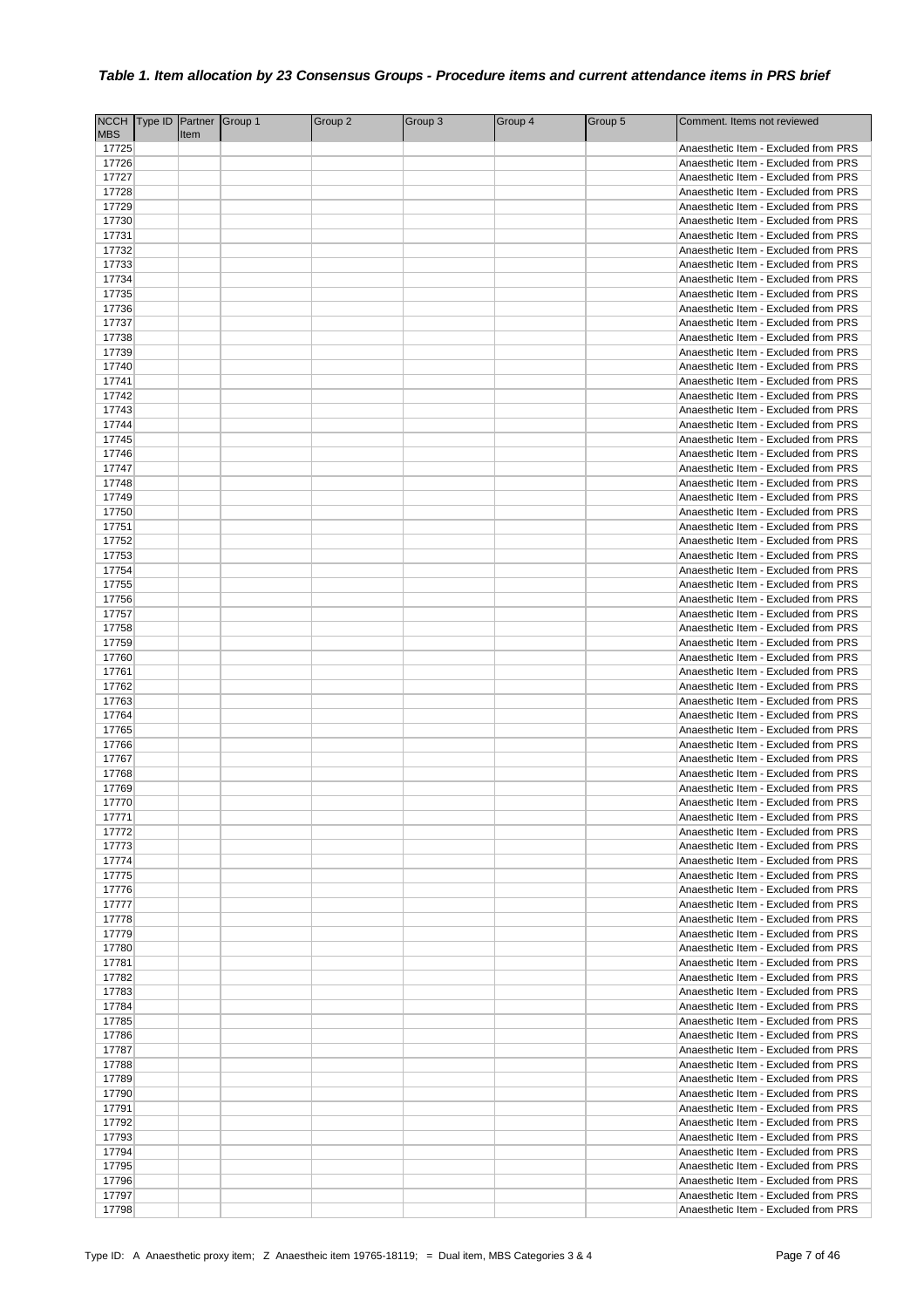|                     | NCCH Type ID Partner Group 1 |      |                              | Group 2          | Group 3 | Group 4 | Group 5 | Comment. Items not reviewed                                                  |
|---------------------|------------------------------|------|------------------------------|------------------|---------|---------|---------|------------------------------------------------------------------------------|
| <b>MBS</b><br>17799 |                              | Item |                              |                  |         |         |         | Anaesthetic Item - Excluded from PRS                                         |
| 17800               |                              |      |                              |                  |         |         |         | Anaesthetic Item - Excluded from PRS                                         |
| 17805               |                              |      |                              |                  |         |         |         | Anaesthetic Item - Excluded from PRS                                         |
| 17810               |                              |      |                              |                  |         |         |         | Anaesthetic Item - Excluded from PRS                                         |
| 17965 Z             |                              |      |                              |                  |         |         |         | Anaesthetic Item - Excluded from PRS                                         |
| 17968 Z             |                              |      |                              |                  |         |         |         | Anaesthetic Item - Excluded from PRS                                         |
| 17971 Z             |                              |      |                              |                  |         |         |         | Anaesthetic Item - Excluded from PRS                                         |
| 17972 Z             |                              |      |                              |                  |         |         |         | Anaesthetic Item - Excluded from PRS                                         |
| 17974 Z             |                              |      |                              |                  |         |         |         | Anaesthetic Item - Excluded from PRS                                         |
| 17977 Z             |                              |      |                              |                  |         |         |         | Anaesthetic Item - Excluded from PRS                                         |
| 17980 Z             |                              |      |                              |                  |         |         |         | Anaesthetic Item - Excluded from PRS                                         |
| 17983 Z             |                              |      |                              |                  |         |         |         | Anaesthetic Item - Excluded from PRS                                         |
| 17986 Z             |                              |      |                              |                  |         |         |         | Anaesthetic Item - Excluded from PRS                                         |
| 17989 Z             |                              |      |                              |                  |         |         |         | Anaesthetic Item - Excluded from PRS                                         |
| 17992 Z             |                              |      |                              |                  |         |         |         | Anaesthetic Item - Excluded from PRS                                         |
| 17995 Z             |                              |      |                              |                  |         |         |         | Anaesthetic Item - Excluded from PRS                                         |
| 17998 Z             |                              |      |                              |                  |         |         |         | Anaesthetic Item - Excluded from PRS                                         |
| 18001 Z             |                              |      |                              |                  |         |         |         | Anaesthetic Item - Excluded from PRS                                         |
| 18004 Z<br>18007 Z  |                              |      |                              |                  |         |         |         | Anaesthetic Item - Excluded from PRS<br>Anaesthetic Item - Excluded from PRS |
| 18010 Z             |                              |      |                              |                  |         |         |         | Anaesthetic Item - Excluded from PRS                                         |
| 18013 Z             |                              |      |                              |                  |         |         |         | Anaesthetic Item - Excluded from PRS                                         |
| 18016 Z             |                              |      |                              |                  |         |         |         | Anaesthetic Item - Excluded from PRS                                         |
| 18019 Z             |                              |      |                              |                  |         |         |         | Anaesthetic Item - Excluded from PRS                                         |
| 18021 Z             |                              |      |                              |                  |         |         |         | Anaesthetic Item - Excluded from PRS                                         |
| 18022 Z             |                              |      |                              |                  |         |         |         | Anaesthetic Item - Excluded from PRS                                         |
| 18026 Z             |                              |      |                              |                  |         |         |         | Anaesthetic Item - Excluded from PRS                                         |
| 18027 Z             |                              |      |                              |                  |         |         |         | Anaesthetic Item - Excluded from PRS                                         |
| 18030 Z             |                              |      |                              |                  |         |         |         | Anaesthetic Item - Excluded from PRS                                         |
| 18031 Z             |                              |      |                              |                  |         |         |         | Anaesthetic Item - Excluded from PRS                                         |
| 18032 Z             |                              |      |                              |                  |         |         |         | Anaesthetic Item - Excluded from PRS                                         |
| 18035 Z             |                              |      |                              |                  |         |         |         | Anaesthetic Item - Excluded from PRS                                         |
| 18102 Z             |                              |      |                              |                  |         |         |         | Anaesthetic Item - Excluded from PRS                                         |
| 18103 Z             |                              |      |                              |                  |         |         |         | Anaesthetic Item - Excluded from PRS                                         |
| 18105 Z             |                              |      |                              |                  |         |         |         | Anaesthetic Item - Excluded from PRS                                         |
| 18109 Z<br>18113 Z  |                              |      |                              |                  |         |         |         | Anaesthetic Item - Excluded from PRS<br>Anaesthetic Item - Excluded from PRS |
| 18118 <sub>Z</sub>  |                              |      |                              |                  |         |         |         | Anaesthetic Item - Excluded from PRS                                         |
| 18119 Z             |                              |      |                              |                  |         |         |         | Anaesthetic Item - Excluded from PRS                                         |
| 18206               |                              |      | 14:Anaesthes                 |                  |         |         |         |                                                                              |
| 18209               |                              |      | 14:Anaesthes                 |                  |         |         |         |                                                                              |
| 18210               |                              |      | 14:Anaesthes                 |                  |         |         |         |                                                                              |
| 18211               |                              |      | 14:Anaesthes                 |                  |         |         |         |                                                                              |
| 18212               |                              |      | 14:Anaesthes                 |                  |         |         |         |                                                                              |
| 18213               |                              |      | 1:Gen Pract                  |                  |         |         |         |                                                                              |
| 18216               |                              |      | 14:Anaesthes                 | 18:Card ICU Ren  |         |         |         |                                                                              |
| 18219               |                              |      | 14:Anaesthes                 |                  |         |         |         |                                                                              |
| 18222               |                              |      | 14:Anaesthes                 | 18:Card ICU Ren  |         |         |         |                                                                              |
| 18225               |                              |      | 14:Anaesthes                 |                  |         |         |         |                                                                              |
| 18228               |                              |      | 14:Anaesthes                 |                  |         |         |         |                                                                              |
| 18230<br>18232      |                              |      | 14:Anaesthes<br>14:Anaesthes | 17:Gen Medicine  |         |         |         |                                                                              |
| 18233               |                              |      | 14:Anaesthes                 |                  |         |         |         |                                                                              |
| 18234               |                              |      | 15:Dermatology               |                  |         |         |         |                                                                              |
| 18236               |                              |      | 15:Dermatology               |                  |         |         |         |                                                                              |
| 18238               |                              |      |                              |                  |         |         |         | Not reviewed                                                                 |
| 18240               |                              |      | 12:Ophthalmo                 |                  |         |         |         |                                                                              |
| 18242               |                              |      | 1:Gen Pract                  | 21:Neurology     |         |         |         |                                                                              |
| 18244               |                              |      | 14:Anaesthes                 |                  |         |         |         |                                                                              |
| 18246               |                              |      | 14:Anaesthes                 |                  |         |         |         |                                                                              |
| 18248               |                              |      | 14:Anaesthes                 |                  |         |         |         |                                                                              |
| 18250               |                              |      | 14:Anaesthes                 |                  |         |         |         |                                                                              |
| 18252               |                              |      | 14:Anaesthes                 |                  |         |         |         |                                                                              |
| 18254               |                              |      | 1:Gen Pract                  | 14:Anaesthes     |         |         |         |                                                                              |
| 18256               |                              |      | 14:Anaesthes                 | 17:Gen Medicine  |         |         |         |                                                                              |
| 18258<br>18260      |                              |      | 1:Gen Pract<br>1:Gen Pract   | 14:Anaesthes     |         |         |         |                                                                              |
| 18262               |                              |      | 8:Paed Surgery               | 14:Anaesthes     |         |         |         |                                                                              |
| 18264               |                              |      | 3:OG/IVF                     |                  |         |         |         |                                                                              |
| 18266               |                              |      | 1:Gen Pract                  | 7:Orthop Surgery |         |         |         |                                                                              |
| 18268               |                              |      | 14:Anaesthes                 |                  |         |         |         |                                                                              |
| 18270               |                              |      | 1:Gen Pract                  | 14:Anaesthes     |         |         |         |                                                                              |
| 18272               |                              |      | 1:Gen Pract                  | 7:Orthop Surgery |         |         |         |                                                                              |
| 18274               |                              |      | 14:Anaesthes                 |                  |         |         |         |                                                                              |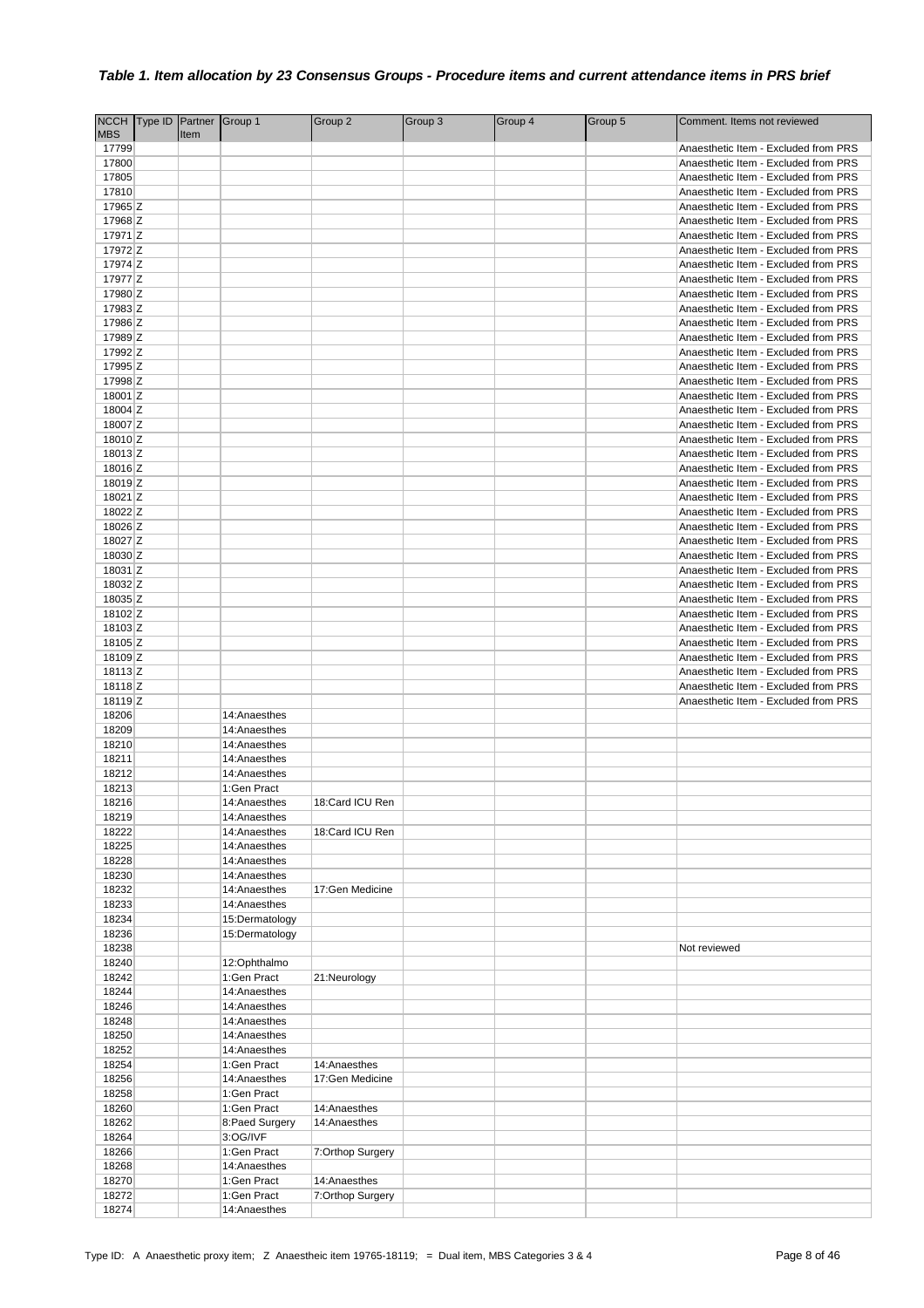| <b>NCCH</b>        | Type ID | Partner | Group 1                                  | Group 2            | Group 3            | Group 4 | Group 5 | Comment. Items not reviewed |
|--------------------|---------|---------|------------------------------------------|--------------------|--------------------|---------|---------|-----------------------------|
| <b>MBS</b>         |         | Item    |                                          |                    |                    |         |         |                             |
| 18276              |         |         | 14:Anaesthes                             |                    |                    |         |         |                             |
| 18278              |         |         | 1:Gen Pract                              |                    |                    |         |         |                             |
| 18280              |         |         | 13:ENT                                   |                    |                    |         |         |                             |
| 18282              |         |         | 14:Anaesthes                             |                    |                    |         |         |                             |
| 18284              |         |         | 14:Anaesthes                             |                    |                    |         |         |                             |
| 18286              |         |         | 14:Anaesthes                             |                    |                    |         |         |                             |
| 18288              |         |         | 14:Anaesthes                             |                    |                    |         |         |                             |
| 18290              |         |         |                                          |                    |                    |         |         | Not reviewed                |
| 18292              |         |         | 12:Ophthalmo                             | 17:Gen Medicine    |                    |         |         |                             |
| 18294              |         |         | 14:Anaesthes                             |                    |                    |         |         |                             |
| 18296              |         |         | 14:Anaesthes                             |                    |                    |         |         |                             |
| 18298              |         |         | 14:Anaesthes                             |                    |                    |         |         |                             |
| 30000              |         |         | 3:OG/IVF                                 |                    |                    |         |         |                             |
| 30003              |         |         | 1:Gen Pract                              |                    |                    |         |         |                             |
| 30006              |         |         | 1:Gen Pract                              |                    |                    |         |         |                             |
| 30009              |         |         | 1:Gen Pract                              |                    |                    |         |         |                             |
| 30010              |         |         | 4:Gen Surgery                            |                    |                    |         |         |                             |
| 30013              |         |         | 1:Gen Pract                              |                    |                    |         |         |                             |
| 30014              |         |         | 9:Plastic Surgery                        |                    |                    |         |         |                             |
| 30017              |         |         | 1:Gen Pract                              |                    |                    |         |         |                             |
| 30020              |         |         | 4:Gen Surgery                            |                    |                    |         |         |                             |
| 30023              |         |         | 1:Gen Pract                              | 7:Orthop Surgery   | 9: Plastic Surgery |         |         |                             |
| 30026              |         |         | 1:Gen Pract                              |                    |                    |         |         |                             |
| 30029              |         |         | 1:Gen Pract                              |                    |                    |         |         |                             |
| $30032 =$          |         | 52000   | 1:Gen Pract                              | 2:Facio-max        |                    |         |         |                             |
| $30035 =$          |         | 52003   | 1:Gen Pract                              | 2:Facio-max        |                    |         |         |                             |
| 30038              |         |         | 1:Gen Pract                              |                    |                    |         |         |                             |
| 30041              |         |         | 1:Gen Pract                              |                    |                    |         |         |                             |
| 30042              |         |         | 4:Gen Surgery                            | 9: Plastic Surgery |                    |         |         |                             |
| $30045 =$          |         | 52006   | 1:Gen Pract                              | 2:Facio-max        |                    |         |         |                             |
| 30048              |         |         | 1:Gen Pract                              | 9:Plastic Surgery  |                    |         |         |                             |
| $30049 =$<br>30052 |         | 52009   | 2:Facio-max                              |                    |                    |         |         |                             |
| 30055              |         |         | 1:Gen Pract                              | 9: Plastic Surgery |                    |         |         |                             |
| 30058              |         |         | 9:Plastic Surgery                        |                    |                    |         |         |                             |
| 30061              |         |         | 4:Gen Surgery<br>1:Gen Pract             |                    |                    |         |         |                             |
| $30064 =$          |         | 52015   | 1:Gen Pract                              | 2:Facio-max        |                    |         |         |                             |
| 30067              |         |         | 1:Gen Pract                              |                    |                    |         |         |                             |
| $30068 =$          |         | 52018   | 2:Facio-max                              | 4:Gen Surgery      | 9:Plastic Surgery  |         |         |                             |
| $30071 =$          |         | 52024   | 1:Gen Pract                              | 2:Facio-max        | 15:Dermatology     |         |         |                             |
| 30074              |         |         | 1:Gen Pract                              |                    |                    |         |         |                             |
| $30075 =$          |         | 52027   | 2:Facio-max                              | 4:Gen Surgery      |                    |         |         |                             |
| 30078              |         |         | 4:Gen Surgery                            |                    |                    |         |         |                             |
| 30081              |         |         | 22:Cl Haem/Med                           |                    |                    |         |         |                             |
|                    |         |         | Onc                                      |                    |                    |         |         |                             |
| 30084              |         |         | 22:Cl Haem/Med                           |                    |                    |         |         |                             |
|                    |         |         | Onc                                      |                    |                    |         |         |                             |
| 30087              |         |         | 22:Cl Haem/Med                           |                    |                    |         |         |                             |
|                    |         |         | Onc                                      |                    |                    |         |         |                             |
| 30090              |         |         | 16:Thor/Paed                             |                    |                    |         |         |                             |
| 30093              |         |         | 7:Orthop Surgery                         |                    |                    |         |         |                             |
| 30094              |         |         | 17:Gen Medicine                          |                    |                    |         |         |                             |
| 30096              |         |         | 4:Gen Surgery                            | 5:Cardio Thor      |                    |         |         |                             |
|                    |         |         |                                          | Surg               |                    |         |         |                             |
| $30099 =$          |         | 52030   | 1:Gen Pract                              | 2:Facio-max        | 4:Gen Surgery      |         |         |                             |
| 30102              |         |         | 1:Gen Pract                              |                    |                    |         |         |                             |
| $30103 =$          |         | 52033   | 4:Gen Surgery                            | 2:Facio-max        |                    |         |         |                             |
| 30104              |         |         | 4:Gen Surgery                            | 8:Paed Surgery     |                    |         |         |                             |
| 30106              |         |         | 1:Gen Pract                              |                    |                    |         |         |                             |
| 30107              |         |         | 4:Gen Surgery                            | 7:Orthop Surgery   |                    |         |         |                             |
| 30110              |         |         | 1:Gen Pract                              |                    |                    |         |         |                             |
| 30111              |         |         | 7:Orthop Surgery                         |                    |                    |         |         |                             |
| 30114              |         |         | 7:Orthop Surgery                         |                    |                    |         |         |                             |
| 30165              |         |         | 9:Plastic Surgery                        |                    |                    |         |         |                             |
| 30168              |         |         | 4:Gen Surgery                            | 9: Plastic Surgery |                    |         |         |                             |
| 30171<br>30174     |         |         | 9: Plastic Surgery<br>9: Plastic Surgery |                    |                    |         |         |                             |
| 30177              |         |         | 9: Plastic Surgery                       |                    |                    |         |         |                             |
| 30180              |         |         | 4:Gen Surgery                            |                    |                    |         |         |                             |
| 30183              |         |         | 9:Plastic Surgery                        |                    |                    |         |         |                             |
| 30186              |         |         | 1:Gen Pract                              |                    |                    |         |         |                             |
| 30187              |         |         | 4:Gen Surgery                            | 9: Plastic Surgery |                    |         |         |                             |
| 30189 A            |         |         | 14:Anaesthes                             |                    |                    |         |         |                             |
| 30189              |         |         | 4:Gen Surgery                            |                    |                    |         |         |                             |
|                    |         |         |                                          |                    |                    |         |         |                             |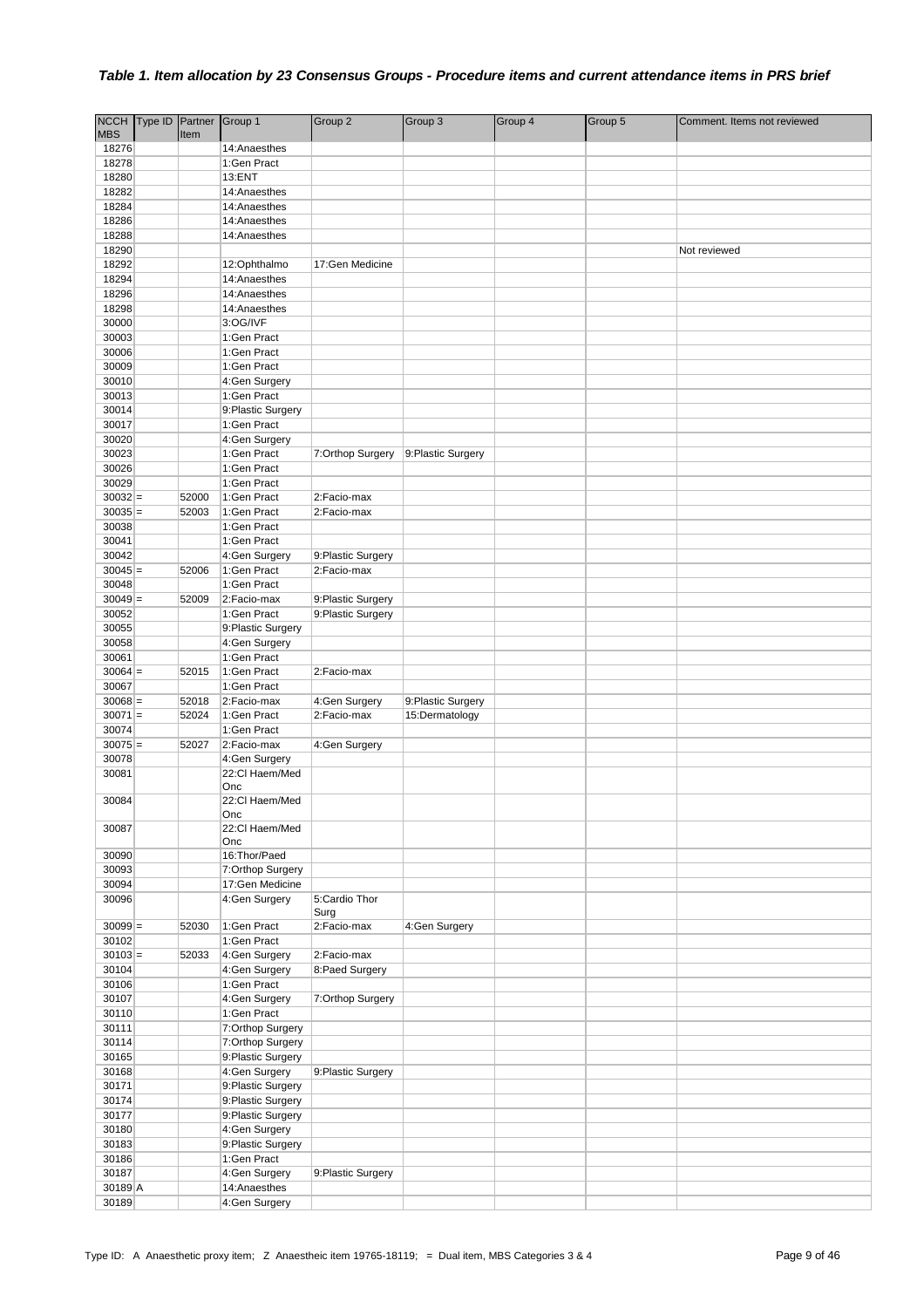| <b>NCCH</b>            | Type ID Partner |                | Group 1                             | Group 2                      | Group 3            | Group 4 | Group 5 | Comment. Items not reviewed            |
|------------------------|-----------------|----------------|-------------------------------------|------------------------------|--------------------|---------|---------|----------------------------------------|
| <b>MBS</b>             |                 | Item           |                                     |                              |                    |         |         |                                        |
| 30190                  |                 |                | 9: Plastic Surgery                  | 15:Dermatology               |                    |         |         |                                        |
| 30192                  |                 |                | 1:Gen Pract                         | 15:Dermatology               |                    |         |         |                                        |
| 30195                  |                 |                | 1:Gen Pract                         | 15:Dermatology               |                    |         |         |                                        |
| 30196                  |                 |                | 15:Dermatology                      |                              |                    |         |         |                                        |
| 30197                  |                 |                | 9: Plastic Surgery                  | 15:Dermatology               |                    |         |         |                                        |
| 30202                  |                 |                | 1:Gen Pract                         | 15:Dermatology               |                    |         |         |                                        |
| 30203                  |                 |                | 4:Gen Surgery                       | 15:Dermatology               |                    |         |         |                                        |
| 30205                  |                 |                | 1:Gen Pract                         | 15:Dermatology               |                    |         |         |                                        |
| 30207<br>30210         |                 |                | 1:Gen Pract                         | 15:Dermatology               | 17:Gen Medicine    |         |         |                                        |
| 30213                  |                 |                | 9: Plastic Surgery<br>4:Gen Surgery | 15:Dermatology               |                    |         |         |                                        |
| 30214                  |                 |                | 15:Dermatology                      |                              |                    |         |         |                                        |
| 30216                  |                 |                | 1:Gen Pract                         | 4:Gen Surgery                |                    |         |         |                                        |
| $30219 =$              |                 | 52055          | 1:Gen Pract                         | 2:Facio-max                  |                    |         |         |                                        |
| 30222                  |                 |                | 1:Gen Pract                         |                              |                    |         |         |                                        |
| 30223 A                |                 |                | 14:Anaesthes                        | 1:Gen Pract                  |                    |         |         |                                        |
| $30223 =$              |                 | 52057          | 2:Facio-max                         | 4:Gen Surgery                | 1:Gen Pract        |         |         |                                        |
| 30224                  |                 |                |                                     |                              |                    |         |         | Not reviewed (diagnostic imaging item) |
|                        |                 |                |                                     |                              |                    |         |         |                                        |
| 30225                  |                 |                | 4:Gen Surgery                       |                              |                    |         |         |                                        |
| $30226 =$              |                 | 52060          | 7:Orthop Surgery                    | 2:Facio-max                  |                    |         |         |                                        |
| 30229                  |                 |                | 4:Gen Surgery                       |                              |                    |         |         |                                        |
| 30232                  |                 |                | 4:Gen Surgery                       |                              |                    |         |         |                                        |
| 30235                  |                 |                | 7:Orthop Surgery                    |                              |                    |         |         |                                        |
| 30238                  |                 |                | 4:Gen Surgery                       | 7:Orthop Surgery             | 1:Gen Pract        |         |         |                                        |
| $30241 =$              |                 | 52063          | 7:Orthop Surgery                    | 2:Facio-max                  |                    |         |         |                                        |
| 30244                  |                 |                | 13:ENT                              |                              |                    |         |         |                                        |
| 30247                  |                 |                | 9:Plastic Surgery                   | 13:ENT                       |                    |         |         |                                        |
| 30250 A                |                 |                | 14:Anaesthes                        |                              |                    |         |         |                                        |
| 30250                  |                 |                | 4:Gen Surgery                       |                              |                    |         |         |                                        |
| 30253                  |                 |                | 4:Gen Surgery                       | 9: Plastic Surgery           | 13:ENT             |         |         |                                        |
| 30255                  |                 |                | 9:Plastic Surgery                   |                              |                    |         |         |                                        |
| $30256 =$<br>$30259 =$ |                 | 52066          | 2:Facio-max<br>13:ENT               | 4:Gen Surgery<br>2:Facio-max | 9: Plastic Surgery | 13:ENT  |         |                                        |
| $30262 =$              |                 | 52069<br>52072 | 4:Gen Surgery                       | 2:Facio-max                  |                    |         |         |                                        |
| 30265                  |                 |                | 1:Gen Pract                         |                              |                    |         |         |                                        |
| $30266 =$              |                 | 52075          | 2:Facio-max                         | 4:Gen Surgery                |                    |         |         |                                        |
| 30269                  |                 |                | 4:Gen Surgery                       |                              |                    |         |         |                                        |
| $30272 =$              |                 | 52078          | 2:Facio-max                         | 4:Gen Surgery                | 9:Plastic Surgery  |         |         |                                        |
| 30275                  |                 |                | 4:Gen Surgery                       | 9: Plastic Surgery           | 13:ENT             |         |         |                                        |
| 30278                  |                 |                | 8:Paed Surgery                      |                              |                    |         |         |                                        |
| $30281 =$              |                 | 52084          | 8:Paed Surgery                      | 13:ENT                       | 2:Facio-max        |         |         |                                        |
| 30282                  |                 |                | 1:Gen Pract                         |                              |                    |         |         |                                        |
| $30283 =$              |                 | 52087          | 2:Facio-max                         | 4:Gen Surgery                |                    |         |         |                                        |
| 30286                  |                 |                | 4:Gen Surgery                       |                              |                    |         |         |                                        |
| 30289                  |                 |                | 8:Paed Surgery                      |                              |                    |         |         |                                        |
| 30293                  |                 |                | 4:Gen Surgery                       |                              |                    |         |         |                                        |
| 30294                  |                 |                | 4:Gen Surgery                       |                              |                    |         |         |                                        |
| 30296                  |                 |                | 4:Gen Surgery                       |                              |                    |         |         |                                        |
| 30297                  |                 |                | 4:Gen Surgery                       |                              |                    |         |         |                                        |
| 30306                  |                 |                | 4:Gen Surgery                       |                              |                    |         |         |                                        |
| 30308                  |                 |                | 4:Gen Surgery                       |                              |                    |         |         |                                        |
| 30309                  |                 |                | 4:Gen Surgery                       |                              |                    |         |         |                                        |
| 30310                  |                 |                | 4:Gen Surgery                       |                              |                    |         |         |                                        |
| 30313                  |                 |                | 4:Gen Surgery                       |                              |                    |         |         |                                        |
| 30314                  |                 |                | 4:Gen Surgery                       | 8:Paed Surgery               | 13:ENT             |         |         |                                        |
| 30315                  |                 |                | 4:Gen Surgery                       |                              |                    |         |         |                                        |
| 30317                  |                 |                | 4:Gen Surgery                       |                              |                    |         |         |                                        |
| 30318<br>30320         |                 |                | 4:Gen Surgery<br>4:Gen Surgery      |                              |                    |         |         |                                        |
| 30321                  |                 |                | 4:Gen Surgery                       |                              |                    |         |         |                                        |
| 30323                  |                 |                | 4:Gen Surgery                       |                              |                    |         |         |                                        |
| 30324                  |                 |                | 4:Gen Surgery                       |                              |                    |         |         |                                        |
| 30325                  |                 |                | 4:Gen Surgery                       |                              |                    |         |         |                                        |
| 30328                  |                 |                | 4:Gen Surgery                       | 9: Plastic Surgery           |                    |         |         |                                        |
| 30329                  |                 |                | 4:Gen Surgery                       |                              |                    |         |         |                                        |
| 30330 A                |                 |                | 14:Anaesthes                        |                              |                    |         |         |                                        |
| 30330                  |                 |                | 4:Gen Surgery                       |                              |                    |         |         |                                        |
| 30332                  |                 |                | 4:Gen Surgery                       |                              |                    |         |         |                                        |
| 30333 A                |                 |                | 14:Anaesthes                        |                              |                    |         |         |                                        |
| 30333                  |                 |                | 4:Gen Surgery                       |                              |                    |         |         |                                        |
| 30337                  |                 |                | 1:Gen Pract                         |                              |                    |         |         |                                        |
| 30338                  |                 |                | 4:Gen Surgery                       |                              |                    |         |         |                                        |
| 30341                  |                 |                | 1:Gen Pract                         |                              |                    |         |         |                                        |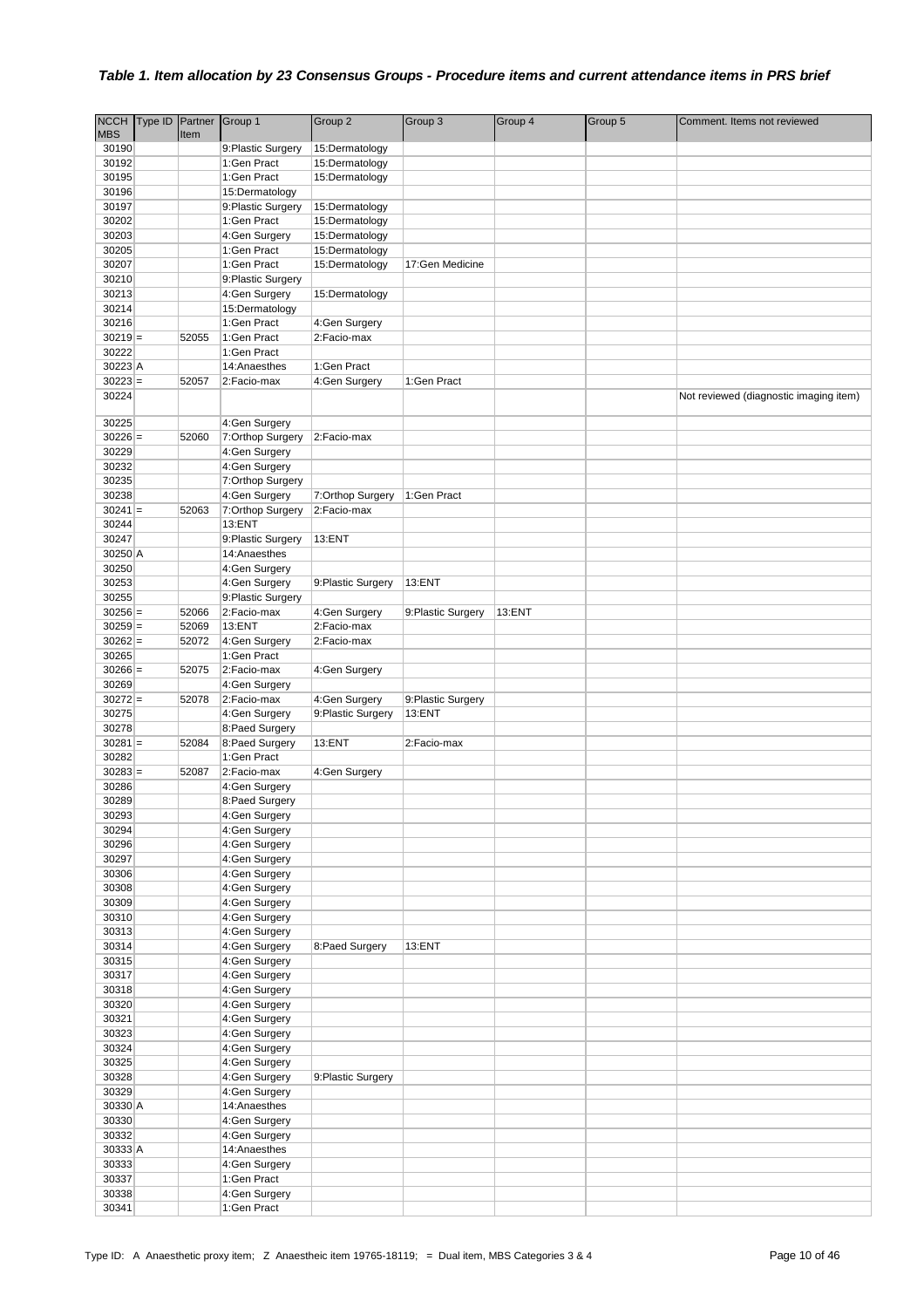| <b>NCCH</b>    | Type ID Partner |       | Group 1            | Group 2            | Group 3 | Group 4 | Group 5 | Comment. Items not reviewed |
|----------------|-----------------|-------|--------------------|--------------------|---------|---------|---------|-----------------------------|
| <b>MBS</b>     |                 | Item  |                    |                    |         |         |         |                             |
| 30342          |                 |       | 4:Gen Surgery      |                    |         |         |         |                             |
| 30345          |                 |       | 1:Gen Pract        |                    |         |         |         |                             |
| 30346 A        |                 |       | 14:Anaesthes       |                    |         |         |         |                             |
| 30346          |                 |       | 4:Gen Surgery      |                    |         |         |         |                             |
| 30349          |                 |       |                    |                    |         |         |         | Not reviewed                |
| 30350          |                 |       | 4:Gen Surgery      |                    |         |         |         |                             |
| 30353          |                 |       | 4:Gen Surgery      |                    |         |         |         |                             |
| 30356          |                 |       | 4:Gen Surgery      | 9:Plastic Surgery  |         |         |         |                             |
| 30359          |                 |       | 4:Gen Surgery      |                    |         |         |         |                             |
| 30360<br>30361 |                 |       | 4:Gen Surgery      |                    |         |         |         | Not reviewed                |
| 30363          |                 |       | 4:Gen Surgery      |                    |         |         |         |                             |
| 30364          |                 |       | 4:Gen Surgery      |                    |         |         |         |                             |
| 30366          |                 |       | 4:Gen Surgery      |                    |         |         |         |                             |
| 30367          |                 |       | 4:Gen Surgery      |                    |         |         |         |                             |
| 30369          |                 |       | 4:Gen Surgery      | 9:Plastic Surgery  |         |         |         |                             |
| 30370          |                 |       | 9: Plastic Surgery |                    |         |         |         |                             |
| 30372          |                 |       | 4:Gen Surgery      | 9: Plastic Surgery |         |         |         |                             |
| 30373          |                 |       | 4:Gen Surgery      |                    |         |         |         |                             |
| 30375          |                 |       | 4:Gen Surgery      |                    |         |         |         |                             |
| 30376          |                 |       | 4:Gen Surgery      |                    |         |         |         |                             |
| $30378 +$      |                 | 00000 | 4:Gen Surgery      |                    |         |         |         |                             |
| 30379          |                 |       | 4:Gen Surgery      |                    |         |         |         |                             |
| 30382          |                 |       | 4:Gen Surgery      |                    |         |         |         |                             |
| 30384          |                 |       | 4:Gen Surgery      |                    |         |         |         |                             |
| 30385          |                 |       | 4:Gen Surgery      |                    |         |         |         |                             |
| 30387          |                 |       | 4:Gen Surgery      |                    |         |         |         |                             |
| 30388          |                 |       | 4:Gen Surgery      |                    |         |         |         |                             |
| 30390          |                 |       | 3:OG/IVF           | 4:Gen Surgery      |         |         |         |                             |
| 30391          |                 |       | 4:Gen Surgery      |                    |         |         |         |                             |
| $30393+$       |                 | 00000 | 4:Gen Surgery      |                    |         |         |         |                             |
| 30394          |                 |       | 4:Gen Surgery      |                    |         |         |         |                             |
| 30396          |                 |       | 4:Gen Surgery      |                    |         |         |         |                             |
| 30397          |                 |       | 4:Gen Surgery      |                    |         |         |         |                             |
| 30399          |                 |       | 4:Gen Surgery      |                    |         |         |         |                             |
| 30400          |                 |       | 4:Gen Surgery      |                    |         |         |         |                             |
| 30402          |                 |       | 4:Gen Surgery      |                    |         |         |         |                             |
| 30403          |                 |       | 1:Gen Pract        | 4:Gen Surgery      |         |         |         |                             |
| 30405          |                 |       | 1:Gen Pract        | 4:Gen Surgery      |         |         |         |                             |
| 30406          |                 |       | 1:Gen Pract        | 17:Gen Medicine    |         |         |         |                             |
| 30408          |                 |       | 4:Gen Surgery      |                    |         |         |         |                             |
| 30409          |                 |       | 17:Gen Medicine    | 20:Gastroenterol   |         |         |         |                             |
| $30411 +$      |                 | 00000 | 4:Gen Surgery      |                    |         |         |         |                             |
| $30412 +$      |                 | 00000 | 4:Gen Surgery      |                    |         |         |         |                             |
| 30414          |                 |       | 4:Gen Surgery      |                    |         |         |         |                             |
| 30415          |                 |       | 4:Gen Surgery      |                    |         |         |         |                             |
| 30416          |                 |       | 4:Gen Surgery      |                    |         |         |         |                             |
| 30417          |                 |       | 4:Gen Surgery      |                    |         |         |         |                             |
| 30418          |                 |       | 4:Gen Surgery      |                    |         |         |         |                             |
| 30419          |                 |       | 4:Gen Surgery      |                    |         |         |         |                             |
| 30421          |                 |       | 4:Gen Surgery      |                    |         |         |         |                             |
| 30422          |                 |       | 4:Gen Surgery      |                    |         |         |         |                             |
| 30425          |                 |       | 4:Gen Surgery      |                    |         |         |         |                             |
| 30427          |                 |       | 4:Gen Surgery      |                    |         |         |         |                             |
| 30428          |                 |       | 4:Gen Surgery      |                    |         |         |         |                             |
| 30430          |                 |       | 4:Gen Surgery      |                    |         |         |         |                             |
| 30431          |                 |       | 4:Gen Surgery      |                    |         |         |         |                             |
| 30433          |                 |       | 4:Gen Surgery      |                    |         |         |         |                             |
| 30434          |                 |       | 4:Gen Surgery      |                    |         |         |         |                             |
| 30436          |                 |       | 4:Gen Surgery      |                    |         |         |         |                             |
| 30437          |                 |       | 4:Gen Surgery      |                    |         |         |         |                             |
| 30438          |                 |       | 4:Gen Surgery      |                    |         |         |         |                             |
| $30439 +$      |                 | 00000 | 4:Gen Surgery      |                    |         |         |         |                             |
| 30440          |                 |       |                    |                    |         |         |         | Not reviewed                |
| $30441 +$      |                 | 00000 | 4:Gen Surgery      |                    |         |         |         |                             |
| $30442 +$      |                 | 00000 | 4:Gen Surgery      |                    |         |         |         |                             |
| 30443          |                 |       | 4:Gen Surgery      |                    |         |         |         |                             |
| 30445          |                 |       | 4:Gen Surgery      |                    |         |         |         |                             |
| 30446          |                 |       | 4:Gen Surgery      |                    |         |         |         |                             |
| 30448          |                 |       | 4:Gen Surgery      |                    |         |         |         |                             |
| 30449          |                 |       | 4:Gen Surgery      |                    |         |         |         |                             |
| 30450          |                 |       | 4:Gen Surgery      |                    |         |         |         |                             |
| 30451          |                 |       | 4:Gen Surgery      |                    |         |         |         |                             |
| 30452          |                 |       | 4:Gen Surgery      |                    |         |         |         |                             |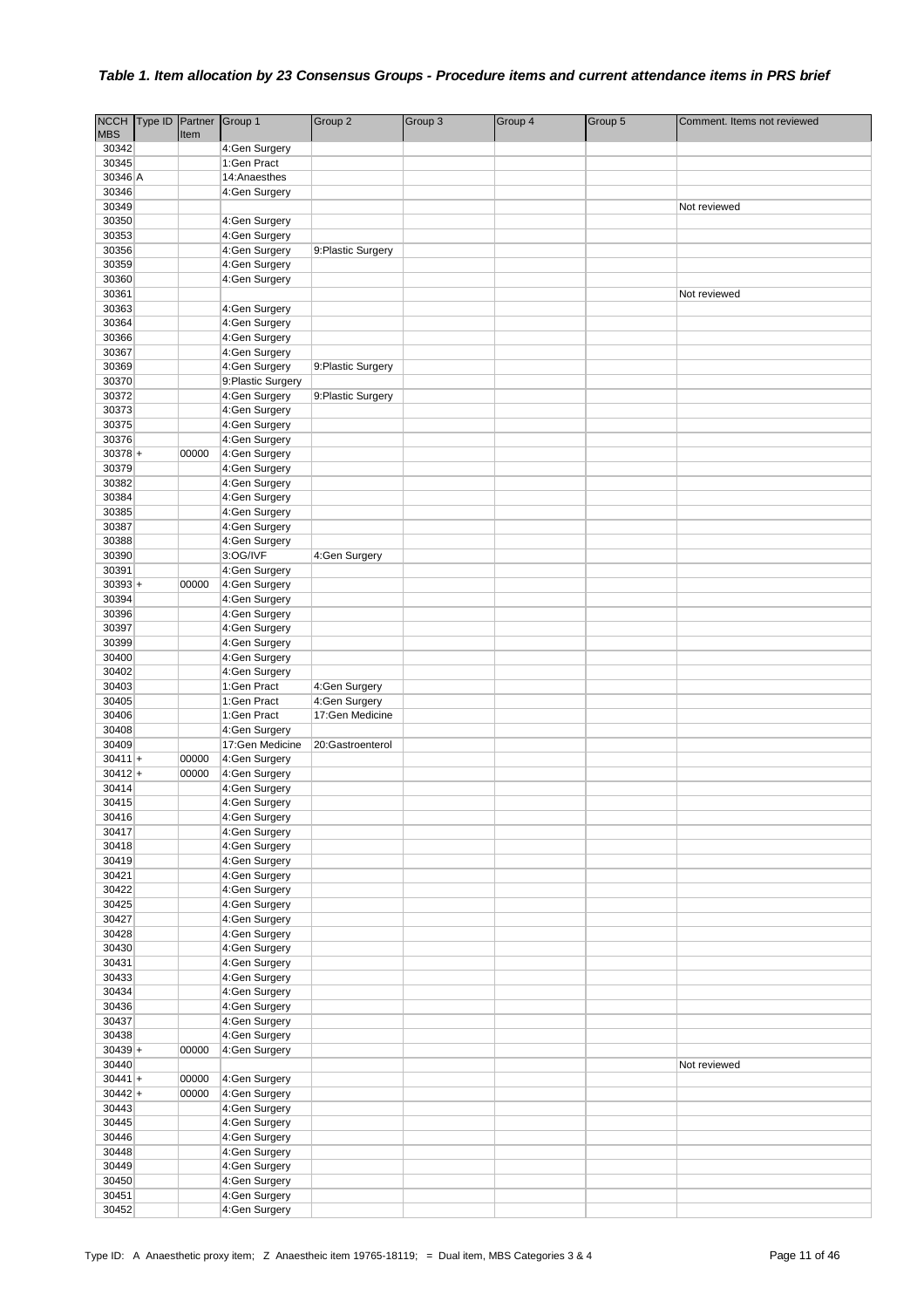| <b>NCCH</b> | Type ID Partner |      | Group 1                        | Group 2               | Group 3          | Group 4     | Group 5 | Comment. Items not reviewed |
|-------------|-----------------|------|--------------------------------|-----------------------|------------------|-------------|---------|-----------------------------|
| <b>MBS</b>  |                 | Item |                                |                       |                  |             |         |                             |
| $30454$ A   |                 |      | 14:Anaesthes                   |                       |                  |             |         |                             |
| 30454       |                 |      | 4:Gen Surgery                  |                       |                  |             |         |                             |
| 30455       |                 |      | 4:Gen Surgery                  |                       |                  |             |         |                             |
| 30457       |                 |      | 4:Gen Surgery                  |                       |                  |             |         |                             |
| 30458       |                 |      | 4:Gen Surgery                  |                       |                  |             |         |                             |
| 30460       |                 |      | 4:Gen Surgery                  |                       |                  |             |         |                             |
|             |                 |      |                                |                       |                  |             |         |                             |
| 30461       |                 |      | 4:Gen Surgery                  |                       |                  |             |         |                             |
| 30463       |                 |      | 4:Gen Surgery                  |                       |                  |             |         |                             |
| 30464       |                 |      | 4:Gen Surgery                  |                       |                  |             |         |                             |
| 30466       |                 |      | 4:Gen Surgery                  |                       |                  |             |         |                             |
| 30467       |                 |      | 4:Gen Surgery                  |                       |                  |             |         |                             |
| 30469       |                 |      | 4:Gen Surgery                  |                       |                  |             |         |                             |
| 30470       |                 |      | 4:Gen Surgery                  |                       |                  |             |         |                             |
| 30472       |                 |      | 4:Gen Surgery                  |                       |                  |             |         |                             |
| 30473 A     |                 |      | 14:Anaesthes                   | 1:Gen Pract           |                  |             |         |                             |
| 30473       |                 |      | 4:Gen Surgery                  | 17:Gen Medicine       | 20:Gastroenterol | 1:Gen Pract |         |                             |
| 30475       |                 |      | 20:Gastroenterol               |                       |                  |             |         |                             |
| 30476       |                 |      | 20:Gastroenterol               |                       |                  |             |         |                             |
| 30478       |                 |      | 17:Gen Medicine                | 20:Gastroenterol      |                  |             |         |                             |
| 30479       |                 |      | 20:Gastroenterol               |                       |                  |             |         |                             |
| 30481       |                 |      | 4:Gen Surgery                  | 20:Gastroenterol      |                  |             |         |                             |
| 30482       |                 |      | 4:Gen Surgery                  | 20:Gastroenterol      |                  |             |         |                             |
| 30483       |                 |      | 4:Gen Surgery                  | 20:Gastroenterol      |                  |             |         |                             |
| 30484       |                 |      | 4:Gen Surgery                  | 20:Gastroenterol      |                  |             |         |                             |
| 30485       |                 |      | 4:Gen Surgery                  | 20:Gastroenterol      |                  |             |         |                             |
| 30487 A     |                 |      | 14:Anaesthes                   |                       |                  |             |         |                             |
| 30487       |                 |      | 4:Gen Surgery                  | 20:Gastroenterol      |                  |             |         |                             |
| 30488       |                 |      | 20:Gastroenterol               |                       |                  |             |         |                             |
| 30490       |                 |      | 20:Gastroenterol               |                       |                  |             |         |                             |
| 30491       |                 |      |                                |                       |                  |             |         |                             |
|             |                 |      | 4:Gen Surgery<br>4:Gen Surgery | 20:Gastroenterol      |                  |             |         |                             |
| 30493       |                 |      |                                | 20:Gastroenterol      |                  |             |         |                             |
| 30494       |                 |      | 4:Gen Surgery                  | 20:Gastroenterol      |                  |             |         |                             |
| 30496       |                 |      | 4:Gen Surgery                  |                       |                  |             |         |                             |
| 30497       |                 |      | 4:Gen Surgery                  |                       |                  |             |         |                             |
| 30499       |                 |      | 4:Gen Surgery                  |                       |                  |             |         |                             |
| 30500       |                 |      | 4:Gen Surgery                  |                       |                  |             |         |                             |
| 30502       |                 |      | 4:Gen Surgery                  |                       |                  |             |         |                             |
| 30503       |                 |      | 4:Gen Surgery                  |                       |                  |             |         |                             |
| 30505       |                 |      | 4:Gen Surgery                  |                       |                  |             |         |                             |
| 30506       |                 |      | 4:Gen Surgery                  |                       |                  |             |         |                             |
| 30508       |                 |      | 4:Gen Surgery                  |                       |                  |             |         |                             |
| 30509       |                 |      | 4:Gen Surgery                  |                       |                  |             |         |                             |
| 30511       |                 |      | 4:Gen Surgery                  |                       |                  |             |         |                             |
| 30512       |                 |      | 4:Gen Surgery                  |                       |                  |             |         |                             |
| 30514       |                 |      | 4:Gen Surgery                  |                       |                  |             |         |                             |
| 30515       |                 |      | 4:Gen Surgery                  |                       |                  |             |         |                             |
| 30517       |                 |      | 4:Gen Surgery                  |                       |                  |             |         |                             |
| 30518       |                 |      | 4:Gen Surgery                  |                       |                  |             |         |                             |
| 30520       |                 |      | 4:Gen Surgery                  |                       |                  |             |         |                             |
| 30521       |                 |      | 4:Gen Surgery                  |                       |                  |             |         |                             |
| 30523       |                 |      | 4:Gen Surgery                  |                       |                  |             |         |                             |
| 30524       |                 |      | 4:Gen Surgery                  |                       |                  |             |         |                             |
| 30526       |                 |      | 4:Gen Surgery                  |                       |                  |             |         |                             |
| 30527       |                 |      | 4:Gen Surgery                  |                       |                  |             |         |                             |
| 30529       |                 |      | 4:Gen Surgery                  |                       |                  |             |         |                             |
| 30530       |                 |      | 4:Gen Surgery                  |                       |                  |             |         |                             |
| 30532       |                 |      | 4:Gen Surgery                  |                       |                  |             |         |                             |
| 30533       |                 |      | 4:Gen Surgery                  |                       |                  |             |         |                             |
| 30535       |                 |      | 4:Gen Surgery                  | 5:Cardio Thor<br>Surg |                  |             |         |                             |
| 30536       |                 |      | 4:Gen Surgery                  | 5:Cardio Thor<br>Surg |                  |             |         |                             |
| 30538       |                 |      | 4:Gen Surgery                  |                       |                  |             |         |                             |
| 30539       |                 |      | 4:Gen Surgery                  |                       |                  |             |         |                             |
| 30541       |                 |      | 4:Gen Surgery                  |                       |                  |             |         |                             |
| 30542       |                 |      | 4:Gen Surgery                  |                       |                  |             |         |                             |
| 30544       |                 |      | 4:Gen Surgery                  |                       |                  |             |         |                             |
| 30545       |                 |      | 4:Gen Surgery                  |                       |                  |             |         |                             |
| 30547       |                 |      | 4:Gen Surgery                  |                       |                  |             |         |                             |
| 30548       |                 |      | 4:Gen Surgery                  |                       |                  |             |         |                             |
| 30550       |                 |      | 4:Gen Surgery                  |                       |                  |             |         |                             |
| 30551       |                 |      | 4:Gen Surgery                  |                       |                  |             |         |                             |
| 30553       |                 |      | 4:Gen Surgery                  |                       |                  |             |         |                             |
| 30554       |                 |      | 4:Gen Surgery                  |                       |                  |             |         |                             |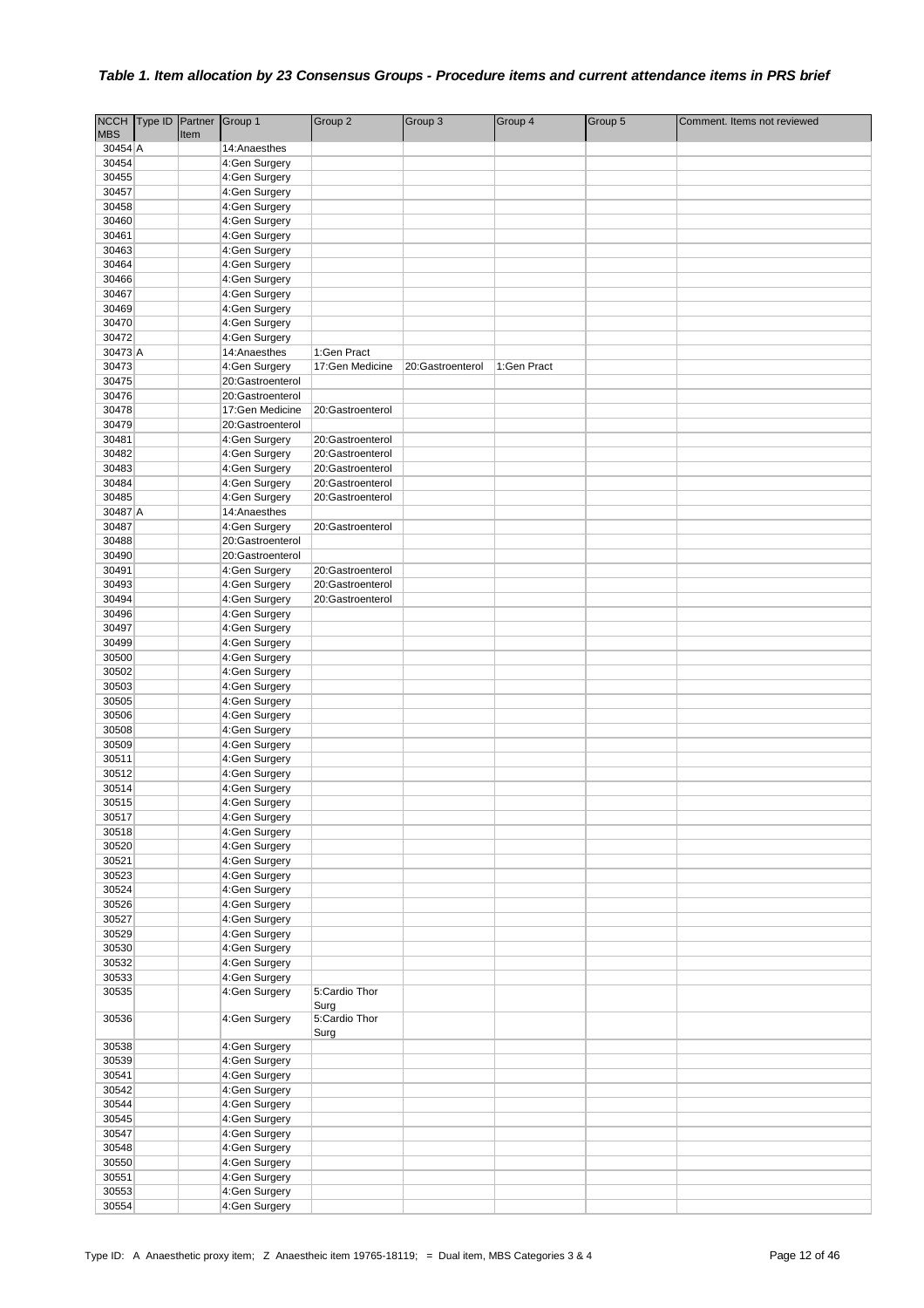| <b>NCCH</b> | Type ID Partner |       | Group 1           | Group <sub>2</sub> | Group 3        | Group 4 | Group 5 | Comment. Items not reviewed |
|-------------|-----------------|-------|-------------------|--------------------|----------------|---------|---------|-----------------------------|
| <b>MBS</b>  |                 | Item  |                   |                    |                |         |         |                             |
| 30556       |                 |       | 4:Gen Surgery     |                    |                |         |         |                             |
| 30557       |                 |       | 4:Gen Surgery     |                    |                |         |         |                             |
| 30559       |                 |       | 4:Gen Surgery     |                    |                |         |         |                             |
| 30560       |                 |       | 4:Gen Surgery     |                    |                |         |         |                             |
| 30562       |                 |       | 4:Gen Surgery     |                    |                |         |         |                             |
| 30563       |                 |       | 4:Gen Surgery     |                    |                |         |         |                             |
| 30564       |                 |       | 4:Gen Surgery     |                    |                |         |         |                             |
|             |                 |       |                   |                    |                |         |         |                             |
| 30565       |                 |       | 4:Gen Surgery     |                    |                |         |         |                             |
| 30566       |                 |       | 4:Gen Surgery     |                    |                |         |         |                             |
| $30568 +$   |                 | 00000 | 4:Gen Surgery     |                    |                |         |         |                             |
| 30569       |                 |       | 20:Gastroenterol  |                    |                |         |         |                             |
| 30571       |                 |       | 4:Gen Surgery     |                    |                |         |         |                             |
| 30572       |                 |       | 4:Gen Surgery     |                    |                |         |         |                             |
| $30574+$    |                 | 00000 | 4:Gen Surgery     |                    |                |         |         |                             |
| 30575       |                 |       | 4:Gen Surgery     |                    |                |         |         |                             |
| 30577       |                 |       | 4:Gen Surgery     |                    |                |         |         |                             |
| 30578       |                 |       | 4:Gen Surgery     |                    |                |         |         |                             |
| 30580       |                 |       | 4:Gen Surgery     |                    |                |         |         |                             |
| 30581       |                 |       | 4:Gen Surgery     |                    |                |         |         |                             |
| 30583       |                 |       | 4:Gen Surgery     |                    |                |         |         |                             |
| 30584       |                 |       | 4:Gen Surgery     |                    |                |         |         |                             |
| 30586       |                 |       | 4:Gen Surgery     |                    |                |         |         |                             |
| 30587       |                 |       | 4:Gen Surgery     |                    |                |         |         |                             |
| 30589       |                 |       | 4:Gen Surgery     |                    |                |         |         |                             |
| 30590       |                 |       | 4:Gen Surgery     |                    |                |         |         |                             |
| 30593       |                 |       | 4:Gen Surgery     |                    |                |         |         |                             |
| 30594       |                 |       | 4:Gen Surgery     |                    |                |         |         |                             |
| 30596       |                 |       | 4:Gen Surgery     |                    |                |         |         |                             |
| 30597       |                 |       | 4:Gen Surgery     |                    |                |         |         |                             |
| 30599       |                 |       | 4:Gen Surgery     |                    |                |         |         |                             |
| 30600       |                 |       | 4:Gen Surgery     |                    |                |         |         |                             |
| 30601       |                 |       | 4:Gen Surgery     |                    |                |         |         |                             |
| 30602       |                 |       | 4:Gen Surgery     |                    |                |         |         |                             |
| 30603       |                 |       | 4:Gen Surgery     |                    |                |         |         |                             |
| 30605       |                 |       | 4:Gen Surgery     |                    |                |         |         |                             |
| 30606       |                 |       | 4:Gen Surgery     |                    |                |         |         |                             |
| 30609       |                 |       | 4:Gen Surgery     |                    |                |         |         |                             |
| 30612       |                 |       | 1:Gen Pract       |                    |                |         |         |                             |
| $30614$ A   |                 |       | 14:Anaesthes      | 1:Gen Pract        |                |         |         |                             |
| 30614       |                 |       | 4:Gen Surgery     | 8:Paed Surgery     | 1:Gen Pract    |         |         |                             |
| 30615       |                 |       | 1:Gen Pract       | 4:Gen Surgery      |                |         |         |                             |
| 30616       |                 |       | 1:Gen Pract       |                    |                |         |         |                             |
| 30617       |                 |       | 8:Paed Surgery    |                    |                |         |         |                             |
| 30620       |                 |       | 1:Gen Pract       |                    |                |         |         |                             |
| 30621       |                 |       | 4:Gen Surgery     |                    |                |         |         |                             |
| 30628       |                 |       | 1:Gen Pract       |                    |                |         |         |                             |
| 30631       |                 |       | 4:Gen Surgery     | 10:Urology         |                |         |         |                             |
| 30634       |                 |       | 1:Gen Pract       |                    |                |         |         |                             |
| 30635       |                 |       | 10:Urology        |                    |                |         |         |                             |
| 30638       |                 |       | 1:Gen Pract       |                    |                |         |         |                             |
| 30641       |                 |       | 10:Urology        |                    |                |         |         |                             |
| 30644       |                 |       | 4:Gen Surgery     | 10:Urology         |                |         |         |                             |
| 30653       |                 |       | 1:Gen Pract       | 8:Paed Surgery     |                |         |         |                             |
| 30656       |                 |       | 4:Gen Surgery     | 8:Paed Surgery     |                |         |         |                             |
| 30659       |                 |       | 1:Gen Pract       |                    |                |         |         |                             |
| 30660       |                 |       | 10:Urology        | 8:Paed Surgery     |                |         |         |                             |
| 30663       |                 |       | 4:Gen Surgery     | 10:Urology         |                |         |         |                             |
| 30666       |                 |       | 4:Gen Surgery     | 10:Urology         |                |         |         |                             |
| 30672       |                 |       | 7:Orthop Surgery  |                    |                |         |         |                             |
| 30675       |                 |       | 1:Gen Pract       |                    |                |         |         |                             |
| 30676       |                 |       | 4:Gen Surgery     |                    |                |         |         |                             |
| 30679       |                 |       | 4:Gen Surgery     |                    |                |         |         |                             |
| 31000       |                 |       | 15:Dermatology    |                    |                |         |         |                             |
| 31001       |                 |       | 15:Dermatology    |                    |                |         |         |                             |
| 31002       |                 |       | 15:Dermatology    |                    |                |         |         |                             |
| 31200       |                 |       | 1:Gen Pract       | 15:Dermatology     |                |         |         |                             |
| 31205       |                 |       | 1:Gen Pract       | 15:Dermatology     |                |         |         |                             |
| 31205 A     |                 |       | 14:Anaesthes      | 1:Gen Pract        |                |         |         |                             |
| 31210       |                 |       | 1:Gen Pract       | 4:Gen Surgery      | 15:Dermatology |         |         |                             |
| 31215       |                 |       | 1:Gen Pract       | 4:Gen Surgery      | 15:Dermatology |         |         |                             |
| 31220       |                 |       | 4:Gen Surgery     | 9: Plastic Surgery | 15:Dermatology |         |         |                             |
| 31225       |                 |       | 9:Plastic Surgery | 15:Dermatology     |                |         |         |                             |
| 31230       |                 |       | 1:Gen Pract       | 9: Plastic Surgery | 15:Dermatology |         |         |                             |
| 31235       |                 |       | 1:Gen Pract       | 9: Plastic Surgery | 15:Dermatology |         |         |                             |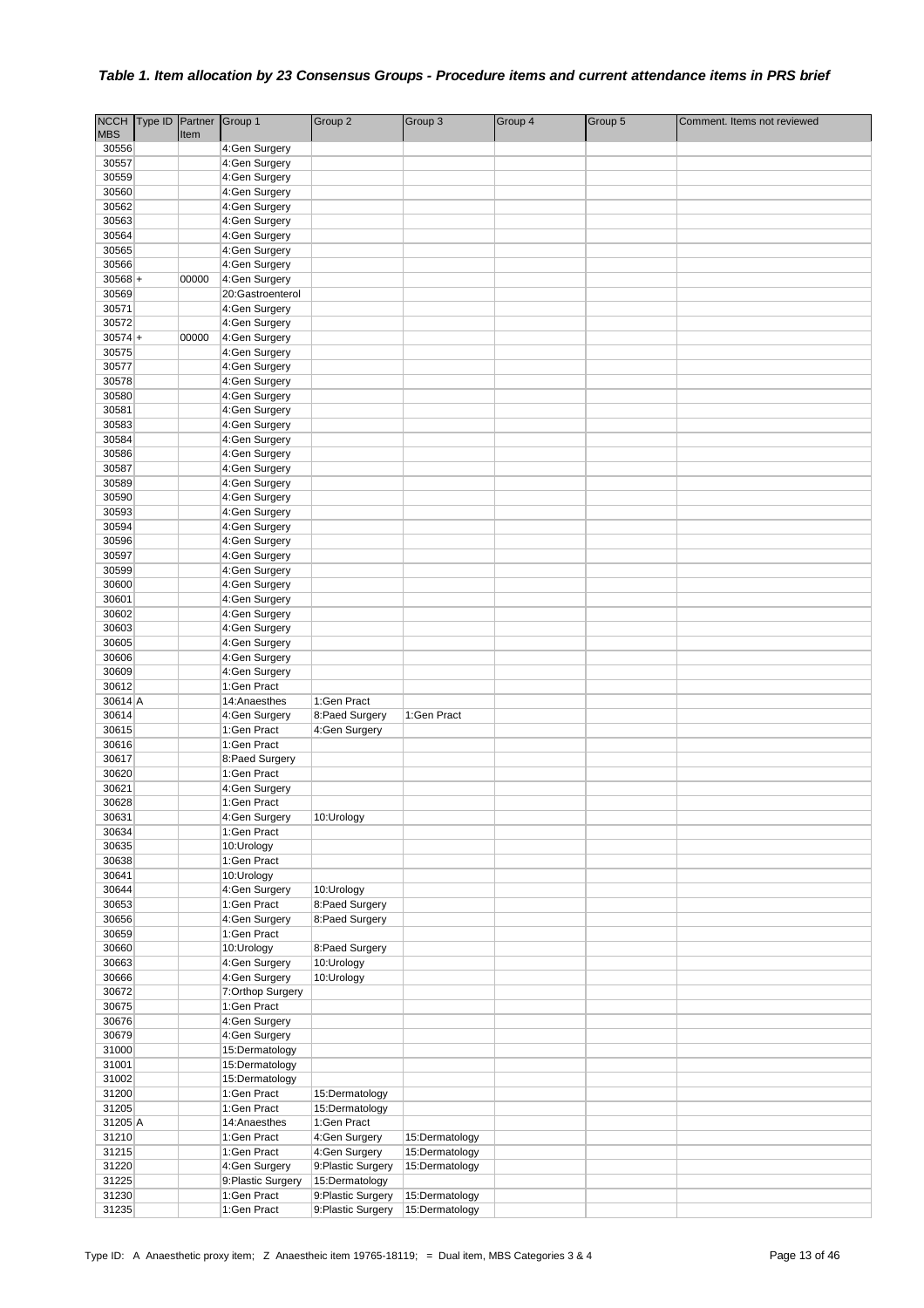| <b>NCCH</b>      | Type ID Partner |       | Group 1                                | Group 2                                  | Group 3                          | Group 4          | Group 5 | Comment. Items not reviewed |
|------------------|-----------------|-------|----------------------------------------|------------------------------------------|----------------------------------|------------------|---------|-----------------------------|
| <b>MBS</b>       |                 | Item  |                                        |                                          |                                  |                  |         |                             |
| 31240            |                 |       | 1:Gen Pract                            | 9:Plastic Surgery                        | 15:Dermatology                   |                  |         |                             |
| 31245            |                 |       | 4:Gen Surgery                          | 15:Dermatology                           |                                  |                  |         |                             |
| 31250<br>31255   |                 |       | 9:Plastic Surgery<br>1:Gen Pract       |                                          |                                  |                  |         |                             |
| 31260            |                 |       | 4:Gen Surgery                          | 9: Plastic Surgery<br>9: Plastic Surgery | 15:Dermatology<br>15:Dermatology |                  |         |                             |
| 31265            |                 |       | 1:Gen Pract                            | 15:Dermatology                           |                                  |                  |         |                             |
| 31265 A          |                 |       | 14:Anaesthes                           |                                          |                                  |                  |         |                             |
| 31270            |                 |       | 1:Gen Pract                            | 9: Plastic Surgery                       | 15:Dermatology                   |                  |         |                             |
| 31275            |                 |       | 4:Gen Surgery                          | 9:Plastic Surgery                        | 15:Dermatology                   |                  |         |                             |
| 31280            |                 |       | 1:Gen Pract                            | 15:Dermatology                           |                                  |                  |         |                             |
| 31280 A          |                 |       | 14:Anaesthes                           |                                          |                                  |                  |         |                             |
| 31285            |                 |       | 1:Gen Pract                            | 15:Dermatology                           |                                  |                  |         |                             |
| 31290            |                 |       | 4:Gen Surgery                          | 9:Plastic Surgery                        | 15:Dermatology                   |                  |         |                             |
| 31295<br>31300   |                 |       | 9:Plastic Surgery<br>9:Plastic Surgery | 15:Dermatology<br>15:Dermatology         |                                  |                  |         |                             |
| 31305            |                 |       | 9:Plastic Surgery                      | 15:Dermatology                           |                                  |                  |         |                             |
| 31310            |                 |       | 4:Gen Surgery                          | 9:Plastic Surgery                        | 15:Dermatology                   |                  |         |                             |
| 31315            |                 |       | 9:Plastic Surgery                      | 15:Dermatology                           |                                  |                  |         |                             |
| 31320            |                 |       | 9:Plastic Surgery                      | 15:Dermatology                           |                                  |                  |         |                             |
| 31325            |                 |       | 4:Gen Surgery                          | 15:Dermatology                           |                                  |                  |         |                             |
| 31330            |                 |       | 4:Gen Surgery                          | 9:Plastic Surgery                        | 15:Dermatology                   |                  |         |                             |
| 31335            |                 |       | 4:Gen Surgery                          | 9:Plastic Surgery                        | 15:Dermatology                   |                  |         |                             |
| $31340 +$        |                 | 31255 | 9:Plastic Surgery                      |                                          |                                  |                  |         |                             |
| 31345<br>31350   |                 |       | 4:Gen Surgery<br>9:Plastic Surgery     | 9:Plastic Surgery<br>4:Gen Surgery       | 15:Dermatology                   |                  |         |                             |
| 31355            |                 |       | 4:Gen Surgery                          | 15:Dermatology                           |                                  |                  |         |                             |
| 32000            |                 |       | 4:Gen Surgery                          |                                          |                                  |                  |         |                             |
| 32003 A          |                 |       | 14:Anaesthes                           | 1:Gen Pract                              |                                  |                  |         |                             |
| 32003            |                 |       | 4:Gen Surgery                          | 1:Gen Pract                              |                                  |                  |         |                             |
| 32004            |                 |       | 4:Gen Surgery                          |                                          |                                  |                  |         |                             |
| 32005            |                 |       | 4:Gen Surgery                          |                                          |                                  |                  |         |                             |
| 32006 A          |                 |       | 14:Anaesthes                           | 1:Gen Pract                              |                                  |                  |         |                             |
| 32006<br>32009   |                 |       | 4:Gen Surgery<br>4:Gen Surgery         | 1:Gen Pract                              |                                  |                  |         |                             |
| 32012            |                 |       | 4:Gen Surgery                          |                                          |                                  |                  |         |                             |
| 32015            |                 |       | 4:Gen Surgery                          |                                          |                                  |                  |         |                             |
| 32018            |                 |       | 4:Gen Surgery                          |                                          |                                  |                  |         |                             |
| 32021            |                 |       | 4:Gen Surgery                          |                                          |                                  |                  |         |                             |
| 32024 A          |                 |       | 14:Anaesthes                           |                                          |                                  |                  |         |                             |
| 32024<br>32025   |                 |       | 4:Gen Surgery<br>4:Gen Surgery         |                                          |                                  |                  |         |                             |
| 32026            |                 |       | 4:Gen Surgery                          |                                          |                                  |                  |         |                             |
| 32028            |                 |       | 4:Gen Surgery                          |                                          |                                  |                  |         |                             |
| $32029 +$        |                 | 00000 | 4:Gen Surgery                          |                                          |                                  |                  |         |                             |
| 32030            |                 |       | 4:Gen Surgery                          |                                          |                                  |                  |         |                             |
| 32033            |                 |       | 4:Gen Surgery                          |                                          |                                  |                  |         |                             |
| 32036<br>32039   |                 |       | 4:Gen Surgery<br>4:Gen Surgery         |                                          |                                  |                  |         |                             |
| 32042            |                 |       | 4:Gen Surgery                          |                                          |                                  |                  |         |                             |
| 32045            |                 |       | 4:Gen Surgery                          |                                          |                                  |                  |         |                             |
| 32046            |                 |       | 4:Gen Surgery                          |                                          |                                  |                  |         |                             |
| 32047            |                 |       | 4:Gen Surgery                          |                                          |                                  |                  |         |                             |
| 32051            |                 |       | 4:Gen Surgery                          |                                          |                                  |                  |         |                             |
| 32054            |                 |       | 4:Gen Surgery                          |                                          |                                  |                  |         |                             |
| 32057            |                 |       | 4:Gen Surgery                          |                                          |                                  |                  |         |                             |
| 32060            |                 |       | 4:Gen Surgery                          |                                          |                                  |                  |         |                             |
| 32063<br>32066   |                 |       | 4:Gen Surgery<br>4:Gen Surgery         |                                          |                                  |                  |         |                             |
| 32069            |                 |       | 4:Gen Surgery                          |                                          |                                  |                  |         |                             |
| 32072            |                 |       | 1:Gen Pract                            | 4:Gen Surgery                            | 17:Gen Medicine                  | 20:Gastroenterol |         |                             |
| 32075 A          |                 |       | 14:Anaesthes                           |                                          |                                  |                  |         |                             |
| 32075            |                 |       | 4:Gen Surgery                          |                                          |                                  |                  |         |                             |
| 32078            |                 |       | 4:Gen Surgery                          |                                          |                                  |                  |         |                             |
| 32081            |                 |       | 4:Gen Surgery                          |                                          |                                  |                  |         |                             |
| 32084 A<br>32084 |                 |       | 14:Anaesthes<br>4:Gen Surgery          | 20:Gastroenterol                         |                                  |                  |         |                             |
| 32087            |                 |       | 4:Gen Surgery                          | 20:Gastroenterol                         |                                  |                  |         |                             |
| 32090 A          |                 |       | 14:Anaesthes                           | 1:Gen Pract                              |                                  |                  |         |                             |
| 32090            |                 |       | 4:Gen Surgery                          | 20:Gastroenterol                         | 1:Gen Pract                      |                  |         |                             |
| 32093            |                 |       | 4:Gen Surgery                          | 20:Gastroenterol                         |                                  |                  |         |                             |
| 32094            |                 |       | 4:Gen Surgery                          | 20:Gastroenterol                         |                                  |                  |         |                             |
| 32095<br>32096   |                 |       | 4:Gen Surgery<br>4:Gen Surgery         | 20:Gastroenterol                         |                                  |                  |         |                             |
| 32099            |                 |       | 4:Gen Surgery                          |                                          |                                  |                  |         |                             |
|                  |                 |       |                                        |                                          |                                  |                  |         |                             |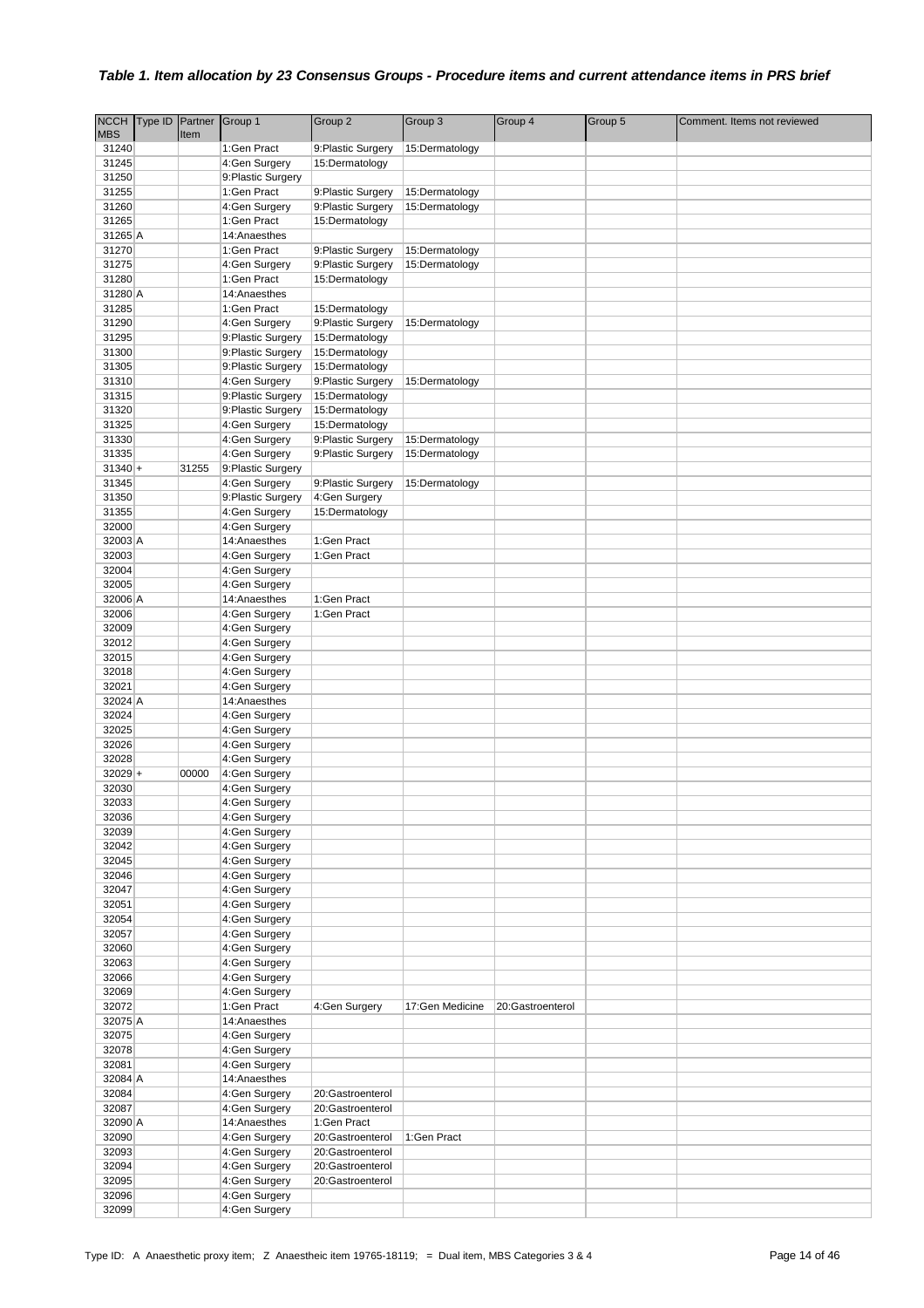| <b>NCCH</b> | Type ID Partner |       | Group 1           | Group 2           | Group 3     | Group 4 | Group 5 | Comment. Items not reviewed |
|-------------|-----------------|-------|-------------------|-------------------|-------------|---------|---------|-----------------------------|
| <b>MBS</b>  |                 | Item  |                   |                   |             |         |         |                             |
| 32102       |                 |       | 4:Gen Surgery     |                   |             |         |         |                             |
| 32105       |                 |       | 4:Gen Surgery     |                   |             |         |         |                             |
| 32108       |                 |       | 4:Gen Surgery     |                   |             |         |         |                             |
| 32111       |                 |       | 4:Gen Surgery     |                   |             |         |         |                             |
| 32112       |                 |       | 4:Gen Surgery     |                   |             |         |         |                             |
| 32114       |                 |       | 4:Gen Surgery     |                   |             |         |         |                             |
| 32115       |                 |       | 4:Gen Surgery     |                   |             |         |         |                             |
| 32117       |                 |       | 4:Gen Surgery     |                   |             |         |         |                             |
| 32120       |                 |       | 4:Gen Surgery     |                   |             |         |         |                             |
| 32123       |                 |       | 4:Gen Surgery     |                   |             |         |         |                             |
| 32126       |                 |       | 4:Gen Surgery     |                   |             |         |         |                             |
| 32129       |                 |       | 4:Gen Surgery     |                   |             |         |         |                             |
| 32131       |                 |       | 3:OG/IVF          |                   |             |         |         |                             |
| 32132       |                 |       | 4:Gen Surgery     |                   |             |         |         |                             |
| 32135       |                 |       | 4:Gen Surgery     |                   |             |         |         |                             |
| 32138       |                 |       | 4:Gen Surgery     |                   |             |         |         |                             |
| 32139       |                 |       | 4:Gen Surgery     |                   |             |         |         |                             |
| 32142       |                 |       | 4:Gen Surgery     |                   |             |         |         |                             |
| 32145       |                 |       | 4:Gen Surgery     |                   |             |         |         |                             |
| 32147       |                 |       | 1:Gen Pract       | 4:Gen Surgery     |             |         |         |                             |
| 32150       |                 |       | 4:Gen Surgery     |                   |             |         |         |                             |
| 32153       |                 |       | 4:Gen Surgery     |                   |             |         |         |                             |
| 32156       |                 |       | 4:Gen Surgery     |                   |             |         |         |                             |
| 32159       |                 |       | 4:Gen Surgery     |                   |             |         |         |                             |
| 32162       |                 |       | 4:Gen Surgery     |                   |             |         |         |                             |
| 32165 A     |                 |       | 14:Anaesthes      |                   |             |         |         |                             |
| 32165       |                 |       | 4:Gen Surgery     |                   |             |         |         |                             |
| 32166       |                 |       | 4:Gen Surgery     |                   |             |         |         |                             |
| 32168       |                 |       | 4:Gen Surgery     |                   |             |         |         |                             |
| 32171       |                 |       | 4:Gen Surgery     |                   |             |         |         |                             |
| 32174       |                 |       | 1:Gen Pract       | 4:Gen Surgery     |             |         |         |                             |
| 32175       |                 |       | 4:Gen Surgery     |                   |             |         |         |                             |
| 32177       |                 |       | 4:Gen Surgery     |                   |             |         |         |                             |
| 32180       |                 |       | 4:Gen Surgery     |                   |             |         |         |                             |
| 32183       |                 |       | 4:Gen Surgery     |                   |             |         |         |                             |
| $32186 +$   |                 | 00000 | 4:Gen Surgery     |                   |             |         |         |                             |
| 32200       |                 |       | 4:Gen Surgery     |                   |             |         |         |                             |
| 32203       |                 |       | 4:Gen Surgery     |                   |             |         |         |                             |
| 32206       |                 |       | 4:Gen Surgery     |                   |             |         |         |                             |
| 32209 A     |                 |       | 14:Anaesthes      |                   |             |         |         |                             |
| 32209       |                 |       | 4:Gen Surgery     |                   |             |         |         |                             |
| 32210       |                 |       | 4:Gen Surgery     |                   |             |         |         |                             |
| 32212       |                 |       | 4:Gen Surgery     |                   |             |         |         |                             |
| 32500 A     |                 |       | 14:Anaesthes      |                   |             |         |         |                             |
| 32500       |                 |       | 4:Gen Surgery     | 11: Vascular Surg |             |         |         |                             |
| 32501       |                 |       | 11: Vascular Surg |                   |             |         |         |                             |
| 32504       |                 |       | 11: Vascular Surg |                   |             |         |         |                             |
| 32504 A     |                 |       | 14:Anaesthes      |                   |             |         |         |                             |
| 32505       |                 |       | 11: Vascular Surg |                   |             |         |         |                             |
| 32505 A     |                 |       | 14:Anaesthes      |                   |             |         |         |                             |
| 32508 A     |                 |       | 14:Anaesthes      | 1:Gen Pract       |             |         |         |                             |
| 32508       |                 |       | 4:Gen Surgery     | 11: Vascular Surg | 1:Gen Pract |         |         |                             |
| 32511       |                 |       | 11: Vascular Surg |                   |             |         |         |                             |
| $32511$ A   |                 |       | 14:Anaesthes      |                   |             |         |         |                             |
| 32514       |                 |       | 11: Vascular Surg |                   |             |         |         |                             |
| $32514$ A   |                 |       | 14:Anaesthes      |                   |             |         |         |                             |
| 32517       |                 |       | 11: Vascular Surg |                   |             |         |         |                             |
| 32700       |                 |       | 11: Vascular Surg |                   |             |         |         |                             |
| 32703       |                 |       | 11: Vascular Surg |                   |             |         |         |                             |
| 32708       |                 |       | 11: Vascular Surg |                   |             |         |         |                             |
| 32710       |                 |       | 11: Vascular Surg |                   |             |         |         |                             |
| 32711       |                 |       | 11: Vascular Surg |                   |             |         |         |                             |
| 32712       |                 |       | 11:Vascular Surg  |                   |             |         |         |                             |
| 32715       |                 |       | 11: Vascular Surg |                   |             |         |         |                             |
| 32718       |                 |       | 11: Vascular Surg |                   |             |         |         |                             |
| 32721       |                 |       | 11:Vascular Surg  |                   |             |         |         |                             |
| 32724       |                 |       | 11:Vascular Surg  |                   |             |         |         |                             |
| 32730       |                 |       | 11:Vascular Surg  |                   |             |         |         |                             |
| 32733       |                 |       | 11: Vascular Surg |                   |             |         |         |                             |
| $32736 +$   |                 | 00000 | 11: Vascular Surg |                   |             |         |         |                             |
| 32739       |                 |       | 11: Vascular Surg |                   |             |         |         |                             |
| 32742       |                 |       | 11: Vascular Surg |                   |             |         |         |                             |
| 32745       |                 |       | 11: Vascular Surg |                   |             |         |         |                             |
| 32748       |                 |       | 11: Vascular Surg |                   |             |         |         |                             |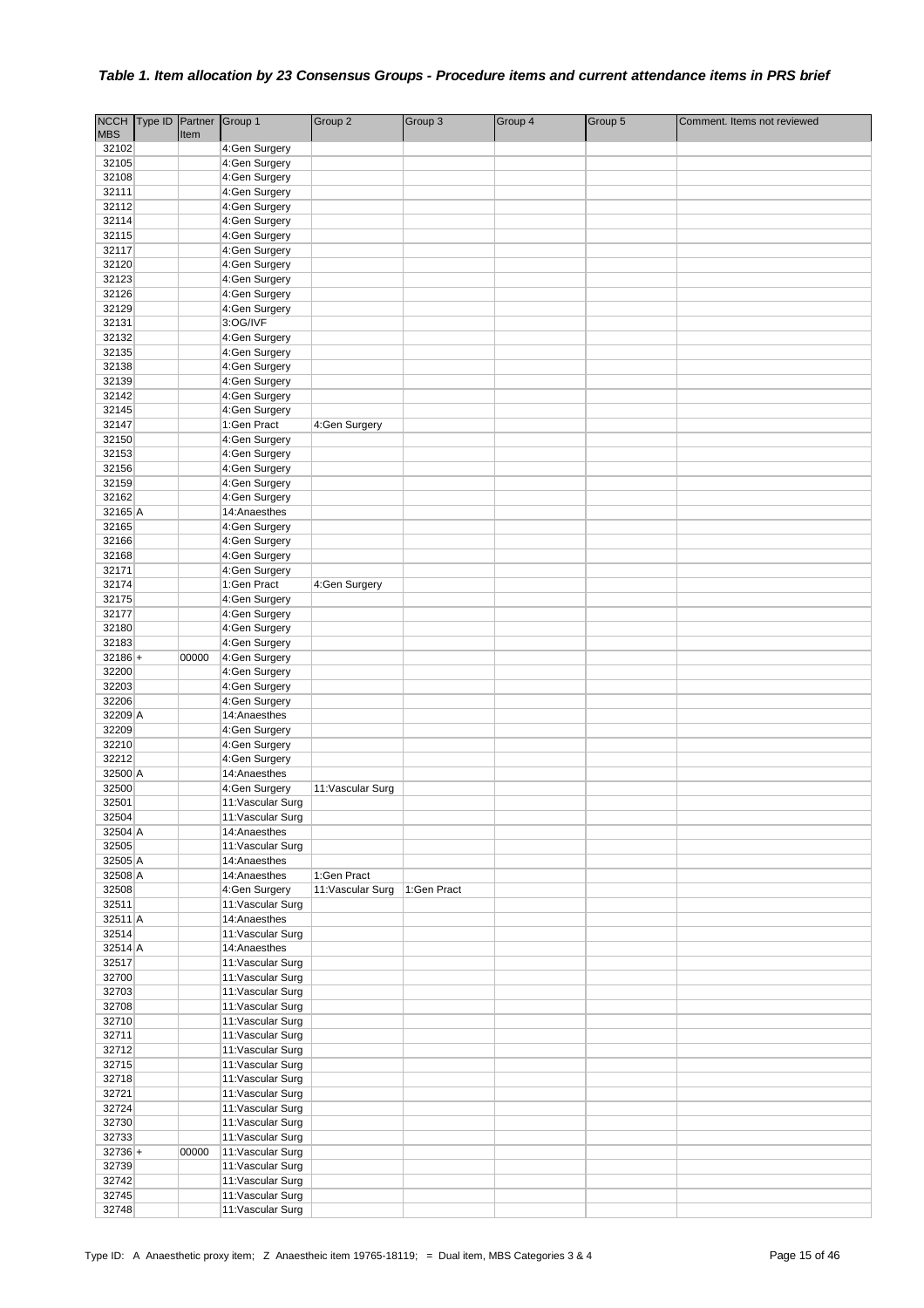| <b>NCCH</b>      | Type ID | Partner | Group 1                                | Group 2       | Group 3 | Group 4 | Group 5 | Comment. Items not reviewed |
|------------------|---------|---------|----------------------------------------|---------------|---------|---------|---------|-----------------------------|
| <b>MBS</b>       |         | Item    |                                        |               |         |         |         |                             |
| 32751            |         |         | 11: Vascular Surg                      |               |         |         |         |                             |
| 32754            |         |         | 11: Vascular Surg                      |               |         |         |         |                             |
| 32757            |         |         | 11: Vascular Surg                      |               |         |         |         |                             |
| $32760 +$        |         | 00000   | 11: Vascular Surg                      | 5:Cardio Thor |         |         |         |                             |
| 32763            |         |         | 11: Vascular Surg                      | Surg          |         |         |         |                             |
| 32766            |         |         | 11: Vascular Surg                      |               |         |         |         |                             |
| $32769 +$        |         | 00000   | 11: Vascular Surg                      |               |         |         |         |                             |
| 33050            |         |         | 11: Vascular Surg                      |               |         |         |         |                             |
| 33055            |         |         | 11: Vascular Surg                      |               |         |         |         |                             |
| 33070            |         |         | 11: Vascular Surg                      |               |         |         |         |                             |
| 33075            |         |         | 11: Vascular Surg                      |               |         |         |         |                             |
| 33080            |         |         | 11: Vascular Surg                      |               |         |         |         |                             |
| 33100            |         |         | 11: Vascular Surg                      |               |         |         |         |                             |
| 33103            |         |         | 11: Vascular Surg                      | 5:Cardio Thor |         |         |         |                             |
|                  |         |         |                                        | Surg          |         |         |         |                             |
| 33103 A<br>33106 |         |         | 14:Anaesthes                           |               |         |         |         | Not reviewed                |
| 33109            |         |         | 11: Vascular Surg                      | 5:Cardio Thor |         |         |         |                             |
|                  |         |         |                                        | Surg          |         |         |         |                             |
| 33109 A          |         |         | 14:Anaesthes                           |               |         |         |         |                             |
| 33112            |         |         | 11: Vascular Surg                      |               |         |         |         |                             |
| 33112 A          |         |         | 14:Anaesthes                           |               |         |         |         |                             |
| 33115            |         |         | 11: Vascular Surg                      |               |         |         |         |                             |
| 33115 A          |         |         | 14:Anaesthes                           |               |         |         |         |                             |
| 33118            |         |         | 11: Vascular Surg                      |               |         |         |         |                             |
| 33121            |         |         | 11: Vascular Surg                      |               |         |         |         |                             |
| 33124            |         |         | 11:Vascular Surg                       |               |         |         |         |                             |
| 33127            |         |         |                                        |               |         |         |         | Not reviewed                |
| 33130            |         |         | 11: Vascular Surg                      |               |         |         |         |                             |
| 33133            |         |         | 11: Vascular Surg                      |               |         |         |         |                             |
| 33136<br>33139   |         |         | 11: Vascular Surg                      |               |         |         |         |                             |
| 33142            |         |         | 11: Vascular Surg<br>11: Vascular Surg |               |         |         |         |                             |
| 33145            |         |         | 11: Vascular Surg                      |               |         |         |         |                             |
| 33145 A          |         |         | 14:Anaesthes                           |               |         |         |         |                             |
| 33148            |         |         | 11: Vascular Surg                      |               |         |         |         |                             |
| 33148 A          |         |         | 14:Anaesthes                           |               |         |         |         |                             |
| 33151            |         |         | 11: Vascular Surg                      |               |         |         |         |                             |
| 33151 A          |         |         | 14:Anaesthes                           |               |         |         |         |                             |
| 33154            |         |         | 11: Vascular Surg                      |               |         |         |         |                             |
| 33157            |         |         | 11: Vascular Surg                      |               |         |         |         |                             |
| 33160            |         |         | 11: Vascular Surg                      |               |         |         |         |                             |
| 33163            |         |         | 11: Vascular Surg                      |               |         |         |         |                             |
| 33166            |         |         | 11: Vascular Surg                      |               |         |         |         |                             |
| 33169            |         |         | 11: Vascular Surg                      |               |         |         |         |                             |
| 33172            |         |         | 11: Vascular Surg                      |               |         |         |         |                             |
| 33175<br>33178   |         |         | 11: Vascular Surg<br>11: Vascular Surg |               |         |         |         |                             |
| 33181            |         |         |                                        |               |         |         |         | Not reviewed                |
| 33500            |         |         | 11: Vascular Surg                      | 5:Cardio Thor |         |         |         |                             |
|                  |         |         |                                        | Surg          |         |         |         |                             |
| 33500 A          |         |         | 14:Anaesthes                           |               |         |         |         |                             |
| 33506            |         |         | 11: Vascular Surg                      |               |         |         |         |                             |
| 33509            |         |         | 11: Vascular Surg                      |               |         |         |         |                             |
| 33512            |         |         | 11: Vascular Surg                      |               |         |         |         |                             |
| 33515            |         |         | 11: Vascular Surg                      |               |         |         |         |                             |
| 33518            |         |         | 11: Vascular Surg                      |               |         |         |         |                             |
| 33521            |         |         | 11: Vascular Surg                      |               |         |         |         |                             |
| 33524            |         |         | 11: Vascular Surg                      |               |         |         |         |                             |
| 33527<br>33530   |         |         | 11: Vascular Surg<br>11: Vascular Surg |               |         |         |         |                             |
| 33533            |         |         | 11: Vascular Surg                      |               |         |         |         |                             |
| 33536            |         |         | 11: Vascular Surg                      |               |         |         |         |                             |
| 33539            |         |         | 11: Vascular Surg                      |               |         |         |         |                             |
| 33542            |         |         | 11: Vascular Surg                      |               |         |         |         |                             |
| $33545+$         |         | 00000   | 11: Vascular Surg                      |               |         |         |         |                             |
| $33548 +$        |         | 00000   | 11: Vascular Surg                      |               |         |         |         |                             |
| 33548 A          |         |         | 14:Anaesthes                           |               |         |         |         |                             |
| $33551+$         |         | 00000   | 11: Vascular Surg                      |               |         |         |         |                             |
| $33554 +$        |         | 00000   | 11: Vascular Surg                      |               |         |         |         |                             |
| 33554 A          |         |         | 14:Anaesthes                           |               |         |         |         |                             |
| 33800            |         |         | 11: Vascular Surg                      |               |         |         |         |                             |
| 33803            |         |         | 11: Vascular Surg                      |               |         |         |         |                             |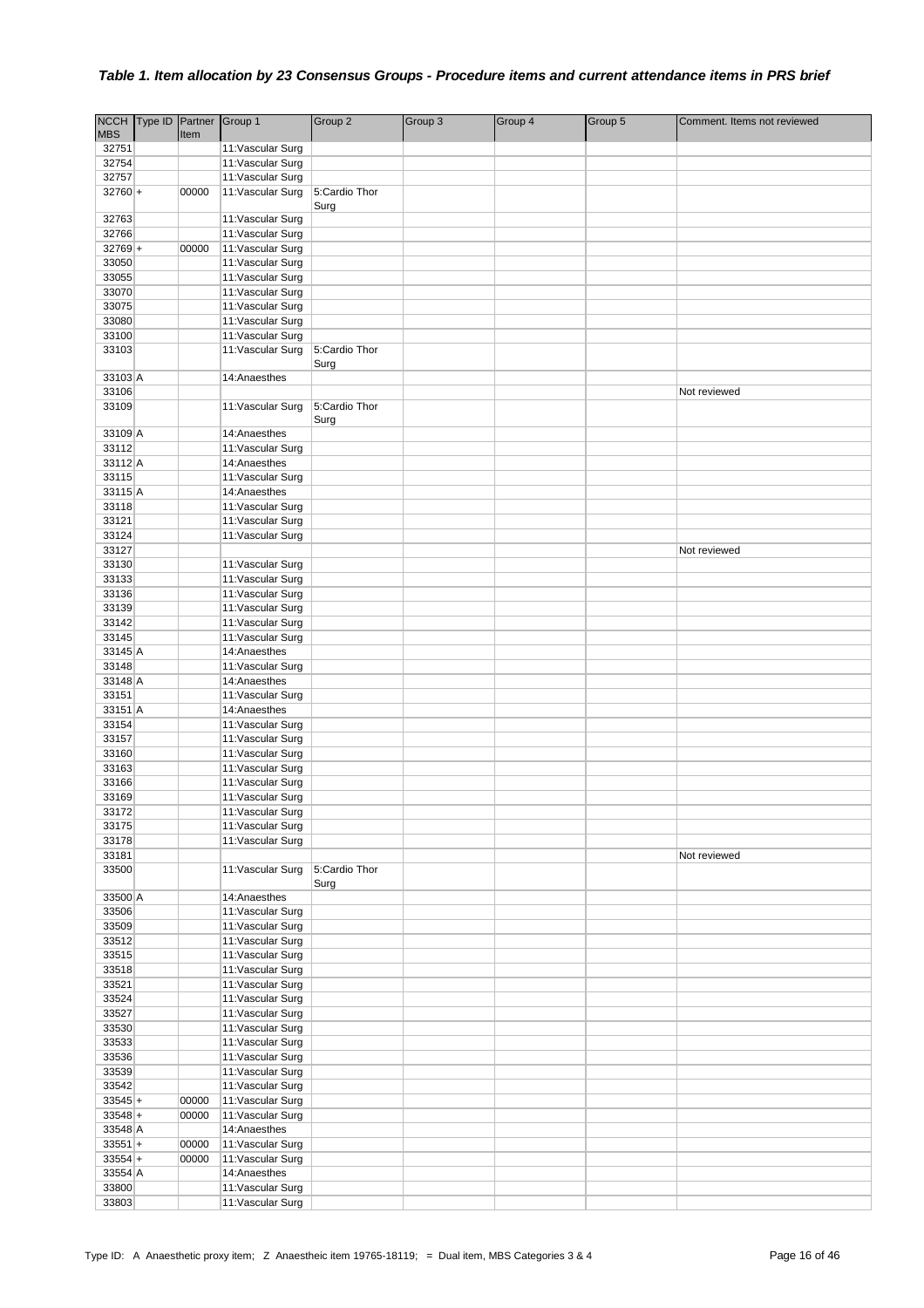| <b>NCCH</b>    | Type ID | Partner | Group 1                            | Group 2           | Group 3       | Group 4 | Group 5 | Comment. Items not reviewed              |
|----------------|---------|---------|------------------------------------|-------------------|---------------|---------|---------|------------------------------------------|
| <b>MBS</b>     |         | Item    |                                    |                   |               |         |         |                                          |
| 33806          |         |         | 11: Vascular Surg                  |                   |               |         |         |                                          |
| 33810          |         |         | 11: Vascular Surg                  |                   |               |         |         |                                          |
| 33811          |         |         | 11: Vascular Surg                  |                   |               |         |         |                                          |
| 33812          |         |         | 11: Vascular Surg                  |                   |               |         |         |                                          |
| 33815          |         |         | 11: Vascular Surg                  |                   |               |         |         |                                          |
| 33818          |         |         | 11: Vascular Surg                  |                   |               |         |         |                                          |
| 33821          |         |         | 11: Vascular Surg                  |                   |               |         |         |                                          |
| 33824          |         |         | 11:Vascular Surg                   |                   |               |         |         |                                          |
| 33827          |         |         | 11: Vascular Surg                  |                   |               |         |         |                                          |
| 33830<br>33833 |         |         | 11: Vascular Surg                  |                   |               |         |         |                                          |
| 33836          |         |         | 11: Vascular Surg<br>4:Gen Surgery | 11: Vascular Surg |               |         |         |                                          |
| 33839          |         |         | 11: Vascular Surg                  |                   |               |         |         |                                          |
| 33842          |         |         | 11: Vascular Surg                  |                   |               |         |         |                                          |
| 33845          |         |         | 11: Vascular Surg                  |                   |               |         |         |                                          |
| 33848          |         |         | 11: Vascular Surg                  |                   |               |         |         |                                          |
| 34100          |         |         | 6:Neurosurgery                     |                   |               |         |         |                                          |
| 34103          |         |         | 11: Vascular Surg                  |                   |               |         |         |                                          |
| 34106          |         |         | 9: Plastic Surgery                 | 11: Vascular Surg |               |         |         |                                          |
| 34109          |         |         | 4:Gen Surgery                      |                   |               |         |         |                                          |
| 34112          |         |         | 11: Vascular Surg                  |                   |               |         |         |                                          |
| 34115          |         |         | 11:Vascular Surg                   |                   |               |         |         |                                          |
| 34118          |         |         | 11: Vascular Surg                  |                   |               |         |         |                                          |
| 34121          |         |         | 11:Vascular Surg                   |                   |               |         |         |                                          |
| 34124          |         |         |                                    |                   |               |         |         | Not reviewed                             |
| 34127          |         |         | 11: Vascular Surg                  |                   |               |         |         |                                          |
| 34130          |         |         | 11: Vascular Surg                  |                   |               |         |         |                                          |
| 34133          |         |         | 6:Neurosurgery                     | 11: Vascular Surg |               |         |         |                                          |
| 34136          |         |         | 11: Vascular Surg                  |                   |               |         |         |                                          |
| 34139          |         |         | 6:Neurosurgery                     | 11: Vascular Surg |               |         |         |                                          |
| 34142          |         |         | 11: Vascular Surg                  |                   |               |         |         |                                          |
| 34145          |         |         | 11: Vascular Surg                  |                   |               |         |         |                                          |
| 34148          |         |         | 11: Vascular Surg                  |                   |               |         |         |                                          |
| 34151          |         |         | 11: Vascular Surg                  |                   |               |         |         |                                          |
| 34154          |         |         | 11: Vascular Surg                  |                   |               |         |         |                                          |
| 34157          |         |         | 11: Vascular Surg                  |                   |               |         |         |                                          |
| 34160          |         |         | 11: Vascular Surg                  |                   |               |         |         |                                          |
| 34163          |         |         | 11: Vascular Surg                  |                   |               |         |         |                                          |
| 34166          |         |         | 11: Vascular Surg                  |                   |               |         |         |                                          |
| 34169          |         |         | 11: Vascular Surg                  |                   |               |         |         |                                          |
| 34172          |         |         | 11: Vascular Surg                  |                   |               |         |         |                                          |
| 34175          |         |         | 11: Vascular Surg                  |                   |               |         |         |                                          |
| 34500          |         |         |                                    |                   |               |         |         | Not reviewed                             |
| $34503 +$      |         | 00000   | 11: Vascular Surg                  |                   |               |         |         |                                          |
| 34506          |         |         |                                    |                   |               |         |         | Not reviewed                             |
| 34506 A        |         |         |                                    |                   |               |         |         | Deleted as Proxy as non-proxy equivalent |
|                |         |         |                                    |                   |               |         |         | is an 'obsolete item' according to CG    |
| 34509          |         |         | 11: Vascular Surg                  |                   |               |         |         |                                          |
| 34512          |         |         | 11: Vascular Surg                  |                   |               |         |         |                                          |
| 34515          |         |         | 11: Vascular Surg                  |                   |               |         |         |                                          |
| 34518          |         |         | 11: Vascular Surg                  |                   |               |         |         |                                          |
| 34521          |         |         | 4:Gen Surgery                      |                   |               |         |         |                                          |
| 34524          |         |         | 4:Gen Surgery                      |                   |               |         |         |                                          |
| 34527 A        |         |         | 14:Anaesthes                       |                   |               |         |         |                                          |
| 34527          |         |         | 4:Gen Surgery                      | 11: Vascular Surg | 5:Cardio Thor |         |         |                                          |
|                |         |         |                                    |                   | Surg          |         |         |                                          |
| 34528          |         |         | 4:Gen Surgery                      |                   |               |         |         |                                          |
| 34530          |         |         | 4:Gen Surgery                      | 11: Vascular Surg |               |         |         |                                          |
| 34533          |         |         | 4:Gen Surgery                      |                   |               |         |         |                                          |
| 34800          |         |         | 11: Vascular Surg                  |                   |               |         |         |                                          |
| 34803          |         |         | 11: Vascular Surg                  |                   |               |         |         |                                          |
| 34806          |         |         | 11: Vascular Surg                  |                   |               |         |         |                                          |
| 34809          |         |         | 11: Vascular Surg                  |                   |               |         |         |                                          |
| 34812          |         |         | 11: Vascular Surg                  |                   |               |         |         |                                          |
| 34815          |         |         | 11: Vascular Surg                  |                   |               |         |         |                                          |
| 34818          |         |         | 11: Vascular Surg                  |                   |               |         |         |                                          |
| 34821          |         |         | 11: Vascular Surg                  |                   |               |         |         |                                          |
| 34824          |         |         | 11: Vascular Surg                  |                   |               |         |         |                                          |
| 34827          |         |         | 11: Vascular Surg                  |                   |               |         |         |                                          |
| 34830          |         |         | 11:Vascular Surg                   |                   |               |         |         |                                          |
| 34833          |         |         | 11: Vascular Surg                  |                   |               |         |         |                                          |
| 35000          |         |         | 11: Vascular Surg                  |                   |               |         |         |                                          |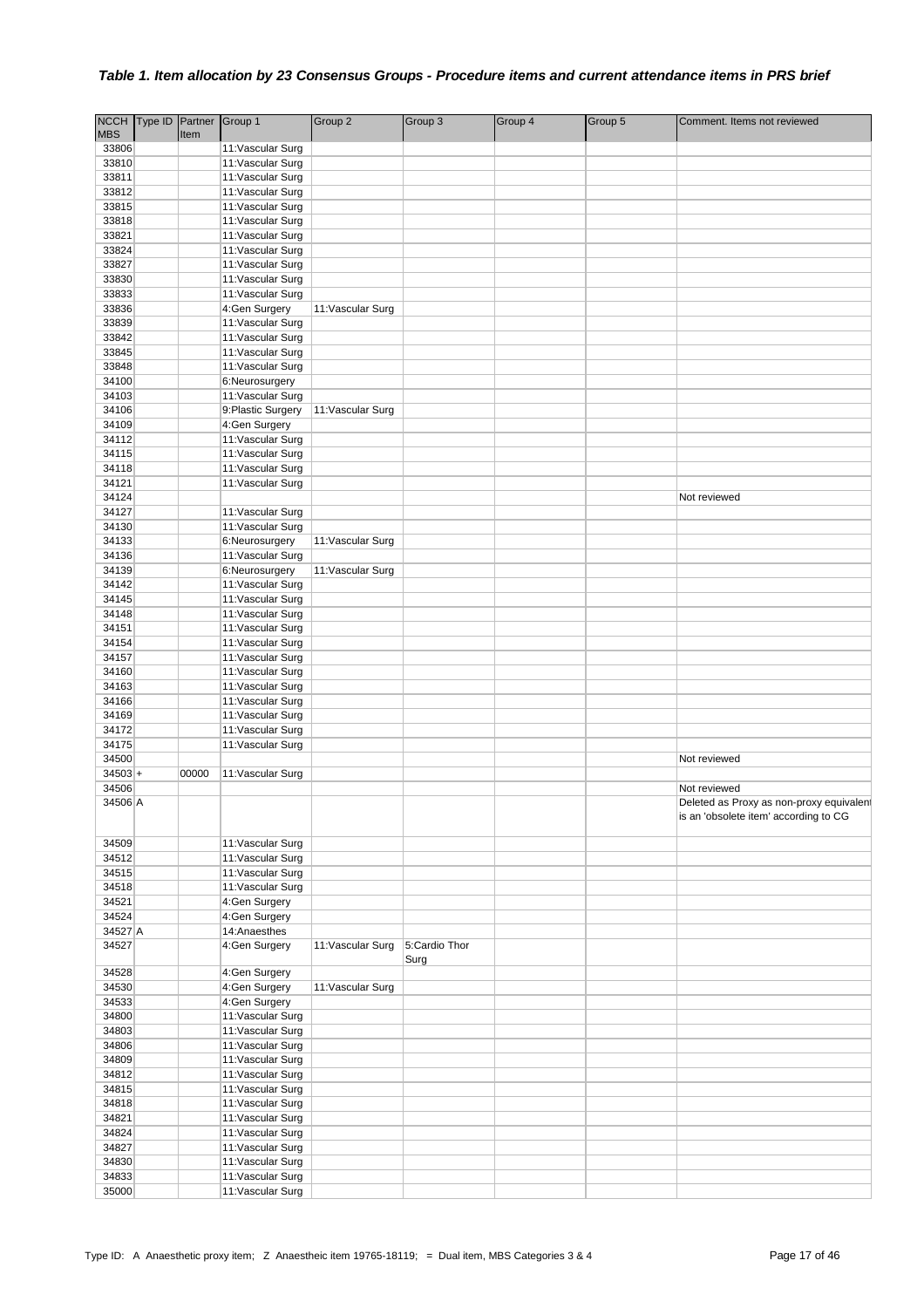|                    | NCCH Type ID Partner Group 1 |       |                                      | Group 2           | Group 3 | Group 4 | Group 5 | Comment. Items not reviewed |
|--------------------|------------------------------|-------|--------------------------------------|-------------------|---------|---------|---------|-----------------------------|
| <b>MBS</b>         |                              | Item  |                                      |                   |         |         |         |                             |
| 35003              |                              |       | 11: Vascular Surg                    | 5:Cardio Thor     |         |         |         |                             |
|                    |                              |       |                                      | Surg              |         |         |         |                             |
| 35006              |                              |       | 11: Vascular Surg                    |                   |         |         |         |                             |
| 35009<br>35012     |                              |       | 11: Vascular Surg<br>3:OG/IVF        |                   |         |         |         |                             |
| 35100              |                              |       | 11: Vascular Surg                    |                   |         |         |         |                             |
| 35103              |                              |       | 11: Vascular Surg                    |                   |         |         |         |                             |
| $35200 +$          |                              | 00000 | 11: Vascular Surg                    |                   |         |         |         |                             |
| $35202 +$          |                              | 00000 | 11: Vascular Surg                    |                   |         |         |         |                             |
| 35300              |                              |       | 11: Vascular Surg                    |                   |         |         |         |                             |
| 35303              |                              |       | 11:Vascular Surg                     |                   |         |         |         |                             |
| 35303 A            |                              |       | 14:Anaesthes                         |                   |         |         |         |                             |
| 35304              |                              |       | 18:Card ICU Ren                      |                   |         |         |         |                             |
| 35305              |                              |       | 18:Card ICU Ren                      |                   |         |         |         |                             |
| 35306              |                              |       | 11: Vascular Surg                    |                   |         |         |         |                             |
| 35309              |                              |       | 11: Vascular Surg                    |                   |         |         |         |                             |
| 35310 A            |                              |       | 14:Anaesthes                         |                   |         |         |         |                             |
| 35310              |                              |       | 18:Card ICU Ren                      |                   |         |         |         |                             |
| 35312              |                              |       | 11: Vascular Surg                    |                   |         |         |         |                             |
| 35315              |                              |       | 11: Vascular Surg                    |                   |         |         |         |                             |
| 35317              |                              |       | 1:Gen Pract                          | 11: Vascular Surg |         |         |         |                             |
| 35319              |                              |       | 11: Vascular Surg                    |                   |         |         |         |                             |
| 35320              |                              |       | 11: Vascular Surg                    |                   |         |         |         |                             |
| $35321 +$          |                              | 00000 | 11: Vascular Surg                    |                   |         |         |         |                             |
| 35324              |                              |       |                                      |                   |         |         |         | Not reviewed                |
| $35327 +$<br>35330 |                              | 00000 | 11:Vascular Surg<br>11:Vascular Surg |                   |         |         |         |                             |
| 35500 A            |                              |       | 14:Anaesthes                         |                   |         |         |         |                             |
| 35500              |                              |       | 3:OG/IVF                             |                   |         |         |         |                             |
| 35503 A            |                              |       | 14:Anaesthes                         |                   |         |         |         |                             |
| 35503              |                              |       | 3:OG/IVF                             |                   |         |         |         |                             |
| 35506              |                              |       | 3:OG/IVF                             |                   |         |         |         |                             |
| 35507              |                              |       | 3:OG/IVF                             |                   |         |         |         |                             |
| 35508              |                              |       | 3:OG/IVF                             |                   |         |         |         |                             |
| 35509              |                              |       | 3:OG/IVF                             |                   |         |         |         |                             |
| 35512              |                              |       | 1:Gen Pract                          |                   |         |         |         |                             |
| 35513              |                              |       | 3:OG/IVF                             |                   |         |         |         |                             |
| 35516              |                              |       | 1:Gen Pract                          |                   |         |         |         |                             |
| 35517              |                              |       | 3:OG/IVF                             |                   |         |         |         |                             |
| 35518              |                              |       | 3:OG/IVF                             |                   |         |         |         |                             |
| 35520              |                              |       | 1:Gen Pract                          | 3:OG/IVF          |         |         |         |                             |
| 35523              |                              |       | 3:OG/IVF                             | 10:Urology        |         |         |         |                             |
| 35526              |                              |       | 1:Gen Pract                          |                   |         |         |         |                             |
| 35527              |                              |       | 3:OG/IVF                             | 10:Urology        |         |         |         |                             |
| 35530              |                              |       | 3:OG/IVF                             |                   |         |         |         |                             |
| 35533              |                              |       | 3:OG/IVF                             |                   |         |         |         |                             |
| 35536              |                              |       | 3:OG/IVF                             |                   |         |         |         |                             |
| 35539              |                              |       | 3:OG/IVF                             |                   |         |         |         |                             |
| 35542              |                              |       | 3:OG/IVF                             |                   |         |         |         |                             |
| 35545              |                              |       | 3:OG/IVF                             |                   |         |         |         |                             |
| 35548              |                              |       | 3:OG/IVF                             |                   |         |         |         |                             |
| 35551              |                              |       | 10:Urology                           |                   |         |         |         |                             |
| 35554<br>35557     |                              |       | 1:Gen Pract<br>3:OG/IVF              | 3:OG/IVF          |         |         |         |                             |
| 35560              |                              |       | 3:OG/IVF                             |                   |         |         |         |                             |
| 35561 A            |                              |       | 14:Anaesthes                         |                   |         |         |         |                             |
| 35561              |                              |       | 3:OG/IVF                             |                   |         |         |         |                             |
| 35562              |                              |       | 3:OG/IVF                             |                   |         |         |         |                             |
| 35564              |                              |       | 3:OG/IVF                             |                   |         |         |         |                             |
| 35565              |                              |       | 3:OG/IVF                             | 9:Plastic Surgery |         |         |         |                             |
| 35566              |                              |       | 3:OG/IVF                             |                   |         |         |         |                             |
| 35567 A            |                              |       | 14:Anaesthes                         | 1:Gen Pract       |         |         |         |                             |
| 35567              |                              |       | 3:OG/IVF                             | 1:Gen Pract       |         |         |         |                             |
| 35569              |                              |       | 3:OG/IVF                             |                   |         |         |         |                             |
| 35572              |                              |       | 3:OG/IVF                             |                   |         |         |         |                             |
| 35575              |                              |       | 1:Gen Pract                          |                   |         |         |         |                             |
| 35576              |                              |       | 3:OG/IVF                             |                   |         |         |         |                             |
| 35579              |                              |       |                                      |                   |         |         |         | Not reviewed                |
| 35580              |                              |       | 3:OG/IVF                             |                   |         |         |         |                             |
| 35583              |                              |       |                                      |                   |         |         |         | Not reviewed                |
| 35584              |                              |       | 3:OG/IVF                             |                   |         |         |         |                             |
| 35587              |                              |       | 3:OG/IVF                             |                   |         |         |         |                             |
| 35590              |                              |       | 3:OG/IVF                             |                   |         |         |         |                             |
| 35593              |                              |       | 3:OG/IVF                             |                   |         |         |         |                             |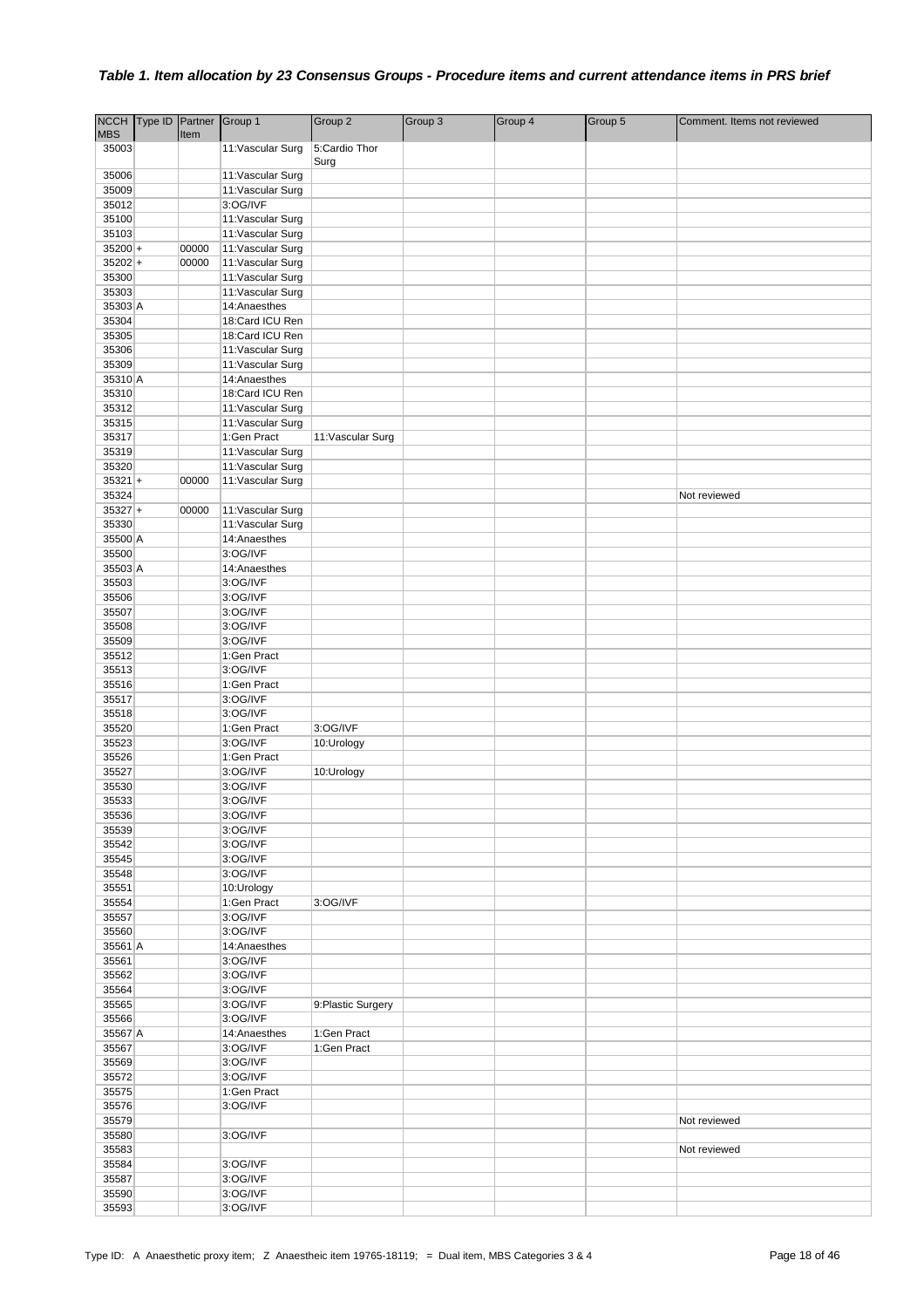|                | NCCH Type ID Partner Group 1 |      |                      | Group 2     | Group 3 | Group 4 | Group 5 | Comment. Items not reviewed |
|----------------|------------------------------|------|----------------------|-------------|---------|---------|---------|-----------------------------|
| <b>MBS</b>     |                              | Item |                      |             |         |         |         |                             |
| 35596          |                              |      | 4:Gen Surgery        |             |         |         |         |                             |
| 35599          |                              |      | 3:OG/IVF             | 10:Urology  |         |         |         |                             |
| 35600          |                              |      | 3:OG/IVF             |             |         |         |         |                             |
| 35602          |                              |      | 3:OG/IVF             | 10:Urology  |         |         |         |                             |
| 35605          |                              |      | 3:OG/IVF             |             |         |         |         |                             |
| 35608<br>35611 |                              |      | 3:OG/IVF<br>3:OG/IVF |             |         |         |         |                             |
| 35612          |                              |      | 3:OG/IVF             |             |         |         |         |                             |
| 35613          |                              |      | 3:OG/IVF             |             |         |         |         |                             |
| 35614          |                              |      | 3:OG/IVF             |             |         |         |         |                             |
| 35615          |                              |      | 3:OG/IVF             |             |         |         |         |                             |
| 35617          |                              |      |                      |             |         |         |         | Not reviewed                |
| 35618          |                              |      | 3:OG/IVF             |             |         |         |         |                             |
| 35620          |                              |      | 3:OG/IVF             |             |         |         |         |                             |
| 35622          |                              |      | 3:OG/IVF             |             |         |         |         |                             |
| 35623          |                              |      | 3:OG/IVF             |             |         |         |         |                             |
| 35626          |                              |      | 3:OG/IVF             |             |         |         |         |                             |
| 35627          |                              |      | 3:OG/IVF             |             |         |         |         |                             |
| 35630 A        |                              |      | 14:Anaesthes         | 1:Gen Pract |         |         |         |                             |
| 35630          |                              |      | 3:OG/IVF             | 1:Gen Pract |         |         |         |                             |
| 35633<br>35636 |                              |      | 3:OG/IVF<br>3:OG/IVF |             |         |         |         |                             |
| 35637          |                              |      | 3:OG/IVF             |             |         |         |         |                             |
| 35638 A        |                              |      | 14:Anaesthes         | 1:Gen Pract |         |         |         |                             |
| 35638          |                              |      | 3:OG/IVF             | 1:Gen Pract |         |         |         |                             |
| 35639          |                              |      | 1:Gen Pract          | 3:OG/IVF    |         |         |         |                             |
| 35640 A        |                              |      | 14:Anaesthes         | 1:Gen Pract |         |         |         |                             |
| 35640          |                              |      | 3:OG/IVF             | 1:Gen Pract |         |         |         |                             |
| 35643          |                              |      | 3:OG/IVF             |             |         |         |         |                             |
| 35644          |                              |      | 3:OG/IVF             |             |         |         |         |                             |
| 35645          |                              |      | 3:OG/IVF             |             |         |         |         |                             |
| 35646 A        |                              |      | 14:Anaesthes         | 1:Gen Pract |         |         |         |                             |
| 35646          |                              |      | 3:OG/IVF             | 1:Gen Pract |         |         |         |                             |
| 35647<br>35648 |                              |      | 3:OG/IVF<br>3:OG/IVF |             |         |         |         |                             |
| 35649          |                              |      | 3:OG/IVF             |             |         |         |         |                             |
| 35653          |                              |      | 3:OG/IVF             |             |         |         |         |                             |
| 35657          |                              |      | 3:OG/IVF             |             |         |         |         |                             |
| 35658          |                              |      | 3:OG/IVF             |             |         |         |         |                             |
| 35661          |                              |      | 3:OG/IVF             |             |         |         |         |                             |
| 35664          |                              |      | 3:OG/IVF             |             |         |         |         |                             |
| 35667          |                              |      | 3:OG/IVF             |             |         |         |         |                             |
| 35670          |                              |      | 3:OG/IVF             |             |         |         |         |                             |
| 35673          |                              |      | 3:OG/IVF             |             |         |         |         |                             |
| 35674          |                              |      | 3:OG/IVF             |             |         |         |         |                             |
| 35676          |                              |      |                      |             |         |         |         | Not reviewed                |
| 35677<br>35678 |                              |      | 3:OG/IVF<br>3:OG/IVF |             |         |         |         |                             |
| 35680          |                              |      | 3:OG/IVF             |             |         |         |         |                             |
| 35683          |                              |      | 1:Gen Pract          |             |         |         |         |                             |
| 35684          |                              |      | 3:OG/IVF             |             |         |         |         |                             |
| 35687          |                              |      | 3:OG/IVF             |             |         |         |         |                             |
| 35688          |                              |      | 3:OG/IVF             |             |         |         |         |                             |
| 35691 A        |                              |      | 14:Anaesthes         |             |         |         |         |                             |
| 35691          |                              |      | 3:OG/IVF             |             |         |         |         |                             |
| 35694          |                              |      | 3:OG/IVF             |             |         |         |         |                             |
| 35697          |                              |      | 3:OG/IVF             |             |         |         |         |                             |
| 35700 A        |                              |      | 14:Anaesthes         |             |         |         |         |                             |
| 35700          |                              |      | 3:OG/IVF             |             |         |         |         |                             |
| 35703<br>35706 |                              |      | 3:OG/IVF<br>3:OG/IVF |             |         |         |         |                             |
| 35709          |                              |      | 3:OG/IVF             |             |         |         |         |                             |
| 35710          |                              |      | 3:OG/IVF             |             |         |         |         |                             |
| 35712          |                              |      | 1:Gen Pract          |             |         |         |         |                             |
| 35713          |                              |      | 3:OG/IVF             |             |         |         |         |                             |
| 35716          |                              |      |                      |             |         |         |         | Not reviewed                |
| 35717          |                              |      | 3:OG/IVF             |             |         |         |         |                             |
| 35720          |                              |      | 3:OG/IVF             |             |         |         |         |                             |
| 35723          |                              |      | 3:OG/IVF             |             |         |         |         |                             |
| 35726          |                              |      | 3:OG/IVF             |             |         |         |         |                             |
| 35729          |                              |      | 3:OG/IVF             |             |         |         |         |                             |
| 35750          |                              |      | 3:OG/IVF             |             |         |         |         |                             |
| 35753          |                              |      | 3:OG/IVF             |             |         |         |         |                             |
| 35756          |                              |      | 3:OG/IVF             |             |         |         |         |                             |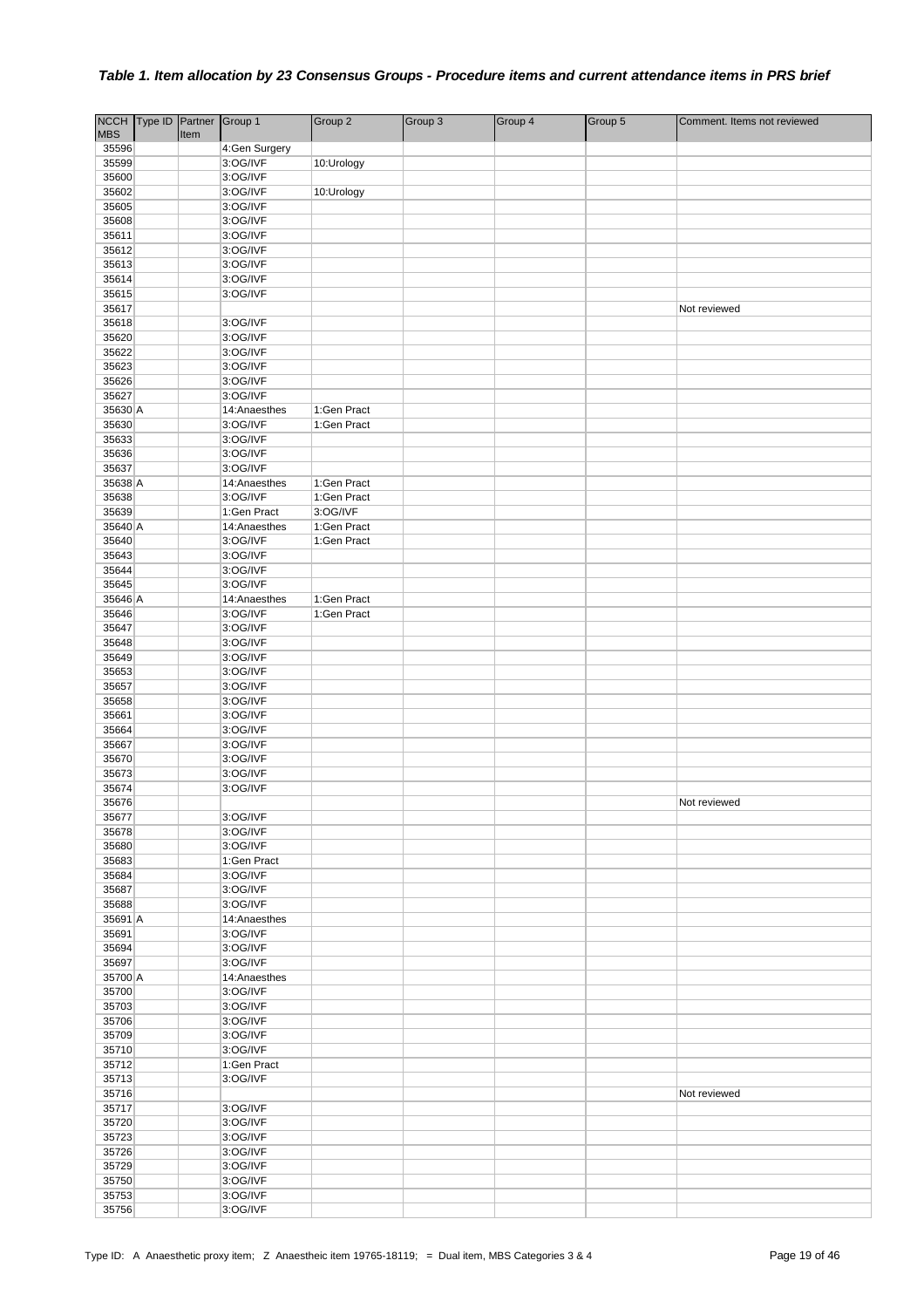|                  | NCCH Type ID Partner |      | Group 1                         | Group 2                      | Group 3 | Group 4 | Group 5 | Comment. Items not reviewed |
|------------------|----------------------|------|---------------------------------|------------------------------|---------|---------|---------|-----------------------------|
| <b>MBS</b>       |                      | Item |                                 |                              |         |         |         |                             |
| 36500            |                      |      | 4:Gen Surgery                   | 10:Urology                   |         |         |         |                             |
| 36503            |                      |      | 10:Urology                      | 11: Vascular Surg            |         |         |         |                             |
| 36506            |                      |      | 10:Urology                      | 11:Vascular Surg             |         |         |         |                             |
| 36509            |                      |      | 10:Urology                      |                              |         |         |         |                             |
| 36516<br>36519   |                      |      | 10:Urology                      |                              |         |         |         |                             |
| 36522            |                      |      | 10:Urology<br>8:Paed Surgery    | 8:Paed Surgery<br>10:Urology |         |         |         |                             |
| 36525            |                      |      | 10:Urology                      |                              |         |         |         |                             |
| 36528            |                      |      | 10:Urology                      |                              |         |         |         |                             |
| 36531            |                      |      | 10:Urology                      |                              |         |         |         |                             |
| 36537            |                      |      | 10:Urology                      |                              |         |         |         |                             |
| 36540            |                      |      | 10:Urology                      |                              |         |         |         |                             |
| 36543            |                      |      | 10:Urology                      |                              |         |         |         |                             |
| 36546            |                      |      | 10:Urology                      |                              |         |         |         |                             |
| 36546 A          |                      |      | 14:Anaesthes                    |                              |         |         |         |                             |
| 36549            |                      |      | 10:Urology                      |                              |         |         |         |                             |
| 36552            |                      |      | 10:Urology                      |                              |         |         |         |                             |
| 36558            |                      |      | 10:Urology                      |                              |         |         |         |                             |
| 36561 A          |                      |      | 14:Anaesthes<br>18:Card ICU Ren |                              |         |         |         |                             |
| 36561<br>36564   |                      |      | 10:Urology                      |                              |         |         |         |                             |
| 36567            |                      |      | 8:Paed Surgery                  | 10:Urology                   |         |         |         |                             |
| 36570            |                      |      | 10:Urology                      |                              |         |         |         |                             |
| 36573            |                      |      | 10:Urology                      |                              |         |         |         |                             |
| 36576            |                      |      | 10:Urology                      |                              |         |         |         |                             |
| 36579            |                      |      | 8:Paed Surgery                  | 10:Urology                   |         |         |         |                             |
| 36585            |                      |      | 8:Paed Surgery                  | 10:Urology                   |         |         |         |                             |
| 36588            |                      |      | 8:Paed Surgery                  | 10:Urology                   |         |         |         |                             |
| 36591            |                      |      | 10:Urology                      |                              |         |         |         |                             |
| 36594            |                      |      | 10:Urology                      |                              |         |         |         |                             |
| 36597            |                      |      | 10:Urology                      |                              |         |         |         |                             |
| 36600            |                      |      | 10:Urology                      |                              |         |         |         |                             |
| 36603            |                      |      | 10:Urology                      |                              |         |         |         |                             |
| 36604            |                      |      | 10:Urology                      |                              |         |         |         |                             |
| 36606<br>36609   |                      |      | 10:Urology<br>10:Urology        |                              |         |         |         |                             |
| 36612            |                      |      | 10:Urology                      |                              |         |         |         |                             |
| 36615 A          |                      |      | 14:Anaesthes                    |                              |         |         |         |                             |
| 36615            |                      |      | 3:OG/IVF                        | 10:Urology                   |         |         |         |                             |
| 36618            |                      |      | 8:Paed Surgery                  | 10:Urology                   |         |         |         |                             |
| 36621            |                      |      | 10:Urology                      |                              |         |         |         |                             |
| 36624            |                      |      | 10:Urology                      |                              |         |         |         |                             |
| 36627            |                      |      | 10:Urology                      |                              |         |         |         |                             |
| 36630            |                      |      | 10:Urology                      |                              |         |         |         |                             |
| 36633            |                      |      | 10:Urology                      |                              |         |         |         |                             |
| 36636            |                      |      | 10:Urology                      |                              |         |         |         |                             |
| 36639            |                      |      | 10:Urology                      |                              |         |         |         |                             |
| 36642<br>36645   |                      |      | 10:Urology<br>10:Urology        |                              |         |         |         |                             |
| 36648            |                      |      | 10:Urology                      |                              |         |         |         |                             |
| 36649            |                      |      | 10:Urology                      |                              |         |         |         |                             |
| 36800            |                      |      | 1:Gen Pract                     | 10:Urology                   |         |         |         |                             |
| 36800 A          |                      |      | 14:Anaesthes                    |                              |         |         |         |                             |
| 36803            |                      |      | 10:Urology                      |                              |         |         |         |                             |
| 36806            |                      |      | 10:Urology                      |                              |         |         |         |                             |
| 36809            |                      |      | 10:Urology                      |                              |         |         |         |                             |
| 36809 A          |                      |      | 14:Anaesthes                    |                              |         |         |         |                             |
| 36811            |                      |      | 10:Urology                      |                              |         |         |         |                             |
| 36812            |                      |      | 10:Urology                      |                              |         |         |         |                             |
| 36812 A<br>36815 |                      |      | 14:Anaesthes<br>10:Urology      |                              |         |         |         |                             |
| 36818            |                      |      | 10:Urology                      |                              |         |         |         |                             |
| 36821            |                      |      | 10:Urology                      |                              |         |         |         |                             |
| 36824            |                      |      | 10:Urology                      |                              |         |         |         |                             |
| 36827            |                      |      | 10:Urology                      |                              |         |         |         |                             |
| 36830            |                      |      | 10:Urology                      |                              |         |         |         |                             |
| 36833            |                      |      | 10:Urology                      |                              |         |         |         |                             |
| 36836            |                      |      | 10:Urology                      |                              |         |         |         |                             |
| 36839            |                      |      | 10:Urology                      |                              |         |         |         |                             |
| 36839 A          |                      |      | 14:Anaesthes                    |                              |         |         |         |                             |
| 36842            |                      |      | 10:Urology                      |                              |         |         |         |                             |
| 36845            |                      |      | 10:Urology                      |                              |         |         |         |                             |
| 36848            |                      |      | 10:Urology                      |                              |         |         |         |                             |
| 36851            |                      |      | 10:Urology                      |                              |         |         |         |                             |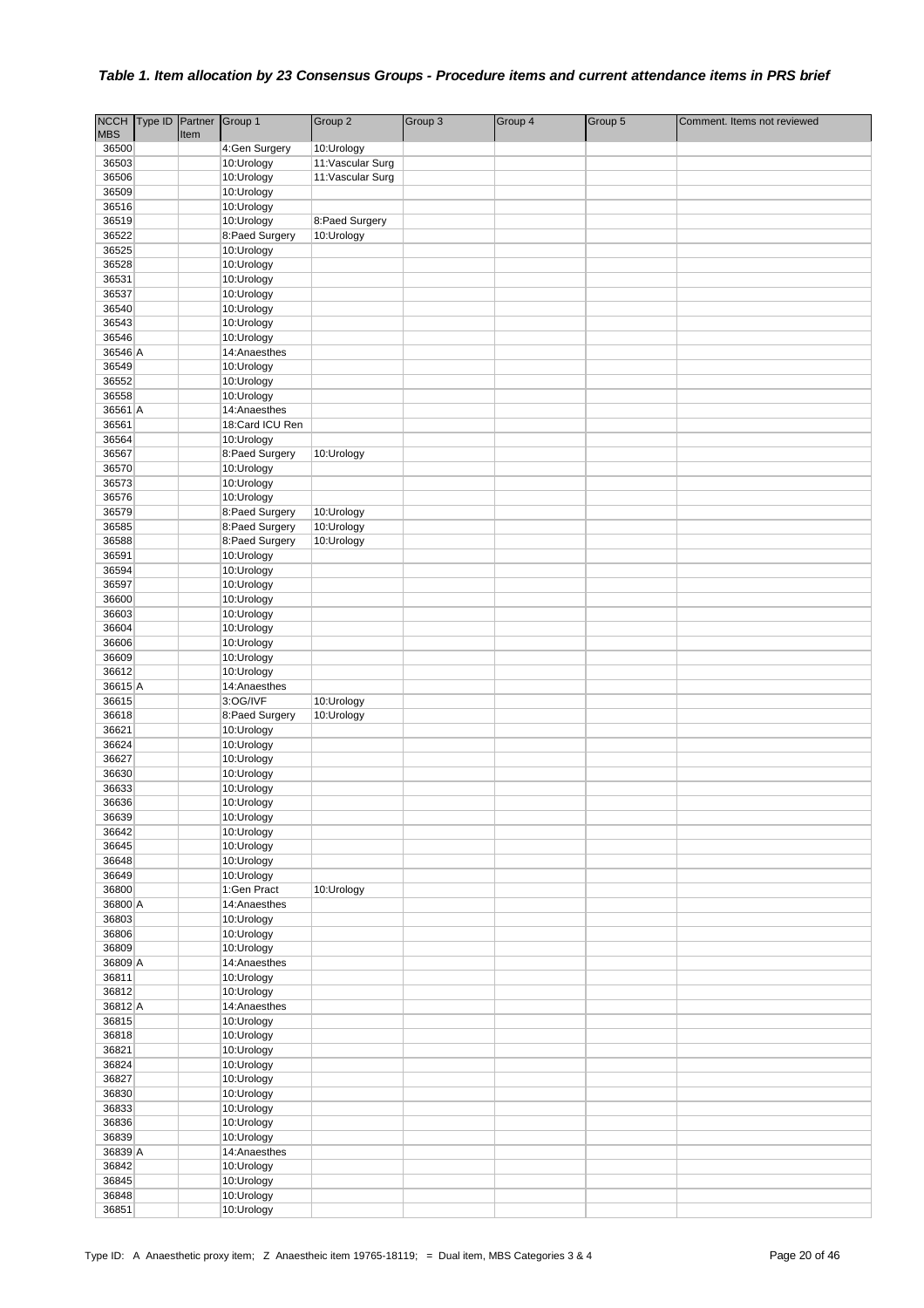|                | NCCH Type ID Partner |      | Group 1                         | Group 2        | Group 3    | Group 4 | Group 5 | Comment. Items not reviewed |
|----------------|----------------------|------|---------------------------------|----------------|------------|---------|---------|-----------------------------|
| <b>MBS</b>     |                      | Item |                                 |                |            |         |         |                             |
| 36854          |                      |      | 10:Urology                      |                |            |         |         |                             |
| 36857          |                      |      | 10:Urology                      |                |            |         |         |                             |
| 36860<br>36863 |                      |      | 10:Urology                      |                |            |         |         |                             |
| 37000          |                      |      | 10:Urology<br>10:Urology        |                |            |         |         |                             |
| 37004          |                      |      | 10:Urology                      |                |            |         |         |                             |
| 37008          |                      |      | 10:Urology                      |                |            |         |         |                             |
| 37011          |                      |      | 1:Gen Pract                     | 3:OG/IVF       | 10:Urology |         |         |                             |
| 37014          |                      |      | 10:Urology                      |                |            |         |         |                             |
| 37020          |                      |      | 8:Paed Surgery                  | 10:Urology     |            |         |         |                             |
| 37023          |                      |      | 8:Paed Surgery                  | 10:Urology     |            |         |         |                             |
| 37026          |                      |      | 8:Paed Surgery                  |                |            |         |         |                             |
| 37029          |                      |      | 10:Urology                      |                |            |         |         |                             |
| 37038          |                      |      | 4:Gen Surgery                   |                |            |         |         |                             |
| 37041          |                      |      | 1:Gen Pract                     | 16:Thor/Paed   |            |         |         |                             |
| 37044<br>37045 |                      |      | 3:OG/IVF                        | 10:Urology     |            |         |         |                             |
| 37047          |                      |      | 10:Urology<br>10:Urology        | 8:Paed Surgery |            |         |         |                             |
| 37050          |                      |      | 10:Urology                      |                |            |         |         |                             |
| 37053          |                      |      | 10:Urology                      |                |            |         |         |                             |
| 37200          |                      |      | 10:Urology                      |                |            |         |         |                             |
| 37203          |                      |      | 10:Urology                      |                |            |         |         |                             |
| 37203 A        |                      |      | 14:Anaesthes                    |                |            |         |         |                             |
| 37206          |                      |      | 10:Urology                      |                |            |         |         |                             |
| 37207          |                      |      | 10:Urology                      |                |            |         |         |                             |
| 37208          |                      |      | 10:Urology                      |                |            |         |         |                             |
| 37209          |                      |      | 10:Urology                      |                |            |         |         |                             |
| 37209 A        |                      |      | 14:Anaesthes                    |                |            |         |         |                             |
| 37212<br>37215 |                      |      | 10:Urology<br>10:Urology        |                |            |         |         |                             |
| 37218          |                      |      | 10:Urology                      |                |            |         |         |                             |
| 37219          |                      |      | 10:Urology                      |                |            |         |         |                             |
| 37221          |                      |      | 10:Urology                      |                |            |         |         |                             |
| 37223          |                      |      | 10:Urology                      |                |            |         |         |                             |
| 37300          |                      |      | 10:Urology                      |                |            |         |         |                             |
| 37303          |                      |      | 10:Urology                      | 1:Gen Pract    |            |         |         |                             |
| 37303 A        |                      |      | 14:Anaesthes                    | 1:Gen Pract    |            |         |         |                             |
| 37306          |                      |      | 10:Urology                      |                |            |         |         |                             |
| 37309          |                      |      | 10:Urology                      |                |            |         |         |                             |
| 37315          |                      |      | 10:Urology                      |                |            |         |         |                             |
| 37318<br>37321 |                      |      | 10:Urology<br>8:Paed Surgery    | 10:Urology     |            |         |         |                             |
| 37324          |                      |      | 10:Urology                      |                |            |         |         |                             |
| 37327          |                      |      | 10:Urology                      |                |            |         |         |                             |
| 37330          |                      |      | 10:Urology                      |                |            |         |         |                             |
| 37333          |                      |      | 10:Urology                      |                |            |         |         |                             |
| 37336          |                      |      | 10:Urology                      |                |            |         |         |                             |
| 37339          |                      |      | 10:Urology                      |                |            |         |         |                             |
| 37342          |                      |      | 8:Paed Surgery                  | 10:Urology     |            |         |         |                             |
| 37345          |                      |      | 10:Urology                      |                |            |         |         |                             |
| 37348          |                      |      | 8:Paed Surgery                  | 10:Urology     |            |         |         |                             |
| 37351<br>37354 |                      |      | 10:Urology<br>8:Paed Surgery    |                |            |         |         |                             |
| 37369          |                      |      | 10:Urology                      | 10:Urology     |            |         |         |                             |
| 37372          |                      |      | 10:Urology                      |                |            |         |         |                             |
| 37375          |                      |      | 10:Urology                      |                |            |         |         |                             |
| 37381          |                      |      | 10:Urology                      |                |            |         |         |                             |
| 37384          |                      |      | 10:Urology                      |                |            |         |         |                             |
| 37387          |                      |      | 10:Urology                      |                |            |         |         |                             |
| 37390          |                      |      | 10:Urology                      |                |            |         |         |                             |
| 37393          |                      |      | 1:Gen Pract                     | 10:Urology     |            |         |         |                             |
| 37396          |                      |      | 10:Urology                      |                |            |         |         |                             |
| 37402          |                      |      | 10:Urology                      |                |            |         |         |                             |
| 37405<br>37408 |                      |      | 9:Plastic Surgery<br>10:Urology |                |            |         |         |                             |
| 37411          |                      |      | 10:Urology                      |                |            |         |         |                             |
| 37415          |                      |      | 1:Gen Pract                     | 10:Urology     |            |         |         |                             |
| 37417          |                      |      | 8:Paed Surgery                  | 10:Urology     |            |         |         |                             |
| 37420          |                      |      | 10:Urology                      |                |            |         |         |                             |
| 37423          |                      |      | 9:Plastic Surgery               | 10:Urology     |            |         |         |                             |
| 37426          |                      |      | 10:Urology                      |                |            |         |         |                             |
| 37429          |                      |      | 10:Urology                      |                |            |         |         |                             |
| 37429 A        |                      |      | 14:Anaesthes                    |                |            |         |         |                             |
| 37432          |                      |      | 10:Urology                      |                |            |         |         |                             |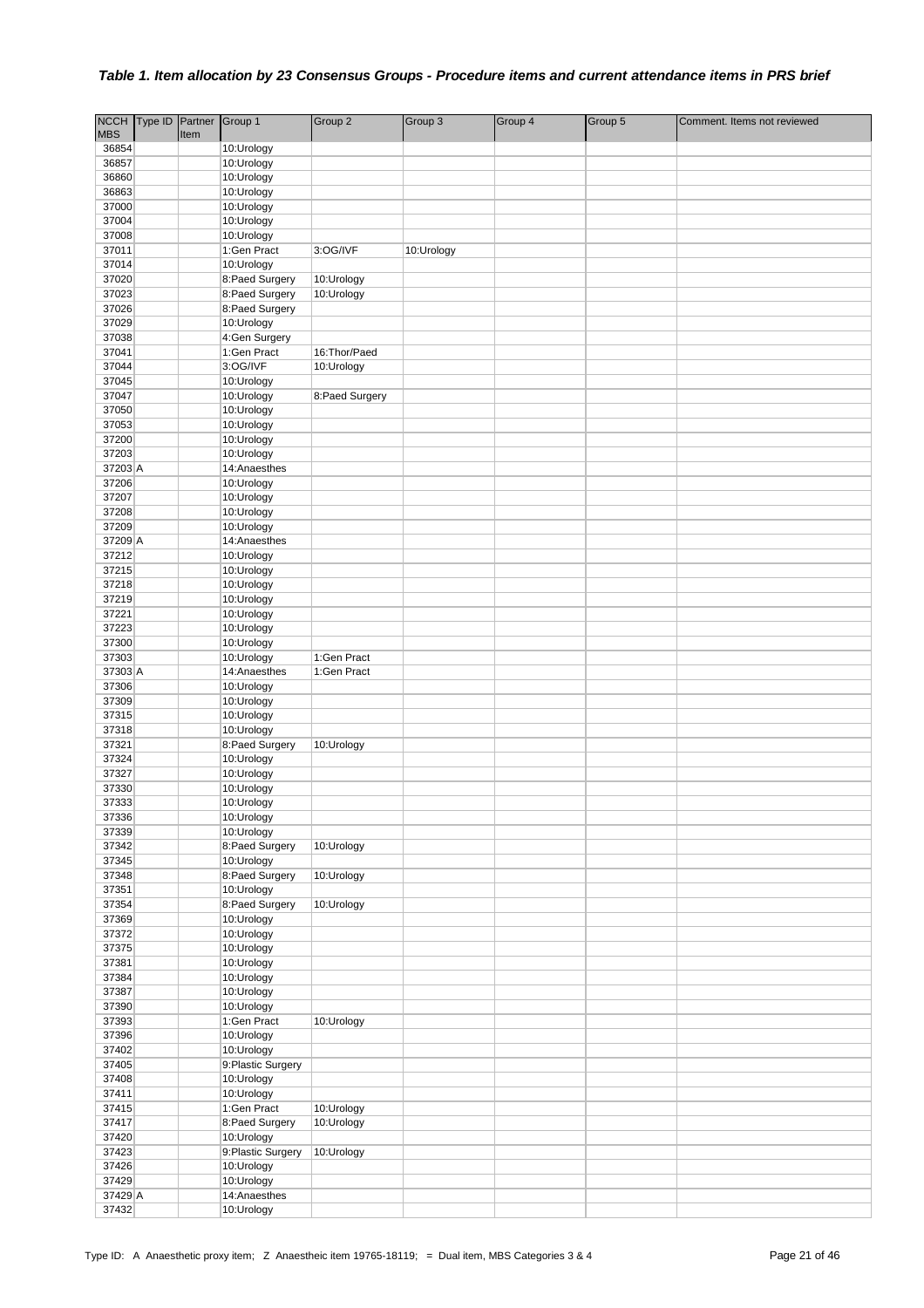|                | NCCH Type ID Partner Group 1 |      |                                    | Group 2                      | Group 3         | Group 4         | Group 5         | Comment. Items not reviewed |
|----------------|------------------------------|------|------------------------------------|------------------------------|-----------------|-----------------|-----------------|-----------------------------|
| <b>MBS</b>     |                              | Item |                                    |                              |                 |                 |                 |                             |
| 37435<br>37438 |                              |      | 8:Paed Surgery<br>10:Urology       | 10:Urology                   |                 |                 |                 |                             |
| 37444          |                              |      | 10:Urology                         |                              |                 |                 |                 |                             |
| 37601          |                              |      | 4:Gen Surgery                      | 10:Urology                   |                 |                 |                 |                             |
| 37604 A        |                              |      | 14:Anaesthes                       | 1:Gen Pract                  |                 |                 |                 |                             |
| 37604          |                              |      | 8:Paed Surgery                     | 10:Urology                   | 1:Gen Pract     |                 |                 |                             |
| 37607          |                              |      | 10:Urology                         |                              |                 |                 |                 |                             |
| 37610          |                              |      | 10:Urology                         |                              |                 |                 |                 |                             |
| 37613<br>37616 |                              |      | 10:Urology<br>10:Urology           |                              |                 |                 |                 |                             |
| 37616 A        |                              |      | 14:Anaesthes                       |                              |                 |                 |                 |                             |
| 37619          |                              |      | 10:Urology                         |                              |                 |                 |                 |                             |
| 37622          |                              |      | 1:Gen Pract                        |                              |                 |                 |                 |                             |
| 37623 A        |                              |      | 14:Anaesthes                       |                              |                 |                 |                 |                             |
| 37623          |                              |      | 4:Gen Surgery                      | 10:Urology                   |                 |                 |                 |                             |
| 37800          |                              |      | 8:Paed Surgery                     |                              |                 |                 |                 |                             |
| 37803<br>37806 |                              |      | 8:Paed Surgery<br>8:Paed Surgery   |                              |                 |                 |                 |                             |
| 37809          |                              |      | 8:Paed Surgery                     |                              |                 |                 |                 |                             |
| 37812          |                              |      | 8:Paed Surgery                     |                              |                 |                 |                 |                             |
| 37815          |                              |      | 8:Paed Surgery                     |                              |                 |                 |                 |                             |
| 37818          |                              |      | 8:Paed Surgery                     |                              |                 |                 |                 |                             |
| 37821 A        |                              |      | 14:Anaesthes                       |                              |                 |                 |                 |                             |
| 37821          |                              |      | 8:Paed Surgery                     |                              |                 |                 |                 |                             |
| 37824<br>37827 |                              |      | 8:Paed Surgery                     |                              |                 |                 |                 |                             |
| 37830          |                              |      | 8:Paed Surgery<br>8:Paed Surgery   |                              |                 |                 |                 |                             |
| 37833          |                              |      | 8:Paed Surgery                     |                              |                 |                 |                 |                             |
| 37836          |                              |      | 8:Paed Surgery                     |                              |                 |                 |                 |                             |
| 37839          |                              |      | 8:Paed Surgery                     |                              |                 |                 |                 |                             |
| 37842          |                              |      | 8:Paed Surgery                     |                              |                 |                 |                 |                             |
| 37845          |                              |      | 8:Paed Surgery                     |                              |                 |                 |                 |                             |
| 37848<br>37851 |                              |      | 8:Paed Surgery                     |                              |                 |                 |                 |                             |
| 37854          |                              |      | 8:Paed Surgery<br>8:Paed Surgery   |                              |                 |                 |                 |                             |
| 38200          |                              |      | 18:Card ICU Ren                    |                              |                 |                 |                 |                             |
| 38203          |                              |      | 18:Card ICU Ren                    |                              |                 |                 |                 |                             |
| 38206          |                              |      | 18:Card ICU Ren                    |                              |                 |                 |                 |                             |
| 38209          |                              |      | 18:Card ICU Ren                    |                              |                 |                 |                 |                             |
| 38212          |                              |      | 18:Card ICU Ren                    |                              |                 |                 |                 |                             |
| 38213<br>38215 |                              |      | 18:Card ICU Ren<br>18:Card ICU Ren |                              |                 |                 |                 |                             |
| 38218          |                              |      | 18:Card ICU Ren                    |                              |                 |                 |                 |                             |
| 38250          |                              |      | 5:Cardio Thor                      | 18:Card ICU Ren              |                 |                 |                 |                             |
|                |                              |      | Surg                               |                              |                 |                 |                 |                             |
| 38253 A        |                              |      | 14:Anaesthes                       |                              |                 |                 |                 |                             |
| 38253          |                              |      | 5:Cardio Thor                      | 18:Card ICU Ren              |                 |                 |                 |                             |
| 38256          |                              |      | Surg<br>17:Gen Medicine            | 18:Card ICU Ren              |                 |                 |                 |                             |
| 38259          |                              |      | 5:Cardio Thor                      | 18:Card ICU Ren              |                 |                 |                 |                             |
|                |                              |      | Surg                               |                              |                 |                 |                 |                             |
| 38270          |                              |      | 18:Card ICU Ren                    |                              |                 |                 |                 |                             |
| 38275          |                              |      | 18:Card ICU Ren                    |                              | 17:Gen Medicine |                 |                 |                             |
| 38400<br>38403 |                              |      | 1:Gen Pract<br>1:Gen Pract         | 16:Thor/Paed<br>16:Thor/Paed | 17:Gen Medicine | 18:Card ICU Ren |                 |                             |
| 38406          |                              |      | 1:Gen Pract                        | 17:Gen Medicine              | 18:Card ICU Ren |                 |                 |                             |
| 38409          |                              |      | 1:Gen Pract                        | 5:Cardio Thor                | 16: Thor/Paed   | 17:Gen Medicine | 18:Card ICU Ren |                             |
|                |                              |      |                                    | Surg                         |                 |                 |                 |                             |
| 38410          |                              |      | 5:Cardio Thor                      | 16:Thor/Paed                 |                 |                 |                 |                             |
| 38412          |                              |      | Surg<br>16: Thor/Paed              |                              |                 |                 |                 |                             |
| 38415          |                              |      | 5:Cardio Thor                      |                              |                 |                 |                 |                             |
|                |                              |      | Surg                               |                              |                 |                 |                 |                             |
| 38418          |                              |      | 5:Cardio Thor<br>Surg              |                              |                 |                 |                 |                             |
| 38421          |                              |      | 5:Cardio Thor<br>Surg              |                              |                 |                 |                 |                             |
| 38424          |                              |      | 5:Cardio Thor<br>Surg              |                              |                 |                 |                 |                             |
| 38427          |                              |      | 5:Cardio Thor<br>Surg              |                              |                 |                 |                 |                             |
| 38430          |                              |      | 5:Cardio Thor                      |                              |                 |                 |                 |                             |
| 38436          |                              |      | Surg<br>5:Cardio Thor              |                              |                 |                 |                 |                             |
|                |                              |      | Surg                               |                              |                 |                 |                 |                             |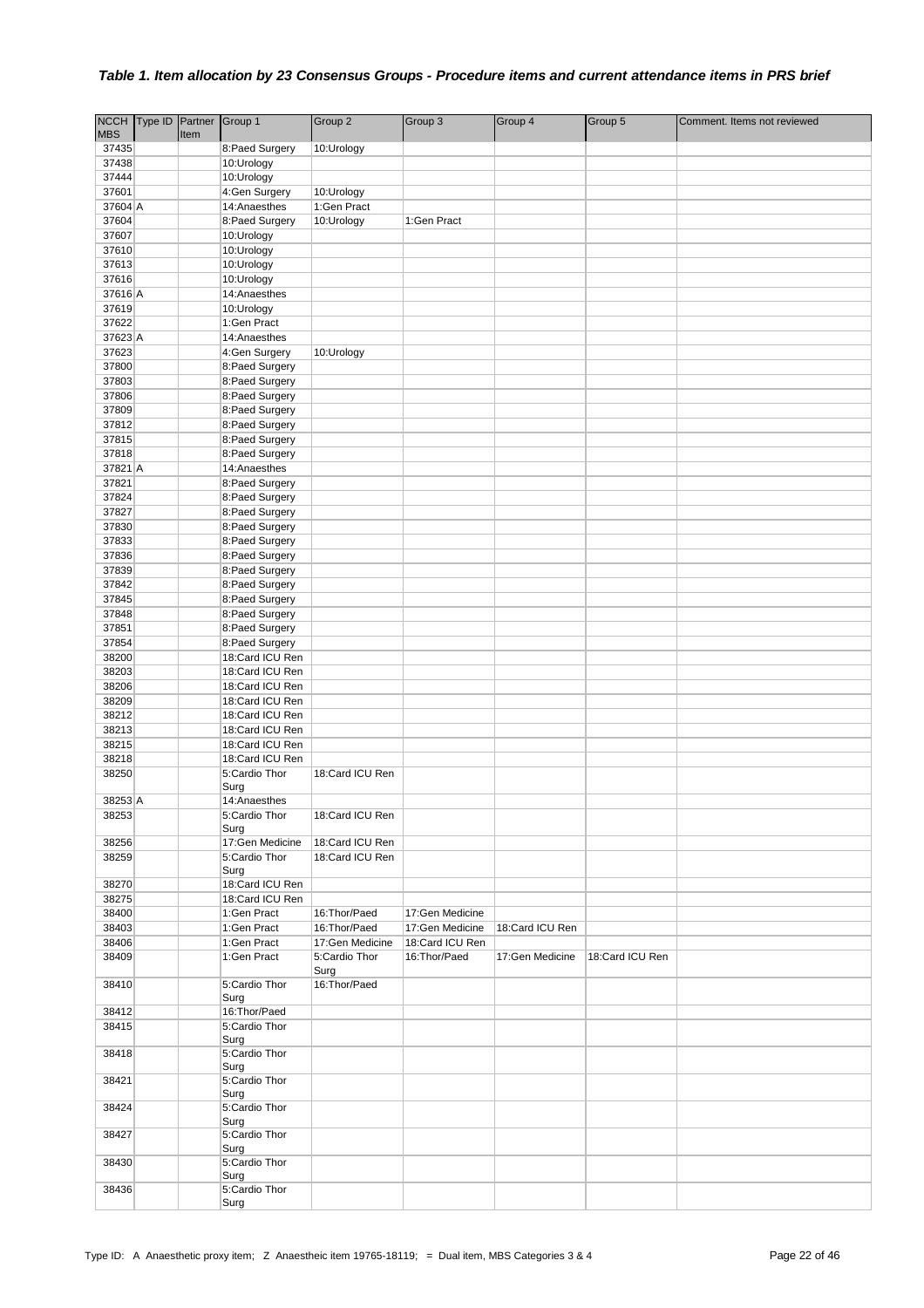|            | NCCH Type ID Partner Group 1 |       |                       | Group 2           | Group 3 | Group 4 | Group 5 | Comment. Items not reviewed |
|------------|------------------------------|-------|-----------------------|-------------------|---------|---------|---------|-----------------------------|
| <b>MBS</b> |                              | Item  |                       |                   |         |         |         |                             |
| 38438      |                              |       | 5:Cardio Thor         |                   |         |         |         |                             |
| 38440      |                              |       | Surg<br>5:Cardio Thor |                   |         |         |         |                             |
|            |                              |       | Surg                  |                   |         |         |         |                             |
| 38441      |                              |       | 5:Cardio Thor         |                   |         |         |         |                             |
|            |                              |       | Surg                  |                   |         |         |         |                             |
| 38446      |                              |       | 5:Cardio Thor         |                   |         |         |         |                             |
|            |                              |       | Surg                  |                   |         |         |         |                             |
| 38447      |                              |       | 5:Cardio Thor<br>Surg |                   |         |         |         |                             |
| 38448      |                              |       | 5:Cardio Thor         |                   |         |         |         |                             |
|            |                              |       | Surg                  |                   |         |         |         |                             |
| 38449      |                              |       | 5:Cardio Thor         |                   |         |         |         |                             |
|            |                              |       | Surg                  |                   |         |         |         |                             |
| 38450      |                              |       | 5:Cardio Thor<br>Surg |                   |         |         |         |                             |
| 38452      |                              |       | 5:Cardio Thor         |                   |         |         |         |                             |
|            |                              |       | Surg                  |                   |         |         |         |                             |
| 38453      |                              |       | 5:Cardio Thor         |                   |         |         |         |                             |
|            |                              |       | Surg                  |                   |         |         |         |                             |
| 38455      |                              |       | 5:Cardio Thor         |                   |         |         |         |                             |
| 38456      |                              |       | Surg                  |                   |         |         |         | Not reviewed                |
| 38457      |                              |       | 5:Cardio Thor         |                   |         |         |         |                             |
|            |                              |       | Surg                  |                   |         |         |         |                             |
| 38458      |                              |       | 9: Plastic Surgery    |                   |         |         |         |                             |
| 38460      |                              |       | 5:Cardio Thor         |                   |         |         |         |                             |
|            |                              |       | Surg                  |                   |         |         |         |                             |
| 38462      |                              |       | 5:Cardio Thor<br>Surg |                   |         |         |         |                             |
| 38464      |                              |       | 5:Cardio Thor         |                   |         |         |         |                             |
|            |                              |       | Surg                  |                   |         |         |         |                             |
| 38466      |                              |       | 5:Cardio Thor         |                   |         |         |         |                             |
|            |                              |       | Surg                  |                   |         |         |         |                             |
| 38468      |                              |       | 5:Cardio Thor         | 9:Plastic Surgery |         |         |         |                             |
| 38469      |                              |       | Surg<br>5:Cardio Thor |                   |         |         |         |                             |
|            |                              |       | Surg                  |                   |         |         |         |                             |
| 38470      |                              |       | 5:Cardio Thor         |                   |         |         |         |                             |
|            |                              |       | Surg                  |                   |         |         |         |                             |
| 38473      |                              |       | 5:Cardio Thor         |                   |         |         |         |                             |
| 38475      |                              |       | Surg<br>5:Cardio Thor |                   |         |         |         |                             |
|            |                              |       | Surg                  |                   |         |         |         |                             |
| 38477      |                              |       | 5:Cardio Thor         |                   |         |         |         |                             |
|            |                              |       | Surg                  |                   |         |         |         |                             |
| 38478      |                              |       | 5:Cardio Thor         |                   |         |         |         |                             |
| 38480      |                              |       | Surg<br>5:Cardio Thor |                   |         |         |         |                             |
|            |                              |       | Surg                  |                   |         |         |         |                             |
| 38481      |                              |       | 5:Cardio Thor         |                   |         |         |         |                             |
|            |                              |       | Surg                  |                   |         |         |         |                             |
| 38483      |                              |       | 5:Cardio Thor         |                   |         |         |         |                             |
| $38485 +$  |                              | 00000 | Surg<br>5:Cardio Thor |                   |         |         |         |                             |
|            |                              |       | Surg                  |                   |         |         |         |                             |
| 38487      |                              |       | 5:Cardio Thor         |                   |         |         |         |                             |
|            |                              |       | Surg                  |                   |         |         |         |                             |
| 38488      |                              |       | 5:Cardio Thor         |                   |         |         |         |                             |
| 38489      |                              |       | Surg<br>5:Cardio Thor |                   |         |         |         |                             |
|            |                              |       | Surg                  |                   |         |         |         |                             |
| $38490 +$  |                              | 00000 | 5:Cardio Thor         |                   |         |         |         |                             |
|            |                              |       | Surg                  |                   |         |         |         |                             |
| 38496 A    |                              |       | 14:Anaesthes          |                   |         |         |         |                             |
| $38496 +$  |                              | 00000 | 5:Cardio Thor         |                   |         |         |         |                             |
| 38497      |                              |       | Surg<br>5:Cardio Thor |                   |         |         |         |                             |
|            |                              |       | Surg                  |                   |         |         |         |                             |
| 38500 A    |                              |       | 14:Anaesthes          |                   |         |         |         |                             |
| 38500      |                              |       | 5:Cardio Thor         |                   |         |         |         |                             |
|            |                              |       | Surg                  |                   |         |         |         |                             |
| 38503      |                              |       | 5:Cardio Thor         |                   |         |         |         |                             |
| $38505 +$  |                              | 00000 | Surg<br>5:Cardio Thor |                   |         |         |         |                             |
|            |                              |       | Surg                  |                   |         |         |         |                             |
| 38506      |                              |       | 5:Cardio Thor         |                   |         |         |         |                             |
|            |                              |       | Surg                  |                   |         |         |         |                             |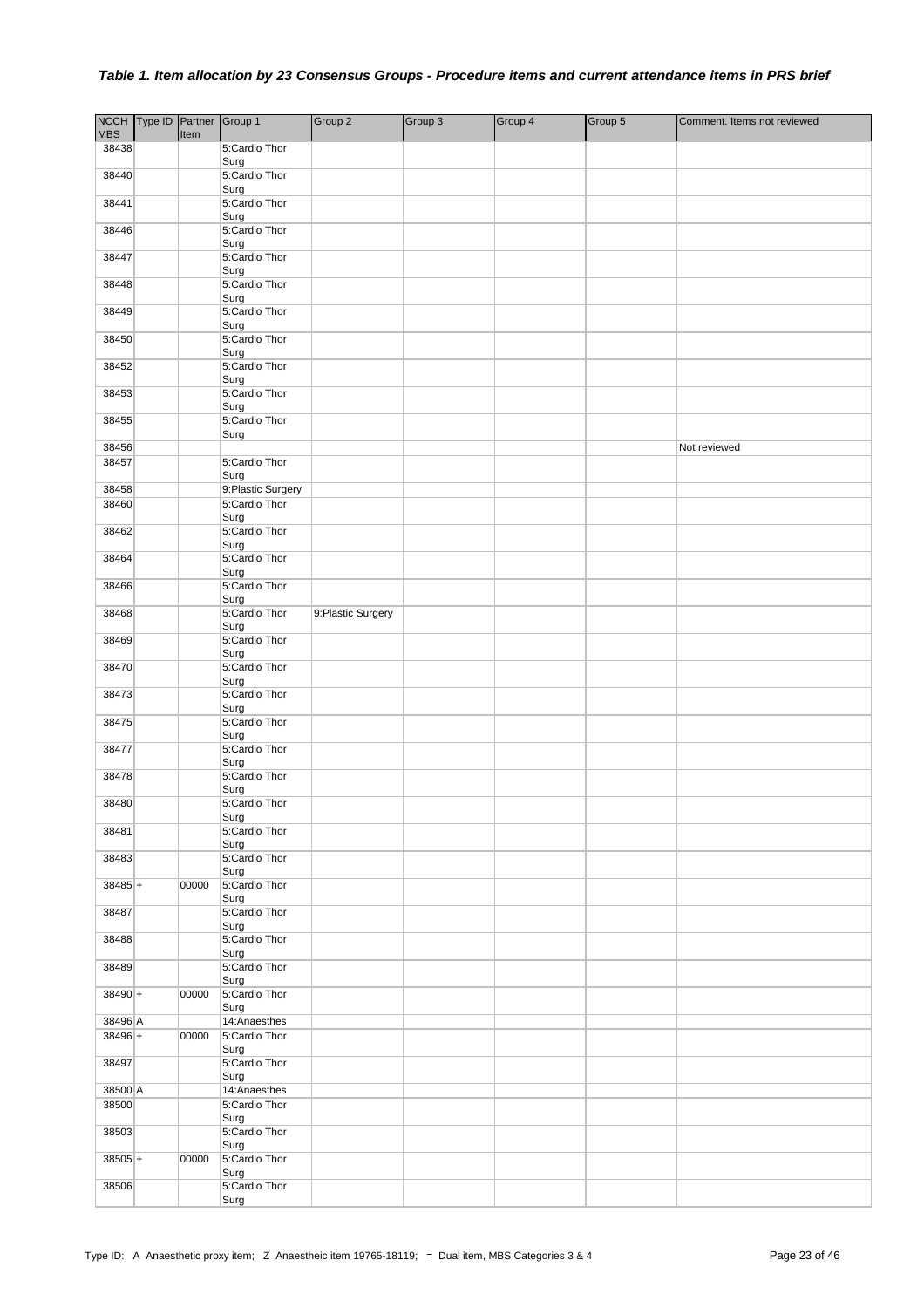|            | NCCH Type ID Partner Group 1 |       |                                 | Group 2         | Group 3 | Group 4 | Group 5 | Comment. Items not reviewed |
|------------|------------------------------|-------|---------------------------------|-----------------|---------|---------|---------|-----------------------------|
| <b>MBS</b> |                              | Item  |                                 |                 |         |         |         |                             |
| 38507      |                              |       | 5:Cardio Thor                   |                 |         |         |         |                             |
|            |                              |       | Surg                            |                 |         |         |         |                             |
| 38508 A    |                              |       | 14:Anaesthes                    |                 |         |         |         |                             |
| 38508      |                              |       | 5:Cardio Thor                   |                 |         |         |         |                             |
|            |                              |       | Surg                            |                 |         |         |         |                             |
| 38509      |                              |       | 5:Cardio Thor                   |                 |         |         |         |                             |
|            |                              |       | Surg                            |                 |         |         |         |                             |
| 38512      |                              |       | 18:Card ICU Ren                 |                 |         |         |         |                             |
| 38515      |                              |       | 18:Card ICU Ren                 |                 |         |         |         |                             |
|            |                              |       |                                 |                 |         |         |         |                             |
| 38518 A    |                              |       | 14:Anaesthes<br>18:Card ICU Ren |                 |         |         |         |                             |
| 38518      |                              |       |                                 |                 |         |         |         |                             |
| 38521      |                              |       | 5:Cardio Thor                   |                 |         |         |         |                             |
|            |                              |       | Surg                            |                 |         |         |         |                             |
| 38524      |                              |       | 5:Cardio Thor                   |                 |         |         |         |                             |
|            |                              |       | Surg                            |                 |         |         |         |                             |
| 38530      |                              |       | 18:Card ICU Ren                 |                 |         |         |         |                             |
| 38533      |                              |       | 18:Card ICU Ren                 |                 |         |         |         |                             |
| 38536 A    |                              |       | 14:Anaesthes                    |                 |         |         |         |                             |
| 38536      |                              |       | 18:Card ICU Ren                 |                 |         |         |         |                             |
| 38550 A    |                              |       | 14:Anaesthes                    |                 |         |         |         |                             |
| 38550      |                              |       | 5:Cardio Thor                   |                 |         |         |         |                             |
|            |                              |       | Surg                            |                 |         |         |         |                             |
| 38553 A    |                              |       | 14:Anaesthes                    |                 |         |         |         |                             |
| 38553      |                              |       | 5:Cardio Thor                   |                 |         |         |         |                             |
|            |                              |       | Surg                            |                 |         |         |         |                             |
| 38556 A    |                              |       | 14:Anaesthes                    |                 |         |         |         |                             |
| 38556      |                              |       | 5:Cardio Thor                   |                 |         |         |         |                             |
|            |                              |       | Surg                            |                 |         |         |         |                             |
| 38559 A    |                              |       | 14:Anaesthes                    |                 |         |         |         |                             |
| 38559      |                              |       | 5:Cardio Thor                   |                 |         |         |         |                             |
|            |                              |       | Surg                            |                 |         |         |         |                             |
| 38562 A    |                              |       | 14:Anaesthes                    |                 |         |         |         |                             |
| 38562      |                              |       | 5:Cardio Thor                   |                 |         |         |         |                             |
|            |                              |       | Surg                            |                 |         |         |         |                             |
| 38565 A    |                              |       | 14:Anaesthes                    |                 |         |         |         |                             |
| 38565      |                              |       | 5:Cardio Thor                   |                 |         |         |         |                             |
|            |                              |       | Surg                            |                 |         |         |         |                             |
| 38568      |                              |       | 5:Cardio Thor                   |                 |         |         |         |                             |
|            |                              |       | Surg                            |                 |         |         |         |                             |
| 38571      |                              |       | 5:Cardio Thor                   |                 |         |         |         |                             |
| $38572+$   |                              | 00000 | Surg<br>5:Cardio Thor           |                 |         |         |         |                             |
|            |                              |       | Surg                            |                 |         |         |         |                             |
| 38574      |                              |       |                                 |                 |         |         |         | Not reviewed                |
| $38577 +$  |                              | 00000 | 5:Cardio Thor                   |                 |         |         |         |                             |
|            |                              |       | Surg                            |                 |         |         |         |                             |
| $38588 +$  |                              | 00000 | 5:Cardio Thor                   |                 |         |         |         |                             |
|            |                              |       | Surg                            |                 |         |         |         |                             |
| $38600 +$  |                              | 00000 | 5:Cardio Thor                   |                 |         |         |         |                             |
|            |                              |       | Surg                            |                 |         |         |         |                             |
| $38603 +$  |                              | 00000 | 5:Cardio Thor                   | 18:Card ICU Ren |         |         |         |                             |
|            |                              |       | Surg                            |                 |         |         |         |                             |
| 38606      |                              |       | 5:Cardio Thor                   |                 |         |         |         |                             |
|            |                              |       | Surg                            |                 |         |         |         |                             |
| 38609      |                              |       | 5:Cardio Thor                   |                 |         |         |         |                             |
|            |                              |       | Surg                            |                 |         |         |         |                             |
| 38612      |                              |       | 5:Cardio Thor                   |                 |         |         |         |                             |
|            |                              |       | Surg                            |                 |         |         |         |                             |
| 38613      |                              |       | 5:Cardio Thor                   |                 |         |         |         |                             |
|            |                              |       | Surg                            |                 |         |         |         |                             |
| 38615      |                              |       | 5:Cardio Thor<br>Surg           |                 |         |         |         |                             |
| 38618      |                              |       | 5:Cardio Thor                   |                 |         |         |         |                             |
|            |                              |       | Surg                            |                 |         |         |         |                             |
| 38621      |                              |       | 5:Cardio Thor                   |                 |         |         |         |                             |
|            |                              |       | Surg                            |                 |         |         |         |                             |
| 38624      |                              |       | 5:Cardio Thor                   |                 |         |         |         |                             |
|            |                              |       | Surg                            |                 |         |         |         |                             |
| 38637 A    |                              |       | 14:Anaesthes                    |                 |         |         |         |                             |
| $38637 +$  |                              | 00000 | 5:Cardio Thor                   |                 |         |         |         |                             |
|            |                              |       | Surg                            |                 |         |         |         |                             |
| $38640 +$  |                              | 00000 | 5:Cardio Thor                   |                 |         |         |         |                             |
|            |                              |       | Surg                            |                 |         |         |         |                             |
| $38643+$   |                              | 00000 | 5:Cardio Thor                   |                 |         |         |         |                             |
|            |                              |       | Surg                            |                 |         |         |         |                             |
| $38647 +$  |                              | 00000 | 5:Cardio Thor                   |                 |         |         |         |                             |
|            |                              |       | Surg                            |                 |         |         |         |                             |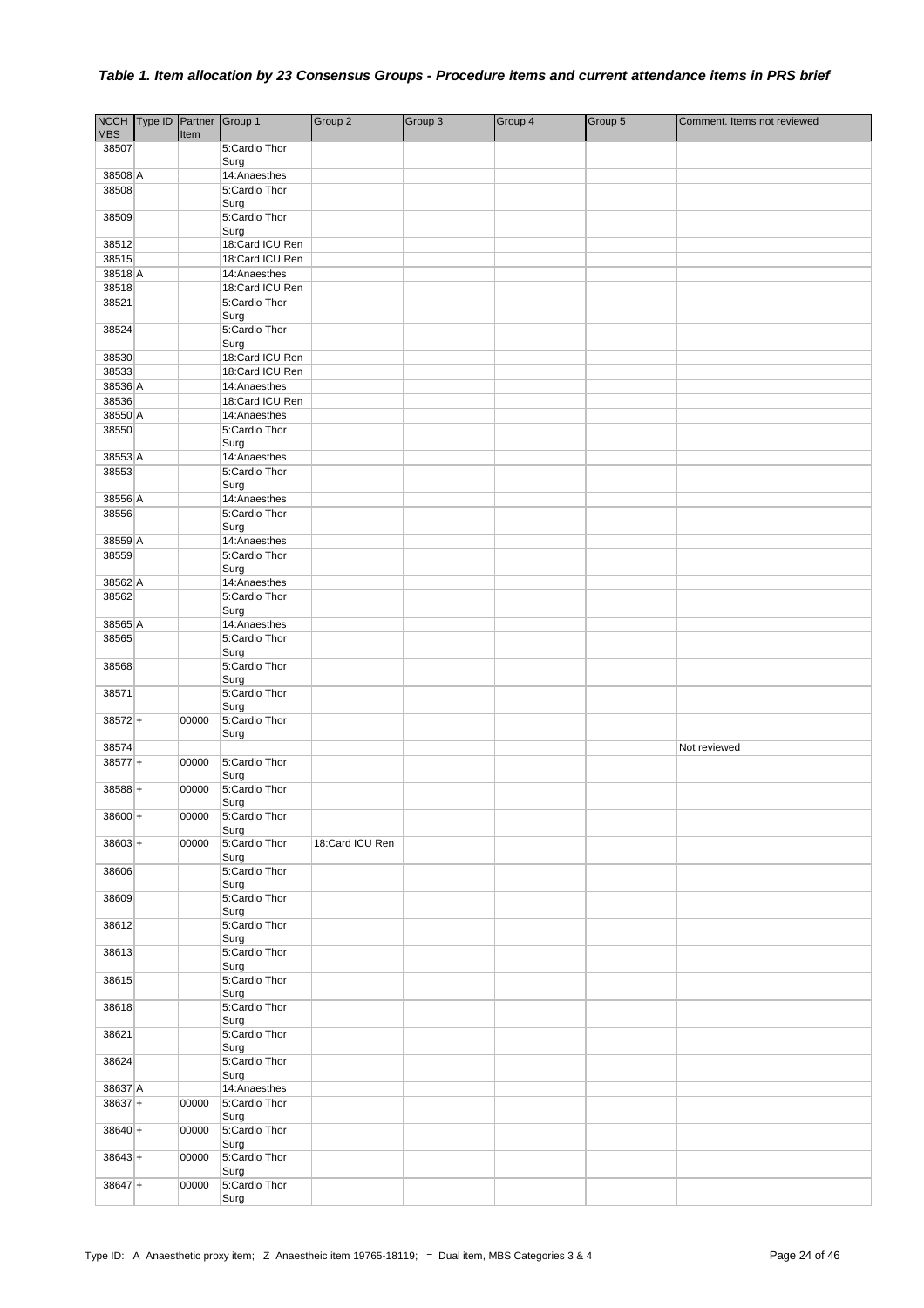|                  | NCCH Type ID Partner Group 1 |       |                                  | Group 2        | Group 3      | Group 4         | Group 5         | Comment. Items not reviewed    |
|------------------|------------------------------|-------|----------------------------------|----------------|--------------|-----------------|-----------------|--------------------------------|
| <b>MBS</b>       |                              | Item  |                                  |                |              |                 |                 |                                |
| 38650            |                              |       | 5:Cardio Thor                    |                |              |                 |                 |                                |
|                  |                              |       | Surg                             |                |              |                 |                 |                                |
| 38653            |                              |       |                                  |                |              |                 |                 | Not reviewed                   |
| 38656 A<br>38656 |                              |       | 14:Anaesthes<br>5:Cardio Thor    |                |              |                 |                 |                                |
|                  |                              |       | Surg                             |                |              |                 |                 |                                |
| 38670            |                              |       | 5:Cardio Thor                    |                |              |                 |                 |                                |
|                  |                              |       | Surg                             |                |              |                 |                 |                                |
| 38673            |                              |       | 5:Cardio Thor                    |                |              |                 |                 |                                |
|                  |                              |       | Surg                             |                |              |                 |                 |                                |
| 38677            |                              |       | 5:Cardio Thor<br>Surg            |                |              |                 |                 |                                |
| 38680 A          |                              |       | 14:Anaesthes                     |                |              |                 |                 |                                |
| 38680            |                              |       | 5:Cardio Thor                    |                |              |                 |                 |                                |
|                  |                              |       | Surg                             |                |              |                 |                 |                                |
| 38700            |                              |       | 5:Cardio Thor                    |                |              |                 |                 |                                |
|                  |                              |       | Surg                             |                |              |                 |                 |                                |
| $38703 +$        |                              | 00000 | 5:Cardio Thor<br>Surg            |                |              |                 |                 |                                |
| 38706            |                              |       | 5:Cardio Thor                    |                |              |                 |                 |                                |
|                  |                              |       | Surg                             |                |              |                 |                 |                                |
| 38709            |                              |       | 5:Cardio Thor                    |                |              |                 |                 |                                |
|                  |                              |       | Surg                             |                |              |                 |                 |                                |
| 38712            |                              |       | 5:Cardio Thor                    |                |              |                 |                 |                                |
| 38715            |                              |       | Surg<br>5:Cardio Thor            |                |              |                 |                 |                                |
|                  |                              |       | Surg                             |                |              |                 |                 |                                |
| 38718            |                              |       | 5:Cardio Thor                    |                |              |                 |                 |                                |
|                  |                              |       | Surg                             |                |              |                 |                 |                                |
| 38721            |                              |       | 5:Cardio Thor                    |                |              |                 |                 |                                |
| 38724            |                              |       | Surg<br>5:Cardio Thor            |                |              |                 |                 |                                |
|                  |                              |       | Surg                             |                |              |                 |                 |                                |
| 38727            |                              |       | 5:Cardio Thor                    |                |              |                 |                 |                                |
|                  |                              |       | Surg                             |                |              |                 |                 |                                |
| 38730            |                              |       | 5:Cardio Thor<br>Surg            |                |              |                 |                 |                                |
| 38733            |                              |       | 5:Cardio Thor                    |                |              |                 |                 |                                |
|                  |                              |       | Surg                             |                |              |                 |                 |                                |
| 38736 A          |                              |       | 14:Anaesthes                     |                |              |                 |                 |                                |
| 38736            |                              |       | 5:Cardio Thor                    |                |              |                 |                 |                                |
| 38739            |                              |       | Surg<br>5:Cardio Thor            |                |              |                 |                 |                                |
|                  |                              |       | Surg                             |                |              |                 |                 |                                |
| 38742            |                              |       | 5:Cardio Thor                    |                |              |                 |                 |                                |
|                  |                              |       | Surg                             |                |              |                 |                 |                                |
| 38745            |                              |       | 5:Cardio Thor                    |                |              |                 |                 |                                |
| 38748            |                              |       | Surg<br>5:Cardio Thor            |                |              |                 |                 |                                |
|                  |                              |       | Surg                             |                |              |                 |                 |                                |
| 38751            |                              |       | 5:Cardio Thor                    |                |              |                 |                 |                                |
|                  |                              |       | Surg                             |                |              |                 |                 |                                |
| 38754            |                              |       | 5:Cardio Thor<br>Surg            |                |              |                 |                 |                                |
| 38757            |                              |       | 5:Cardio Thor                    |                |              |                 |                 |                                |
|                  |                              |       | Surg                             |                |              |                 |                 |                                |
| 38760            |                              |       | 5:Cardio Thor                    |                |              |                 |                 |                                |
| 38763            |                              |       | Surg<br>5:Cardio Thor            |                |              |                 |                 |                                |
|                  |                              |       | Surg                             |                |              |                 |                 |                                |
| 38766            |                              |       | 5:Cardio Thor                    |                |              |                 |                 |                                |
|                  |                              |       | Surg                             |                |              |                 |                 |                                |
| 39000            |                              |       | 1:Gen Pract                      | 6:Neurosurgery | 16:Thor/Paed | 17:Gen Medicine | 18:Card ICU Ren |                                |
| 39003<br>39006   |                              |       | 6:Neurosurgery<br>6:Neurosurgery |                |              |                 |                 |                                |
| 39009            |                              |       | 6:Neurosurgery                   |                |              |                 |                 |                                |
| 39012            |                              |       | 6:Neurosurgery                   |                |              |                 |                 |                                |
| 39013            |                              |       | 14:Anaesthes                     |                |              |                 |                 |                                |
| 39013 A          |                              |       | 14:Anaesthes                     |                |              |                 |                 |                                |
| 39015 A          |                              |       |                                  |                |              |                 |                 | Deleted Anaesthetic Proxy item |
| 39015            |                              |       | 6:Neurosurgery                   |                |              |                 |                 |                                |
| 39018<br>39100   |                              |       | 6:Neurosurgery                   |                |              |                 |                 |                                |
| 39106            |                              |       | 6:Neurosurgery<br>6:Neurosurgery |                |              |                 |                 |                                |
| 39109            |                              |       | 6:Neurosurgery                   |                |              |                 |                 |                                |
| 39112            |                              |       | 6:Neurosurgery                   |                |              |                 |                 |                                |
| 39115            |                              |       | 1:Gen Pract                      |                |              |                 |                 |                                |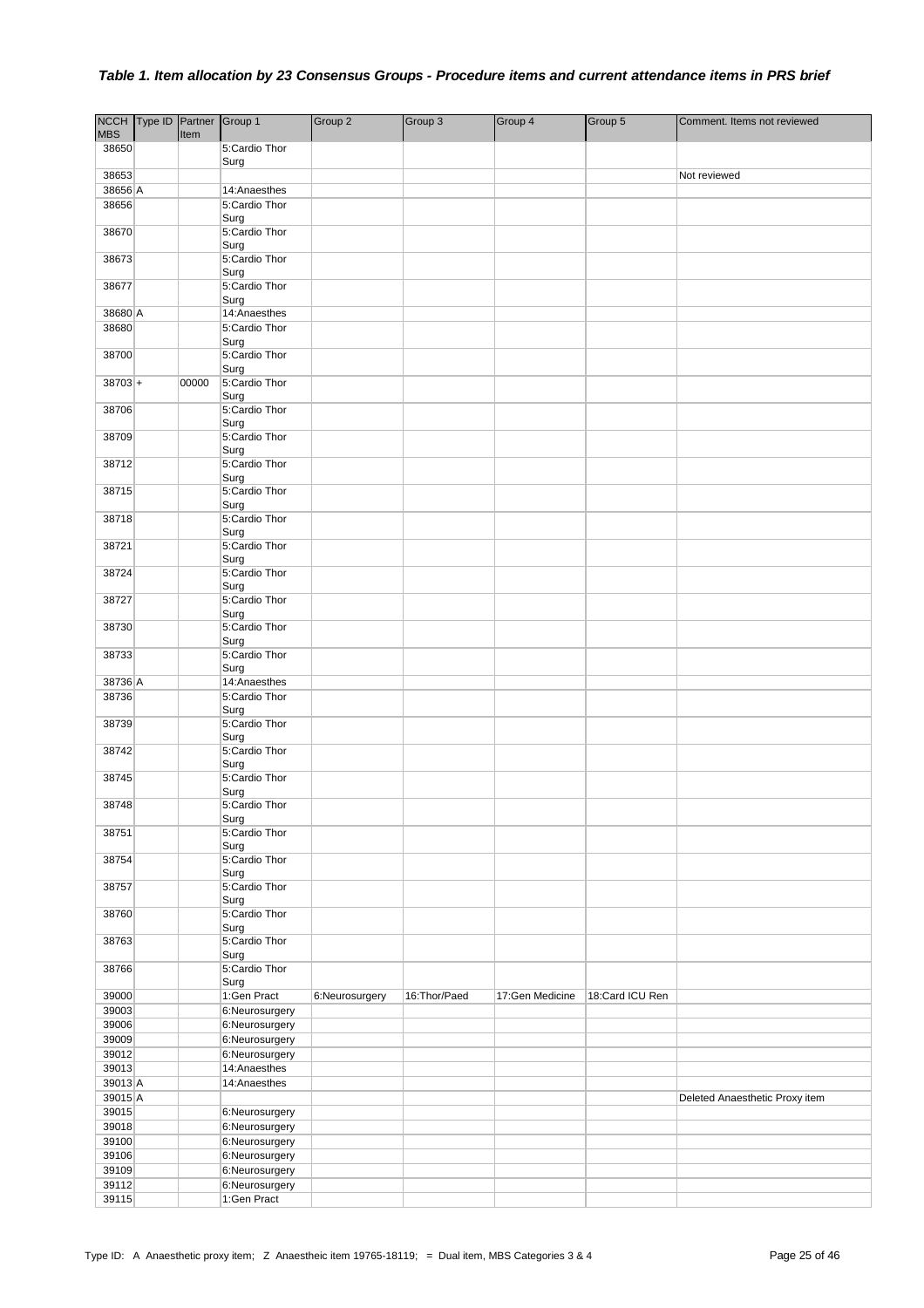|            | NCCH Type ID Partner |       | Group 1           | Group 2            | Group 3          | Group 4 | Group 5 | Comment. Items not reviewed    |
|------------|----------------------|-------|-------------------|--------------------|------------------|---------|---------|--------------------------------|
| <b>MBS</b> |                      | Item  |                   |                    |                  |         |         |                                |
| 39115 A    |                      |       | 14:Anaesthes      |                    |                  |         |         |                                |
| 39118      |                      |       | 14:Anaesthes      |                    |                  |         |         |                                |
| 39121      |                      |       | 6:Neurosurgery    |                    |                  |         |         |                                |
| 39124      |                      |       | 6:Neurosurgery    |                    |                  |         |         |                                |
| 39125      |                      |       |                   |                    |                  |         |         |                                |
|            |                      |       | 14:Anaesthes      |                    |                  |         |         |                                |
| 39126      |                      |       | 14:Anaesthes      |                    |                  |         |         |                                |
| 39127      |                      |       | 6:Neurosurgery    | 14:Anaesthes       |                  |         |         |                                |
| 39128      |                      |       | 6:Neurosurgery    | 14:Anaesthes       |                  |         |         |                                |
| 39130      |                      |       | 14:Anaesthes      |                    |                  |         |         |                                |
| 39131      |                      |       | 14:Anaesthes      |                    |                  |         |         |                                |
| 39133      |                      |       | 6:Neurosurgery    |                    |                  |         |         |                                |
| 39134      |                      |       | 6:Neurosurgery    | 14:Anaesthes       |                  |         |         |                                |
| 39136      |                      |       | 6:Neurosurgery    | 14:Anaesthes       |                  |         |         |                                |
| 39139      |                      |       | 6:Neurosurgery    |                    |                  |         |         |                                |
| 39140      |                      |       | 14:Anaesthes      |                    |                  |         |         |                                |
| 39300      |                      |       | 9:Plastic Surgery |                    |                  |         |         |                                |
|            |                      |       |                   |                    |                  |         |         |                                |
| 39303      |                      |       | 9:Plastic Surgery |                    |                  |         |         |                                |
| $39306 =$  |                      | 52812 | 9:Plastic Surgery | 2:Facio-max        |                  |         |         |                                |
| $39309 =$  |                      | 52815 | 2:Facio-max       | 9: Plastic Surgery |                  |         |         |                                |
| 39312 A    |                      |       | 14:Anaesthes      |                    |                  |         |         |                                |
| $39312 =$  |                      | 52803 | 6:Neurosurgery    | 2:Facio-max        |                  |         |         |                                |
| 39315 A    |                      |       | 14:Anaesthes      |                    |                  |         |         |                                |
| $39315 =$  |                      | 52821 | 9:Plastic Surgery | 2:Facio-max        |                  |         |         |                                |
| 39318      |                      |       | 9:Plastic Surgery |                    |                  |         |         |                                |
| $39321 =$  |                      | 52818 | 6:Neurosurgery    | 7:Orthop Surgery   | 2:Facio-max      |         |         |                                |
| 39323      |                      |       | 6:Neurosurgery    | 14:Anaesthes       |                  |         |         |                                |
| $39324 =$  |                      | 52806 | 6:Neurosurgery    | 2:Facio-max        |                  |         |         |                                |
| $39327 =$  |                      |       |                   |                    |                  |         |         |                                |
|            |                      | 52809 | 6:Neurosurgery    | 7:Orthop Surgery   | 2:Facio-max      |         |         |                                |
| $39330 =$  |                      | 52800 | 7:Orthop Surgery  | 9:Plastic Surgery  | 2:Facio-max      |         |         |                                |
| 39331      |                      |       | 4:Gen Surgery     | 6:Neurosurgery     | 7:Orthop Surgery |         |         |                                |
| 39333      |                      |       | 6:Neurosurgery    | 9:Plastic Surgery  |                  |         |         |                                |
| 39500      |                      |       | 6:Neurosurgery    |                    |                  |         |         |                                |
| 39503      |                      |       | 6:Neurosurgery    |                    |                  |         |         |                                |
| 39600      |                      |       | 6:Neurosurgery    |                    |                  |         |         |                                |
| 39603      |                      |       | 6:Neurosurgery    |                    |                  |         |         |                                |
| 39606      |                      |       | 6:Neurosurgery    |                    |                  |         |         |                                |
| 39609      |                      |       | 6:Neurosurgery    |                    |                  |         |         |                                |
| 39612      |                      |       | 6:Neurosurgery    |                    |                  |         |         |                                |
| 39615      |                      |       | 6:Neurosurgery    |                    |                  |         |         |                                |
| 39640 A    |                      |       | 14:Anaesthes      |                    |                  |         |         |                                |
| 39640      |                      |       |                   |                    |                  |         |         |                                |
|            |                      |       | 6:Neurosurgery    |                    |                  |         |         |                                |
| 39642 A    |                      |       | 14:Anaesthes      |                    |                  |         |         |                                |
| 39642      |                      |       | 6:Neurosurgery    |                    |                  |         |         |                                |
| 39646 A    |                      |       | 14:Anaesthes      |                    |                  |         |         |                                |
| 39646      |                      |       | 6:Neurosurgery    |                    |                  |         |         |                                |
| 39650 A    |                      |       | 14:Anaesthes      |                    |                  |         |         |                                |
| 39650      |                      |       | 6:Neurosurgery    |                    |                  |         |         |                                |
| 39653 A    |                      |       | 14:Anaesthes      |                    |                  |         |         |                                |
| 39653      |                      |       | 6:Neurosurgery    |                    |                  |         |         |                                |
| 39654 A    |                      |       | 14:Anaesthes      |                    |                  |         |         |                                |
| 39654      |                      |       | 6:Neurosurgery    |                    |                  |         |         |                                |
| 39656      |                      |       | 13:ENT            |                    |                  |         |         |                                |
| 39658 A    |                      |       | 14:Anaesthes      |                    |                  |         |         |                                |
| 39658      |                      |       |                   |                    |                  |         |         |                                |
|            |                      |       | 6:Neurosurgery    |                    |                  |         |         |                                |
| 39660 A    |                      |       | 14:Anaesthes      |                    |                  |         |         |                                |
| 39660      |                      |       | 6:Neurosurgery    |                    |                  |         |         |                                |
| 39662 A    |                      |       | 14:Anaesthes      |                    |                  |         |         |                                |
| 39662      |                      |       | 6:Neurosurgery    |                    |                  |         |         |                                |
| 39700      |                      |       | 6:Neurosurgery    |                    |                  |         |         |                                |
| 39703      |                      |       | 6:Neurosurgery    |                    |                  |         |         |                                |
| 39706      |                      |       | 6:Neurosurgery    |                    |                  |         |         |                                |
| 39709      |                      |       | 6:Neurosurgery    |                    |                  |         |         |                                |
| 39712      |                      |       | 6:Neurosurgery    |                    |                  |         |         |                                |
| 39715      |                      |       | 6:Neurosurgery    |                    |                  |         |         |                                |
| 39718      |                      |       | 6:Neurosurgery    |                    |                  |         |         |                                |
| 39721      |                      |       |                   |                    |                  |         |         |                                |
|            |                      |       | 6:Neurosurgery    |                    |                  |         |         |                                |
| 39800 A    |                      |       | 14:Anaesthes      |                    |                  |         |         |                                |
| 39800      |                      |       | 6:Neurosurgery    |                    |                  |         |         |                                |
| 39803 A    |                      |       | 14:Anaesthes      |                    |                  |         |         |                                |
| 39803      |                      |       | 6:Neurosurgery    |                    |                  |         |         |                                |
| 39806      |                      |       | 6:Neurosurgery    |                    |                  |         |         |                                |
| 39812      |                      |       | 6:Neurosurgery    |                    |                  |         |         |                                |
| 39815      |                      |       |                   |                    |                  |         |         | Not reviewed                   |
| 39815 A    |                      |       |                   |                    |                  |         |         | Deleted Anaesthetic Proxy item |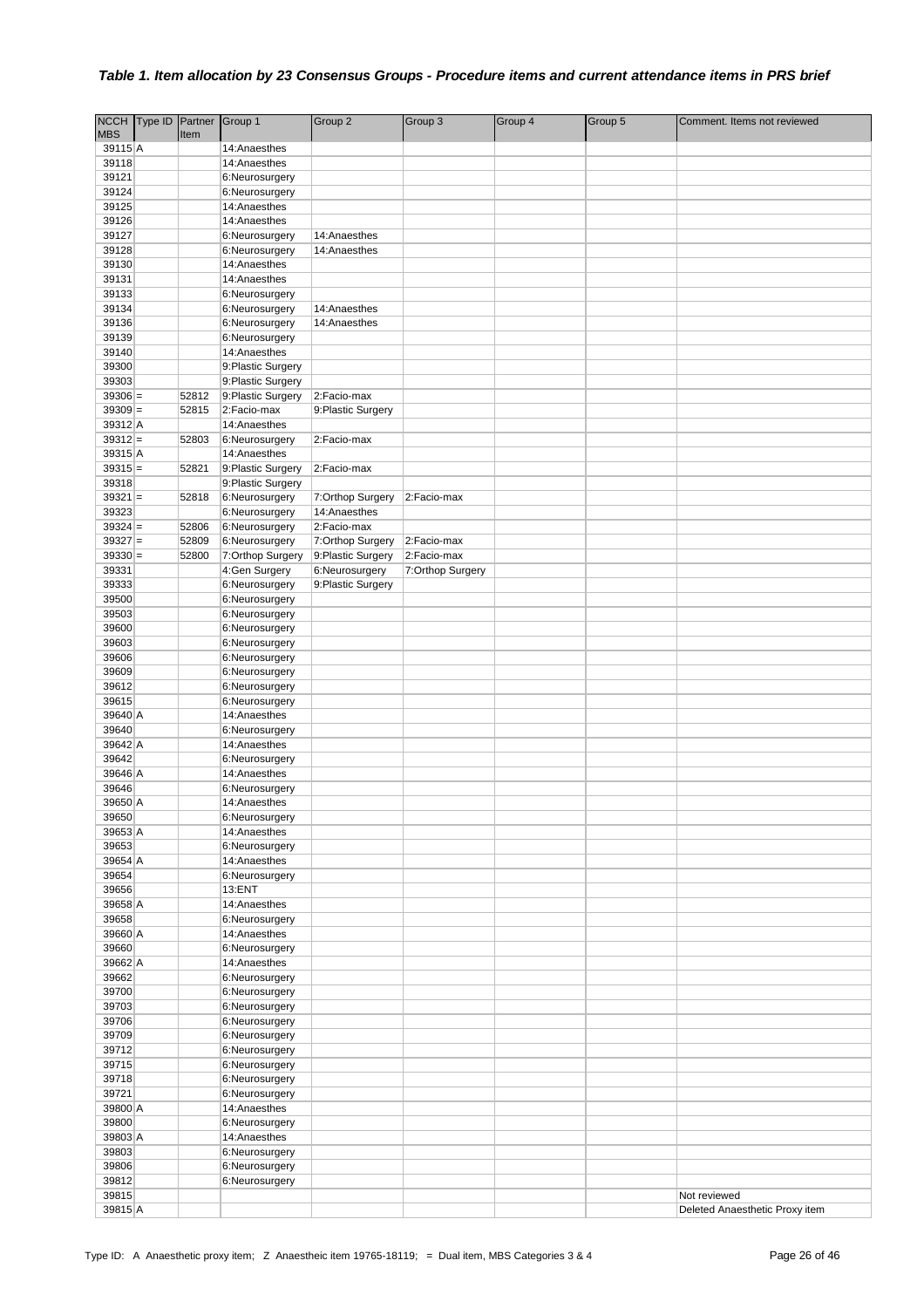|                | NCCH Type ID Partner |       | Group 1                          | Group 2          | Group 3 | Group 4 | Group 5 | Comment. Items not reviewed    |
|----------------|----------------------|-------|----------------------------------|------------------|---------|---------|---------|--------------------------------|
| <b>MBS</b>     |                      | Item  |                                  |                  |         |         |         |                                |
| 39818 A        |                      |       | 14:Anaesthes                     |                  |         |         |         |                                |
| 39818          |                      |       | 6:Neurosurgery                   |                  |         |         |         |                                |
| 39821 A        |                      |       | 14:Anaesthes                     |                  |         |         |         |                                |
| 39821          |                      |       | 6:Neurosurgery                   |                  |         |         |         |                                |
| 39900          |                      |       | 6:Neurosurgery                   |                  |         |         |         |                                |
| 39903<br>39906 |                      |       | 6:Neurosurgery<br>6:Neurosurgery |                  |         |         |         |                                |
| 40000          |                      |       | 6:Neurosurgery                   |                  |         |         |         |                                |
| 40003          |                      |       | 6:Neurosurgery                   |                  |         |         |         |                                |
| 40006 A        |                      |       |                                  |                  |         |         |         | Deleted Anaesthetic Proxy item |
| 40006          |                      |       | 6:Neurosurgery                   |                  |         |         |         |                                |
| 40009          |                      |       | 6:Neurosurgery                   |                  |         |         |         |                                |
| 40012          |                      |       | 6:Neurosurgery                   |                  |         |         |         |                                |
| 40015          |                      |       | 6:Neurosurgery                   |                  |         |         |         |                                |
| 40018          |                      |       | 6:Neurosurgery                   | 14:Anaesthes     |         |         |         |                                |
| 40100          |                      |       | 6:Neurosurgery                   |                  |         |         |         |                                |
| 40103          |                      |       | 6:Neurosurgery                   |                  |         |         |         |                                |
| 40106          |                      |       | 6:Neurosurgery                   |                  |         |         |         |                                |
| 40109          |                      |       | 6:Neurosurgery                   |                  |         |         |         |                                |
| 40112          |                      |       | 6:Neurosurgery                   |                  |         |         |         |                                |
| 40115          |                      |       | 6:Neurosurgery                   |                  |         |         |         |                                |
| 40118          |                      |       | 6:Neurosurgery                   |                  |         |         |         |                                |
| 40300<br>40301 |                      |       | 6:Neurosurgery                   | 7:Orthop Surgery |         |         |         |                                |
| 40303          |                      |       | 6:Neurosurgery                   | 7:Orthop Surgery |         |         |         |                                |
| 40306 A        |                      |       | 6:Neurosurgery<br>14:Anaesthes   |                  |         |         |         |                                |
| 40306          |                      |       | 6:Neurosurgery                   | 7:Orthop Surgery |         |         |         |                                |
| 40309          |                      |       | 6:Neurosurgery                   |                  |         |         |         |                                |
| 40312          |                      |       | 6:Neurosurgery                   |                  |         |         |         |                                |
| 40315          |                      |       | 6:Neurosurgery                   |                  |         |         |         |                                |
| 40316          |                      |       | 6:Neurosurgery                   |                  |         |         |         |                                |
| 40318          |                      |       | 6:Neurosurgery                   |                  |         |         |         |                                |
| 40321          |                      |       | 6:Neurosurgery                   |                  |         |         |         |                                |
| 40324          |                      |       | 6:Neurosurgery                   |                  |         |         |         |                                |
| 40327          |                      |       | 6:Neurosurgery                   |                  |         |         |         |                                |
| 40330 A        |                      |       | 14:Anaesthes                     |                  |         |         |         |                                |
| 40330          |                      |       | 6:Neurosurgery                   | 7:Orthop Surgery |         |         |         |                                |
| 40331          |                      |       | 6:Neurosurgery                   |                  |         |         |         |                                |
| 40332<br>40333 |                      |       | 6:Neurosurgery                   |                  |         |         |         |                                |
| 40334          |                      |       | 6:Neurosurgery<br>6:Neurosurgery |                  |         |         |         |                                |
| 40335          |                      |       | 6:Neurosurgery                   |                  |         |         |         |                                |
| 40336          |                      |       | 7:Orthop Surgery                 |                  |         |         |         |                                |
| 40339          |                      |       | 6:Neurosurgery                   |                  |         |         |         |                                |
| 40342          |                      |       | 6:Neurosurgery                   |                  |         |         |         |                                |
| 40345          |                      |       | 6:Neurosurgery                   |                  |         |         |         |                                |
| 40348          |                      |       | 6:Neurosurgery                   |                  |         |         |         |                                |
| 40351          |                      |       | 6:Neurosurgery                   |                  |         |         |         |                                |
| 40600          |                      |       | 6:Neurosurgery                   |                  |         |         |         |                                |
| 40700          |                      |       | 6:Neurosurgery                   |                  |         |         |         |                                |
| 40703          |                      |       | 6:Neurosurgery                   |                  |         |         |         |                                |
| 40706 A        |                      |       | 14:Anaesthes                     |                  |         |         |         |                                |
| 40706          |                      |       | 6:Neurosurgery                   |                  |         |         |         |                                |
| 40709<br>40712 |                      |       | 6:Neurosurgery                   |                  |         |         |         |                                |
| 40800          |                      |       | 6:Neurosurgery<br>6:Neurosurgery |                  |         |         |         |                                |
| 40801          |                      |       | 6:Neurosurgery                   |                  |         |         |         |                                |
| 40803          |                      |       | 6:Neurosurgery                   |                  |         |         |         |                                |
| 40903          |                      |       | 6:Neurosurgery                   |                  |         |         |         |                                |
| 41500          |                      |       | 1:Gen Pract                      | 13:ENT           |         |         |         |                                |
| 41503          |                      |       | 13:ENT                           |                  |         |         |         |                                |
| 41506          |                      |       | 13:ENT                           |                  |         |         |         |                                |
| 41509          |                      |       | 13:ENT                           |                  |         |         |         |                                |
| 41512          |                      |       | 13:ENT                           |                  |         |         |         |                                |
| $41515+$       |                      | 41563 | 13:ENT                           |                  |         |         |         |                                |
| 41518          |                      |       | 13:ENT                           |                  |         |         |         |                                |
| 41521          |                      |       | 13:ENT                           |                  |         |         |         |                                |
| $41524 +$      |                      | 41563 | 13:ENT                           |                  |         |         |         |                                |
| 41527          |                      |       | 13:ENT                           |                  |         |         |         |                                |
| 41530          |                      |       | 13:ENT                           |                  |         |         |         |                                |
| 41530 A        |                      |       | 14:Anaesthes                     |                  |         |         |         |                                |
| 41533<br>41536 |                      |       | 13:ENT                           |                  |         |         |         |                                |
| 41539          |                      |       | 13:ENT<br>13:ENT                 |                  |         |         |         |                                |
|                |                      |       |                                  |                  |         |         |         |                                |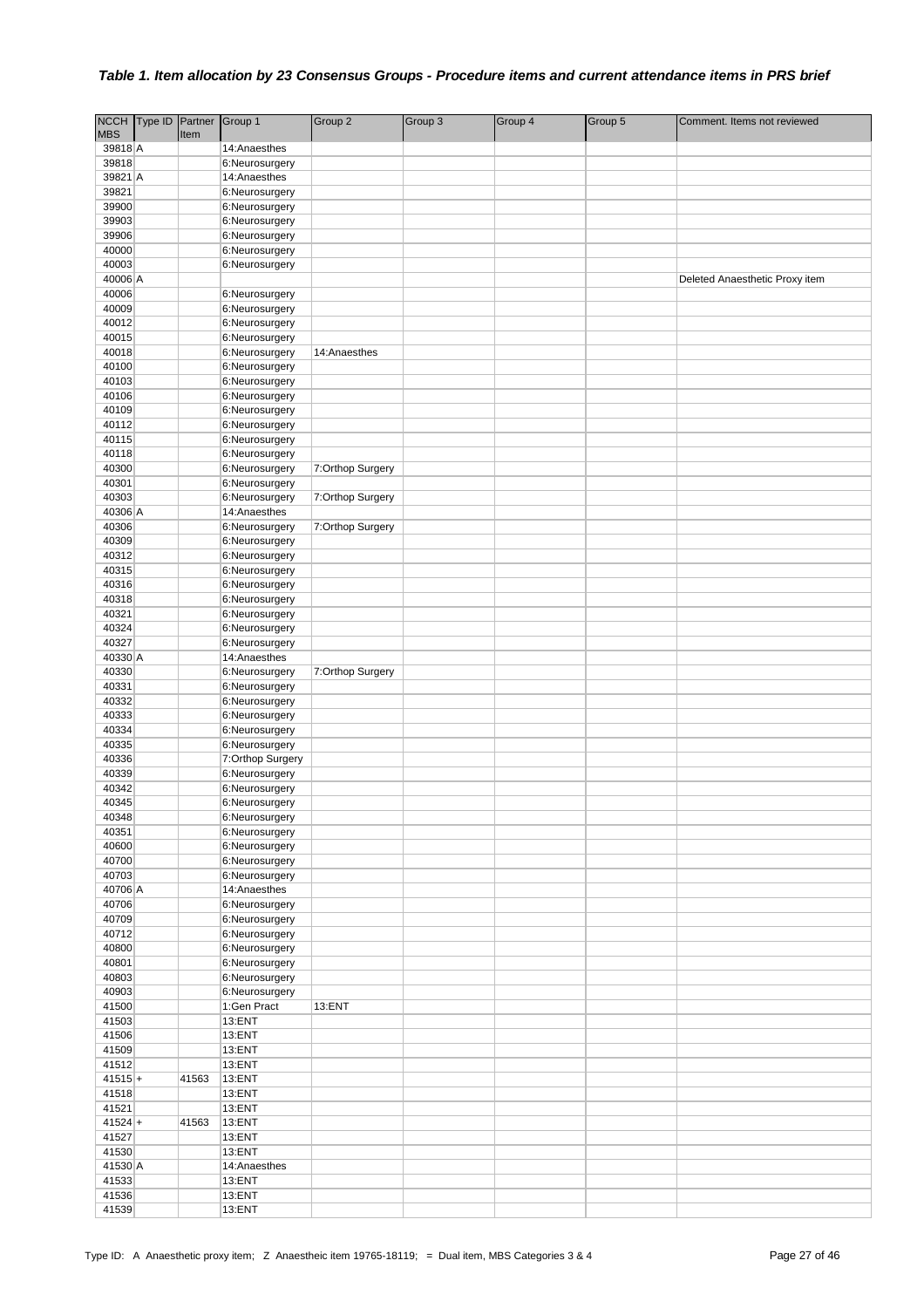| <b>MBS</b>             | NCCH Type ID Partner Group 1 | Item           |                                | Group 2            | Group 3 | Group 4 | Group 5 | Comment. Items not reviewed |
|------------------------|------------------------------|----------------|--------------------------------|--------------------|---------|---------|---------|-----------------------------|
| 41542                  |                              |                | 13:ENT                         |                    |         |         |         |                             |
| 41545                  |                              |                | 13:ENT                         |                    |         |         |         |                             |
| 41548                  |                              |                | 13:ENT                         |                    |         |         |         |                             |
| 41551                  |                              |                | 13:ENT                         |                    |         |         |         |                             |
| 41551 A                |                              |                | 14:Anaesthes                   |                    |         |         |         |                             |
| 41554                  |                              |                | 13:ENT                         |                    |         |         |         |                             |
| 41557                  |                              |                | 13:ENT                         |                    |         |         |         |                             |
| 41560<br>41563         |                              |                | 13:ENT                         |                    |         |         |         |                             |
| 41564                  |                              |                | 13:ENT<br>13:ENT               |                    |         |         |         |                             |
| 41566                  |                              |                | 13:ENT                         |                    |         |         |         |                             |
| 41569                  |                              |                | 13:ENT                         |                    |         |         |         |                             |
| 41572                  |                              |                | 13:ENT                         |                    |         |         |         |                             |
| 41575 A                |                              |                | 14:Anaesthes                   |                    |         |         |         |                             |
| 41575                  |                              |                | 6:Neurosurgery                 | 13:ENT             |         |         |         |                             |
| 41576 A<br>41576       |                              |                | 14:Anaesthes                   |                    |         |         |         |                             |
| 41578 A                |                              |                | 6:Neurosurgery<br>14:Anaesthes |                    |         |         |         |                             |
| 41578                  |                              |                | 6:Neurosurgery                 | 13:ENT             |         |         |         |                             |
| 41579                  |                              |                | 6:Neurosurgery                 | 13:ENT             |         |         |         |                             |
| 41581                  |                              |                | 13:ENT                         |                    |         |         |         |                             |
| 41581 A                |                              |                | 14:Anaesthes                   |                    |         |         |         |                             |
| 41584                  |                              |                | 13:ENT                         |                    |         |         |         |                             |
| 41587                  |                              |                | 13:ENT                         |                    |         |         |         |                             |
| 41590<br>41593         |                              |                | 13:ENT<br>13:ENT               |                    |         |         |         |                             |
| 41596                  |                              |                | 13:ENT                         |                    |         |         |         |                             |
| 41599                  |                              |                | 13:ENT                         |                    |         |         |         |                             |
| 41602                  |                              |                | 13:ENT                         |                    |         |         |         |                             |
| 41605                  |                              |                | 13:ENT                         |                    |         |         |         |                             |
| 41608                  |                              |                | 13:ENT                         |                    |         |         |         |                             |
| 41611                  |                              |                | 13:ENT                         |                    |         |         |         |                             |
| 41614<br>41615         |                              |                | 13:ENT<br>13:ENT               |                    |         |         |         |                             |
| 41617                  |                              |                | 13:ENT                         |                    |         |         |         |                             |
| 41620                  |                              |                | 13:ENT                         |                    |         |         |         |                             |
| 41623                  |                              |                | 13:ENT                         |                    |         |         |         |                             |
| 41626                  |                              |                | 13:ENT                         |                    |         |         |         |                             |
| 41629                  |                              |                | 13:ENT                         |                    |         |         |         |                             |
| 41632<br>41632 A       |                              |                | 13:ENT                         |                    |         |         |         |                             |
| 41635                  |                              |                | 14:Anaesthes<br>13:ENT         |                    |         |         |         |                             |
| 41638                  |                              |                | 13:ENT                         |                    |         |         |         |                             |
| 41641                  |                              |                | 13:ENT                         |                    |         |         |         |                             |
| 41644                  |                              |                | 13:ENT                         |                    |         |         |         |                             |
| 41647                  |                              |                | 1:Gen Pract                    | 13:ENT             |         |         |         |                             |
| 41650                  |                              |                | 13:ENT                         |                    |         |         |         |                             |
| 41650 A<br>41653       |                              |                | 14:Anaesthes<br>13:ENT         |                    |         |         |         |                             |
| 41656                  |                              |                | 1:Gen Pract                    | 13:ENT             |         |         |         |                             |
| 41659                  |                              |                | 1:Gen Pract                    |                    |         |         |         |                             |
| 41662                  |                              |                | 13:ENT                         |                    |         |         |         |                             |
| 41665                  |                              |                | 13:ENT                         |                    |         |         |         |                             |
| 41668                  |                              |                | 13:ENT                         |                    |         |         |         |                             |
| $41671 =$<br>41672     |                              | 53016          | 2:Facio-max<br>13:ENT          | 9:Plastic Surgery  | 13:ENT  |         |         |                             |
| 41674                  |                              |                | 13:ENT                         |                    |         |         |         |                             |
| 41677                  |                              |                | 1:Gen Pract                    | 13:ENT             |         |         |         |                             |
| 41680                  |                              |                | 1:Gen Pract                    | 13:ENT             |         |         |         |                             |
| 41683                  |                              |                | 13:ENT                         |                    |         |         |         |                             |
| 41686                  |                              |                | 9:Plastic Surgery              | 13:ENT             |         |         |         |                             |
| $41689 =$              |                              | 53018          | 2:Facio-max                    | 9: Plastic Surgery | 13:ENT  |         |         |                             |
| 41692<br>41695         |                              |                | 13:ENT<br>13:ENT               |                    |         |         |         |                             |
| $41698 =$              |                              | 53000          | 2:Facio-max                    | 13:ENT             |         |         |         |                             |
| $41701 =$              |                              | 53003          | 2:Facio-max                    | 13:ENT             |         |         |         |                             |
| 41704                  |                              |                | 13:ENT                         |                    |         |         |         |                             |
| 41707                  |                              |                | 13:ENT                         |                    |         |         |         |                             |
| $41710 =$              |                              | 53006          | 2:Facio-max                    | 13:ENT             |         |         |         |                             |
| 41713                  |                              |                | 13:ENT                         |                    |         |         |         |                             |
| $41716 =$<br>$41719 =$ |                              | 53009<br>53012 | 2:Facio-max<br>2:Facio-max     | 13:ENT<br>13:ENT   |         |         |         |                             |
| $41722 =$              |                              | 53015          | 2:Facio-max                    | 13:ENT             |         |         |         |                             |
| 41725                  |                              |                | 13:ENT                         |                    |         |         |         |                             |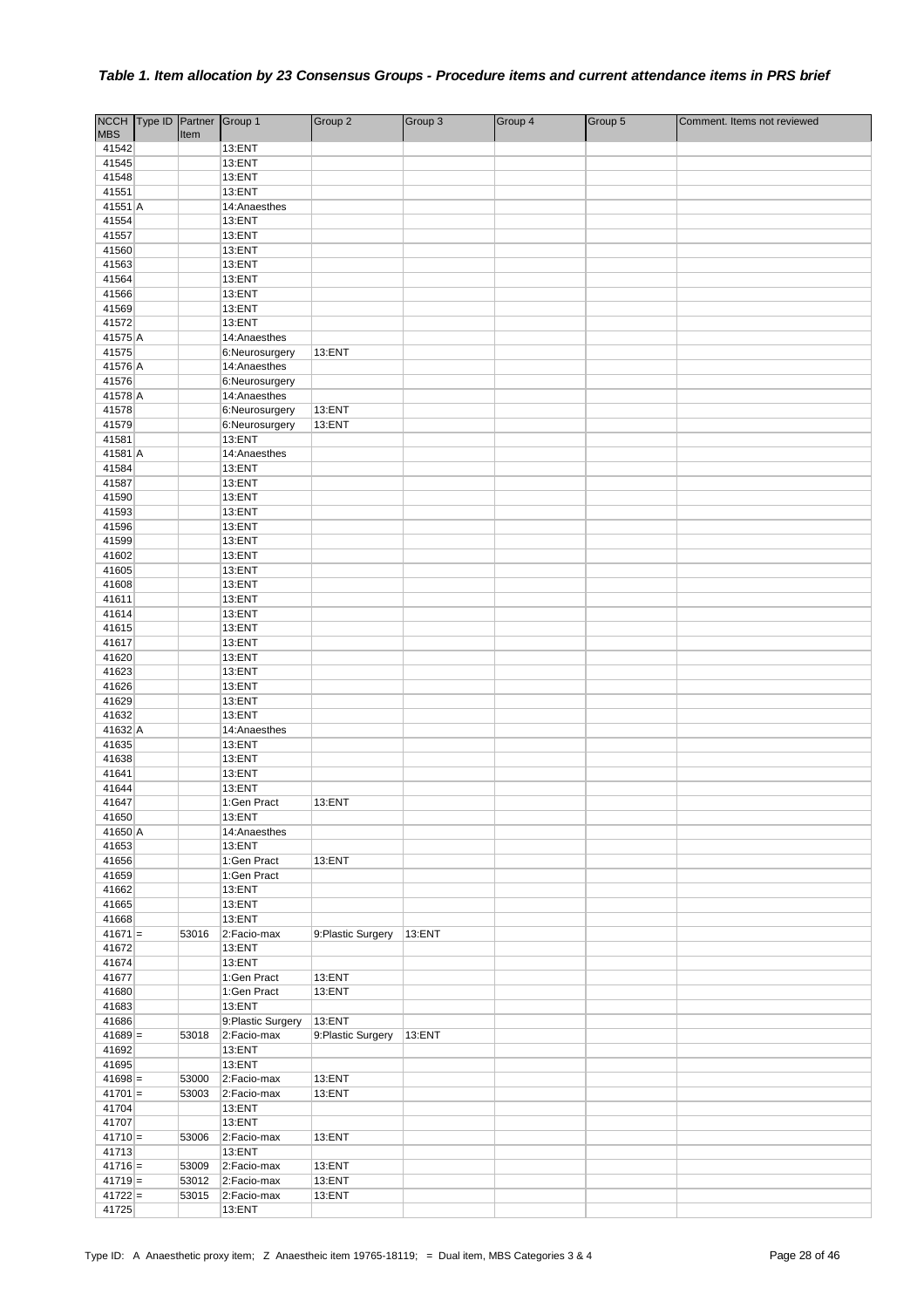|                     | NCCH Type ID Partner Group 1 |      |                             | Group 2          | Group 3               | Group 4           | Group 5 | Comment. Items not reviewed |
|---------------------|------------------------------|------|-----------------------------|------------------|-----------------------|-------------------|---------|-----------------------------|
| <b>MBS</b><br>41728 |                              | Item | 13:ENT                      |                  |                       |                   |         |                             |
| 41729               |                              |      | 9: Plastic Surgery          |                  |                       |                   |         |                             |
| 41731               |                              |      | 13:ENT                      |                  |                       |                   |         |                             |
| 41734               |                              |      | 13:ENT                      |                  |                       |                   |         |                             |
| 41737               |                              |      | 13:ENT                      |                  |                       |                   |         |                             |
| 41737 A             |                              |      | 14:Anaesthes                |                  |                       |                   |         |                             |
| 41740               |                              |      | 13:ENT                      |                  |                       |                   |         |                             |
| 41743<br>41746      |                              |      | 13:ENT                      | 13:ENT           |                       |                   |         |                             |
| 41749               |                              |      | 6:Neurosurgery<br>13:ENT    |                  |                       |                   |         |                             |
| 41752               |                              |      | 13:ENT                      |                  |                       |                   |         |                             |
| 41755               |                              |      | 13:ENT                      |                  |                       |                   |         |                             |
| 41758               |                              |      | 13:ENT                      |                  |                       |                   |         |                             |
| 41761               |                              |      | 13:ENT                      |                  |                       |                   |         |                             |
| 41764               |                              |      | 13:ENT                      |                  |                       |                   |         |                             |
| 41764 A             |                              |      | 14:Anaesthes                |                  |                       |                   |         |                             |
| 41767<br>41770      |                              |      | 13:ENT<br>13:ENT            |                  |                       |                   |         |                             |
| 41773               |                              |      | 13:ENT                      |                  |                       |                   |         |                             |
| 41776               |                              |      | 13:ENT                      |                  |                       |                   |         |                             |
| 41779               |                              |      | 13:ENT                      |                  |                       |                   |         |                             |
| 41782               |                              |      | 13:ENT                      |                  |                       |                   |         |                             |
| 41785               |                              |      | 13:ENT                      |                  |                       |                   |         |                             |
| 41786               |                              |      | 13:ENT                      |                  |                       |                   |         |                             |
| 41787<br>41787 A    |                              |      | 13:ENT                      |                  |                       |                   |         |                             |
| 41788               |                              |      | 14:Anaesthes<br>1:Gen Pract |                  |                       |                   |         |                             |
| 41789               |                              |      | 13:ENT                      |                  |                       |                   |         |                             |
| 41792               |                              |      | 1:Gen Pract                 |                  |                       |                   |         |                             |
| 41793               |                              |      | 13:ENT                      |                  |                       |                   |         |                             |
| 41796               |                              |      | 1:Gen Pract                 |                  |                       |                   |         |                             |
| 41797               |                              |      | 13:ENT                      |                  |                       |                   |         |                             |
| 41800               |                              |      | 1:Gen Pract                 |                  |                       |                   |         |                             |
| 41801<br>41804      |                              |      | 13:ENT<br>13:ENT            |                  |                       |                   |         |                             |
| 41807               |                              |      | 13:ENT                      |                  |                       |                   |         |                             |
| 41810               |                              |      | 13:ENT                      |                  |                       |                   |         |                             |
| 41813               |                              |      | 13:ENT                      |                  |                       |                   |         |                             |
| 41816               |                              |      | 13:ENT                      |                  |                       |                   |         |                             |
| 41819               |                              |      | 4:Gen Surgery               | 20:Gastroenterol |                       |                   |         |                             |
| 41822               |                              |      | 13:ENT                      |                  |                       |                   |         |                             |
| 41825<br>41828      |                              |      | 13:ENT<br>20:Gastroenterol  |                  |                       |                   |         |                             |
| 41831               |                              |      | 20:Gastroenterol            |                  |                       |                   |         |                             |
| 41832               |                              |      | 20:Gastroenterol            |                  |                       |                   |         |                             |
| 41834               |                              |      | 13:ENT                      |                  |                       |                   |         |                             |
| 41837               |                              |      | 13:ENT                      |                  |                       |                   |         |                             |
| 41840               |                              |      | 13:ENT                      |                  |                       |                   |         |                             |
| 41843               |                              |      | 13:ENT                      |                  |                       |                   |         |                             |
| 41846<br>41849      |                              |      | 13:ENT<br>13:ENT            |                  |                       |                   |         |                             |
| 41852               |                              |      | 13:ENT                      |                  |                       |                   |         |                             |
| 41855               |                              |      | 13:ENT                      |                  |                       |                   |         |                             |
| 41858               |                              |      | 13:ENT                      |                  |                       |                   |         |                             |
| 41861               |                              |      | 13:ENT                      |                  |                       |                   |         |                             |
| 41864               |                              |      | 13:ENT                      |                  |                       |                   |         |                             |
| 41867               |                              |      | 13:ENT                      |                  |                       |                   |         |                             |
| 41868<br>41869      |                              |      | 13:ENT<br>13:ENT            |                  |                       |                   |         |                             |
| 41870               |                              |      | 13:ENT                      |                  |                       |                   |         |                             |
| 41873               |                              |      | 13:ENT                      |                  |                       |                   |         |                             |
| 41876               |                              |      | 13:ENT                      |                  |                       |                   |         |                             |
| 41879               |                              |      | 13:ENT                      |                  |                       |                   |         |                             |
| 41883               |                              |      | 13:ENT                      | 18:Card ICU Ren  | 5:Cardio Thor<br>Surg | 11: Vascular Surg |         |                             |
| 41884               |                              |      | 5:Cardio Thor<br>Surg       | 18:Card ICU Ren  | 1:Gen Pract           |                   |         |                             |
| 41886               |                              |      | 1:Gen Pract                 | 13:ENT           |                       |                   |         |                             |
| 41889               |                              |      | 1:Gen Pract                 | 13:ENT           | 16:Thor/Paed          | 18:Card ICU Ren   |         |                             |
| 41892               |                              |      | 5:Cardio Thor<br>Surg       | 16:Thor/Paed     | 18:Card ICU Ren       |                   |         |                             |
| 41895               |                              |      | 5:Cardio Thor<br>Surg       | 13:ENT           | 16:Thor/Paed          |                   |         |                             |
| 41898               |                              |      | 16: Thor/Paed               |                  |                       |                   |         |                             |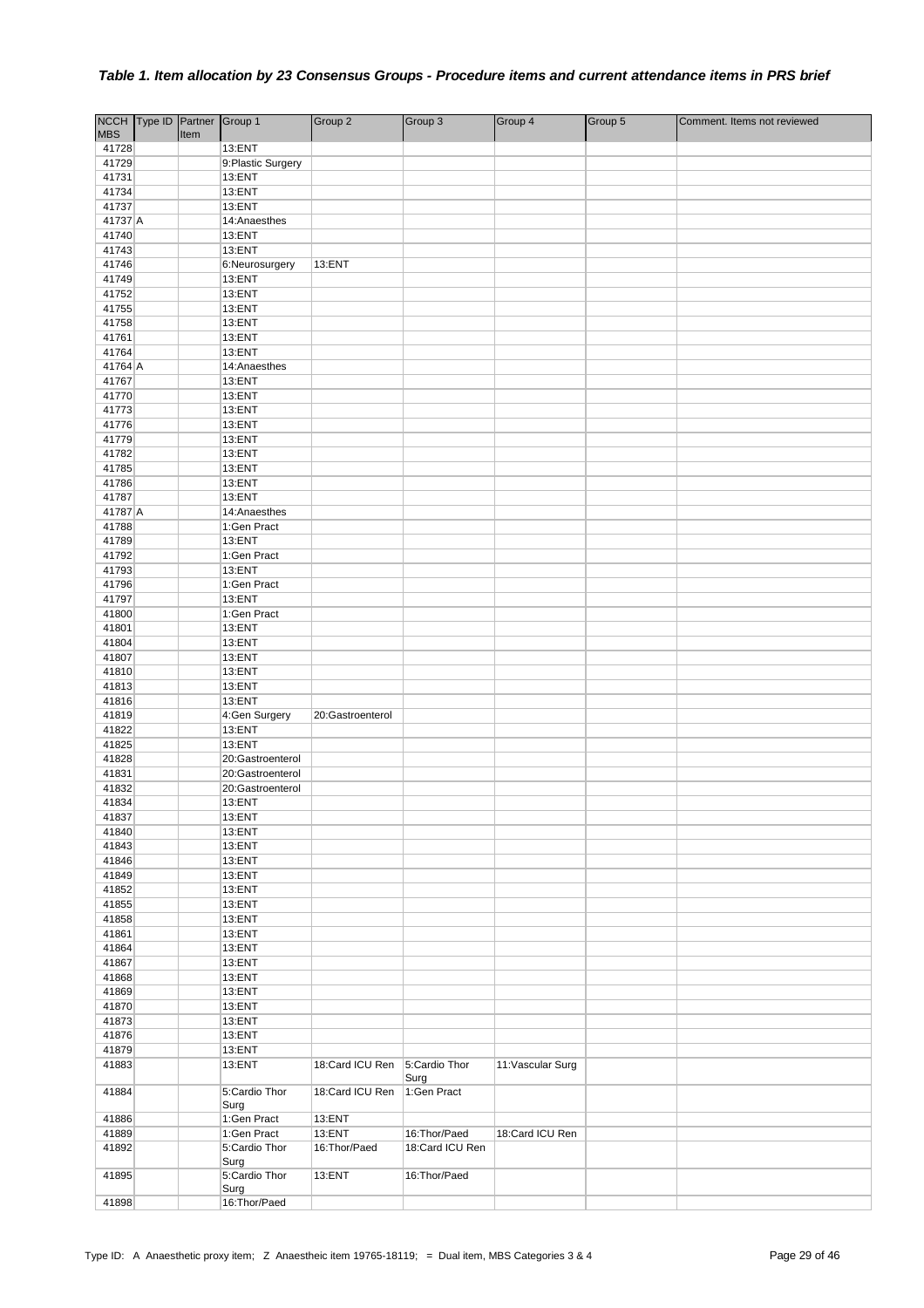| <b>NCCH</b> | Type ID Partner |       | Group 1           | Group 2            | Group 3 | Group 4 | Group 5 | Comment. Items not reviewed |
|-------------|-----------------|-------|-------------------|--------------------|---------|---------|---------|-----------------------------|
| <b>MBS</b>  |                 | Item  |                   |                    |         |         |         |                             |
| 41901       |                 |       | 5:Cardio Thor     | 16:Thor/Paed       |         |         |         |                             |
|             |                 |       | Surg              |                    |         |         |         |                             |
| 41904       |                 |       | 5:Cardio Thor     |                    |         |         |         |                             |
|             |                 |       | Surg              |                    |         |         |         |                             |
| 41905       |                 |       | 5:Cardio Thor     |                    |         |         |         |                             |
|             |                 |       | Surg              |                    |         |         |         |                             |
| 41907       |                 |       | 13:ENT            |                    |         |         |         |                             |
| $41910 =$   |                 | 52147 | 2:Facio-max       | 13:ENT             |         |         |         |                             |
| 42503       |                 |       | 12:Ophthalmo      |                    |         |         |         |                             |
| 42506       |                 |       | 9:Plastic Surgery | 12:Ophthalmo       |         |         |         |                             |
| 42509       |                 |       | 12:Ophthalmo      |                    |         |         |         |                             |
| 42510       |                 |       | 12:Ophthalmo      |                    |         |         |         |                             |
| 42512       |                 |       | 12:Ophthalmo      |                    |         |         |         |                             |
| 42515       |                 |       | 12:Ophthalmo      |                    |         |         |         |                             |
| 42518       |                 |       | 12:Ophthalmo      |                    |         |         |         |                             |
| 42521       |                 |       | 12:Ophthalmo      |                    |         |         |         |                             |
| 42524       |                 |       | 12:Ophthalmo      |                    |         |         |         |                             |
| 42527       |                 |       | 12:Ophthalmo      |                    |         |         |         |                             |
| 42530       |                 |       |                   |                    |         |         |         | Not reviewed                |
| 42533       |                 |       |                   |                    |         |         |         |                             |
| 42536       |                 |       | 12:Ophthalmo      |                    |         |         |         |                             |
|             |                 |       | 12:Ophthalmo      |                    |         |         |         |                             |
| 42539       |                 |       | 12:Ophthalmo      |                    |         |         |         |                             |
| 42542       |                 |       | 12:Ophthalmo      |                    |         |         |         |                             |
| 42545       |                 |       | 12:Ophthalmo      |                    |         |         |         |                             |
| 42548       |                 |       | 12:Ophthalmo      |                    |         |         |         |                             |
| 42551       |                 |       | 12:Ophthalmo      |                    |         |         |         |                             |
| 42554       |                 |       | 12:Ophthalmo      |                    |         |         |         |                             |
| 42557       |                 |       | 12:Ophthalmo      |                    |         |         |         |                             |
| 42560       |                 |       | 12:Ophthalmo      |                    |         |         |         |                             |
| 42563       |                 |       | 12:Ophthalmo      |                    |         |         |         |                             |
| 42566       |                 |       | 12:Ophthalmo      |                    |         |         |         |                             |
| 42569       |                 |       | 12:Ophthalmo      |                    |         |         |         |                             |
| 42572       |                 |       | 12:Ophthalmo      |                    |         |         |         |                             |
| 42573       |                 |       | 8:Paed Surgery    | 9: Plastic Surgery |         |         |         |                             |
| 42574       |                 |       | 12:Ophthalmo      |                    |         |         |         |                             |
| 42575       |                 |       | 12:Ophthalmo      |                    |         |         |         |                             |
|             |                 |       |                   |                    |         |         |         |                             |
| 42578       |                 |       | 12:Ophthalmo      |                    |         |         |         |                             |
| 42581       |                 |       | 12:Ophthalmo      |                    |         |         |         |                             |
| 42584       |                 |       | 9:Plastic Surgery | 12:Ophthalmo       |         |         |         |                             |
| 42587       |                 |       | 12:Ophthalmo      |                    |         |         |         |                             |
| 42590       |                 |       | 9:Plastic Surgery | 12:Ophthalmo       |         |         |         |                             |
| 42593       |                 |       | 12:Ophthalmo      |                    |         |         |         |                             |
| 42596       |                 |       | 12:Ophthalmo      |                    |         |         |         |                             |
| 42599       |                 |       | 12:Ophthalmo      |                    |         |         |         |                             |
| 42602       |                 |       | 12:Ophthalmo      |                    |         |         |         |                             |
| 42605       |                 |       | 9:Plastic Surgery | 12:Ophthalmo       |         |         |         |                             |
| 42608       |                 |       | 12:Ophthalmo      |                    |         |         |         |                             |
| 42610       |                 |       | 12:Ophthalmo      |                    |         |         |         |                             |
| 42610 A     |                 |       | 14:Anaesthes      |                    |         |         |         |                             |
| 42611       |                 |       | 12:Ophthalmo      |                    |         |         |         |                             |
| 42614       |                 |       | 12:Ophthalmo      |                    |         |         |         |                             |
| 42615       |                 |       | 12:Ophthalmo      |                    |         |         |         |                             |
| 42617       |                 |       | 12:Ophthalmo      |                    |         |         |         |                             |
| 42620       |                 |       | 12:Ophthalmo      |                    |         |         |         |                             |
| 42621       |                 |       | 12:Ophthalmo      |                    |         |         |         |                             |
| 42622       |                 |       | 12:Ophthalmo      |                    |         |         |         |                             |
| 42623       |                 |       | 12:Ophthalmo      |                    |         |         |         |                             |
| 42623 A     |                 |       | 14:Anaesthes      |                    |         |         |         |                             |
| 42626       |                 |       | 12:Ophthalmo      |                    |         |         |         |                             |
| 42626 A     |                 |       | 14:Anaesthes      |                    |         |         |         |                             |
| 42629       |                 |       | 12:Ophthalmo      |                    |         |         |         |                             |
| 42632       |                 |       | 12:Ophthalmo      |                    |         |         |         |                             |
| 42635       |                 |       | 12:Ophthalmo      |                    |         |         |         |                             |
|             |                 |       |                   |                    |         |         |         |                             |
| 42638       |                 |       | 12:Ophthalmo      |                    |         |         |         |                             |
| 42641       |                 |       | 12:Ophthalmo      |                    |         |         |         |                             |
| 42641 A     |                 |       | 14:Anaesthes      |                    |         |         |         |                             |
| 42644       |                 |       | 1:Gen Pract       | 12:Ophthalmo       |         |         |         |                             |
| 42647       |                 |       | 12:Ophthalmo      |                    |         |         |         |                             |
| 42650       |                 |       | 1:Gen Pract       | 12:Ophthalmo       |         |         |         |                             |
| 42653       |                 |       | 12:Ophthalmo      |                    |         |         |         |                             |
| 42656       |                 |       | 12:Ophthalmo      |                    |         |         |         |                             |
| 42659       |                 |       | 12:Ophthalmo      |                    |         |         |         |                             |
| 42662       |                 |       | 12:Ophthalmo      |                    |         |         |         |                             |
| 42665       |                 |       | 12:Ophthalmo      |                    |         |         |         |                             |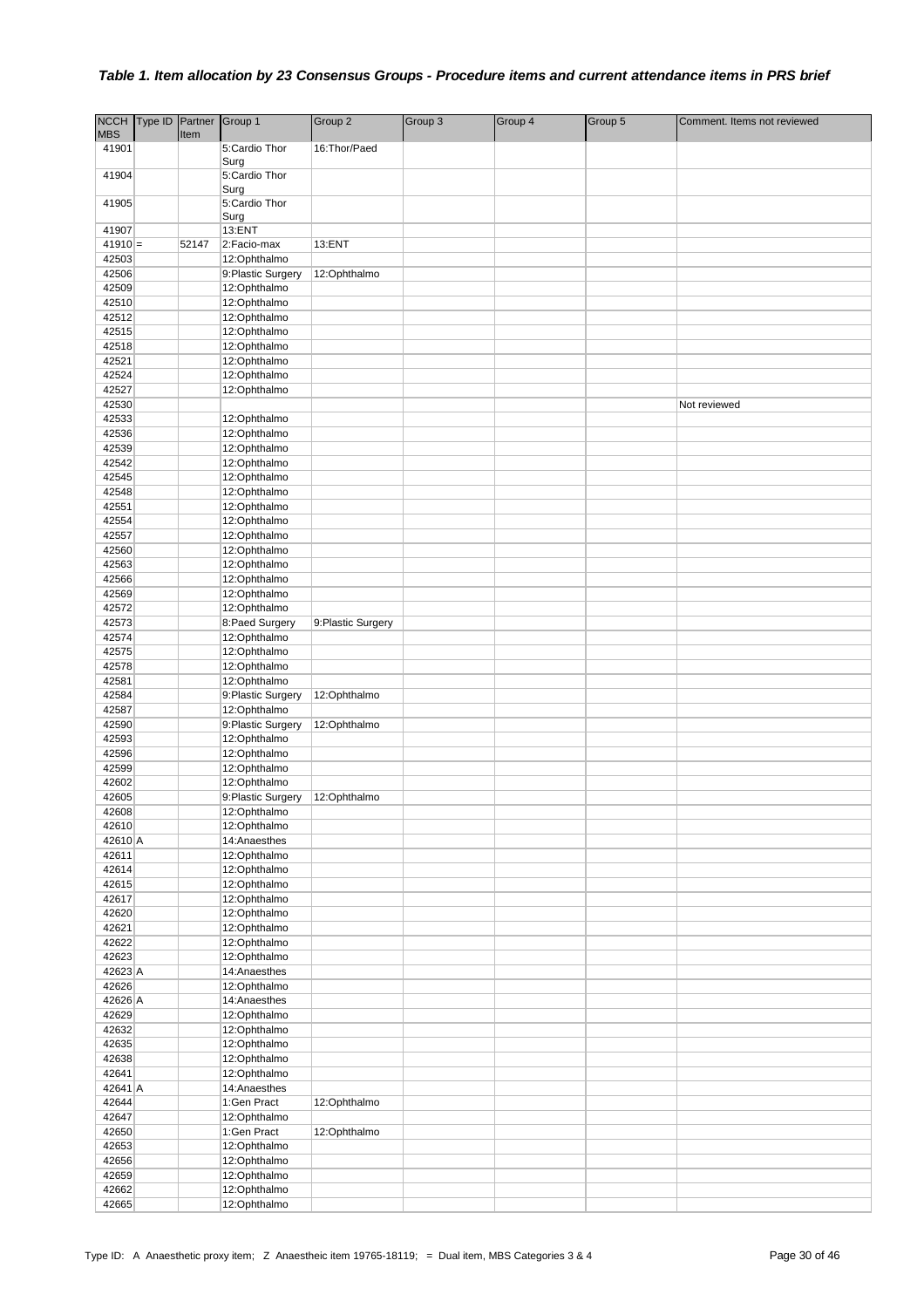|                     | NCCH Type ID | Partner Group 1 |                              | Group 2      | Group 3 | Group 4 | Group 5 | Comment. Items not reviewed |
|---------------------|--------------|-----------------|------------------------------|--------------|---------|---------|---------|-----------------------------|
| <b>MBS</b><br>42667 |              | Item            | 12:Ophthalmo                 |              |         |         |         |                             |
| 42668               |              |                 | 12:Ophthalmo                 |              |         |         |         |                             |
| 42670               |              |                 |                              |              |         |         |         | Not reviewed                |
| 42671               |              |                 | 12:Ophthalmo                 |              |         |         |         |                             |
| 42674               |              |                 | 12:Ophthalmo                 |              |         |         |         |                             |
| 42676               |              |                 | 12:Ophthalmo                 |              |         |         |         |                             |
| 42677               |              |                 | 12:Ophthalmo                 |              |         |         |         |                             |
| 42680               |              |                 | 12:Ophthalmo                 |              |         |         |         |                             |
| 42683               |              |                 | 12:Ophthalmo                 |              |         |         |         |                             |
| 42686               |              |                 | 12:Ophthalmo                 |              |         |         |         |                             |
| 42689               |              |                 | 12:Ophthalmo                 |              |         |         |         |                             |
| 42692               |              |                 | 12:Ophthalmo                 |              |         |         |         |                             |
| 42695               |              |                 | 12:Ophthalmo                 |              |         |         |         |                             |
| 42698               |              |                 | 12:Ophthalmo                 |              |         |         |         |                             |
| 42701<br>42702      |              |                 | 12:Ophthalmo<br>12:Ophthalmo |              |         |         |         |                             |
| 42702 A             |              |                 | 14:Anaesthes                 |              |         |         |         |                             |
| 42703               |              |                 | 12:Ophthalmo                 |              |         |         |         |                             |
| 42704               |              |                 | 12:Ophthalmo                 |              |         |         |         |                             |
| 42707               |              |                 | 12:Ophthalmo                 |              |         |         |         |                             |
| 42710               |              |                 | 12:Ophthalmo                 |              |         |         |         |                             |
| 42713               |              |                 | 12:Ophthalmo                 |              |         |         |         |                             |
| 42716               |              |                 | 12:Ophthalmo                 |              |         |         |         |                             |
| 42719               |              |                 | 12:Ophthalmo                 |              |         |         |         |                             |
| 42722               |              |                 | 12:Ophthalmo                 |              |         |         |         |                             |
| 42725               |              |                 | 12:Ophthalmo                 |              |         |         |         |                             |
| 42728               |              |                 | 12:Ophthalmo                 |              |         |         |         |                             |
| 42731               |              |                 | 12:Ophthalmo                 |              |         |         |         |                             |
| 42734               |              |                 | 12:Ophthalmo                 |              |         |         |         |                             |
| 42737<br>42740      |              |                 | 12:Ophthalmo<br>12:Ophthalmo |              |         |         |         |                             |
| 42743               |              |                 | 12:Ophthalmo                 |              |         |         |         |                             |
| 42746               |              |                 | 12:Ophthalmo                 |              |         |         |         |                             |
| 42749               |              |                 | 12:Ophthalmo                 |              |         |         |         |                             |
| 42752               |              |                 | 12:Ophthalmo                 |              |         |         |         |                             |
| 42755               |              |                 | 12:Ophthalmo                 |              |         |         |         |                             |
| 42758               |              |                 | 12:Ophthalmo                 |              |         |         |         |                             |
| 42761               |              |                 | 12:Ophthalmo                 |              |         |         |         |                             |
| 42764               |              |                 | 12:Ophthalmo                 |              |         |         |         |                             |
| 42767               |              |                 | 12:Ophthalmo                 |              |         |         |         |                             |
| 42770               |              |                 | 12:Ophthalmo                 |              |         |         |         |                             |
| 42773               |              |                 | 12:Ophthalmo                 |              |         |         |         |                             |
| 42776<br>42779      |              |                 | 12:Ophthalmo                 |              |         |         |         |                             |
| 42782               |              |                 | 12:Ophthalmo<br>12:Ophthalmo |              |         |         |         |                             |
| 42783               |              |                 | 12:Ophthalmo                 |              |         |         |         |                             |
| 42785               |              |                 | 12:Ophthalmo                 |              |         |         |         |                             |
| 42786               |              |                 | 12:Ophthalmo                 |              |         |         |         |                             |
| 42788               |              |                 | 12:Ophthalmo                 |              |         |         |         |                             |
| 42789               |              |                 | 12:Ophthalmo                 |              |         |         |         |                             |
| 42791               |              |                 | 12:Ophthalmo                 |              |         |         |         |                             |
| 42792               |              |                 | 12:Ophthalmo                 |              |         |         |         |                             |
| 42794               |              |                 | 12:Ophthalmo                 |              |         |         |         |                             |
| 42797               |              |                 | 12:Ophthalmo                 |              |         |         |         |                             |
| 42800               |              |                 | 12:Ophthalmo                 |              |         |         |         |                             |
| 42803               |              |                 | 12:Ophthalmo                 |              |         |         |         |                             |
| 42806<br>42807      |              |                 | 12:Ophthalmo<br>12:Ophthalmo |              |         |         |         |                             |
| 42808               |              |                 | 12:Ophthalmo                 |              |         |         |         |                             |
| 42809               |              |                 | 12:Ophthalmo                 |              |         |         |         |                             |
| 42810               |              |                 | 12:Ophthalmo                 |              |         |         |         |                             |
| 42812               |              |                 | 12:Ophthalmo                 |              |         |         |         |                             |
| 42815               |              |                 | 12:Ophthalmo                 |              |         |         |         |                             |
| 42818               |              |                 | 12:Ophthalmo                 |              |         |         |         |                             |
| 42821               |              |                 | 12:Ophthalmo                 |              |         |         |         |                             |
| 42821 A             |              |                 | 14:Anaesthes                 |              |         |         |         |                             |
| 42824               |              |                 | 12:Ophthalmo                 |              |         |         |         |                             |
| 42827               |              |                 | 12:Ophthalmo                 | 21:Neurology |         |         |         |                             |
| 42830               |              |                 | 12:Ophthalmo                 | 21:Neurology |         |         |         |                             |
| 42833               |              |                 | 12:Ophthalmo                 |              |         |         |         |                             |
| 42836               |              |                 | 12:Ophthalmo                 |              |         |         |         |                             |
| 42839               |              |                 | 12:Ophthalmo                 |              |         |         |         |                             |
| 42842               |              |                 | 12:Ophthalmo<br>12:Ophthalmo |              |         |         |         |                             |
| 42845               |              |                 |                              |              |         |         |         |                             |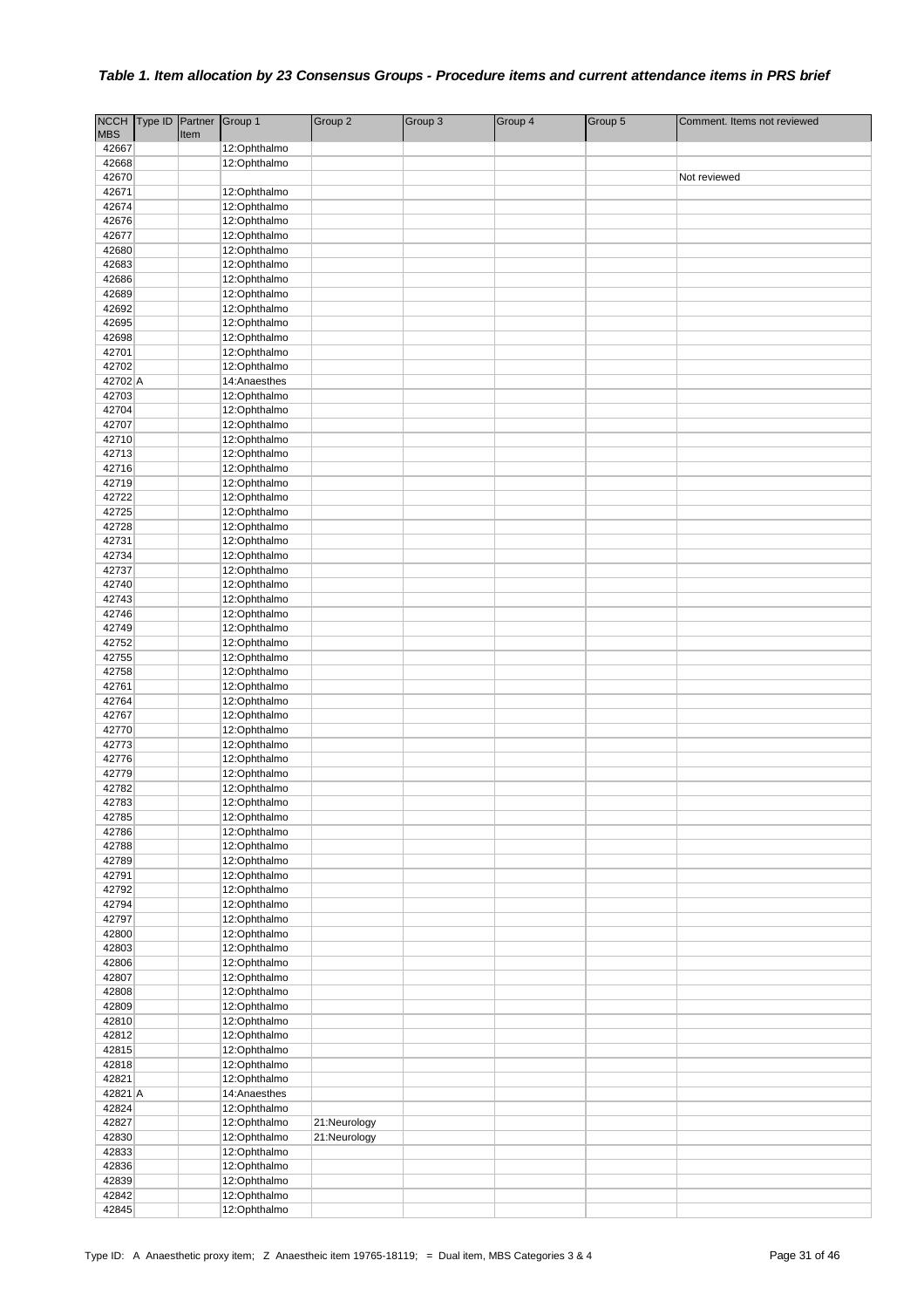|                  | NCCH Type ID | Partner | Group 1                              | Group 2      | Group 3 | Group 4 | Group 5 | Comment. Items not reviewed |
|------------------|--------------|---------|--------------------------------------|--------------|---------|---------|---------|-----------------------------|
| <b>MBS</b>       |              | Item    |                                      |              |         |         |         |                             |
| 42848            |              |         | 12:Ophthalmo                         |              |         |         |         |                             |
| 42851<br>42854   |              |         | 12:Ophthalmo<br>12:Ophthalmo         |              |         |         |         |                             |
| 42857            |              |         | 12:Ophthalmo                         |              |         |         |         |                             |
| 42860            |              |         | 12:Ophthalmo                         |              |         |         |         |                             |
| 42863            |              |         | 12:Ophthalmo                         |              |         |         |         |                             |
| 42866            |              |         | 12:Ophthalmo                         |              |         |         |         |                             |
| 42869            |              |         | 9: Plastic Surgery                   | 12:Ophthalmo |         |         |         |                             |
| 42872            |              |         | 9: Plastic Surgery                   | 12:Ophthalmo |         |         |         |                             |
| 43500            |              |         | 7:Orthop Surgery                     |              |         |         |         |                             |
| 43503            |              |         | 7:Orthop Surgery                     |              |         |         |         |                             |
| 43506<br>43509   |              |         | 7:Orthop Surgery<br>7:Orthop Surgery |              |         |         |         |                             |
| 43512 A          |              |         | 14:Anaesthes                         |              |         |         |         |                             |
| $43512 =$        |              | 52090   | 7:Orthop Surgery                     | 2:Facio-max  |         |         |         |                             |
| 43515 A          |              |         | 14:Anaesthes                         |              |         |         |         |                             |
| 43515            |              |         | 7:Orthop Surgery                     |              |         |         |         |                             |
| 43518            |              |         | 7:Orthop Surgery                     |              |         |         |         |                             |
| 43521 A          |              |         | 14:Anaesthes                         |              |         |         |         |                             |
| 43521            |              |         | 7:Orthop Surgery                     |              |         |         |         |                             |
| 43524            |              |         | 7:Orthop Surgery                     |              |         |         |         |                             |
| 43801            |              |         | 8:Paed Surgery                       |              |         |         |         |                             |
| 43804<br>43807   |              |         | 8:Paed Surgery<br>8:Paed Surgery     |              |         |         |         |                             |
| 43810            |              |         | 8:Paed Surgery                       |              |         |         |         |                             |
| 43813            |              |         | 8:Paed Surgery                       |              |         |         |         |                             |
| 43816            |              |         | 8:Paed Surgery                       |              |         |         |         |                             |
| 43819            |              |         | 8:Paed Surgery                       |              |         |         |         |                             |
| 43822            |              |         | 8:Paed Surgery                       |              |         |         |         |                             |
| 43825            |              |         | 8:Paed Surgery                       |              |         |         |         |                             |
| 43828            |              |         | 8:Paed Surgery                       |              |         |         |         |                             |
| 43831<br>43834   |              |         | 8:Paed Surgery                       |              |         |         |         |                             |
| 43837            |              |         | 8:Paed Surgery<br>8:Paed Surgery     |              |         |         |         |                             |
| 43840            |              |         | 8:Paed Surgery                       |              |         |         |         |                             |
| 43843            |              |         | 8:Paed Surgery                       |              |         |         |         |                             |
| 43846            |              |         | 8:Paed Surgery                       |              |         |         |         |                             |
| 43849            |              |         | 8:Paed Surgery                       |              |         |         |         |                             |
| 43852            |              |         | 8:Paed Surgery                       |              |         |         |         |                             |
| 43855<br>43858 A |              |         | 8:Paed Surgery<br>14:Anaesthes       |              |         |         |         |                             |
| 43858            |              |         | 8:Paed Surgery                       |              |         |         |         |                             |
| 43861            |              |         | 8:Paed Surgery                       |              |         |         |         |                             |
| 43864            |              |         | 8:Paed Surgery                       |              |         |         |         |                             |
| 43867            |              |         | 8:Paed Surgery                       |              |         |         |         |                             |
| 43870            |              |         | 8:Paed Surgery                       |              |         |         |         |                             |
| 43873            |              |         | 8:Paed Surgery                       |              |         |         |         |                             |
| 43876<br>43879   |              |         | 8:Paed Surgery<br>8:Paed Surgery     |              |         |         |         |                             |
| 43882            |              |         | 8:Paed Surgery                       |              |         |         |         |                             |
| 43900            |              |         | 8:Paed Surgery                       |              |         |         |         |                             |
| 43903            |              |         | 8:Paed Surgery                       |              |         |         |         |                             |
| 43906            |              |         | 8:Paed Surgery                       |              |         |         |         |                             |
| 43909            |              |         | 8:Paed Surgery                       |              |         |         |         |                             |
| 43912            |              |         | 8:Paed Surgery                       |              |         |         |         |                             |
| 43915            |              |         | 5:Cardio Thor                        |              |         |         |         |                             |
| 43930 A          |              |         | Surg<br>14:Anaesthes                 |              |         |         |         |                             |
| 43930            |              |         | 8:Paed Surgery                       |              |         |         |         |                             |
| 43933            |              |         | 8:Paed Surgery                       |              |         |         |         |                             |
| 43936            |              |         | 8:Paed Surgery                       |              |         |         |         |                             |
| 43939            |              |         | 8:Paed Surgery                       |              |         |         |         |                             |
| 43942            |              |         | 8:Paed Surgery                       |              |         |         |         |                             |
| 43945            |              |         | 8:Paed Surgery                       |              |         |         |         |                             |
| 43948<br>43951 A |              |         | 8:Paed Surgery<br>14:Anaesthes       |              |         |         |         |                             |
| 43951            |              |         | 8:Paed Surgery                       |              |         |         |         |                             |
| 43954            |              |         | 8:Paed Surgery                       |              |         |         |         |                             |
| 43957            |              |         | 8:Paed Surgery                       |              |         |         |         |                             |
| 43960            |              |         | 8:Paed Surgery                       |              |         |         |         |                             |
| 43963            |              |         | 8:Paed Surgery                       |              |         |         |         |                             |
| 43966            |              |         | 8:Paed Surgery                       |              |         |         |         |                             |
| 43969 A<br>43969 |              |         | 14:Anaesthes<br>8:Paed Surgery       |              |         |         |         |                             |
|                  |              |         |                                      |              |         |         |         |                             |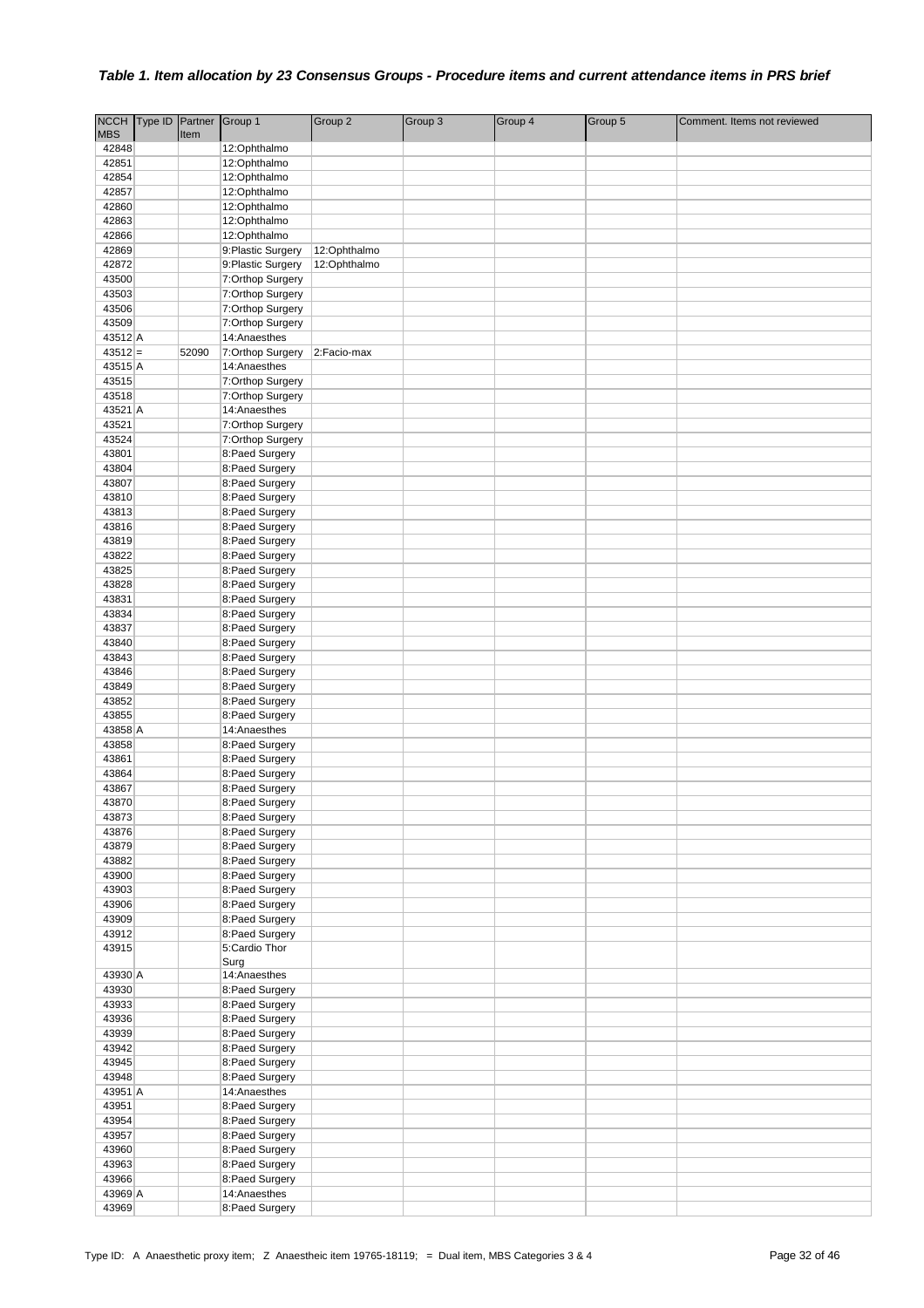| <b>MBS</b>       | NCCH Type ID Partner Group 1 | Item |                                        | Group 2            | Group 3           | Group 4        | Group 5 | Comment. Items not reviewed |
|------------------|------------------------------|------|----------------------------------------|--------------------|-------------------|----------------|---------|-----------------------------|
| 43972            |                              |      | 8:Paed Surgery                         |                    |                   |                |         |                             |
| 43975            |                              |      | 8:Paed Surgery                         |                    |                   |                |         |                             |
| 43978            |                              |      | 8:Paed Surgery                         |                    |                   |                |         |                             |
| 43981            |                              |      | 8:Paed Surgery                         |                    |                   |                |         |                             |
| 43984            |                              |      | 8:Paed Surgery                         |                    |                   |                |         |                             |
| 43987            |                              |      | 8:Paed Surgery                         |                    |                   |                |         |                             |
| 43990            |                              |      | 8:Paed Surgery                         |                    |                   |                |         |                             |
| 43993            |                              |      | 8:Paed Surgery                         |                    |                   |                |         |                             |
| 43996            |                              |      | 8:Paed Surgery                         |                    |                   |                |         |                             |
| 43999<br>44102   |                              |      | 4:Gen Surgery<br>8:Paed Surgery        | 8:Paed Surgery     |                   |                |         |                             |
| 44105            |                              |      | 8:Paed Surgery                         |                    |                   |                |         |                             |
| 44108 A          |                              |      | 14:Anaesthes                           |                    |                   |                |         |                             |
| 44108            |                              |      | 8:Paed Surgery                         |                    |                   |                |         |                             |
| 44111 A          |                              |      | 14:Anaesthes                           |                    |                   |                |         |                             |
| 44111            |                              |      | 8:Paed Surgery                         |                    |                   |                |         |                             |
| 44114            |                              |      | 8:Paed Surgery                         |                    |                   |                |         |                             |
| 44130            |                              |      | 8:Paed Surgery                         |                    |                   |                |         |                             |
| 44133            |                              |      | 8:Paed Surgery                         |                    |                   |                |         |                             |
| 44136<br>44324   |                              |      | 8:Paed Surgery                         |                    |                   |                |         |                             |
| 44325            |                              |      | 1:Gen Pract<br>7:Orthop Surgery        |                    |                   |                |         |                             |
| 44328            |                              |      | 7:Orthop Surgery                       |                    |                   |                |         |                             |
| 44331            |                              |      | 7:Orthop Surgery                       |                    |                   |                |         |                             |
| 44334            |                              |      | 7:Orthop Surgery                       |                    |                   |                |         |                             |
| 44337            |                              |      | 1:Gen Pract                            |                    |                   |                |         |                             |
| 44338 A          |                              |      | 14:Anaesthes                           |                    |                   |                |         |                             |
| 44338            |                              |      | 7:Orthop Surgery                       | 11: Vascular Surg  |                   |                |         |                             |
| 44341<br>44342 A |                              |      | 1:Gen Pract<br>14:Anaesthes            |                    |                   |                |         |                             |
| 44342            |                              |      | 7:Orthop Surgery                       | 11: Vascular Surg  |                   |                |         |                             |
| 44345            |                              |      | 1:Gen Pract                            |                    |                   |                |         |                             |
| 44346            |                              |      | 11: Vascular Surg                      |                    |                   |                |         |                             |
| 44349            |                              |      | 1:Gen Pract                            |                    |                   |                |         |                             |
| 44350            |                              |      | 11: Vascular Surg                      |                    |                   |                |         |                             |
| 44353            |                              |      | 1:Gen Pract                            |                    |                   |                |         |                             |
| 44354<br>44357   |                              |      | 11: Vascular Surg<br>1:Gen Pract       |                    |                   |                |         |                             |
| 44358            |                              |      | 11: Vascular Surg                      |                    |                   |                |         |                             |
| 44361            |                              |      | 7:Orthop Surgery                       |                    |                   |                |         |                             |
| 44364            |                              |      | 11: Vascular Surg                      |                    |                   |                |         |                             |
| 44364 A          |                              |      | 14:Anaesthes                           |                    |                   |                |         |                             |
| 44367            |                              |      | 11:Vascular Surg                       |                    |                   |                |         |                             |
| 44367 A<br>44370 |                              |      | 14:Anaesthes<br>11: Vascular Surg      |                    |                   |                |         |                             |
| 44373            |                              |      | 11: Vascular Surg                      |                    |                   |                |         |                             |
| 44376            |                              |      | 11: Vascular Surg                      |                    |                   |                |         |                             |
| 45000            |                              |      | 9:Plastic Surgery                      |                    |                   |                |         |                             |
| 45003            |                              |      | 9:Plastic Surgery                      |                    |                   |                |         |                             |
| 45006            |                              |      | 9:Plastic Surgery                      |                    |                   |                |         |                             |
| 45009            |                              |      | 9:Plastic Surgery                      |                    |                   |                |         |                             |
| 45012 A          |                              |      | 14:Anaesthes                           |                    |                   |                |         |                             |
| 45012<br>45015   |                              |      | 9:Plastic Surgery<br>9:Plastic Surgery |                    |                   |                |         |                             |
| 45018            |                              |      | 6:Neurosurgery                         | 9: Plastic Surgery |                   |                |         |                             |
| 45019            |                              |      | 9:Plastic Surgery                      |                    |                   |                |         |                             |
| 45020            |                              |      | 9:Plastic Surgery                      |                    |                   |                |         |                             |
| 45021            |                              |      | 9:Plastic Surgery                      | 15:Dermatology     |                   |                |         |                             |
| 45024            |                              |      | 9:Plastic Surgery                      |                    |                   |                |         |                             |
| 45025            |                              |      | 9:Plastic Surgery                      | 15:Dermatology     |                   |                |         |                             |
| 45026<br>45027   |                              |      | 9:Plastic Surgery                      | 15:Dermatology     |                   |                |         | Not reviewed                |
| 45030            |                              |      | 9:Plastic Surgery                      |                    |                   |                |         |                             |
| 45033            |                              |      | 9: Plastic Surgery                     |                    |                   |                |         |                             |
| 45035            |                              |      | 8:Paed Surgery                         | 9: Plastic Surgery |                   |                |         |                             |
| 45036            |                              |      | 8:Paed Surgery                         |                    |                   |                |         |                             |
| 45039            |                              |      | 9:Plastic Surgery                      |                    |                   |                |         |                             |
| 45042            |                              |      | 9:Plastic Surgery                      |                    |                   |                |         |                             |
| 45045<br>45048   |                              |      | 9:Plastic Surgery<br>9:Plastic Surgery |                    |                   |                |         |                             |
| 45051            |                              |      | 9: Plastic Surgery                     |                    |                   |                |         |                             |
| 45200            |                              |      | 1:Gen Pract                            | 9: Plastic Surgery | 15:Dermatology    |                |         |                             |
| 45200 A          |                              |      | 14:Anaesthes                           |                    |                   |                |         |                             |
| 45203            |                              |      | 1:Gen Pract                            | 4:Gen Surgery      | 9:Plastic Surgery | 15:Dermatology |         |                             |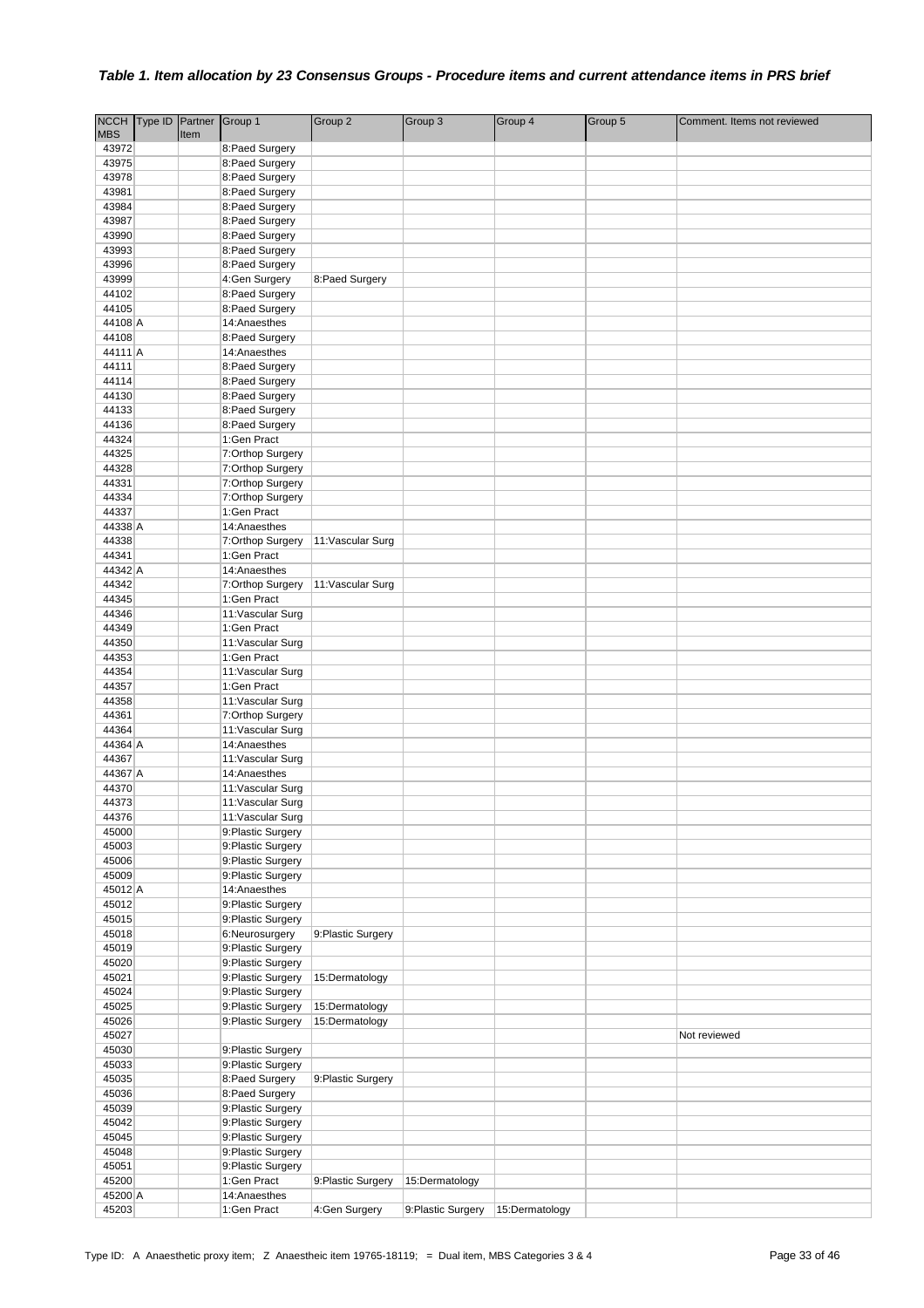|                        | NCCH Type ID Partner |       | Group 1                                 | Group 2                         | Group 3           | Group 4        | Group 5 | Comment. Items not reviewed |
|------------------------|----------------------|-------|-----------------------------------------|---------------------------------|-------------------|----------------|---------|-----------------------------|
| <b>MBS</b><br>45203 A  |                      | Item  |                                         |                                 |                   |                |         |                             |
| 45206                  |                      |       | 14:Anaesthes<br>1:Gen Pract             | 9: Plastic Surgery              | 15:Dermatology    |                |         |                             |
| 45206 A                |                      |       | 14:Anaesthes                            |                                 |                   |                |         |                             |
| 45209                  |                      |       | 9:Plastic Surgery                       |                                 |                   |                |         |                             |
| 45212                  |                      |       | 9:Plastic Surgery                       |                                 |                   |                |         |                             |
| 45215                  |                      |       | 9:Plastic Surgery                       |                                 |                   |                |         |                             |
| 45218                  |                      |       | 9:Plastic Surgery                       |                                 |                   |                |         |                             |
| 45221                  |                      |       | 9: Plastic Surgery                      |                                 |                   |                |         |                             |
| 45224                  |                      |       | 9: Plastic Surgery                      |                                 |                   |                |         |                             |
| 45227                  |                      |       | 9:Plastic Surgery                       |                                 |                   |                |         |                             |
| 45230                  |                      |       | 9:Plastic Surgery                       |                                 |                   |                |         |                             |
| 45233                  |                      |       | 9:Plastic Surgery                       |                                 |                   |                |         |                             |
| 45236                  |                      |       | 9:Plastic Surgery                       |                                 |                   |                |         |                             |
| 45239                  |                      |       | 9: Plastic Surgery                      |                                 |                   |                |         |                             |
| 45400                  |                      |       | 1:Gen Pract                             | 9: Plastic Surgery              |                   |                |         |                             |
| 45403<br>45406         |                      |       | 1:Gen Pract                             | 9: Plastic Surgery              |                   |                |         |                             |
| 45409                  |                      |       | 8:Paed Surgery<br>9:Plastic Surgery     | 9: Plastic Surgery              |                   |                |         |                             |
| 45412                  |                      |       | 9:Plastic Surgery                       |                                 |                   |                |         |                             |
| 45415                  |                      |       | 9:Plastic Surgery                       |                                 |                   |                |         |                             |
| 45418                  |                      |       |                                         |                                 |                   |                |         | Not reviewed                |
| 45421                  |                      |       | 8:Paed Surgery                          | 9: Plastic Surgery              |                   |                |         |                             |
| 45424                  |                      |       | 9: Plastic Surgery                      |                                 |                   |                |         |                             |
| 45427                  |                      |       | 9:Plastic Surgery                       |                                 |                   |                |         |                             |
| 45430                  |                      |       | 9:Plastic Surgery                       |                                 |                   |                |         |                             |
| 45433                  |                      |       | 9:Plastic Surgery                       |                                 |                   |                |         |                             |
| 45436                  |                      |       | 9:Plastic Surgery                       |                                 |                   |                |         |                             |
| 45439                  |                      |       | 4:Gen Surgery                           | 9: Plastic Surgery              | 15:Dermatology    |                |         |                             |
| 45442                  |                      |       | 9:Plastic Surgery                       |                                 |                   |                |         |                             |
| 45445                  |                      |       | 9:Plastic Surgery                       |                                 |                   |                |         |                             |
| 45448<br>45451         |                      |       | 9:Plastic Surgery<br>1:Gen Pract        | 15:Dermatology<br>4:Gen Surgery | 9:Plastic Surgery |                |         |                             |
| 45500                  |                      |       | 9:Plastic Surgery                       |                                 |                   | 15:Dermatology |         |                             |
| 45502 A                |                      |       | 14:Anaesthes                            |                                 |                   |                |         |                             |
| 45502                  |                      |       | 9:Plastic Surgery                       |                                 |                   |                |         |                             |
| 45503                  |                      |       | 9:Plastic Surgery                       |                                 |                   |                |         |                             |
| 45506                  |                      |       | 9:Plastic Surgery                       |                                 |                   |                |         |                             |
| 45512                  |                      |       | 9:Plastic Surgery                       |                                 |                   |                |         |                             |
| 45515                  |                      |       | 9: Plastic Surgery                      |                                 |                   |                |         |                             |
| 45518                  |                      |       | 9:Plastic Surgery                       |                                 |                   |                |         |                             |
| 45519                  |                      |       | 9: Plastic Surgery                      |                                 |                   |                |         |                             |
| 45521                  |                      |       | 9:Plastic Surgery                       |                                 |                   |                |         |                             |
| 45524                  |                      |       | 9: Plastic Surgery                      |                                 |                   |                |         |                             |
| 45527                  |                      |       | 9:Plastic Surgery                       |                                 |                   |                |         |                             |
| 45528                  |                      |       | 9:Plastic Surgery                       |                                 |                   |                |         |                             |
| 45530<br>45533         |                      |       | 9:Plastic Surgery<br>9: Plastic Surgery |                                 |                   |                |         |                             |
| 45536                  |                      |       | 9:Plastic Surgery                       |                                 |                   |                |         |                             |
| 45539                  |                      |       | 9:Plastic Surgery                       |                                 |                   |                |         |                             |
| 45542                  |                      |       | 9: Plastic Surgery                      |                                 |                   |                |         |                             |
| 45545                  |                      |       | 9:Plastic Surgery                       |                                 |                   |                |         |                             |
| 45548                  |                      |       | 9:Plastic Surgery                       |                                 |                   |                |         |                             |
| 45551                  |                      |       | 9:Plastic Surgery                       |                                 |                   |                |         |                             |
| 45552                  |                      |       | 9:Plastic Surgery                       |                                 |                   |                |         |                             |
| 45554                  |                      |       | 9:Plastic Surgery                       |                                 |                   |                |         |                             |
| 45555                  |                      |       | 9:Plastic Surgery                       |                                 |                   |                |         |                             |
| 45560                  |                      |       |                                         |                                 |                   |                |         | Not reviewed                |
| 45563                  |                      |       | 9: Plastic Surgery                      |                                 |                   |                |         |                             |
| 45566<br>45572         |                      |       | 9:Plastic Surgery<br>9:Plastic Surgery  |                                 |                   |                |         |                             |
| 45575                  |                      |       | 9:Plastic Surgery                       |                                 |                   |                |         |                             |
| 45578                  |                      |       | 9:Plastic Surgery                       |                                 |                   |                |         |                             |
| 45581                  |                      |       | 9:Plastic Surgery                       |                                 |                   |                |         |                             |
| 45584                  |                      |       | 9:Plastic Surgery                       |                                 |                   |                |         |                             |
| 45585                  |                      |       | 9:Plastic Surgery                       |                                 |                   |                |         |                             |
| 45587                  |                      |       | 9: Plastic Surgery                      |                                 |                   |                |         |                             |
| 45588                  |                      |       | 9:Plastic Surgery                       |                                 |                   |                |         |                             |
| $45590 =$              |                      | 53453 | 2:Facio-max                             | 9: Plastic Surgery              |                   |                |         |                             |
| $45593 =$              |                      | 53455 | 2:Facio-max                             | 9: Plastic Surgery              |                   |                |         |                             |
| $45596 =$              |                      | 52126 | 2:Facio-max                             | 9: Plastic Surgery              |                   |                |         |                             |
| $45597 =$              |                      | 52129 | 2:Facio-max                             |                                 |                   |                |         |                             |
| $45599 =$              |                      | 52123 | 2:Facio-max                             | 9: Plastic Surgery              |                   |                |         |                             |
| $45602 =$<br>$45605 =$ |                      | 52117 | 2:Facio-max                             |                                 |                   |                |         |                             |
|                        |                      | 52114 | 2:Facio-max                             | 9: Plastic Surgery              | 13:ENT            |                |         |                             |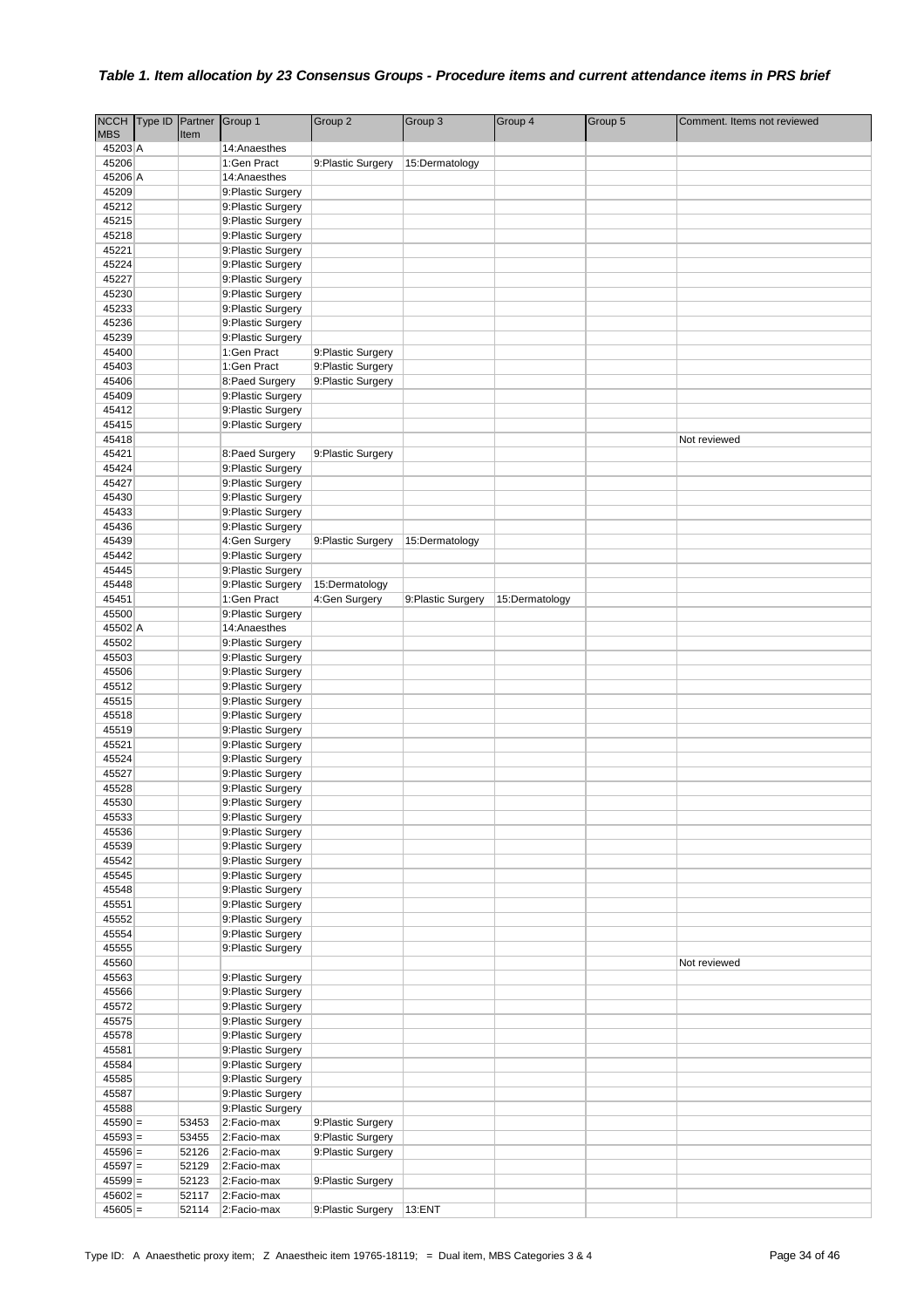|                         | NCCH Type ID Partner |                | Group 1                                | Group 2               | Group 3      | Group 4        | Group 5 | Comment. Items not reviewed |
|-------------------------|----------------------|----------------|----------------------------------------|-----------------------|--------------|----------------|---------|-----------------------------|
| <b>MBS</b><br>$45608 =$ |                      | Item<br>52122  | 9:Plastic Surgery                      | 2:Facio-max           | 13:ENT       |                |         |                             |
| 45611                   |                      |                | 9:Plastic Surgery                      |                       |              |                |         |                             |
| 45614                   |                      |                | 12:Ophthalmo                           |                       |              |                |         |                             |
| 45617 A                 |                      |                | 14:Anaesthes                           |                       |              |                |         |                             |
| 45617                   |                      |                | 9:Plastic Surgery                      | 12:Ophthalmo          |              |                |         |                             |
| 45620                   |                      |                | 9:Plastic Surgery                      |                       |              |                |         |                             |
| 45623                   |                      |                | 12:Ophthalmo                           |                       |              |                |         |                             |
| 45626                   |                      |                | 12:Ophthalmo                           |                       |              |                |         |                             |
| 45629                   |                      |                | 12:Ophthalmo                           |                       |              |                |         |                             |
| 45632<br>45635          |                      |                | 9:Plastic Surgery<br>9:Plastic Surgery | 13:ENT<br>13:ENT      |              |                |         |                             |
| 45638                   |                      |                | 9:Plastic Surgery                      | 13:ENT                |              |                |         |                             |
| 45641                   |                      |                | 9:Plastic Surgery                      |                       |              |                |         |                             |
| 45644                   |                      |                | 9:Plastic Surgery                      |                       |              |                |         |                             |
| 45645                   |                      |                | 13:ENT                                 |                       |              |                |         |                             |
| 45646                   |                      |                | 13:ENT                                 |                       |              |                |         |                             |
| 45647                   |                      |                | 9:Plastic Surgery                      |                       |              |                |         |                             |
| 45650                   |                      |                | 9:Plastic Surgery                      |                       |              |                |         |                             |
| 45652                   |                      |                | 9:Plastic Surgery                      |                       |              |                |         |                             |
| 45653<br>45656          |                      |                | 9:Plastic Surgery<br>9:Plastic Surgery |                       |              |                |         |                             |
| 45659                   |                      |                | 9:Plastic Surgery                      |                       |              |                |         |                             |
| 45662                   |                      |                | 9:Plastic Surgery                      |                       |              |                |         |                             |
| 45665 A                 |                      |                | 14:Anaesthes                           |                       |              |                |         |                             |
| $45665 =$               |                      | 52108          | 2:Facio-max                            | 9: Plastic Surgery    | 12:Ophthalmo | 15:Dermatology |         |                             |
| $45668 =$               |                      | 52111          | 9:Plastic Surgery                      | 15:Dermatology        | 2:Facio-max  |                |         |                             |
| 45669                   |                      |                | 9:Plastic Surgery                      | 15:Dermatology        |              |                |         |                             |
| 45671                   |                      |                | 9:Plastic Surgery                      | 12:Ophthalmo          |              |                |         |                             |
| 45674<br>45675          |                      |                | 9:Plastic Surgery<br>9:Plastic Surgery | 12:Ophthalmo          |              |                |         |                             |
| 45676                   |                      |                | 9:Plastic Surgery                      |                       |              |                |         |                             |
| 45677                   |                      |                | 9:Plastic Surgery                      |                       |              |                |         |                             |
| 45680                   |                      |                | 9:Plastic Surgery                      |                       |              |                |         |                             |
| 45683                   |                      |                | 9:Plastic Surgery                      |                       |              |                |         |                             |
| 45686                   |                      |                | 9:Plastic Surgery                      |                       |              |                |         |                             |
| 45689                   |                      |                | 9:Plastic Surgery                      |                       |              |                |         |                             |
| 45692<br>45695          |                      |                | 9:Plastic Surgery<br>9:Plastic Surgery |                       |              |                |         |                             |
| 45698                   |                      |                | 9:Plastic Surgery                      |                       |              |                |         |                             |
| 45701                   |                      |                | 9:Plastic Surgery                      |                       |              |                |         |                             |
| 45704                   |                      |                | 9:Plastic Surgery                      |                       |              |                |         |                             |
| $45707 =$               |                      | 52333          | 2:Facio-max                            | 9: Plastic Surgery    |              |                |         |                             |
| $45710 =$               |                      | 52336          | 2:Facio-max                            | 9:Plastic Surgery     |              |                |         |                             |
| $45713 =$               |                      | 52339<br>52330 | 2:Facio-max                            | 9:Plastic Surgery     |              |                |         |                             |
| $45714 =$<br>45716      |                      |                | 9:Plastic Surgery<br>9:Plastic Surgery | 2:Facio-max<br>13:ENT |              |                |         |                             |
| 45719                   |                      |                | 9:Plastic Surgery                      |                       |              |                |         |                             |
| 45722                   |                      |                | 9:Plastic Surgery                      |                       |              |                |         |                             |
| 45725                   |                      |                | 9:Plastic Surgery                      |                       |              |                |         |                             |
| 45728                   |                      |                | 9:Plastic Surgery                      |                       |              |                |         |                             |
| $45731 =$               |                      | 52354          | 2:Facio-max                            | 9: Plastic Surgery    |              |                |         |                             |
| 45734                   |                      |                | 9:Plastic Surgery                      |                       |              |                |         |                             |
| 45737 A<br>45737        |                      |                | 14:Anaesthes<br>9: Plastic Surgery     |                       |              |                |         |                             |
| 45740 A                 |                      |                | 14:Anaesthes                           |                       |              |                |         |                             |
| 45740                   |                      |                | 9:Plastic Surgery                      |                       |              |                |         |                             |
| 45743                   |                      |                | 9:Plastic Surgery                      |                       |              |                |         |                             |
| 45746                   |                      |                | 9:Plastic Surgery                      |                       |              |                |         |                             |
| 45749 A<br>45749        |                      |                | 14:Anaesthes<br>9:Plastic Surgery      |                       |              |                |         |                             |
| 45752 A                 |                      |                | 14:Anaesthes                           |                       |              |                |         |                             |
| $45752 =$               |                      | 52375          | 2:Facio-max                            | 9: Plastic Surgery    |              |                |         |                             |
| 45753 A                 |                      |                | 14:Anaesthes                           |                       |              |                |         |                             |
| $45753 =$               |                      | 52380          | 2:Facio-max                            | 9: Plastic Surgery    |              |                |         |                             |
| 45754 A                 |                      |                | 14:Anaesthes                           |                       |              |                |         |                             |
| $45754 =$               |                      | 52382          | 2:Facio-max                            | 9: Plastic Surgery    |              |                |         |                             |
| 45755<br>45758          |                      |                | 9:Plastic Surgery<br>9:Plastic Surgery |                       |              |                |         |                             |
| $45761 =$               |                      | 52378          | 2:Facio-max                            | 9: Plastic Surgery    |              |                |         |                             |
| $45764 +$               |                      | 45731          | 9:Plastic Surgery                      |                       |              |                |         |                             |
| 45767 A                 |                      |                | 14:Anaesthes                           |                       |              |                |         |                             |
| 45767                   |                      |                | 9:Plastic Surgery                      |                       |              |                |         |                             |
| 45770                   |                      |                | 9:Plastic Surgery                      |                       |              |                |         |                             |
| 45773                   |                      |                | 9:Plastic Surgery                      |                       |              |                |         |                             |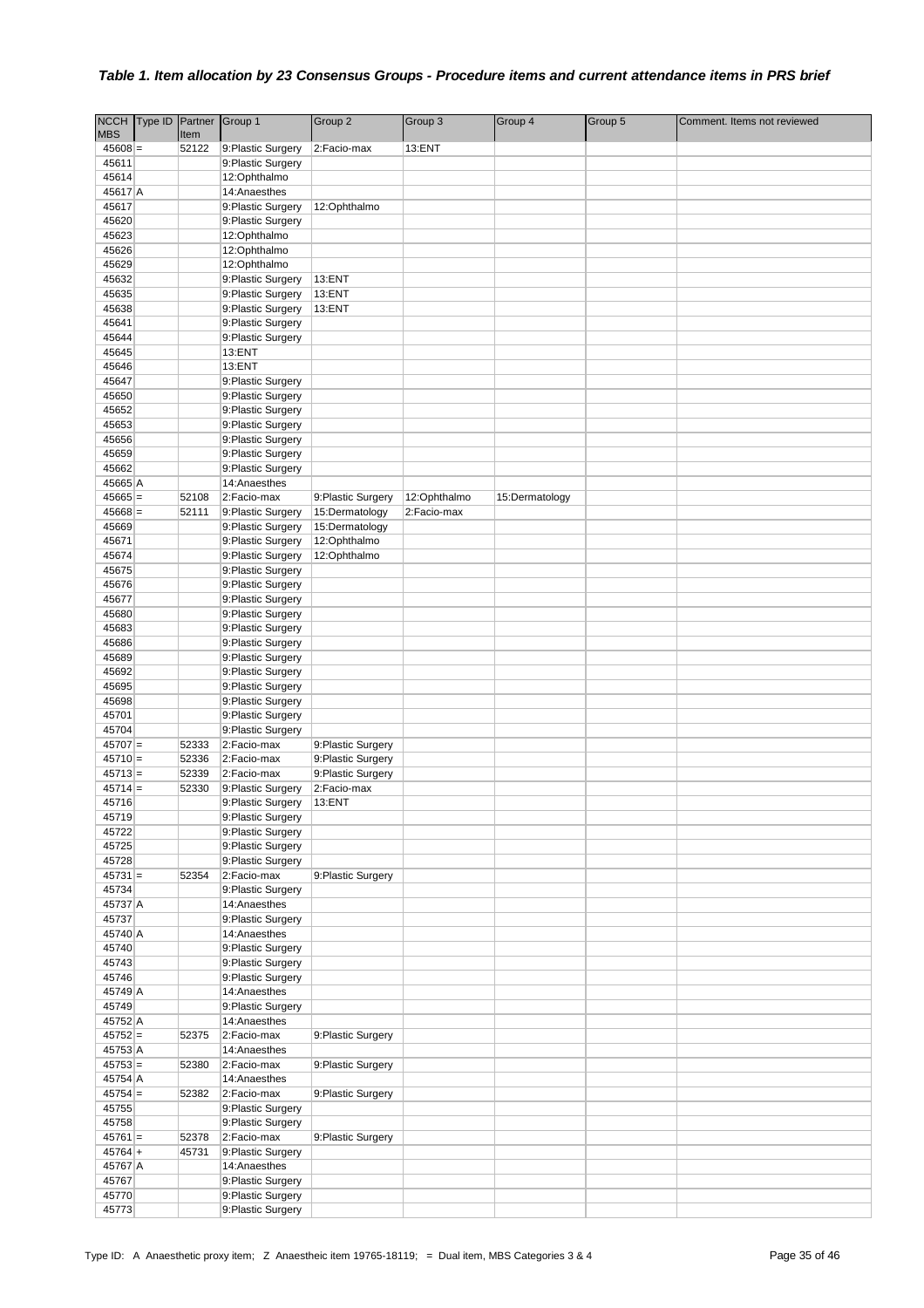| <b>NCCH</b> | Type ID Partner |       | Group 1            | Group 2            | Group 3            | Group 4 | Group 5 | Comment. Items not reviewed |
|-------------|-----------------|-------|--------------------|--------------------|--------------------|---------|---------|-----------------------------|
| <b>MBS</b>  |                 | Item  |                    |                    |                    |         |         |                             |
| 45776 A     |                 |       | 14:Anaesthes       |                    |                    |         |         |                             |
| 45776       |                 |       | 9:Plastic Surgery  |                    |                    |         |         |                             |
| 45779       |                 |       | 9:Plastic Surgery  |                    |                    |         |         |                             |
| 45782       |                 |       | 9:Plastic Surgery  |                    |                    |         |         |                             |
| 45785 A     |                 |       | 14:Anaesthes       |                    |                    |         |         |                             |
| 45785       |                 |       | 6:Neurosurgery     | 9: Plastic Surgery |                    |         |         |                             |
| $45788 =$   |                 | 53209 | 9:Plastic Surgery  | 2:Facio-max        |                    |         |         |                             |
| 45791       |                 |       | 9:Plastic Surgery  |                    |                    |         |         |                             |
| $45794 =$   |                 | 52627 | 9:Plastic Surgery  | 2:Facio-max        |                    |         |         |                             |
| $45797 =$   |                 | 52630 | 9:Plastic Surgery  | 2:Facio-max        |                    |         |         |                             |
| 46300       |                 |       | 7:Orthop Surgery   | 9:Plastic Surgery  |                    |         |         |                             |
| 46303       |                 |       | 7:Orthop Surgery   | 9: Plastic Surgery |                    |         |         |                             |
| 46306       |                 |       | 7:Orthop Surgery   | 9:Plastic Surgery  |                    |         |         |                             |
| 46307       |                 |       | 7:Orthop Surgery   | 9: Plastic Surgery |                    |         |         |                             |
| 46309       |                 |       | 7:Orthop Surgery   | 9: Plastic Surgery |                    |         |         |                             |
| 46312       |                 |       | 7:Orthop Surgery   | 9: Plastic Surgery |                    |         |         |                             |
| 46315       |                 |       | 7:Orthop Surgery   | 9: Plastic Surgery |                    |         |         |                             |
| 46318       |                 |       | 7:Orthop Surgery   | 9: Plastic Surgery |                    |         |         |                             |
| 46321       |                 |       | 7:Orthop Surgery   | 9: Plastic Surgery |                    |         |         |                             |
| 46324       |                 |       | 7:Orthop Surgery   |                    |                    |         |         |                             |
| 46325       |                 |       | 7:Orthop Surgery   |                    |                    |         |         |                             |
| 46327       |                 |       | 7:Orthop Surgery   | 9: Plastic Surgery |                    |         |         |                             |
| 46330       |                 |       | 7:Orthop Surgery   | 9: Plastic Surgery |                    |         |         |                             |
| 46333       |                 |       | 7:Orthop Surgery   | 9: Plastic Surgery |                    |         |         |                             |
| 46336       |                 |       | 7:Orthop Surgery   | 9: Plastic Surgery |                    |         |         |                             |
|             |                 |       |                    |                    |                    |         |         |                             |
| 46339       |                 |       | 7:Orthop Surgery   | 9:Plastic Surgery  |                    |         |         |                             |
| 46342       |                 |       | 7:Orthop Surgery   |                    |                    |         |         |                             |
| 46345       |                 |       | 7:Orthop Surgery   |                    |                    |         |         |                             |
| 46348       |                 |       | 7:Orthop Surgery   | 9: Plastic Surgery |                    |         |         |                             |
| 46351       |                 |       | 7:Orthop Surgery   | 9: Plastic Surgery |                    |         |         |                             |
| 46354       |                 |       | 7:Orthop Surgery   | 9:Plastic Surgery  |                    |         |         |                             |
| 46357       |                 |       | 7:Orthop Surgery   | 9: Plastic Surgery |                    |         |         |                             |
| 46360       |                 |       | 7:Orthop Surgery   | 9:Plastic Surgery  |                    |         |         |                             |
| 46363 A     |                 |       | 14:Anaesthes       |                    |                    |         |         |                             |
| 46363       |                 |       | 7:Orthop Surgery   | 9: Plastic Surgery |                    |         |         |                             |
| 46366       |                 |       | 7:Orthop Surgery   |                    |                    |         |         |                             |
| 46369       |                 |       | 7:Orthop Surgery   |                    |                    |         |         |                             |
| 46372 A     |                 |       | 14:Anaesthes       | 1:Gen Pract        |                    |         |         |                             |
| 46372       |                 |       | 7:Orthop Surgery   | 9:Plastic Surgery  | 1:Gen Pract        |         |         |                             |
| 46375 A     |                 |       | 14:Anaesthes       |                    |                    |         |         |                             |
| 46375       |                 |       | 7:Orthop Surgery   | 9: Plastic Surgery |                    |         |         |                             |
| 46378       |                 |       | 7:Orthop Surgery   | 9:Plastic Surgery  |                    |         |         |                             |
| 46381       |                 |       | 7:Orthop Surgery   | 9: Plastic Surgery |                    |         |         |                             |
| $46384 +$   |                 | 46372 | 7:Orthop Surgery   | 9:Plastic Surgery  |                    |         |         |                             |
| 46387       |                 |       | 9:Plastic Surgery  |                    |                    |         |         |                             |
| 46390       |                 |       | 9: Plastic Surgery |                    |                    |         |         |                             |
| 46393       |                 |       | 9:Plastic Surgery  |                    |                    |         |         |                             |
| 46396       |                 |       | 7:Orthop Surgery   | 9:Plastic Surgery  |                    |         |         |                             |
| 46399       |                 |       | 7:Orthop Surgery   | 9:Plastic Surgery  |                    |         |         |                             |
| 46402       |                 |       | 9:Plastic Surgery  |                    |                    |         |         |                             |
| 46405       |                 |       | 7:Orthop Surgery   | 9: Plastic Surgery |                    |         |         |                             |
| 46408       |                 |       | 7:Orthop Surgery   | 9:Plastic Surgery  |                    |         |         |                             |
| 46411       |                 |       | 9:Plastic Surgery  |                    |                    |         |         |                             |
| 46414       |                 |       | 7:Orthop Surgery   | 9:Plastic Surgery  |                    |         |         |                             |
| 46417       |                 |       | 7:Orthop Surgery   | 9:Plastic Surgery  |                    |         |         |                             |
| 46420       |                 |       | 1:Gen Pract        | 7:Orthop Surgery   | 9: Plastic Surgery |         |         |                             |
| 46420 A     |                 |       | 14:Anaesthes       | 1:Gen Pract        |                    |         |         |                             |
| 46423       |                 |       | 7:Orthop Surgery   | 9:Plastic Surgery  |                    |         |         |                             |
| 46426       |                 |       | 9:Plastic Surgery  |                    |                    |         |         |                             |
| 46429       |                 |       | 9:Plastic Surgery  |                    |                    |         |         |                             |
| 46432       |                 |       | 7:Orthop Surgery   | 9: Plastic Surgery |                    |         |         |                             |
| 46435       |                 |       | 7:Orthop Surgery   | 9: Plastic Surgery |                    |         |         |                             |
| 46438       |                 |       | 7:Orthop Surgery   | 9:Plastic Surgery  |                    |         |         |                             |
| 46441       |                 |       | 7:Orthop Surgery   | 9: Plastic Surgery |                    |         |         |                             |
| 46442       |                 |       | 7:Orthop Surgery   | 9: Plastic Surgery |                    |         |         |                             |
| 46444       |                 |       | 7:Orthop Surgery   | 9: Plastic Surgery |                    |         |         |                             |
| 46447       |                 |       | 7:Orthop Surgery   | 9:Plastic Surgery  |                    |         |         |                             |
| 46450       |                 |       | 7:Orthop Surgery   | 9: Plastic Surgery |                    |         |         |                             |
| 46453       |                 |       | 7:Orthop Surgery   | 9:Plastic Surgery  |                    |         |         |                             |
| 46456       |                 |       | 7:Orthop Surgery   | 9:Plastic Surgery  |                    |         |         |                             |
| 46459       |                 |       | 7:Orthop Surgery   | 9:Plastic Surgery  |                    |         |         |                             |
| 46462       |                 |       | 7:Orthop Surgery   | 9:Plastic Surgery  |                    |         |         |                             |
| 46464       |                 |       | 8:Paed Surgery     | 9:Plastic Surgery  |                    |         |         |                             |
| 46465       |                 |       | 7:Orthop Surgery   | 9: Plastic Surgery |                    |         |         |                             |
|             |                 |       |                    |                    |                    |         |         |                             |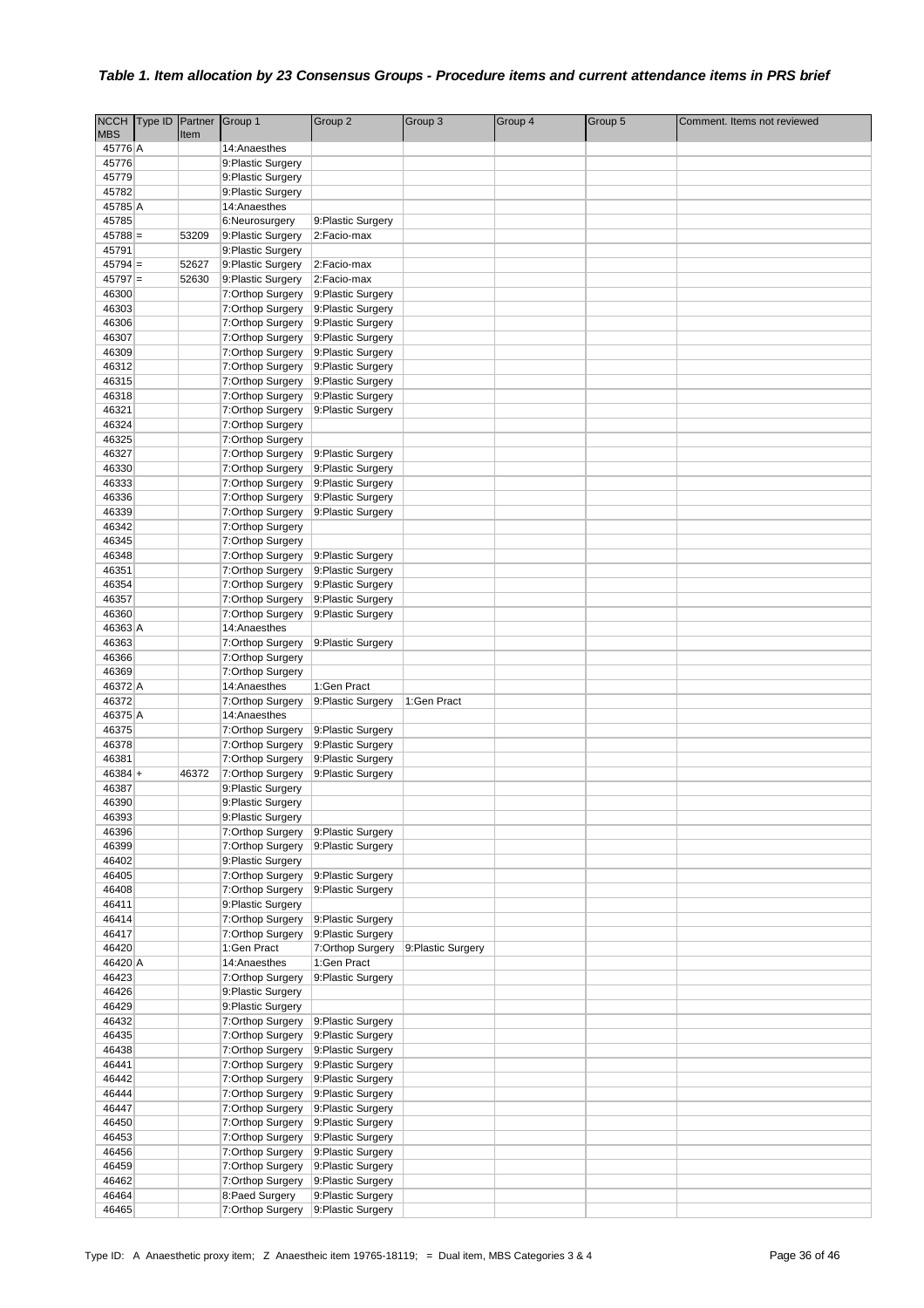| <b>NCCH</b>    | Type ID Partner |       | Group 1                                 | Group 2            | Group 3            | Group 4 | Group 5 | Comment. Items not reviewed |
|----------------|-----------------|-------|-----------------------------------------|--------------------|--------------------|---------|---------|-----------------------------|
| <b>MBS</b>     |                 | Item  |                                         |                    |                    |         |         |                             |
| 46468          |                 |       | 7:Orthop Surgery                        | 9: Plastic Surgery |                    |         |         |                             |
| 46471          |                 |       | 9: Plastic Surgery                      |                    |                    |         |         |                             |
| 46474          |                 |       | 9:Plastic Surgery                       |                    |                    |         |         |                             |
| 46477          |                 |       | 9:Plastic Surgery                       |                    |                    |         |         |                             |
| 46480          |                 |       | 7:Orthop Surgery                        | 9:Plastic Surgery  |                    |         |         |                             |
| 46483          |                 |       | 7:Orthop Surgery                        | 9: Plastic Surgery |                    |         |         |                             |
| 46486<br>46489 |                 |       | 9: Plastic Surgery<br>9:Plastic Surgery |                    |                    |         |         |                             |
| 46492          |                 |       | 7:Orthop Surgery                        | 9:Plastic Surgery  |                    |         |         |                             |
| 46494          |                 |       | 9:Plastic Surgery                       |                    |                    |         |         |                             |
| 46495          |                 |       | 7:Orthop Surgery                        | 9:Plastic Surgery  |                    |         |         |                             |
| 46498          |                 |       | 7:Orthop Surgery                        | 9:Plastic Surgery  |                    |         |         |                             |
| 46500          |                 |       | 7:Orthop Surgery                        | 9:Plastic Surgery  |                    |         |         |                             |
| 46501          |                 |       | 7:Orthop Surgery                        | 9: Plastic Surgery |                    |         |         |                             |
| 46502          |                 |       | 7:Orthop Surgery                        | 9: Plastic Surgery |                    |         |         |                             |
| 46503          |                 |       | 7:Orthop Surgery                        | 9: Plastic Surgery |                    |         |         |                             |
| 46504          |                 |       | 9: Plastic Surgery                      |                    |                    |         |         |                             |
| 46507          |                 |       | 7:Orthop Surgery                        | 9: Plastic Surgery |                    |         |         |                             |
| 46510          |                 |       | 9:Plastic Surgery                       |                    |                    |         |         |                             |
| 46513<br>46516 |                 |       | 1:Gen Pract<br>9:Plastic Surgery        | 9:Plastic Surgery  |                    |         |         |                             |
| 46519          |                 |       | 7:Orthop Surgery                        | 9: Plastic Surgery |                    |         |         |                             |
| 46522          |                 |       | 7:Orthop Surgery                        | 9: Plastic Surgery |                    |         |         |                             |
| 46525          |                 |       | 1:Gen Pract                             | 9:Plastic Surgery  |                    |         |         |                             |
| 46528          |                 |       | 1:Gen Pract                             | 4:Gen Surgery      | 9: Plastic Surgery |         |         |                             |
| 46531          |                 |       | 1:Gen Pract                             | 9:Plastic Surgery  |                    |         |         |                             |
| 46534          |                 |       | 9:Plastic Surgery                       |                    |                    |         |         |                             |
| $47000 =$      |                 | 53200 | 1:Gen Pract                             | 2:Facio-max        |                    |         |         |                             |
| 47000 A        |                 |       | 14:Anaesthes                            |                    |                    |         |         |                             |
| 47003          |                 |       | 1:Gen Pract                             |                    |                    |         |         |                             |
| 47006          |                 |       | 7:Orthop Surgery                        |                    |                    |         |         |                             |
| 47009          |                 |       | 7:Orthop Surgery                        |                    |                    |         |         |                             |
| 47012          |                 |       | 7:Orthop Surgery                        |                    |                    |         |         |                             |
| 47015<br>47018 |                 |       | 1:Gen Pract                             |                    |                    |         |         |                             |
| 47021          |                 |       | 1:Gen Pract<br>7:Orthop Surgery         | 7:Orthop Surgery   |                    |         |         |                             |
| 47024          |                 |       | 1:Gen Pract                             |                    |                    |         |         |                             |
| 47027          |                 |       | 7:Orthop Surgery                        |                    |                    |         |         |                             |
| 47030          |                 |       | 1:Gen Pract                             | 7:Orthop Surgery   |                    |         |         |                             |
| 47033          |                 |       | 7:Orthop Surgery                        |                    |                    |         |         |                             |
| 47036          |                 |       | 1:Gen Pract                             |                    |                    |         |         |                             |
| 47039          |                 |       | 7:Orthop Surgery                        |                    |                    |         |         |                             |
| 47042          |                 |       | 1:Gen Pract                             |                    |                    |         |         |                             |
| 47045          |                 |       | 7:Orthop Surgery                        |                    |                    |         |         |                             |
| 47048          |                 |       | 1:Gen Pract                             | 7:Orthop Surgery   |                    |         |         |                             |
| 47051          |                 |       | 7:Orthop Surgery                        |                    |                    |         |         |                             |
| 47054<br>47057 |                 |       | 1:Gen Pract<br>1:Gen Pract              | 7:Orthop Surgery   |                    |         |         |                             |
| 47060          |                 |       |                                         |                    |                    |         |         | Not reviewed (obsolete)     |
| 47063          |                 |       | 1:Gen Pract                             | 7:Orthop Surgery   |                    |         |         |                             |
| 47066          |                 |       | 7:Orthop Surgery                        |                    |                    |         |         |                             |
| 47069          |                 |       | 1:Gen Pract                             |                    |                    |         |         |                             |
| 47072          |                 |       | 7:Orthop Surgery                        |                    |                    |         |         |                             |
| 47300          |                 |       | 1:Gen Pract                             |                    |                    |         |         |                             |
| 47303          |                 |       | 1:Gen Pract                             |                    |                    |         |         |                             |
| 47306          |                 |       | 7:Orthop Surgery                        | 9: Plastic Surgery |                    |         |         |                             |
| 47309          |                 |       | 7:Orthop Surgery                        |                    |                    |         |         |                             |
| 47312<br>47315 |                 |       | 1:Gen Pract<br>1:Gen Pract              |                    |                    |         |         |                             |
| 47318          |                 |       | 7:Orthop Surgery                        |                    |                    |         |         |                             |
| 47321          |                 |       | 7:Orthop Surgery                        |                    |                    |         |         |                             |
| 47324          |                 |       | 1:Gen Pract                             |                    |                    |         |         |                             |
| 47327          |                 |       | 1:Gen Pract                             | 7:Orthop Surgery   |                    |         |         |                             |
| 47330          |                 |       | 7:Orthop Surgery                        |                    |                    |         |         |                             |
| 47333          |                 |       | 7:Orthop Surgery                        |                    |                    |         |         |                             |
| 47336          |                 |       | 1:Gen Pract                             |                    |                    |         |         |                             |
| 47339          |                 |       | 1:Gen Pract                             | 7:Orthop Surgery   |                    |         |         |                             |
| 47342          |                 |       | 7:Orthop Surgery                        |                    |                    |         |         |                             |
| 47345          |                 |       | 7:Orthop Surgery                        |                    |                    |         |         |                             |
| 47348          |                 |       | 1:Gen Pract                             |                    |                    |         |         |                             |
| 47351          |                 |       | 7:Orthop Surgery                        |                    |                    |         |         |                             |
| 47354          |                 |       | 1:Gen Pract                             |                    |                    |         |         |                             |
| 47357          |                 |       | 7:Orthop Surgery                        |                    |                    |         |         |                             |
| 47360          |                 |       | 1:Gen Pract                             |                    |                    |         |         |                             |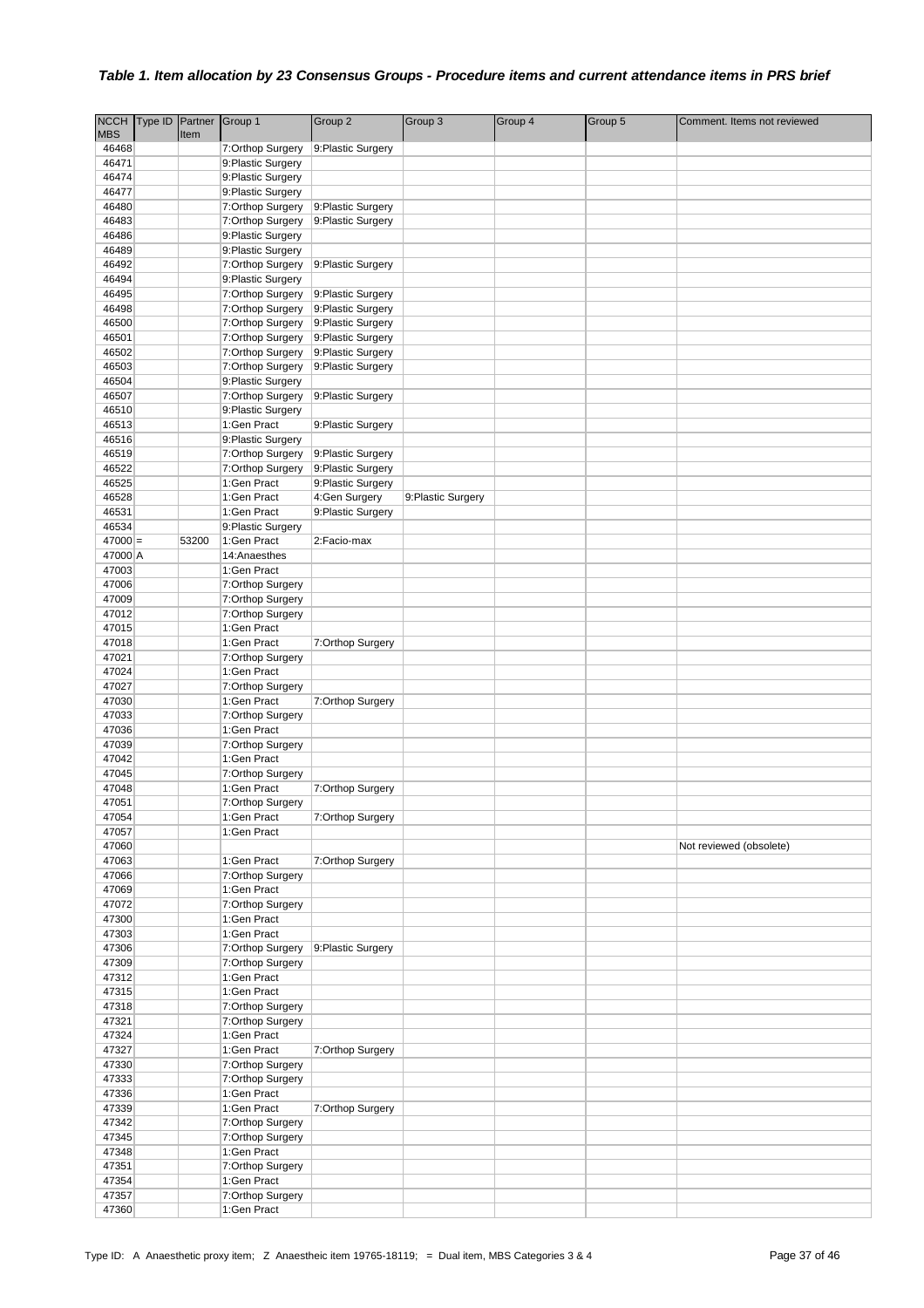|                | NCCH Type ID Partner |      | Group 1                              | Group 2          | Group 3 | Group 4 | Group 5 | Comment. Items not reviewed |
|----------------|----------------------|------|--------------------------------------|------------------|---------|---------|---------|-----------------------------|
| <b>MBS</b>     |                      | Item |                                      |                  |         |         |         |                             |
| 47363          |                      |      | 1:Gen Pract                          | 7:Orthop Surgery |         |         |         |                             |
| 47366          |                      |      | 7:Orthop Surgery                     |                  |         |         |         |                             |
| 47369          |                      |      | 1:Gen Pract                          |                  |         |         |         |                             |
| 47372          |                      |      | 1:Gen Pract                          | 7:Orthop Surgery |         |         |         |                             |
| 47375<br>47378 |                      |      | 7:Orthop Surgery<br>1:Gen Pract      |                  |         |         |         |                             |
| 47381          |                      |      | 7:Orthop Surgery                     |                  |         |         |         |                             |
| 47384          |                      |      | 7:Orthop Surgery                     |                  |         |         |         |                             |
| 47385          |                      |      | 7:Orthop Surgery                     |                  |         |         |         |                             |
| 47386          |                      |      | 7:Orthop Surgery                     |                  |         |         |         |                             |
| 47387          |                      |      | 1:Gen Pract                          | 7:Orthop Surgery |         |         |         |                             |
| 47390          |                      |      | 7:Orthop Surgery                     |                  |         |         |         |                             |
| 47393          |                      |      | 7:Orthop Surgery                     |                  |         |         |         |                             |
| 47396          |                      |      | 1:Gen Pract                          |                  |         |         |         |                             |
| 47399          |                      |      | 7:Orthop Surgery                     |                  |         |         |         |                             |
| 47402          |                      |      | 7:Orthop Surgery                     |                  |         |         |         |                             |
| 47405          |                      |      | 1:Gen Pract                          |                  |         |         |         |                             |
| 47408          |                      |      | 7:Orthop Surgery                     |                  |         |         |         |                             |
| 47411<br>47414 |                      |      | 1:Gen Pract<br>7:Orthop Surgery      |                  |         |         |         |                             |
| 47417          |                      |      | 1:Gen Pract                          | 7:Orthop Surgery |         |         |         |                             |
| 47420          |                      |      | 7:Orthop Surgery                     |                  |         |         |         |                             |
| 47423          |                      |      | 1:Gen Pract                          | 7:Orthop Surgery |         |         |         |                             |
| 47426          |                      |      | 7:Orthop Surgery                     |                  |         |         |         |                             |
| 47429          |                      |      | 7:Orthop Surgery                     |                  |         |         |         |                             |
| 47432          |                      |      | 7:Orthop Surgery                     |                  |         |         |         |                             |
| 47435          |                      |      | 7:Orthop Surgery                     |                  |         |         |         |                             |
| 47438          |                      |      | 7:Orthop Surgery                     |                  |         |         |         |                             |
| 47441          |                      |      | 7:Orthop Surgery                     |                  |         |         |         |                             |
| 47444          |                      |      | 1:Gen Pract                          | 7:Orthop Surgery |         |         |         |                             |
| 47447          |                      |      | 7:Orthop Surgery                     |                  |         |         |         |                             |
| 47450<br>47451 |                      |      | 7:Orthop Surgery<br>7:Orthop Surgery |                  |         |         |         |                             |
| 47453          |                      |      | 1:Gen Pract                          |                  |         |         |         |                             |
| 47456          |                      |      | 7:Orthop Surgery                     |                  |         |         |         |                             |
| 47459          |                      |      | 7:Orthop Surgery                     |                  |         |         |         |                             |
| 47462          |                      |      | 1:Gen Pract                          |                  |         |         |         |                             |
| 47465          |                      |      | 7:Orthop Surgery                     |                  |         |         |         |                             |
| 47466          |                      |      | 1:Gen Pract                          |                  |         |         |         |                             |
| 47467          |                      |      | 9:Plastic Surgery                    |                  |         |         |         |                             |
| 47468          |                      |      | 7:Orthop Surgery                     |                  |         |         |         |                             |
| 47471          |                      |      | 1:Gen Pract                          |                  |         |         |         |                             |
| 47474          |                      |      | 1:Gen Pract                          | 7:Orthop Surgery |         |         |         |                             |
| 47477<br>47480 |                      |      | 7:Orthop Surgery<br>7:Orthop Surgery |                  |         |         |         |                             |
| 47483          |                      |      | 7:Orthop Surgery                     |                  |         |         |         |                             |
| 47486          |                      |      | 7:Orthop Surgery                     |                  |         |         |         |                             |
| 47489          |                      |      | 7:Orthop Surgery                     |                  |         |         |         |                             |
| 47492          |                      |      | 7:Orthop Surgery                     |                  |         |         |         |                             |
| 47495          |                      |      | 7:Orthop Surgery                     |                  |         |         |         |                             |
| 47498          |                      |      | 7:Orthop Surgery                     |                  |         |         |         |                             |
| 47501          |                      |      | 7:Orthop Surgery                     |                  |         |         |         |                             |
| 47504          |                      |      | 7:Orthop Surgery                     |                  |         |         |         |                             |
| 47507          |                      |      | 7:Orthop Surgery                     |                  |         |         |         |                             |
| 47510          |                      |      | 7:Orthop Surgery                     |                  |         |         |         |                             |
| 47513<br>47516 |                      |      | 7:Orthop Surgery<br>7:Orthop Surgery |                  |         |         |         |                             |
| 47519          |                      |      | 7:Orthop Surgery                     |                  |         |         |         |                             |
| 47522          |                      |      | 7:Orthop Surgery                     |                  |         |         |         |                             |
| 47525          |                      |      | 7:Orthop Surgery                     |                  |         |         |         |                             |
| 47528          |                      |      | 7:Orthop Surgery                     |                  |         |         |         |                             |
| 47531          |                      |      | 7:Orthop Surgery                     |                  |         |         |         |                             |
| 47534          |                      |      | 7:Orthop Surgery                     |                  |         |         |         |                             |
| 47537          |                      |      | 7:Orthop Surgery                     |                  |         |         |         |                             |
| 47540          |                      |      | 7:Orthop Surgery                     |                  |         |         |         |                             |
| 47543          |                      |      | 1:Gen Pract                          | 7:Orthop Surgery |         |         |         |                             |
| 47546          |                      |      | 7:Orthop Surgery                     |                  |         |         |         |                             |
| 47549          |                      |      | 7:Orthop Surgery                     |                  |         |         |         |                             |
| 47552<br>47555 |                      |      | 1:Gen Pract                          | 7:Orthop Surgery |         |         |         |                             |
| 47558          |                      |      | 7:Orthop Surgery<br>7:Orthop Surgery |                  |         |         |         |                             |
| 47561          |                      |      | 1:Gen Pract                          | 7:Orthop Surgery |         |         |         |                             |
| 47564          |                      |      | 7:Orthop Surgery                     |                  |         |         |         |                             |
| 47565          |                      |      | 7:Orthop Surgery                     |                  |         |         |         |                             |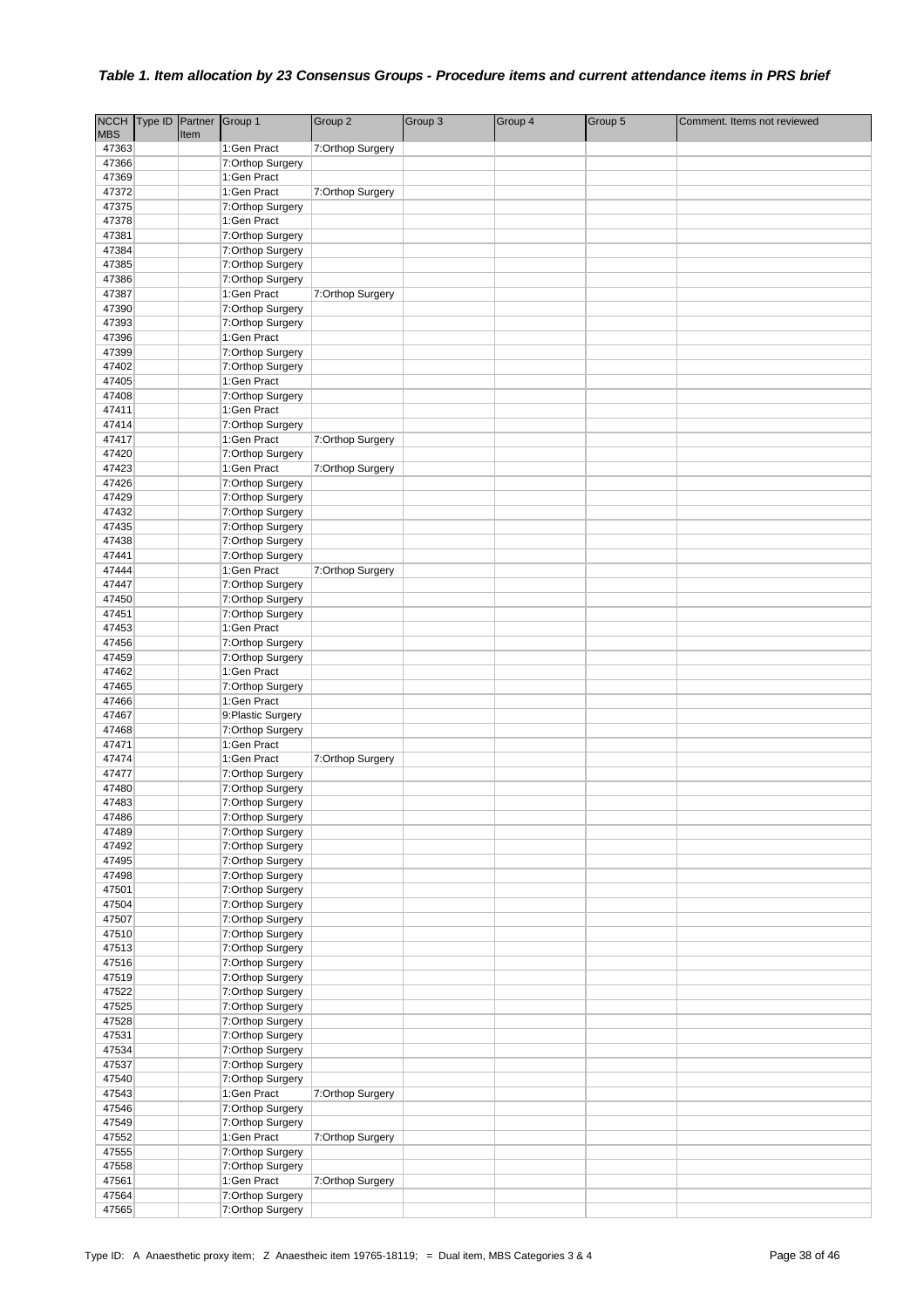|                        | NCCH Type ID | Partner Group 1 |                                      | Group 2                                 | Group 3          | Group 4 | Group 5 | Comment. Items not reviewed |
|------------------------|--------------|-----------------|--------------------------------------|-----------------------------------------|------------------|---------|---------|-----------------------------|
| <b>MBS</b><br>47566    |              | Item            | 7:Orthop Surgery                     |                                         |                  |         |         |                             |
| 47567                  |              |                 | 7:Orthop Surgery                     |                                         |                  |         |         |                             |
| 47570                  |              |                 | 7:Orthop Surgery                     |                                         |                  |         |         |                             |
| 47573                  |              |                 | 7:Orthop Surgery                     |                                         |                  |         |         |                             |
| 47576                  |              |                 | 1:Gen Pract                          | 7:Orthop Surgery                        |                  |         |         |                             |
| 47579                  |              |                 | 1:Gen Pract                          | 7:Orthop Surgery                        |                  |         |         |                             |
| 47582                  |              |                 | 7:Orthop Surgery                     |                                         |                  |         |         |                             |
| 47585                  |              |                 | 7:Orthop Surgery                     |                                         |                  |         |         |                             |
| 47588<br>47591         |              |                 | 7:Orthop Surgery<br>7:Orthop Surgery |                                         |                  |         |         |                             |
| 47594                  |              |                 | 1:Gen Pract                          | 7:Orthop Surgery                        |                  |         |         |                             |
| 47597                  |              |                 | 7:Orthop Surgery                     |                                         |                  |         |         |                             |
| 47600                  |              |                 | 7:Orthop Surgery                     |                                         |                  |         |         |                             |
| 47603                  |              |                 | 7:Orthop Surgery                     |                                         |                  |         |         |                             |
| 47606                  |              |                 | 1:Gen Pract                          |                                         |                  |         |         |                             |
| 47609                  |              |                 | 1:Gen Pract                          | 7:Orthop Surgery                        |                  |         |         |                             |
| 47612                  |              |                 | 7:Orthop Surgery                     |                                         |                  |         |         |                             |
| 47615<br>47618         |              |                 | 7:Orthop Surgery<br>7:Orthop Surgery |                                         |                  |         |         |                             |
| 47621                  |              |                 | 7:Orthop Surgery                     |                                         |                  |         |         |                             |
| 47624                  |              |                 | 7:Orthop Surgery                     |                                         |                  |         |         |                             |
| 47627                  |              |                 | 1:Gen Pract                          | 7:Orthop Surgery                        |                  |         |         |                             |
| 47630                  |              |                 | 7:Orthop Surgery                     |                                         |                  |         |         |                             |
| 47633                  |              |                 | 1:Gen Pract                          |                                         |                  |         |         |                             |
| 47636                  |              |                 | 1:Gen Pract                          | 7:Orthop Surgery                        |                  |         |         |                             |
| 47639                  |              |                 | 7:Orthop Surgery                     |                                         |                  |         |         |                             |
| 47642                  |              |                 | 1:Gen Pract                          |                                         |                  |         |         |                             |
| 47645<br>47648         |              |                 | 1:Gen Pract<br>7:Orthop Surgery      |                                         |                  |         |         |                             |
| 47651                  |              |                 | 1:Gen Pract                          |                                         |                  |         |         |                             |
| 47654                  |              |                 | 1:Gen Pract                          | 7:Orthop Surgery                        |                  |         |         |                             |
| 47657                  |              |                 | 7:Orthop Surgery                     |                                         |                  |         |         |                             |
| 47663                  |              |                 | 1:Gen Pract                          |                                         |                  |         |         |                             |
| 47666                  |              |                 | 7:Orthop Surgery                     |                                         |                  |         |         |                             |
| 47672                  |              |                 | 1:Gen Pract                          |                                         |                  |         |         |                             |
| 47678                  |              |                 | 1:Gen Pract                          | 7:Orthop Surgery                        |                  |         |         |                             |
| 47681<br>47684         |              |                 | 7:Orthop Surgery                     | 1:Gen Pract                             |                  |         |         |                             |
| 47687                  |              |                 | 7:Orthop Surgery<br>7:Orthop Surgery |                                         |                  |         |         |                             |
| 47690                  |              |                 | 7:Orthop Surgery                     |                                         |                  |         |         |                             |
| 47693                  |              |                 | 7:Orthop Surgery                     |                                         |                  |         |         |                             |
| 47696                  |              |                 | 7:Orthop Surgery                     |                                         |                  |         |         |                             |
| 47699                  |              |                 | 6:Neurosurgery                       | 7:Orthop Surgery                        |                  |         |         |                             |
| 47702                  |              |                 | 7:Orthop Surgery                     |                                         |                  |         |         |                             |
| 47703                  |              |                 | 1:Gen Pract                          |                                         |                  |         |         |                             |
| 47705                  |              |                 | 7:Orthop Surgery                     |                                         |                  |         |         |                             |
| 47708                  |              |                 | 7:Orthop Surgery                     |                                         |                  |         |         |                             |
| 47711<br>47714         |              |                 | 6:Neurosurgery<br>6:Neurosurgery     | 7:Orthop Surgery<br>7:Orthop Surgery    |                  |         |         |                             |
| 47717                  |              |                 | 6:Neurosurgery                       | 7:Orthop Surgery                        |                  |         |         |                             |
| 47720                  |              |                 | 6:Neurosurgery                       |                                         |                  |         |         |                             |
| 47723                  |              |                 | 6:Neurosurgery                       |                                         |                  |         |         |                             |
| $47726 =$              |              | 52318           | 2:Facio-max                          | 6:Neurosurgery                          | 7:Orthop Surgery |         |         |                             |
| $47729 =$              |              | 52319           | 2:Facio-max                          | 6:Neurosurgery                          | 7:Orthop Surgery |         |         |                             |
| 47732                  |              |                 | 7:Orthop Surgery                     |                                         |                  |         |         |                             |
| $47735 =$              |              | 53458           | 1:Gen Pract<br>1:Gen Pract           | 2:Facio-max                             |                  |         |         |                             |
| $47738 =$<br>$47741 =$ |              | 53459<br>53460  | 2:Facio-max                          | 2:Facio-max<br>9:Plastic Surgery        | 13:ENT           |         |         |                             |
| $47753 =$              |              | 53406           | 2:Facio-max                          | 9:Plastic Surgery                       |                  |         |         |                             |
| $47756 =$              |              | 53409           | 2:Facio-max                          | 9:Plastic Surgery                       |                  |         |         |                             |
| $47762 =$              |              | 53411           | 2:Facio-max                          | 9: Plastic Surgery                      |                  |         |         |                             |
| $47765 =$              |              | 53412           | 2:Facio-max                          | 9:Plastic Surgery                       |                  |         |         |                             |
| $47768 =$              |              | 53413           | 9:Plastic Surgery                    | 2:Facio-max                             |                  |         |         |                             |
| $47771 =$              |              | 53414           | 2:Facio-max                          | 9:Plastic Surgery                       |                  |         |         |                             |
| $47774 =$              |              | 53415           | 2:Facio-max                          | 9:Plastic Surgery                       |                  |         |         |                             |
| $47777 =$<br>$47780 =$ |              | 53416<br>53418  | 2:Facio-max<br>2:Facio-max           | 9: Plastic Surgery<br>9:Plastic Surgery |                  |         |         |                             |
| $47783 =$              |              | 53419           | 2:Facio-max                          | 9:Plastic Surgery                       |                  |         |         |                             |
| $47786 =$              |              | 53422           | 2:Facio-max                          | 9:Plastic Surgery                       |                  |         |         |                             |
| $47789 =$              |              | 53423           | 2:Facio-max                          | 9: Plastic Surgery                      |                  |         |         |                             |
| 47900                  |              |                 | 7:Orthop Surgery                     |                                         |                  |         |         |                             |
| 47903                  |              |                 | 7:Orthop Surgery                     |                                         |                  |         |         |                             |
| 47904                  |              |                 | 1:Gen Pract                          |                                         |                  |         |         |                             |
| 47906                  |              |                 | 7:Orthop Surgery                     |                                         |                  |         |         |                             |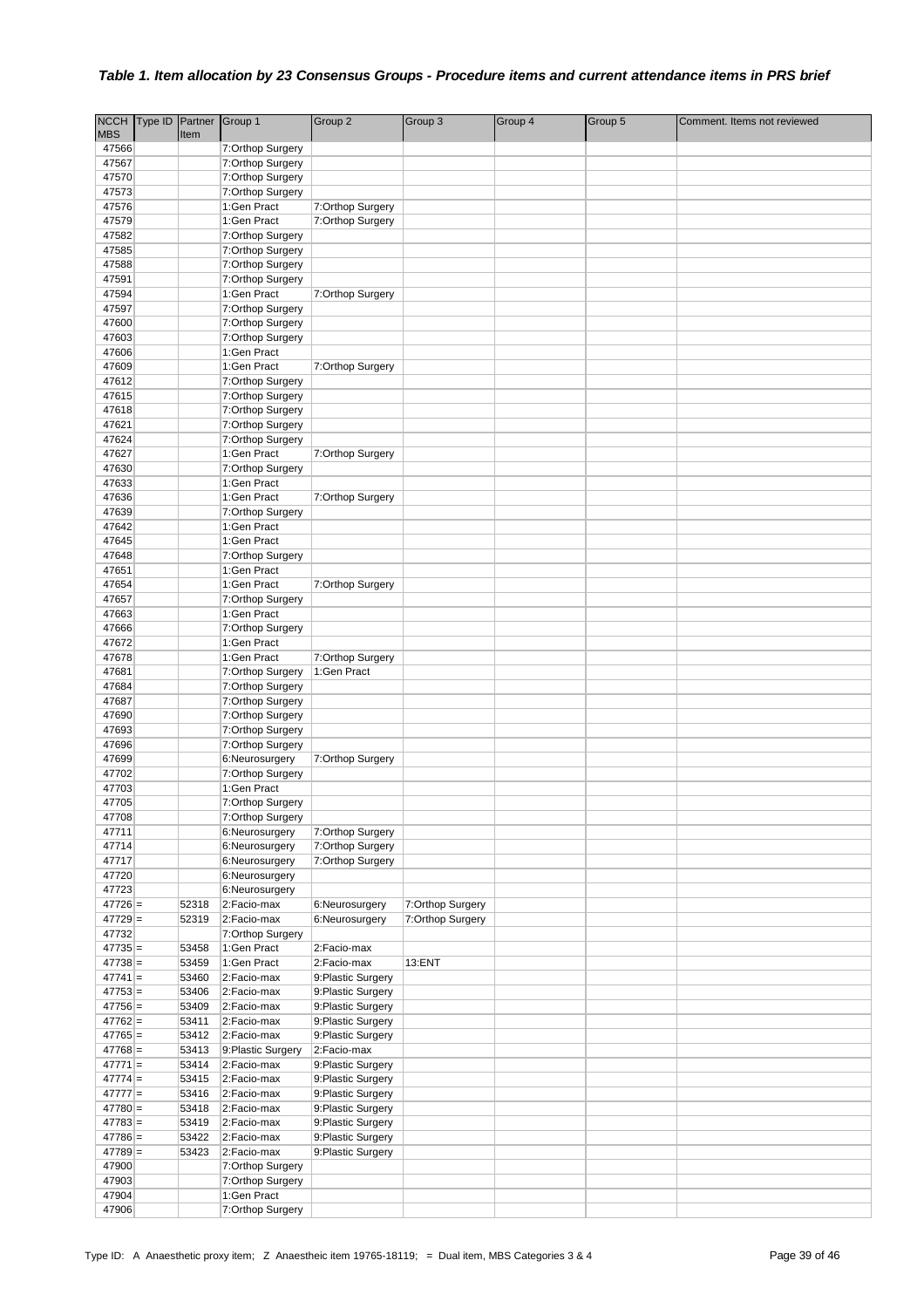|            | NCCH Type ID | Partner | Group 1          | Group 2          | Group 3 | Group 4 | Group 5 | Comment. Items not reviewed |
|------------|--------------|---------|------------------|------------------|---------|---------|---------|-----------------------------|
| <b>MBS</b> |              | Item    |                  |                  |         |         |         |                             |
| 47912      |              |         | 1:Gen Pract      |                  |         |         |         |                             |
| 47915      |              |         | 1:Gen Pract      | 4:Gen Surgery    |         |         |         |                             |
| 47916      |              |         | 1:Gen Pract      |                  |         |         |         |                             |
| 47918      |              |         | 4:Gen Surgery    |                  |         |         |         |                             |
| 47920      |              |         | 7:Orthop Surgery |                  |         |         |         |                             |
| $47921 =$  |              | 52096   | 7:Orthop Surgery | 2:Facio-max      |         |         |         |                             |
| 47924      |              |         | 7:Orthop Surgery |                  |         |         |         |                             |
| $47927 =$  |              | 52102   | 7:Orthop Surgery | 2:Facio-max      |         |         |         |                             |
| $47930 =$  |              | 52105   | 7:Orthop Surgery | 2:Facio-max      |         |         |         |                             |
| 47933      |              |         | 7:Orthop Surgery |                  |         |         |         |                             |
| 47936      |              |         | 7:Orthop Surgery |                  |         |         |         |                             |
| 47948      |              |         | 7:Orthop Surgery |                  |         |         |         |                             |
| 47951      |              |         | 7:Orthop Surgery |                  |         |         |         |                             |
| 47954      |              |         | 7:Orthop Surgery |                  |         |         |         |                             |
| 47957      |              |         | 7:Orthop Surgery |                  |         |         |         |                             |
| 47960      |              |         | 7:Orthop Surgery |                  |         |         |         |                             |
| 47963      |              |         | 7:Orthop Surgery |                  |         |         |         |                             |
| 47966 A    |              |         | 14:Anaesthes     |                  |         |         |         |                             |
| 47966      |              |         | 7:Orthop Surgery |                  |         |         |         |                             |
| 47969      |              |         | 7:Orthop Surgery |                  |         |         |         |                             |
| 47972      |              |         | 7:Orthop Surgery |                  |         |         |         |                             |
| 47975      |              |         | 7:Orthop Surgery |                  |         |         |         |                             |
| 47978      |              |         | 7:Orthop Surgery |                  |         |         |         |                             |
| 47981      |              |         | 7:Orthop Surgery |                  |         |         |         |                             |
| 47982      |              |         | 7:Orthop Surgery |                  |         |         |         |                             |
| 48200      |              |         | 7:Orthop Surgery |                  |         |         |         |                             |
| 48203      |              |         | 7:Orthop Surgery |                  |         |         |         |                             |
| 48206      |              |         | 7:Orthop Surgery |                  |         |         |         |                             |
| 48209      |              |         | 7:Orthop Surgery |                  |         |         |         |                             |
| 48212      |              |         | 7:Orthop Surgery |                  |         |         |         |                             |
| 48215      |              |         | 7:Orthop Surgery |                  |         |         |         |                             |
| 48218      |              |         | 7:Orthop Surgery |                  |         |         |         |                             |
| 48221      |              |         | 7:Orthop Surgery |                  |         |         |         |                             |
| 48224      |              |         | 7:Orthop Surgery |                  |         |         |         |                             |
| 48227      |              |         | 7:Orthop Surgery |                  |         |         |         |                             |
| 48230      |              |         |                  |                  |         |         |         |                             |
| 48233      |              |         | 7:Orthop Surgery |                  |         |         |         |                             |
| 48236      |              |         | 7:Orthop Surgery |                  |         |         |         |                             |
|            |              |         | 7:Orthop Surgery |                  |         |         |         |                             |
| 48239      |              |         | 7:Orthop Surgery |                  |         |         |         |                             |
| 48242      |              |         | 7:Orthop Surgery |                  |         |         |         |                             |
| 48400      |              |         | 7:Orthop Surgery |                  |         |         |         |                             |
| 48403      |              |         | 7:Orthop Surgery |                  |         |         |         |                             |
| 48406      |              |         | 7:Orthop Surgery |                  |         |         |         |                             |
| 48409      |              |         | 7:Orthop Surgery |                  |         |         |         |                             |
| 48412      |              |         | 7:Orthop Surgery |                  |         |         |         |                             |
| 48415      |              |         | 7:Orthop Surgery |                  |         |         |         |                             |
| 48418      |              |         | 7:Orthop Surgery |                  |         |         |         |                             |
| 48421 A    |              |         | 14:Anaesthes     |                  |         |         |         |                             |
| 48421      |              |         | 7:Orthop Surgery |                  |         |         |         |                             |
| 48424      |              |         | 7:Orthop Surgery |                  |         |         |         |                             |
| 48427      |              |         | 7:Orthop Surgery |                  |         |         |         |                             |
| 48500      |              |         | 7:Orthop Surgery |                  |         |         |         |                             |
| 48503      |              |         | 7:Orthop Surgery |                  |         |         |         |                             |
| 48506      |              |         | 7:Orthop Surgery |                  |         |         |         |                             |
| 48509      |              |         | 7:Orthop Surgery |                  |         |         |         |                             |
| 48512      |              |         | 7:Orthop Surgery |                  |         |         |         |                             |
| 48600      |              |         | 7:Orthop Surgery |                  |         |         |         |                             |
| 48603      |              |         | 7:Orthop Surgery |                  |         |         |         |                             |
| 48606      |              |         | 7:Orthop Surgery |                  |         |         |         |                             |
| 48609      |              |         | 7:Orthop Surgery |                  |         |         |         |                             |
| 48612      |              |         | 7:Orthop Surgery |                  |         |         |         |                             |
| 48615      |              |         | 7:Orthop Surgery |                  |         |         |         |                             |
| 48618      |              |         | 7:Orthop Surgery |                  |         |         |         |                             |
| 48621      |              |         | 7:Orthop Surgery |                  |         |         |         |                             |
| 48624      |              |         | 7:Orthop Surgery |                  |         |         |         |                             |
| 48627      |              |         | 7:Orthop Surgery |                  |         |         |         |                             |
| 48630      |              |         | 7:Orthop Surgery |                  |         |         |         |                             |
| 48632      |              |         | 7:Orthop Surgery |                  |         |         |         |                             |
| 48636      |              |         | 7:Orthop Surgery |                  |         |         |         |                             |
| 48639      |              |         | 6:Neurosurgery   | 7:Orthop Surgery |         |         |         |                             |
| 48642      |              |         | 6:Neurosurgery   | 7:Orthop Surgery |         |         |         |                             |
| 48645      |              |         | 7:Orthop Surgery |                  |         |         |         |                             |
| 48648      |              |         | 6:Neurosurgery   | 7:Orthop Surgery |         |         |         |                             |
| 48651      |              |         | 7:Orthop Surgery |                  |         |         |         |                             |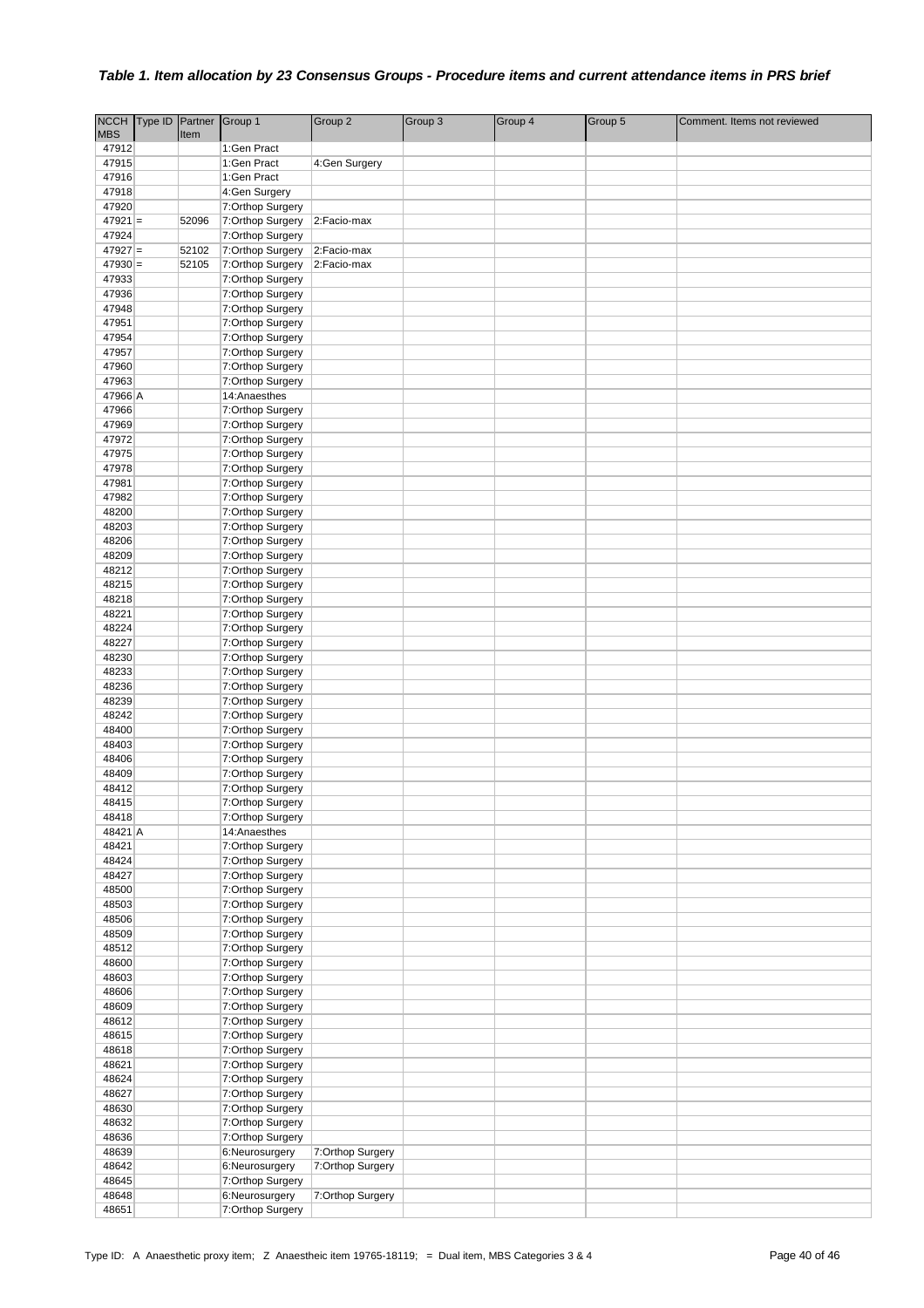|                | NCCH Type ID | Partner | Group 1                              | Group 2          | Group 3 | Group 4 | Group 5 | Comment. Items not reviewed |
|----------------|--------------|---------|--------------------------------------|------------------|---------|---------|---------|-----------------------------|
| <b>MBS</b>     |              | Item    |                                      |                  |         |         |         |                             |
| 48654          |              |         | 6:Neurosurgery                       |                  |         |         |         |                             |
| 48657          |              |         | 6:Neurosurgery                       |                  |         |         |         |                             |
| 48660          |              |         | 6:Neurosurgery                       | 7:Orthop Surgery |         |         |         |                             |
| 48663          |              |         | 6:Neurosurgery                       |                  |         |         |         |                             |
| 48666          |              |         |                                      |                  |         |         |         | Not reviewed                |
| 48669          |              |         | 6:Neurosurgery                       | 7:Orthop Surgery |         |         |         |                             |
| 48672          |              |         | 6:Neurosurgery                       |                  |         |         |         |                             |
| 48675          |              |         | 6:Neurosurgery                       |                  |         |         |         |                             |
| 48678          |              |         | 6:Neurosurgery                       | 7:Orthop Surgery |         |         |         |                             |
| 48681          |              |         | 6:Neurosurgery                       |                  |         |         |         |                             |
| 48684          |              |         | 6:Neurosurgery                       | 7:Orthop Surgery |         |         |         |                             |
| 48687          |              |         | 6:Neurosurgery                       | 7:Orthop Surgery |         |         |         |                             |
| 48690          |              |         | 6:Neurosurgery                       | 7:Orthop Surgery |         |         |         |                             |
| 48900          |              |         | 7:Orthop Surgery                     |                  |         |         |         |                             |
| 48903          |              |         | 7:Orthop Surgery                     |                  |         |         |         |                             |
| 48906          |              |         | 7:Orthop Surgery                     |                  |         |         |         |                             |
| 48909 A        |              |         | 14:Anaesthes                         |                  |         |         |         |                             |
| 48909          |              |         | 7:Orthop Surgery                     |                  |         |         |         |                             |
| 48912          |              |         | 7:Orthop Surgery                     |                  |         |         |         |                             |
| 48915          |              |         | 7:Orthop Surgery                     |                  |         |         |         |                             |
| 48918          |              |         | 7:Orthop Surgery                     |                  |         |         |         |                             |
| 48921          |              |         | 7:Orthop Surgery                     |                  |         |         |         |                             |
| 48924          |              |         | 7:Orthop Surgery                     |                  |         |         |         |                             |
| 48927          |              |         | 7:Orthop Surgery                     |                  |         |         |         |                             |
| 48930          |              |         | 7:Orthop Surgery                     |                  |         |         |         |                             |
| 48933          |              |         | 7:Orthop Surgery                     |                  |         |         |         |                             |
| 48936<br>48939 |              |         | 7:Orthop Surgery                     |                  |         |         |         |                             |
| 48942          |              |         | 7:Orthop Surgery                     |                  |         |         |         |                             |
| 48945          |              |         | 7:Orthop Surgery<br>7:Orthop Surgery |                  |         |         |         |                             |
| 48948          |              |         | 7:Orthop Surgery                     |                  |         |         |         |                             |
| 48951          |              |         | 7:Orthop Surgery                     |                  |         |         |         |                             |
| 48954          |              |         | 7:Orthop Surgery                     |                  |         |         |         |                             |
| 48957          |              |         | 7:Orthop Surgery                     |                  |         |         |         |                             |
| 48960          |              |         | 7:Orthop Surgery                     |                  |         |         |         |                             |
| 49100          |              |         | 7:Orthop Surgery                     |                  |         |         |         |                             |
| 49103          |              |         | 7:Orthop Surgery                     |                  |         |         |         |                             |
| 49106          |              |         | 7:Orthop Surgery                     |                  |         |         |         |                             |
| 49109          |              |         | 7:Orthop Surgery                     |                  |         |         |         |                             |
| 49112          |              |         | 7:Orthop Surgery                     |                  |         |         |         |                             |
| 49115          |              |         | 7:Orthop Surgery                     |                  |         |         |         |                             |
| 49118          |              |         | 7:Orthop Surgery                     |                  |         |         |         |                             |
| 49121          |              |         | 7:Orthop Surgery                     |                  |         |         |         |                             |
| 49200          |              |         | 7:Orthop Surgery                     |                  |         |         |         |                             |
| 49203          |              |         | 7:Orthop Surgery                     |                  |         |         |         |                             |
| 49206          |              |         | 7:Orthop Surgery                     |                  |         |         |         |                             |
| 49209          |              |         | 7:Orthop Surgery                     |                  |         |         |         |                             |
| 49212          |              |         | 7:Orthop Surgery                     |                  |         |         |         |                             |
| 49215          |              |         | 7:Orthop Surgery                     |                  |         |         |         |                             |
| 49218          |              |         | 7:Orthop Surgery                     |                  |         |         |         |                             |
| 49221          |              |         | 7:Orthop Surgery                     |                  |         |         |         |                             |
| 49224          |              |         | 7:Orthop Surgery                     |                  |         |         |         |                             |
| 49227          |              |         | 7:Orthop Surgery                     |                  |         |         |         |                             |
| 49300          |              |         | 7:Orthop Surgery                     |                  |         |         |         |                             |
| 49303          |              |         | 7:Orthop Surgery                     |                  |         |         |         |                             |
| 49306          |              |         | 7:Orthop Surgery                     |                  |         |         |         |                             |
| 49309          |              |         | 7:Orthop Surgery                     |                  |         |         |         |                             |
| 49312          |              |         | 7:Orthop Surgery                     |                  |         |         |         |                             |
| 49315          |              |         | 7:Orthop Surgery                     |                  |         |         |         |                             |
| 49318 A        |              |         | 14:Anaesthes                         |                  |         |         |         |                             |
| 49318          |              |         | 7:Orthop Surgery                     |                  |         |         |         |                             |
| 49319          |              |         | 7:Orthop Surgery                     |                  |         |         |         |                             |
| 49321          |              |         | 7:Orthop Surgery                     |                  |         |         |         |                             |
| 49324          |              |         | 7:Orthop Surgery                     |                  |         |         |         |                             |
| 49327          |              |         | 7:Orthop Surgery                     |                  |         |         |         |                             |
| 49330          |              |         | 7:Orthop Surgery                     |                  |         |         |         |                             |
| 49333          |              |         | 7:Orthop Surgery                     |                  |         |         |         |                             |
| 49336          |              |         | 7:Orthop Surgery                     |                  |         |         |         |                             |
| 49339          |              |         | 7:Orthop Surgery                     |                  |         |         |         |                             |
| 49342          |              |         | 7:Orthop Surgery                     |                  |         |         |         |                             |
| 49345          |              |         | 7:Orthop Surgery                     |                  |         |         |         |                             |
| 49346          |              |         | 7:Orthop Surgery                     |                  |         |         |         |                             |
| 49348          |              |         | 7:Orthop Surgery                     |                  |         |         |         |                             |
| 49351          |              |         | 7:Orthop Surgery                     |                  |         |         |         |                             |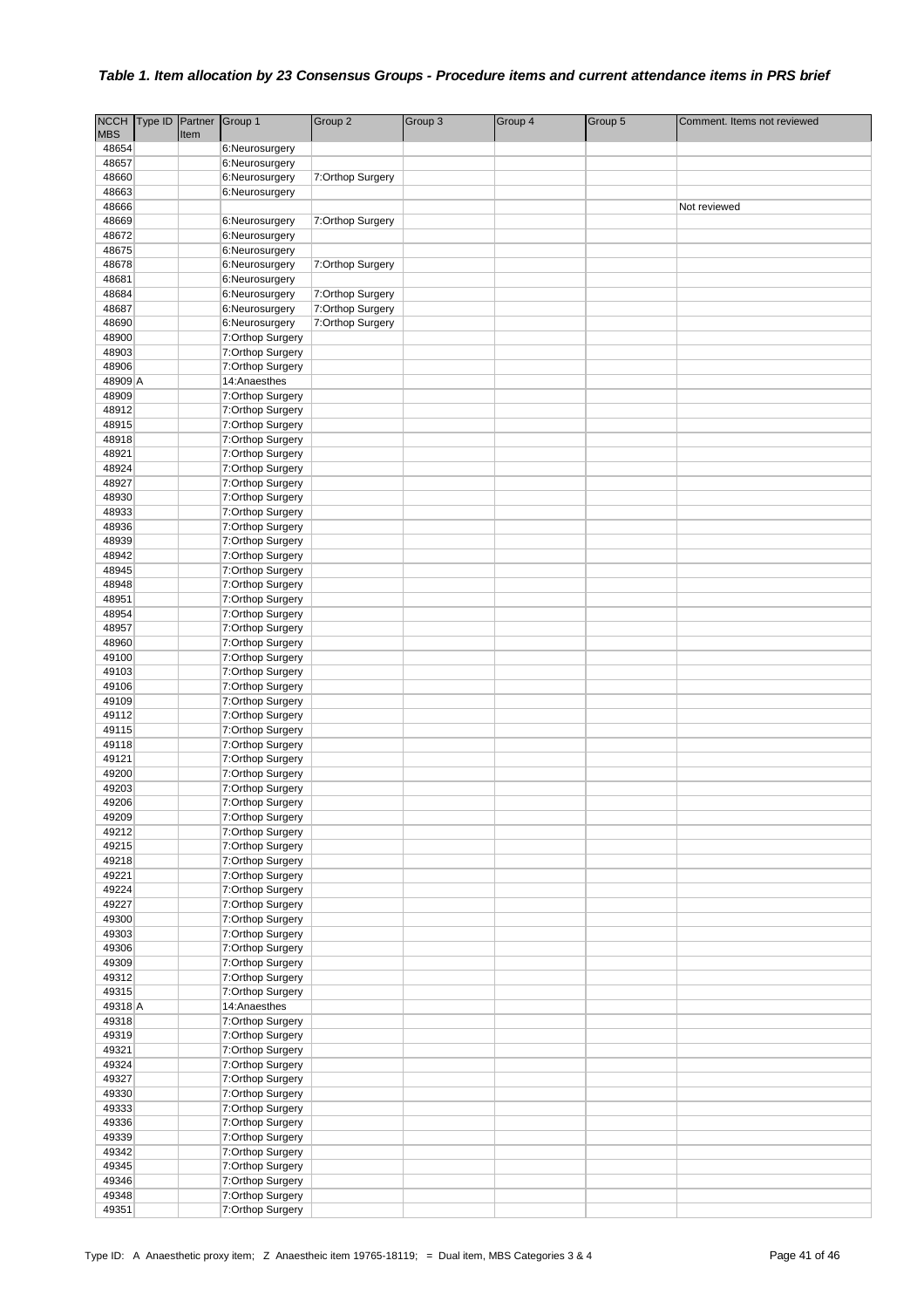|                  | NCCH Type ID Partner Group 1 |      |                                      | Group <sub>2</sub>         | Group 3 | Group 4 | Group 5 | Comment. Items not reviewed |
|------------------|------------------------------|------|--------------------------------------|----------------------------|---------|---------|---------|-----------------------------|
| <b>MBS</b>       |                              | Item |                                      |                            |         |         |         |                             |
| 49354            |                              |      | 7:Orthop Surgery                     |                            |         |         |         |                             |
| 49357            |                              |      | 7:Orthop Surgery                     |                            |         |         |         |                             |
| 49360            |                              |      | 7:Orthop Surgery                     |                            |         |         |         |                             |
| 49363<br>49366   |                              |      | 7:Orthop Surgery                     |                            |         |         |         |                             |
| 49500            |                              |      | 7:Orthop Surgery<br>7:Orthop Surgery |                            |         |         |         |                             |
| 49503            |                              |      | 7:Orthop Surgery                     |                            |         |         |         |                             |
| 49506            |                              |      | 7:Orthop Surgery                     |                            |         |         |         |                             |
| 49509            |                              |      | 7:Orthop Surgery                     |                            |         |         |         |                             |
| 49512            |                              |      | 7:Orthop Surgery                     |                            |         |         |         |                             |
| 49515            |                              |      | 7:Orthop Surgery                     |                            |         |         |         |                             |
| 49517            |                              |      | 7:Orthop Surgery                     |                            |         |         |         |                             |
| 49518 A          |                              |      | 14:Anaesthes                         |                            |         |         |         |                             |
| 49518            |                              |      | 7:Orthop Surgery                     |                            |         |         |         |                             |
| 49519            |                              |      | 7:Orthop Surgery                     |                            |         |         |         |                             |
| 49521            |                              |      | 7:Orthop Surgery                     |                            |         |         |         |                             |
| 49524            |                              |      | 7:Orthop Surgery                     |                            |         |         |         |                             |
| 49527            |                              |      | 7:Orthop Surgery                     |                            |         |         |         |                             |
| 49530<br>49533   |                              |      | 7:Orthop Surgery<br>7:Orthop Surgery |                            |         |         |         |                             |
| 49534            |                              |      | 7:Orthop Surgery                     |                            |         |         |         |                             |
| 49536            |                              |      | 7:Orthop Surgery                     |                            |         |         |         |                             |
| 49539            |                              |      | 7:Orthop Surgery                     |                            |         |         |         |                             |
| 49542 A          |                              |      | 14:Anaesthes                         |                            |         |         |         |                             |
| 49542            |                              |      | 7:Orthop Surgery                     |                            |         |         |         |                             |
| 49545            |                              |      | 7:Orthop Surgery                     |                            |         |         |         |                             |
| 49548            |                              |      | 7:Orthop Surgery                     |                            |         |         |         |                             |
| 49551            |                              |      | 7:Orthop Surgery                     |                            |         |         |         |                             |
| 49554            |                              |      | 7:Orthop Surgery                     |                            |         |         |         |                             |
| 49557 A          |                              |      | 14:Anaesthes                         |                            |         |         |         |                             |
| 49557            |                              |      | 7:Orthop Surgery                     |                            |         |         |         |                             |
| 49558            |                              |      | 7:Orthop Surgery                     |                            |         |         |         |                             |
| 49559<br>49560 A |                              |      | 7:Orthop Surgery                     |                            |         |         |         |                             |
| 49560            |                              |      | 14:Anaesthes<br>7:Orthop Surgery     | 1:Gen Pract<br>1:Gen Pract |         |         |         |                             |
| 49561 A          |                              |      | 14:Anaesthes                         |                            |         |         |         |                             |
| 49561            |                              |      | 7:Orthop Surgery                     |                            |         |         |         |                             |
| 49562 A          |                              |      | 14:Anaesthes                         |                            |         |         |         |                             |
| 49562            |                              |      | 7:Orthop Surgery                     |                            |         |         |         |                             |
| 49563            |                              |      | 7:Orthop Surgery                     |                            |         |         |         |                             |
| 49566            |                              |      | 7:Orthop Surgery                     |                            |         |         |         |                             |
| 49569            |                              |      | 7:Orthop Surgery                     |                            |         |         |         |                             |
| 49700            |                              |      | 7:Orthop Surgery                     |                            |         |         |         |                             |
| 49703            |                              |      | 7:Orthop Surgery                     |                            |         |         |         |                             |
| 49706            |                              |      | 7:Orthop Surgery                     |                            |         |         |         |                             |
| 49709            |                              |      | 7:Orthop Surgery                     |                            |         |         |         |                             |
| 49712<br>49715   |                              |      | 7:Orthop Surgery<br>7:Orthop Surgery |                            |         |         |         |                             |
| 49718            |                              |      | 7:Orthop Surgery                     |                            |         |         |         |                             |
| 49721            |                              |      | 7:Orthop Surgery                     |                            |         |         |         |                             |
| 49724            |                              |      | 7:Orthop Surgery                     |                            |         |         |         |                             |
| 49727            |                              |      | 7:Orthop Surgery                     |                            |         |         |         |                             |
| 49800            |                              |      | 7:Orthop Surgery                     |                            |         |         |         |                             |
| 49803            |                              |      | 7:Orthop Surgery                     |                            |         |         |         |                             |
| 49806 A          |                              |      | 14:Anaesthes                         |                            |         |         |         |                             |
| 49806            |                              |      | 7:Orthop Surgery                     |                            |         |         |         |                             |
| 49809            |                              |      | 7:Orthop Surgery                     |                            |         |         |         |                             |
| 49812            |                              |      | 7:Orthop Surgery                     |                            |         |         |         |                             |
| 49815            |                              |      | 7:Orthop Surgery                     |                            |         |         |         |                             |
| 49818<br>49821   |                              |      | 7:Orthop Surgery<br>7:Orthop Surgery |                            |         |         |         |                             |
| 49824            |                              |      | 7:Orthop Surgery                     |                            |         |         |         |                             |
| 49827            |                              |      | 7:Orthop Surgery                     |                            |         |         |         |                             |
| 49830            |                              |      | 7:Orthop Surgery                     |                            |         |         |         |                             |
| 49833            |                              |      | 7:Orthop Surgery                     |                            |         |         |         |                             |
| 49836            |                              |      | 7:Orthop Surgery                     |                            |         |         |         |                             |
| 49839            |                              |      | 7:Orthop Surgery                     |                            |         |         |         |                             |
| 49842            |                              |      | 7:Orthop Surgery                     |                            |         |         |         |                             |
| 49845            |                              |      | 7:Orthop Surgery                     |                            |         |         |         |                             |
| 49848            |                              |      | 7:Orthop Surgery                     |                            |         |         |         |                             |
| 49851            |                              |      | 7:Orthop Surgery                     |                            |         |         |         |                             |
| 49854            |                              |      | 7:Orthop Surgery                     |                            |         |         |         |                             |
| 49857<br>49860   |                              |      | 7:Orthop Surgery                     |                            |         |         |         |                             |
|                  |                              |      | 7:Orthop Surgery                     |                            |         |         |         |                             |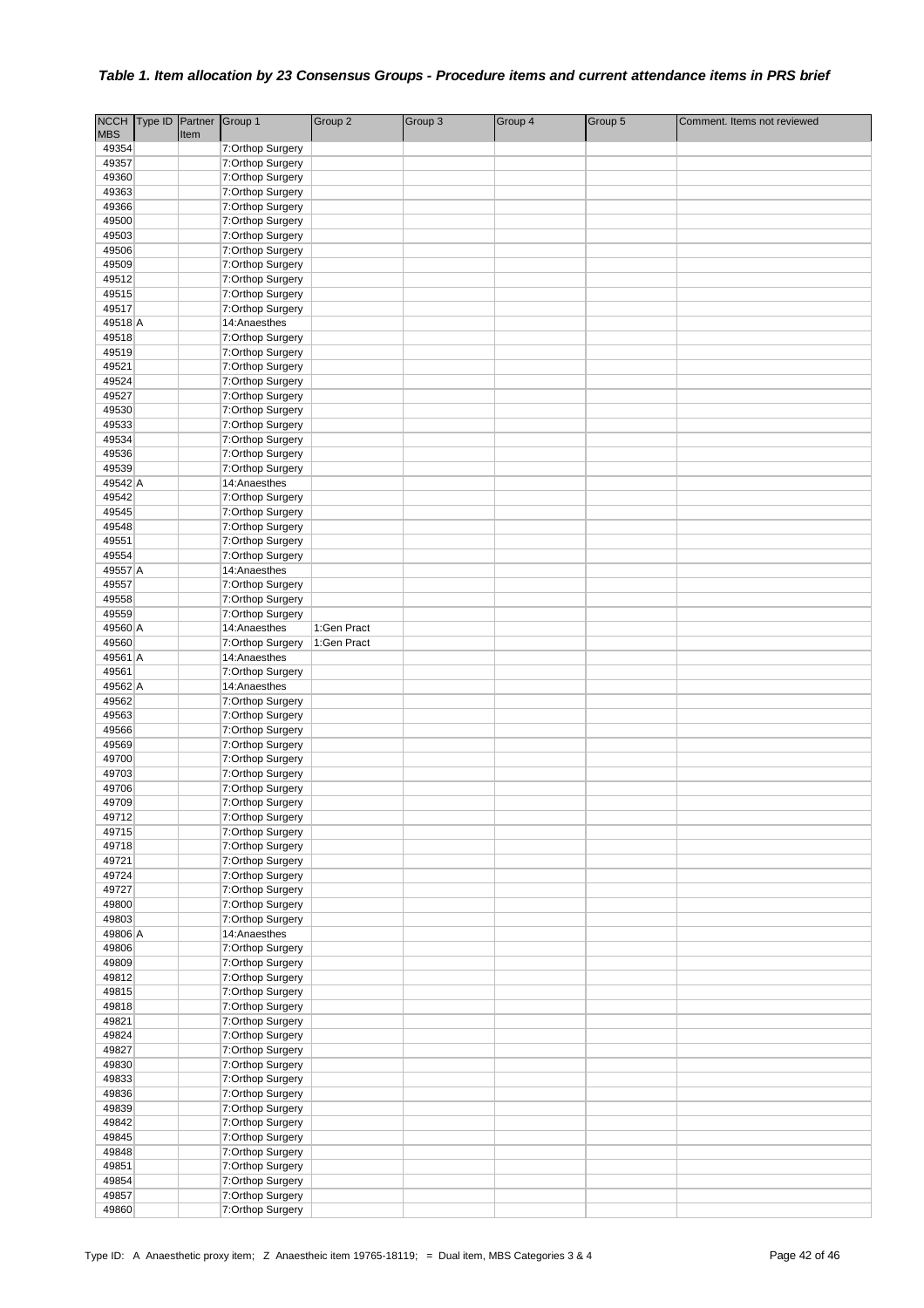|                | NCCH Type ID | Partner | Group 1                              | Group 2            | Group 3 | Group 4 | Group 5 | Comment. Items not reviewed |
|----------------|--------------|---------|--------------------------------------|--------------------|---------|---------|---------|-----------------------------|
| <b>MBS</b>     |              | Item    |                                      |                    |         |         |         |                             |
| 49863          |              |         | 7:Orthop Surgery                     |                    |         |         |         |                             |
| 49866          |              |         | 7:Orthop Surgery                     |                    |         |         |         |                             |
| 49878          |              |         | 7:Orthop Surgery                     |                    |         |         |         |                             |
| 50100<br>50102 |              |         | 7:Orthop Surgery<br>7:Orthop Surgery |                    |         |         |         |                             |
| 50103          |              |         | 7:Orthop Surgery                     |                    |         |         |         |                             |
| 50104          |              |         | 7:Orthop Surgery                     |                    |         |         |         |                             |
| 50106          |              |         | 7:Orthop Surgery                     | 9: Plastic Surgery |         |         |         |                             |
| 50109          |              |         | 7:Orthop Surgery                     |                    |         |         |         |                             |
| 50112          |              |         | 7:Orthop Surgery                     |                    |         |         |         |                             |
| 50115          |              |         | 7:Orthop Surgery                     | 17:Gen Medicine    |         |         |         |                             |
| 50118          |              |         | 7:Orthop Surgery                     |                    |         |         |         |                             |
| 50121          |              |         | 7:Orthop Surgery                     |                    |         |         |         |                             |
| 50124          |              |         | 1:Gen Pract                          | 17:Gen Medicine    |         |         |         |                             |
| 50125          |              |         | 17:Gen Medicine                      |                    |         |         |         |                             |
| 50127          |              |         | 7:Orthop Surgery                     |                    |         |         |         |                             |
| 50130<br>50200 |              |         | 7:Orthop Surgery                     |                    |         |         |         |                             |
| 50203          |              |         | 7:Orthop Surgery<br>7:Orthop Surgery |                    |         |         |         |                             |
| 50206          |              |         | 7:Orthop Surgery                     |                    |         |         |         |                             |
| 50209          |              |         | 7:Orthop Surgery                     |                    |         |         |         |                             |
| 50212          |              |         | 7:Orthop Surgery                     |                    |         |         |         |                             |
| 50215          |              |         | 7:Orthop Surgery                     |                    |         |         |         |                             |
| 50218          |              |         | 7:Orthop Surgery                     |                    |         |         |         |                             |
| 50221          |              |         | 6:Neurosurgery                       | 7:Orthop Surgery   |         |         |         |                             |
| 50224          |              |         | 6:Neurosurgery                       | 7:Orthop Surgery   |         |         |         |                             |
| 50227          |              |         | 6:Neurosurgery                       | 7:Orthop Surgery   |         |         |         |                             |
| 50230          |              |         | 7:Orthop Surgery                     |                    |         |         |         |                             |
| 50233          |              |         | 7:Orthop Surgery                     |                    |         |         |         |                             |
| 50236<br>50239 |              |         | 7:Orthop Surgery                     |                    |         |         |         |                             |
| 50300          |              |         | 7:Orthop Surgery<br>7:Orthop Surgery |                    |         |         |         |                             |
| 50303 A        |              |         | 14:Anaesthes                         |                    |         |         |         |                             |
| 50303          |              |         | 7:Orthop Surgery                     |                    |         |         |         |                             |
| 50306          |              |         | 7:Orthop Surgery                     |                    |         |         |         |                             |
| 50309          |              |         | 7:Orthop Surgery                     |                    |         |         |         |                             |
| 50312          |              |         | 7:Orthop Surgery                     |                    |         |         |         |                             |
| 50315          |              |         | 7:Orthop Surgery                     |                    |         |         |         |                             |
| 50318          |              |         | 7:Orthop Surgery                     |                    |         |         |         |                             |
| 50321          |              |         | 7:Orthop Surgery                     |                    |         |         |         |                             |
| 50324          |              |         | 7:Orthop Surgery                     |                    |         |         |         |                             |
| 50327 A        |              |         | 14:Anaesthes                         |                    |         |         |         |                             |
| 50327<br>50330 |              |         | 7:Orthop Surgery<br>7:Orthop Surgery |                    |         |         |         |                             |
| 50333          |              |         | 7:Orthop Surgery                     |                    |         |         |         |                             |
| 50336          |              |         | 7:Orthop Surgery                     |                    |         |         |         |                             |
| 50339          |              |         | 7:Orthop Surgery                     |                    |         |         |         |                             |
| 50342          |              |         | 7:Orthop Surgery                     |                    |         |         |         |                             |
| 50345          |              |         | 7:Orthop Surgery                     |                    |         |         |         |                             |
| 50348          |              |         | 7:Orthop Surgery                     |                    |         |         |         |                             |
| 50351          |              |         | 7:Orthop Surgery                     |                    |         |         |         |                             |
| 50354          |              |         | 7:Orthop Surgery                     |                    |         |         |         |                             |
| 50357          |              |         | 7:Orthop Surgery                     |                    |         |         |         |                             |
| 50360          |              |         | 7:Orthop Surgery                     |                    |         |         |         |                             |
| 50363<br>50366 |              |         | 7:Orthop Surgery<br>7:Orthop Surgery |                    |         |         |         |                             |
| 50369          |              |         | 7:Orthop Surgery                     |                    |         |         |         |                             |
| 50372          |              |         | 7:Orthop Surgery                     |                    |         |         |         |                             |
| 50375          |              |         | 7:Orthop Surgery                     |                    |         |         |         |                             |
| 50378          |              |         | 7:Orthop Surgery                     |                    |         |         |         |                             |
| 50381          |              |         | 7:Orthop Surgery                     |                    |         |         |         |                             |
| 50384          |              |         | 7:Orthop Surgery                     |                    |         |         |         |                             |
| 50387          |              |         | 7:Orthop Surgery                     |                    |         |         |         |                             |
| 50390          |              |         | 7:Orthop Surgery                     |                    |         |         |         |                             |
| 50393          |              |         | 7:Orthop Surgery                     |                    |         |         |         |                             |
| 50396          |              |         | 7:Orthop Surgery                     | 9: Plastic Surgery |         |         |         |                             |
| 50399          |              |         | 7:Orthop Surgery                     |                    |         |         |         |                             |
| 50402<br>50405 |              |         | 7:Orthop Surgery<br>7:Orthop Surgery |                    |         |         |         |                             |
| 50408          |              |         | 7:Orthop Surgery                     |                    |         |         |         |                             |
| 50411          |              |         | 7:Orthop Surgery                     |                    |         |         |         |                             |
| 50414          |              |         | 7:Orthop Surgery                     |                    |         |         |         |                             |
| 50417          |              |         | 7:Orthop Surgery                     |                    |         |         |         |                             |
| 50420          |              |         | 7:Orthop Surgery                     |                    |         |         |         |                             |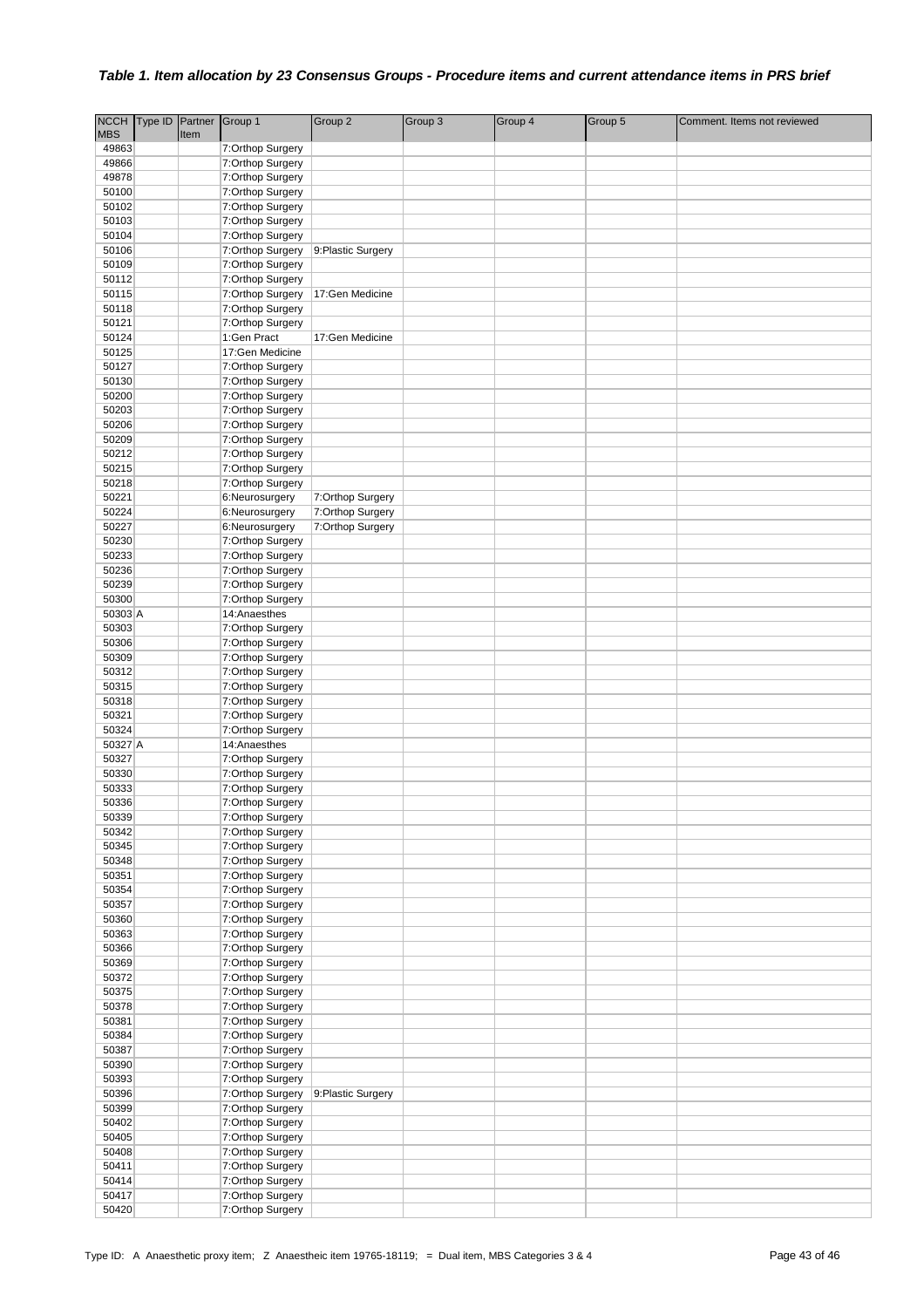|                        | NCCH Type ID Partner Group 1 |                |                            | Group 2     | Group 3 | Group 4 | Group 5 | Comment. Items not reviewed              |
|------------------------|------------------------------|----------------|----------------------------|-------------|---------|---------|---------|------------------------------------------|
| <b>MBS</b>             |                              | Item           |                            |             |         |         |         |                                          |
| 50423                  |                              |                | 7:Orthop Surgery           |             |         |         |         |                                          |
| 50426                  |                              |                | 7:Orthop Surgery           |             |         |         |         |                                          |
| 51300                  |                              |                | 1:Gen Pract                |             |         |         |         |                                          |
| 51303                  |                              |                | 1:Gen Pract                |             |         |         |         |                                          |
| 51306                  |                              |                | 1:Gen Pract                |             |         |         |         |                                          |
| 51309<br>51312         |                              |                |                            |             |         |         |         | <b>ASSIST Item</b><br><b>ASSIST Item</b> |
| 51315                  |                              |                | 12:Ophthalmo               |             |         |         |         |                                          |
| 51318                  |                              |                | 12:Ophthalmo               |             |         |         |         |                                          |
| 51700                  |                              |                |                            |             |         |         |         | Old attendance item - Excluded from      |
|                        |                              |                |                            |             |         |         |         | <b>PRS</b>                               |
| 51703                  |                              |                |                            |             |         |         |         | Old attendance item - Excluded from      |
|                        |                              |                |                            |             |         |         |         | PRS                                      |
| 51800                  |                              |                |                            |             |         |         |         | <b>ASSIST Item</b>                       |
| 51803                  |                              |                |                            |             |         |         |         | <b>ASSIST Item</b>                       |
| $52000 =$              |                              | 30032          |                            |             |         |         |         |                                          |
| 52001                  |                              |                |                            |             |         |         |         | Not reviewed                             |
| $52003 =$              |                              | 30035          |                            |             |         |         |         |                                          |
| $52006 =$              |                              | 30045          |                            |             |         |         |         |                                          |
| $52009 =$              |                              | 30049          |                            |             |         |         |         |                                          |
| 52012<br>$52015 =$     |                              |                | 2:Facio-max                |             |         |         |         |                                          |
| $52018 =$              |                              | 30064<br>30068 |                            |             |         |         |         |                                          |
| 52021                  |                              |                | 2:Facio-max                |             |         |         |         |                                          |
| $52024 =$              |                              | 30071          |                            |             |         |         |         |                                          |
| $52027 =$              |                              | 30075          |                            |             |         |         |         |                                          |
| $52030 =$              |                              | 30099          |                            |             |         |         |         |                                          |
| $52033 =$              |                              | 30103          |                            |             |         |         |         |                                          |
| 52034                  |                              |                | 2:Facio-max                |             |         |         |         |                                          |
| 52036 A                |                              |                | 14:Anaesthes               |             |         |         |         |                                          |
| 52036                  |                              |                | 2:Facio-max                |             |         |         |         |                                          |
| 52039                  |                              |                | 2:Facio-max                |             |         |         |         |                                          |
| 52042                  |                              |                | 2:Facio-max                |             |         |         |         |                                          |
| 52045 A                |                              |                | 14:Anaesthes               |             |         |         |         |                                          |
| 52045                  |                              |                | 2:Facio-max                |             |         |         |         |                                          |
| 52048 A                |                              |                | 14:Anaesthes               |             |         |         |         |                                          |
| 52048                  |                              |                | 2:Facio-max                |             |         |         |         |                                          |
| 52051                  |                              |                | 2:Facio-max                |             |         |         |         |                                          |
| 52054                  |                              |                | 2:Facio-max                |             |         |         |         |                                          |
| $52055 =$              |                              | 30219          |                            |             |         |         |         |                                          |
| $52057 =$              |                              | 30223          |                            |             |         |         |         |                                          |
| $52060 =$              |                              | 30226          |                            |             |         |         |         |                                          |
| $52063 =$              |                              | 30241          |                            |             |         |         |         |                                          |
| $52066 =$              |                              | 30256          |                            |             |         |         |         |                                          |
| $52069 =$              |                              | 30259          |                            |             |         |         |         |                                          |
| $52072 =$              |                              | 30262          |                            |             |         |         |         |                                          |
| $52075 =$<br>$52078 =$ |                              | 30266<br>30272 |                            |             |         |         |         |                                          |
| 52081                  |                              |                | 2:Facio-max                |             |         |         |         |                                          |
| $52084 =$              |                              | 30281          |                            |             |         |         |         |                                          |
| 52084 A                |                              |                | 14:Anaesthes               | 1:Gen Pract |         |         |         |                                          |
| $52087 =$              |                              | 30283          |                            |             |         |         |         |                                          |
| $52090 =$              |                              | 43512          |                            |             |         |         |         |                                          |
| 52092                  |                              |                | 2:Facio-max                |             |         |         |         |                                          |
| $52096 =$              |                              | 47921          |                            |             |         |         |         |                                          |
| 52099                  |                              |                | 2:Facio-max                |             |         |         |         |                                          |
| $52102 =$              |                              | 47927          |                            |             |         |         |         |                                          |
| $52105 =$              |                              | 47930          |                            |             |         |         |         |                                          |
| 52106                  |                              |                | 2:Facio-max                |             |         |         |         |                                          |
| $52108 =$              |                              | 45665          |                            |             |         |         |         |                                          |
| $52111 =$              |                              | 45668          |                            |             |         |         |         |                                          |
| $52114 =$              |                              | 45605          |                            |             |         |         |         |                                          |
| $52117 =$              |                              | 45602          |                            |             |         |         |         |                                          |
| 52120                  |                              |                | 2:Facio-max                |             |         |         |         |                                          |
| $52122 =$              |                              | 45608          |                            |             |         |         |         |                                          |
| $52123 =$              |                              | 45599          |                            |             |         |         |         |                                          |
| $52126 =$              |                              | 45596          |                            |             |         |         |         |                                          |
| $52129 =$              |                              | 45597          |                            |             |         |         |         |                                          |
| 52132                  |                              |                | 2:Facio-max                |             |         |         |         |                                          |
| 52135                  |                              |                | 2:Facio-max                |             |         |         |         |                                          |
| 52138<br>52141         |                              |                | 2:Facio-max                |             |         |         |         |                                          |
| 52144                  |                              |                | 2:Facio-max<br>2:Facio-max |             |         |         |         |                                          |
| $52147 =$              |                              | 41910          |                            |             |         |         |         |                                          |
|                        |                              |                |                            |             |         |         |         |                                          |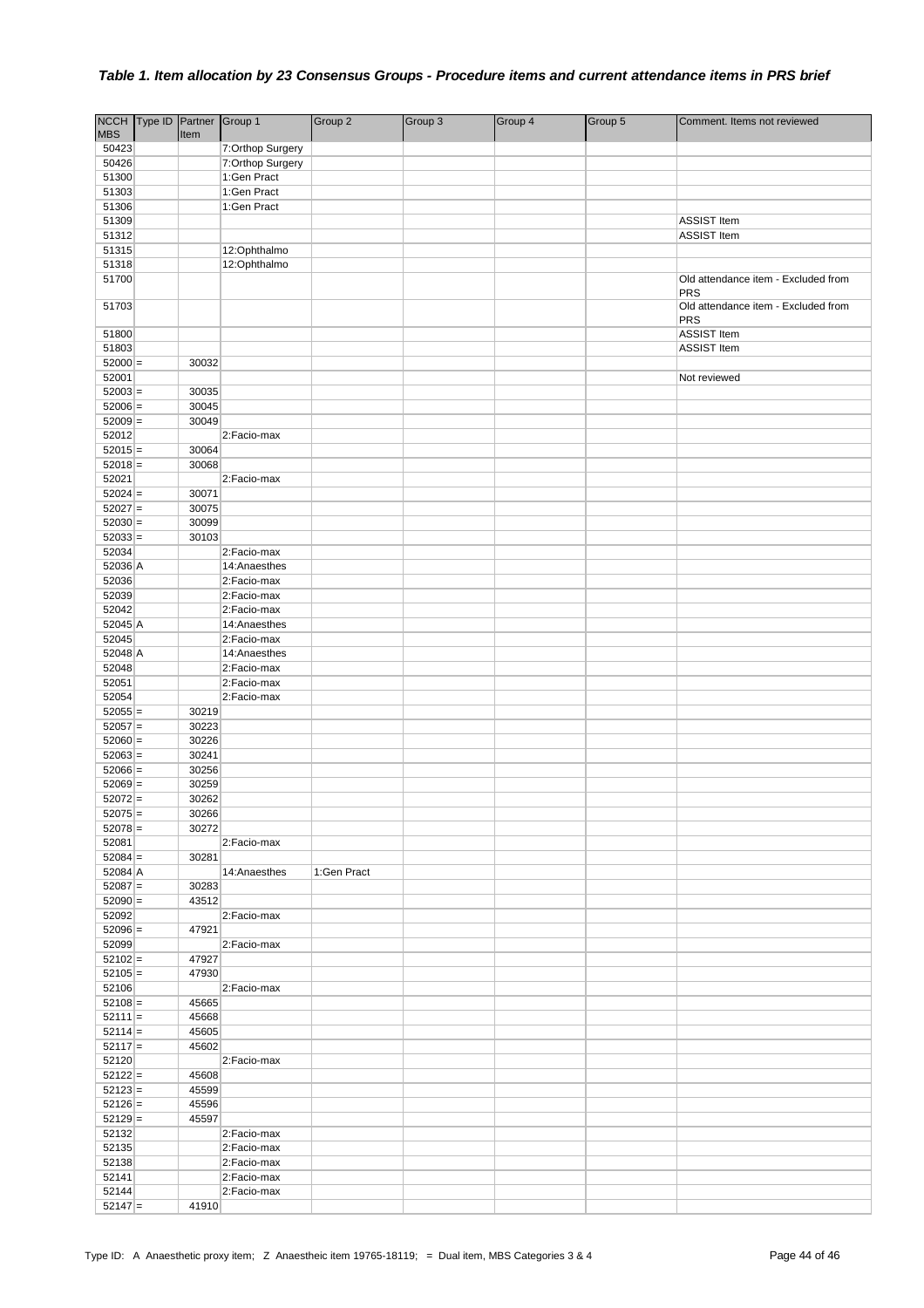|                        | NCCH Type ID Partner Group 1 |                |                             | Group 2 | Group 3 | Group 4 | Group 5 | Comment. Items not reviewed |
|------------------------|------------------------------|----------------|-----------------------------|---------|---------|---------|---------|-----------------------------|
| <b>MBS</b>             |                              | Item           |                             |         |         |         |         |                             |
| 52148                  |                              |                | 2:Facio-max                 |         |         |         |         |                             |
| 52300 A<br>52300       |                              |                | 14:Anaesthes<br>2:Facio-max |         |         |         |         |                             |
| 52303                  |                              |                | 2:Facio-max                 |         |         |         |         |                             |
| 52306                  |                              |                | 2:Facio-max                 |         |         |         |         |                             |
| 52309                  |                              |                | 2:Facio-max                 |         |         |         |         |                             |
| 52312                  |                              |                | 2:Facio-max                 |         |         |         |         |                             |
| 52315                  |                              |                | 2:Facio-max                 |         |         |         |         |                             |
| $52318 =$              |                              | 47726          |                             |         |         |         |         |                             |
| $52319 =$              |                              | 47729          |                             |         |         |         |         |                             |
| 52321<br>52324         |                              |                | 2:Facio-max<br>2:Facio-max  |         |         |         |         |                             |
| 52327                  |                              |                | 2:Facio-max                 |         |         |         |         |                             |
| $52330 =$              |                              | 45714          |                             |         |         |         |         |                             |
| $52333 =$              |                              | 45707          |                             |         |         |         |         |                             |
| $52336 =$              |                              | 45710          |                             |         |         |         |         |                             |
| 52337                  |                              |                | 2:Facio-max                 |         |         |         |         |                             |
| $52339 =$              |                              | 45713          |                             |         |         |         |         |                             |
| 52342                  |                              |                | 2:Facio-max                 |         |         |         |         |                             |
| 52345                  |                              |                | 2:Facio-max                 |         |         |         |         |                             |
| 52348<br>52351         |                              |                | 2:Facio-max<br>2:Facio-max  |         |         |         |         |                             |
| $52354 =$              |                              | 45731          |                             |         |         |         |         |                             |
| 52357                  |                              |                | 2:Facio-max                 |         |         |         |         |                             |
| 52360                  |                              |                | 2:Facio-max                 |         |         |         |         |                             |
| 52363                  |                              |                | 2:Facio-max                 |         |         |         |         |                             |
| 52366 A                |                              |                | 14:Anaesthes                |         |         |         |         |                             |
| 52366                  |                              |                | 2:Facio-max                 |         |         |         |         |                             |
| 52369 A                |                              |                | 14:Anaesthes                |         |         |         |         |                             |
| 52369                  |                              |                | 2:Facio-max                 |         |         |         |         |                             |
| 52372 A<br>52372       |                              |                | 14:Anaesthes<br>2:Facio-max |         |         |         |         |                             |
| $52375 =$              |                              | 45752          |                             |         |         |         |         |                             |
| 52375 A                |                              |                | 14:Anaesthes                |         |         |         |         |                             |
| $52378 =$              |                              | 45761          |                             |         |         |         |         |                             |
| 52379                  |                              |                | 2:Facio-max                 |         |         |         |         |                             |
| $52380 =$              |                              | 45753          |                             |         |         |         |         |                             |
| 52380 A                |                              |                | 14:Anaesthes                |         |         |         |         |                             |
| $52382 =$              |                              | 45754          |                             |         |         |         |         |                             |
| 52382 A<br>52420       |                              |                | 14:Anaesthes<br>2:Facio-max |         |         |         |         |                             |
| 52600 A                |                              |                | 14:Anaesthes                |         |         |         |         |                             |
| 52600                  |                              |                | 2:Facio-max                 |         |         |         |         |                             |
| 52603                  |                              |                | 2:Facio-max                 |         |         |         |         |                             |
| 52606                  |                              |                | 2:Facio-max                 |         |         |         |         |                             |
| 52609                  |                              |                | 2:Facio-max                 |         |         |         |         |                             |
| 52612                  |                              |                | 2:Facio-max                 |         |         |         |         |                             |
| 52615                  |                              |                | 2:Facio-max                 |         |         |         |         |                             |
| 52618                  |                              |                | 2:Facio-max                 |         |         |         |         |                             |
| 52621<br>52624         |                              |                | 2:Facio-max<br>2:Facio-max  |         |         |         |         |                             |
| 52626                  |                              |                | 2:Facio-max                 |         |         |         |         |                             |
| $52627 =$              |                              | 45794          |                             |         |         |         |         |                             |
| $52630 =$              |                              | 45797          |                             |         |         |         |         |                             |
| 52633                  |                              |                | 2:Facio-max                 |         |         |         |         |                             |
| 52636                  |                              |                | 2:Facio-max                 |         |         |         |         |                             |
| $52800 =$              |                              | 39330          |                             |         |         |         |         |                             |
| 52800 A                |                              |                | 14:Anaesthes                |         |         |         |         |                             |
| $52803 =$<br>$52806 =$ |                              | 39312<br>39324 |                             |         |         |         |         |                             |
| $52809 =$              |                              | 39327          |                             |         |         |         |         |                             |
| $52812 =$              |                              | 39306          |                             |         |         |         |         |                             |
| $52815 =$              |                              | 39309          |                             |         |         |         |         |                             |
| $52818 =$              |                              | 39321          |                             |         |         |         |         |                             |
| $52821 =$              |                              | 39315          |                             |         |         |         |         |                             |
| 52824                  |                              |                | 2:Facio-max                 |         |         |         |         |                             |
| $53000 =$              |                              | 41698          |                             |         |         |         |         |                             |
| $53003 =$              |                              | 41701          |                             |         |         |         |         |                             |
| $53006 =$<br>$53009 =$ |                              | 41710<br>41716 |                             |         |         |         |         |                             |
| $53012 =$              |                              | 41719          |                             |         |         |         |         |                             |
| $53015 =$              |                              | 41722          |                             |         |         |         |         |                             |
| $53015$ A              |                              |                | 14:Anaesthes                |         |         |         |         |                             |
| $53016 =$              |                              | 41671          |                             |         |         |         |         |                             |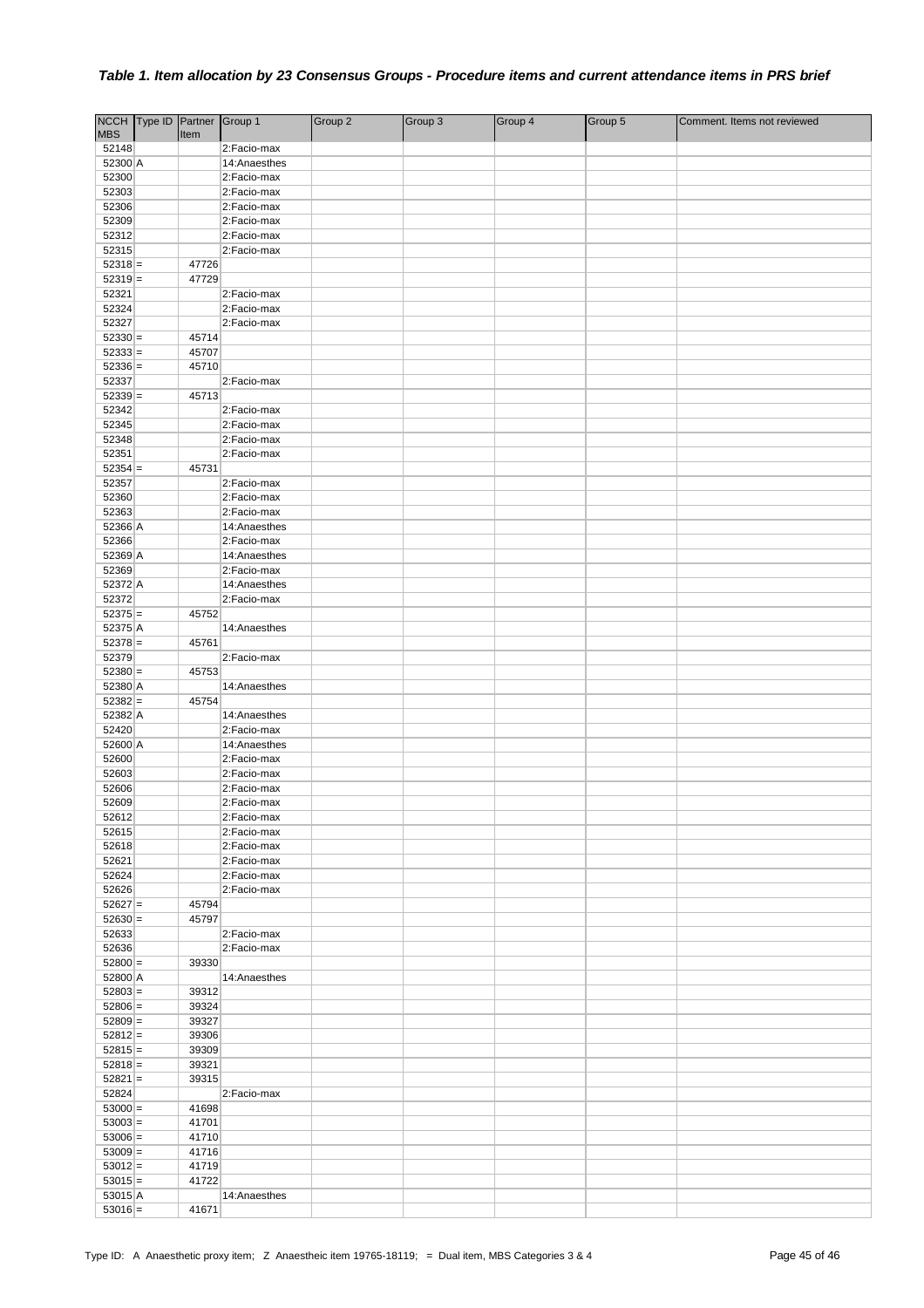| <b>MBS</b> | NCCH Type ID Partner Group 1 | Item  |                   | Group 2 | Group 3 | Group 4 | Group 5 | Comment. Items not reviewed |
|------------|------------------------------|-------|-------------------|---------|---------|---------|---------|-----------------------------|
| $53018 =$  |                              | 41689 |                   |         |         |         |         |                             |
| 53019      |                              |       | 2:Facio-max       |         |         |         |         |                             |
| $53200 =$  |                              | 47000 |                   |         |         |         |         |                             |
| 53203      |                              |       | 2:Facio-max       |         |         |         |         |                             |
| 53206      |                              |       | 2:Facio-max       |         |         |         |         |                             |
| $53209 =$  |                              | 45788 |                   |         |         |         |         |                             |
| 53212      |                              |       | 2:Facio-max       |         |         |         |         |                             |
| 53215      |                              |       | 2:Facio-max       |         |         |         |         |                             |
| 53218      |                              |       | 2:Facio-max       |         |         |         |         |                             |
| 53221      |                              |       | 2:Facio-max       |         |         |         |         |                             |
| 53224      |                              |       | 2:Facio-max       |         |         |         |         |                             |
| 53225 A    |                              |       | 14:Anaesthes      |         |         |         |         |                             |
| 53225      |                              |       | 9:Plastic Surgery |         |         |         |         |                             |
| 53227      |                              |       | 2:Facio-max       |         |         |         |         |                             |
| 53230      |                              |       | 2:Facio-max       |         |         |         |         |                             |
| 53233      |                              |       | 2:Facio-max       |         |         |         |         |                             |
| 53400      |                              |       | 1:Gen Pract       |         |         |         |         |                             |
| 53403      |                              |       | 2:Facio-max       |         |         |         |         |                             |
| $53406 =$  |                              | 47753 |                   |         |         |         |         |                             |
| $53409 =$  |                              | 47756 |                   |         |         |         |         |                             |
| 53410      |                              |       | 2:Facio-max       |         |         |         |         |                             |
| $53411 =$  |                              | 47762 |                   |         |         |         |         |                             |
| $53412 =$  |                              | 47765 |                   |         |         |         |         |                             |
| $53413 =$  |                              | 47768 |                   |         |         |         |         |                             |
| $53414 =$  |                              | 47771 |                   |         |         |         |         |                             |
| $53415 =$  |                              | 47774 |                   |         |         |         |         |                             |
| $53416 =$  |                              | 47777 |                   |         |         |         |         |                             |
| $53418 =$  |                              | 47780 |                   |         |         |         |         |                             |
| $53419 =$  |                              | 47783 |                   |         |         |         |         |                             |
| $53422 =$  |                              | 47786 |                   |         |         |         |         |                             |
| $53423 =$  |                              | 47789 |                   |         |         |         |         |                             |
| 53424      |                              |       | 2:Facio-max       |         |         |         |         |                             |
| 53425      |                              |       | 2:Facio-max       |         |         |         |         |                             |
| 53427      |                              |       | 2:Facio-max       |         |         |         |         |                             |
| 53429 A    |                              |       | 14:Anaesthes      |         |         |         |         |                             |
| 53429      |                              |       | 2:Facio-max       |         |         |         |         |                             |
| 53439      |                              |       | 2:Facio-max       |         |         |         |         |                             |
| $53453 =$  |                              | 45590 |                   |         |         |         |         |                             |
| $53455 =$  |                              | 45593 |                   |         |         |         |         |                             |
| $53458 =$  |                              | 47735 |                   |         |         |         |         |                             |
| $53459 =$  |                              | 47738 |                   |         |         |         |         |                             |
| $53460 =$  |                              | 47741 |                   |         |         |         |         |                             |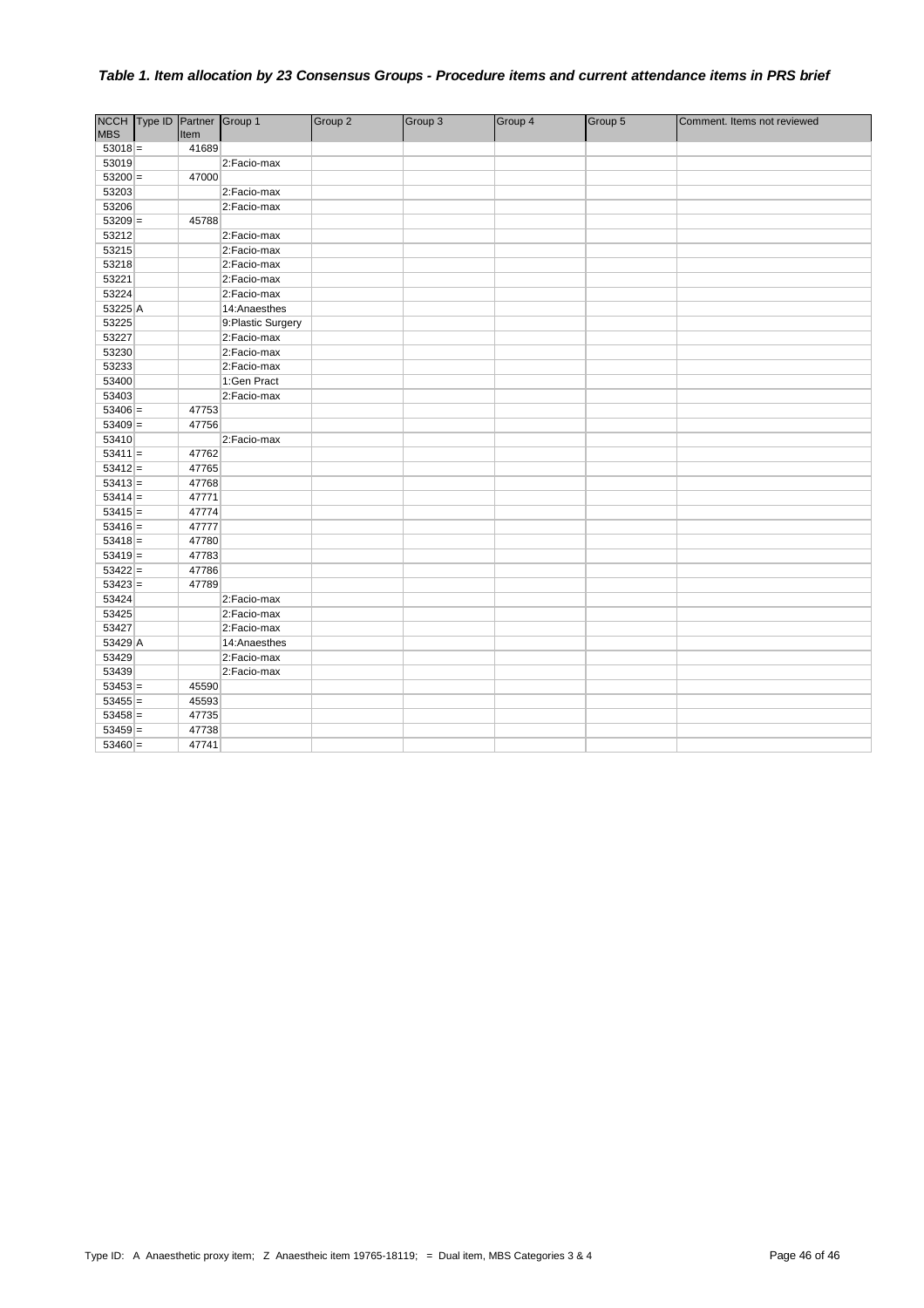|                | NCCH Type ID Partner Group 1 |      |                            | Group 2 | Group 3 | Group 4 | Group 5 | Group 6 | Group 7 | Group 8 | Group 9 | Group 10 | Group 11 | Group 12 | Group 13 | Group 14 | Group 15 | Group 16 | Group 17 | Group 18 | Group 19 | Group 20 | Group 21 |
|----------------|------------------------------|------|----------------------------|---------|---------|---------|---------|---------|---------|---------|---------|----------|----------|----------|----------|----------|----------|----------|----------|----------|----------|----------|----------|
| <b>MBS</b>     |                              | Item |                            |         |         |         |         |         |         |         |         |          |          |          |          |          |          |          |          |          |          |          |          |
| 90110          |                              |      | 1:Gen Pract                |         |         |         |         |         |         |         |         |          |          |          |          |          |          |          |          |          |          |          |          |
| 90120          |                              |      | 1:Gen Pract                |         |         |         |         |         |         |         |         |          |          |          |          |          |          |          |          |          |          |          |          |
| 90130          |                              |      | 1:Gen Pract                |         |         |         |         |         |         |         |         |          |          |          |          |          |          |          |          |          |          |          |          |
| 90140          |                              |      | 1:Gen Pract                |         |         |         |         |         |         |         |         |          |          |          |          |          |          |          |          |          |          |          |          |
| 90143          |                              |      | 1:Gen Pract                |         |         |         |         |         |         |         |         |          |          |          |          |          |          |          |          |          |          |          |          |
| 90151          |                              |      | 1:Gen Pract                |         |         |         |         |         |         |         |         |          |          |          |          |          |          |          |          |          |          |          |          |
| 90152          |                              |      | 1:Gen Pract                |         |         |         |         |         |         |         |         |          |          |          |          |          |          |          |          |          |          |          |          |
| 90161          |                              |      | 1:Gen Pract                |         |         |         |         |         |         |         |         |          |          |          |          |          |          |          |          |          |          |          |          |
| 90162          |                              |      | 1:Gen Pract                |         |         |         |         |         |         |         |         |          |          |          |          |          |          |          |          |          |          |          |          |
| 90171          |                              |      | 1:Gen Pract<br>1:Gen Pract |         |         |         |         |         |         |         |         |          |          |          |          |          |          |          |          |          |          |          |          |
| 90172          |                              |      | 1:Gen Pract                |         |         |         |         |         |         |         |         |          |          |          |          |          |          |          |          |          |          |          |          |
| 90181<br>90182 |                              |      | 1:Gen Pract                |         |         |         |         |         |         |         |         |          |          |          |          |          |          |          |          |          |          |          |          |
| 90210          |                              |      | 1:Gen Pract                |         |         |         |         |         |         |         |         |          |          |          |          |          |          |          |          |          |          |          |          |
| 90220          |                              |      | 1:Gen Pract                |         |         |         |         |         |         |         |         |          |          |          |          |          |          |          |          |          |          |          |          |
| 90230          |                              |      | 1:Gen Pract                |         |         |         |         |         |         |         |         |          |          |          |          |          |          |          |          |          |          |          |          |
| 90240          |                              |      | 1:Gen Pract                |         |         |         |         |         |         |         |         |          |          |          |          |          |          |          |          |          |          |          |          |
| 90243          |                              |      | 1:Gen Pract                |         |         |         |         |         |         |         |         |          |          |          |          |          |          |          |          |          |          |          |          |
| 90251          |                              |      | 1:Gen Pract                |         |         |         |         |         |         |         |         |          |          |          |          |          |          |          |          |          |          |          |          |
| 90252          |                              |      | 1:Gen Pract                |         |         |         |         |         |         |         |         |          |          |          |          |          |          |          |          |          |          |          |          |
| 90261          |                              |      | 1:Gen Pract                |         |         |         |         |         |         |         |         |          |          |          |          |          |          |          |          |          |          |          |          |
| 90262          |                              |      | 1:Gen Pract                |         |         |         |         |         |         |         |         |          |          |          |          |          |          |          |          |          |          |          |          |
| 90271          |                              |      | 1:Gen Pract                |         |         |         |         |         |         |         |         |          |          |          |          |          |          |          |          |          |          |          |          |
| 90272          |                              |      | 1:Gen Pract                |         |         |         |         |         |         |         |         |          |          |          |          |          |          |          |          |          |          |          |          |
| 90281          |                              |      | 1:Gen Pract                |         |         |         |         |         |         |         |         |          |          |          |          |          |          |          |          |          |          |          |          |
| 90282          |                              |      | 1:Gen Pract                |         |         |         |         |         |         |         |         |          |          |          |          |          |          |          |          |          |          |          |          |
| 90310          |                              |      | 1:Gen Pract                |         |         |         |         |         |         |         |         |          |          |          |          |          |          |          |          |          |          |          |          |
| 90320          |                              |      | 1:Gen Pract                |         |         |         |         |         |         |         |         |          |          |          |          |          |          |          |          |          |          |          |          |
| 90330          |                              |      | 1:Gen Pract                |         |         |         |         |         |         |         |         |          |          |          |          |          |          |          |          |          |          |          |          |
| 90340          |                              |      | 1:Gen Pract                |         |         |         |         |         |         |         |         |          |          |          |          |          |          |          |          |          |          |          |          |
| 90343          |                              |      | 1:Gen Pract                |         |         |         |         |         |         |         |         |          |          |          |          |          |          |          |          |          |          |          |          |
| 90351          |                              |      | 1:Gen Pract                |         |         |         |         |         |         |         |         |          |          |          |          |          |          |          |          |          |          |          |          |
| 90352          |                              |      | 1:Gen Pract                |         |         |         |         |         |         |         |         |          |          |          |          |          |          |          |          |          |          |          |          |
| 90361          |                              |      | 1:Gen Pract                |         |         |         |         |         |         |         |         |          |          |          |          |          |          |          |          |          |          |          |          |
| 90362          |                              |      | 1:Gen Pract                |         |         |         |         |         |         |         |         |          |          |          |          |          |          |          |          |          |          |          |          |
| 90371          |                              |      | 1:Gen Pract                |         |         |         |         |         |         |         |         |          |          |          |          |          |          |          |          |          |          |          |          |
| 90372          |                              |      | 1:Gen Pract                |         |         |         |         |         |         |         |         |          |          |          |          |          |          |          |          |          |          |          |          |
| 90381          |                              |      | 1:Gen Pract                |         |         |         |         |         |         |         |         |          |          |          |          |          |          |          |          |          |          |          |          |
| 90382          |                              |      | 1:Gen Pract                |         |         |         |         |         |         |         |         |          |          |          |          |          |          |          |          |          |          |          |          |
| 90410          |                              |      | 1:Gen Pract                |         |         |         |         |         |         |         |         |          |          |          |          |          |          |          |          |          |          |          |          |
| 90420          |                              |      | 1:Gen Pract                |         |         |         |         |         |         |         |         |          |          |          |          |          |          |          |          |          |          |          |          |
| 90430          |                              |      | 1:Gen Pract                |         |         |         |         |         |         |         |         |          |          |          |          |          |          |          |          |          |          |          |          |
| 90440          |                              |      | 1:Gen Pract                |         |         |         |         |         |         |         |         |          |          |          |          |          |          |          |          |          |          |          |          |
| 90443          |                              |      | 1:Gen Pract                |         |         |         |         |         |         |         |         |          |          |          |          |          |          |          |          |          |          |          |          |
| 90451          |                              |      | 1:Gen Pract<br>1:Gen Pract |         |         |         |         |         |         |         |         |          |          |          |          |          |          |          |          |          |          |          |          |
| 90452          |                              |      | 1:Gen Pract                |         |         |         |         |         |         |         |         |          |          |          |          |          |          |          |          |          |          |          |          |
| 90461<br>90462 |                              |      | 1:Gen Pract                |         |         |         |         |         |         |         |         |          |          |          |          |          |          |          |          |          |          |          |          |
| 90471          |                              |      | 1:Gen Pract                |         |         |         |         |         |         |         |         |          |          |          |          |          |          |          |          |          |          |          |          |
| 90472          |                              |      | 1:Gen Pract                |         |         |         |         |         |         |         |         |          |          |          |          |          |          |          |          |          |          |          |          |
| 90481          |                              |      | 1:Gen Pract                |         |         |         |         |         |         |         |         |          |          |          |          |          |          |          |          |          |          |          |          |
| 90482          |                              |      | 1:Gen Pract                |         |         |         |         |         |         |         |         |          |          |          |          |          |          |          |          |          |          |          |          |
| 90610          |                              |      | 1:Gen Pract                |         |         |         |         |         |         |         |         |          |          |          |          |          |          |          |          |          |          |          |          |
| 90620          |                              |      | 1:Gen Pract                |         |         |         |         |         |         |         |         |          |          |          |          |          |          |          |          |          |          |          |          |
| 90630          |                              |      | 1:Gen Pract                |         |         |         |         |         |         |         |         |          |          |          |          |          |          |          |          |          |          |          |          |
|                |                              |      |                            |         |         |         |         |         |         |         |         |          |          |          |          |          |          |          |          |          |          |          |          |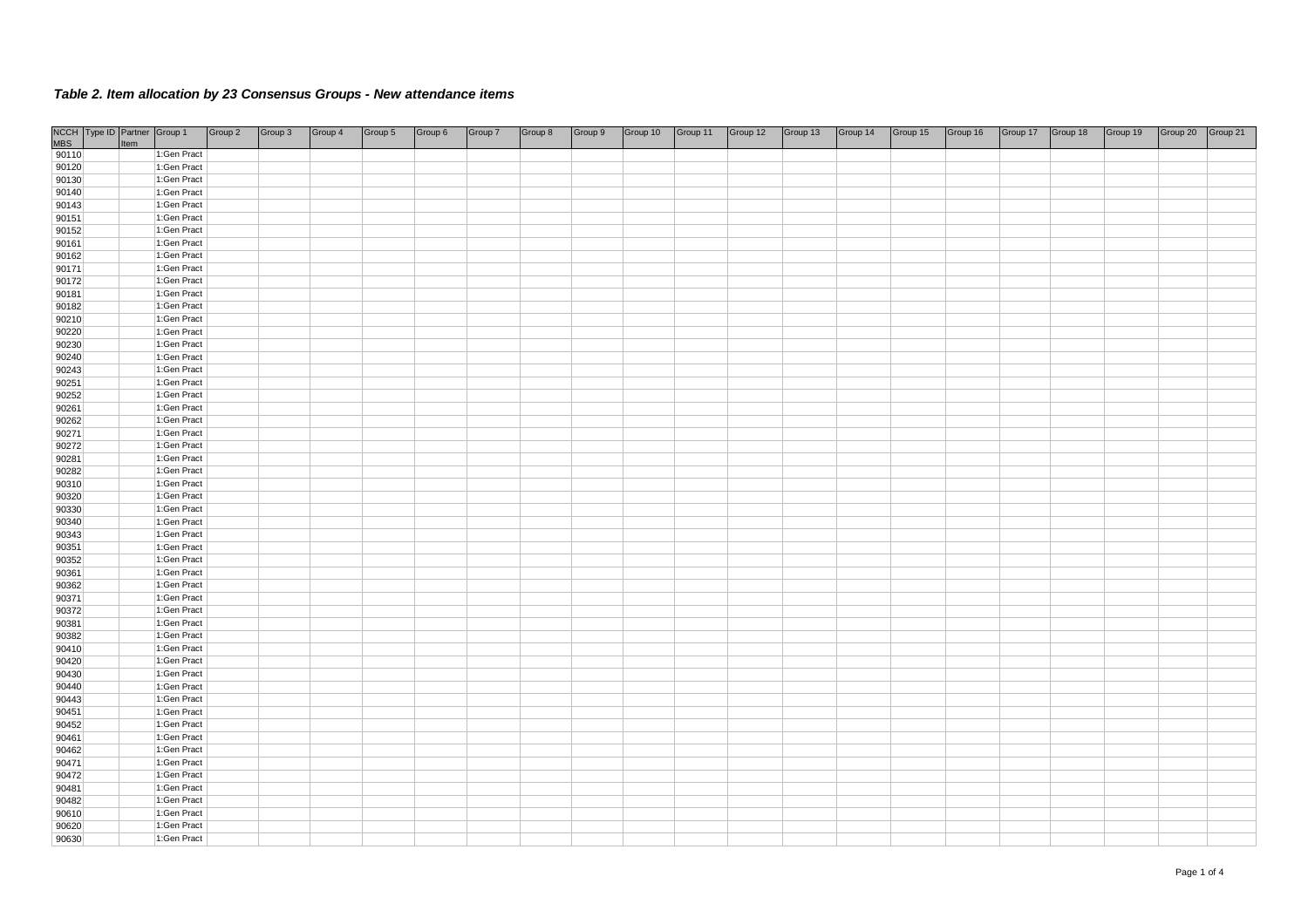| <b>NCCH</b>    | Type ID Partner |      | Group 1                           | Group 2                 | Group 3  | Group 4                           | Group 5                                                                | Group 6                                                                                         | Group 7                        | Group 8                                                                                                               | Group 9                 | Group 10 | Group 11                          | Group 12                                                                                      | Group 13 | Group 14                      | Group 15                                                                             | Group 16                           | Group 17         | Group 18   | Group 19                          | Group 20       | Group 21   |
|----------------|-----------------|------|-----------------------------------|-------------------------|----------|-----------------------------------|------------------------------------------------------------------------|-------------------------------------------------------------------------------------------------|--------------------------------|-----------------------------------------------------------------------------------------------------------------------|-------------------------|----------|-----------------------------------|-----------------------------------------------------------------------------------------------|----------|-------------------------------|--------------------------------------------------------------------------------------|------------------------------------|------------------|------------|-----------------------------------|----------------|------------|
| <b>MBS</b>     |                 | Item |                                   |                         |          |                                   |                                                                        |                                                                                                 |                                |                                                                                                                       |                         |          |                                   |                                                                                               |          |                               |                                                                                      |                                    |                  |            |                                   |                |            |
| 90640          |                 |      | 1:Gen Pract                       |                         |          |                                   |                                                                        |                                                                                                 |                                |                                                                                                                       |                         |          |                                   |                                                                                               |          |                               |                                                                                      |                                    |                  |            |                                   |                |            |
| 90643          |                 |      | 1:Gen Pract                       |                         |          |                                   |                                                                        |                                                                                                 |                                |                                                                                                                       |                         |          |                                   |                                                                                               |          |                               |                                                                                      |                                    |                  |            |                                   |                |            |
| 90651          |                 |      | 1:Gen Pract<br>1:Gen Pract        |                         |          |                                   |                                                                        |                                                                                                 |                                |                                                                                                                       |                         |          |                                   |                                                                                               |          |                               |                                                                                      |                                    |                  |            |                                   |                |            |
| 90652<br>90661 |                 |      | 1:Gen Pract                       |                         |          |                                   |                                                                        |                                                                                                 |                                |                                                                                                                       |                         |          |                                   |                                                                                               |          |                               |                                                                                      |                                    |                  |            |                                   |                |            |
| 90662          |                 |      | 1:Gen Pract                       |                         |          |                                   |                                                                        |                                                                                                 |                                |                                                                                                                       |                         |          |                                   |                                                                                               |          |                               |                                                                                      |                                    |                  |            |                                   |                |            |
| 90671          |                 |      | 1:Gen Pract                       |                         |          |                                   |                                                                        |                                                                                                 |                                |                                                                                                                       |                         |          |                                   |                                                                                               |          |                               |                                                                                      |                                    |                  |            |                                   |                |            |
| 90672          |                 |      | 1:Gen Pract                       |                         |          |                                   |                                                                        |                                                                                                 |                                |                                                                                                                       |                         |          |                                   |                                                                                               |          |                               |                                                                                      |                                    |                  |            |                                   |                |            |
| 90681          |                 |      | 1:Gen Pract                       |                         |          |                                   |                                                                        |                                                                                                 |                                |                                                                                                                       |                         |          |                                   |                                                                                               |          |                               |                                                                                      |                                    |                  |            |                                   |                |            |
| 90682          |                 |      | 1:Gen Pract                       |                         |          |                                   |                                                                        |                                                                                                 |                                |                                                                                                                       |                         |          |                                   |                                                                                               |          |                               |                                                                                      |                                    |                  |            |                                   |                |            |
| 90710          |                 |      | 7:Orthop                          |                         |          |                                   |                                                                        |                                                                                                 |                                | 14:Anaesthe 21:Neurolog 23:Psychiatr 19:Radiation 12:Ophthalm 18:Card ICU 15:Dermatol 10:Urology                      |                         |          |                                   |                                                                                               |          |                               |                                                                                      |                                    |                  |            |                                   |                |            |
|                |                 |      | Surgery                           |                         |          |                                   | Oncol                                                                  |                                                                                                 | Ren                            | logy                                                                                                                  |                         |          |                                   |                                                                                               |          |                               |                                                                                      |                                    |                  |            |                                   |                |            |
| 90720          |                 |      | 6:Neurosurg 7:Orthop              |                         |          |                                   |                                                                        | 14:Anaesthe 16:Thor/Pae 21:Neurolog 23:Psychiatr 4:Gen                                          |                                |                                                                                                                       |                         |          |                                   | 15:Dermatol 19:Radiatio 20:Gastroen 11:Vascular 12:Ophthalm 22:Cl Haem 18:Card ICU 10:Urology |          |                               |                                                                                      |                                    |                  |            |                                   |                |            |
|                |                 |      | ery                               | Surgery                 | ١s       |                                   |                                                                        |                                                                                                 | Surgery                        | ogy                                                                                                                   | n Oncol                 | terol    | Surg                              | lo.                                                                                           | /Med Onc | Ren                           |                                                                                      |                                    |                  |            |                                   |                |            |
| 90730          |                 |      | 2:Facio-max 6:Neurosurg 7:Orthop  |                         |          |                                   | 14:Anaesthe 16:Thor/Pae 17:Gen                                         |                                                                                                 |                                | 21:Neurolog 23:Psychiatr 13:ENT                                                                                       |                         | 4:Gen    | 8:Paed                            |                                                                                               |          |                               | 15:Dermatolo 19:Radiation 20:Gastroent 11:Vascular 12:Ophthalm 3:OG/IVF              |                                    |                  | 5:Cardio   | 22:Cl Haem                        | 18:Card        | 10:Urology |
|                |                 |      |                                   | ery                     | Surgery  |                                   |                                                                        | Medicine                                                                                        | Iv.                            |                                                                                                                       |                         | Surgery  | Surgery                           | gy                                                                                            | Oncol    | erol                          | Surg                                                                                 |                                    |                  | Thor Surg  | /Med Onc                          | <b>ICU Ren</b> |            |
| 90740          |                 |      | 2:Facio-max 6:Neurosurg 7:Orthop  |                         |          |                                   | 14:Anaesthe 16:Thor/Pae 17:Gen                                         |                                                                                                 |                                | 21:Neurolog 23:Psychiatr 4:Gen                                                                                        |                         | 8:Paed   |                                   |                                                                                               |          |                               | 15:Dermatol   19:Radiation   20:Gastroent   11:Vascular   12:Ophthalm   22:Cl Haem   |                                    | 18:Card          | 10:Urology |                                   |                |            |
|                |                 |      |                                   | ery                     | Surgery  |                                   | ۱d                                                                     | Medicine                                                                                        |                                |                                                                                                                       | Surgery                 | Surgery  | ogy                               | Oncol                                                                                         | erol     | Surg                          | l o                                                                                  | /Med Onc                           | <b>ICU Ren</b>   |            |                                   |                |            |
| 90743          |                 |      | 7:Orthop                          |                         |          |                                   |                                                                        |                                                                                                 |                                | 14:Anaesthe 16:Thor/Pae 21:Neurolog   19:Radiation 20:Gastroen   12:Ophthalm   18:Card ICU   15:Dermatol   10:Urology |                         |          |                                   |                                                                                               |          |                               |                                                                                      |                                    |                  |            |                                   |                |            |
|                |                 |      | Surgery                           | $\overline{\mathbf{s}}$ | l d      |                                   | Oncol                                                                  | terol                                                                                           |                                | Ren                                                                                                                   | logy                    |          |                                   |                                                                                               |          |                               |                                                                                      |                                    |                  |            |                                   |                |            |
| 90751          |                 |      | 2:Facio-max 6:Neurosurg 7:Orthop  |                         |          |                                   | 14: Anaesthe 16: Thor/Pae 17: Gen                                      |                                                                                                 |                                | 21:Neurolog 23:Psychiatr 4:Gen                                                                                        |                         | 8:Paed   |                                   |                                                                                               |          |                               | 15:Dermatol 19:Radiation 20:Gastroent 11:Vascular 12:Ophthalm 3:OG/IVF               |                                    | 5:Cardio         |            | 22:CI Haem 18:Card ICU 10:Urology |                |            |
|                |                 |      |                                   | ery                     | Surgery  |                                   |                                                                        | Medicine                                                                                        | Iv.                            |                                                                                                                       | Surgery                 | Surgery  | logy                              | Oncol                                                                                         | erol     | Surg                          |                                                                                      |                                    | <b>Thor Surg</b> | /Med Onc   | Ren                               |                |            |
| 90752          |                 |      | 2:Facio-max 6:Neurosurg 7:Orthop  |                         |          |                                   | 14: Anaesthe 16: Thor/Pae 17: Gen                                      |                                                                                                 |                                | 21:Neurolog 23:Psychiatr 4:Gen                                                                                        |                         | 8:Paed   |                                   | 15:Dermatol 19:Radiation 20:Gastroent 12:Ophthalm 3:OG/IVF                                    |          |                               |                                                                                      | 22:Cl Haem                         | 18:Card          | 10:Urology |                                   |                |            |
|                |                 |      |                                   | ery                     | Surgery  |                                   | l d                                                                    | Medicine                                                                                        |                                |                                                                                                                       | Surgery                 | Surgery  | ogy                               | Oncol                                                                                         | erol     |                               |                                                                                      | /Med Onc                           | ICU Ren          |            |                                   |                |            |
| 90761          |                 |      | 2:Facio-max 6:Neurosurg 7:Orthop  |                         |          |                                   | 14: Anaesthe   16: Thor/Pae   17: Gen                                  |                                                                                                 |                                | 21:Neurolog 23:Psychiatr 4:Gen                                                                                        |                         | 8:Paed   |                                   | 19:Radiation 20:Gastroent 12:Ophthalm 5:Cardio                                                |          |                               | 22:Cl Haem                                                                           | 18:Card ICU 15:Dermatol 10:Urology |                  |            |                                   |                |            |
|                |                 |      |                                   | ery                     | Surgery  |                                   | ıd                                                                     | Medicine                                                                                        |                                |                                                                                                                       | Surgery                 | Surgery  | Oncol                             | erol                                                                                          |          | Thor Surg                     | /Med Onc                                                                             | Ren                                | logy             |            |                                   |                |            |
| 90762          |                 |      | 2:Facio-max 6:Neurosurg 7:Orthop  |                         |          |                                   | 14:Anaesthe 16:Thor/Pae 17:Gen                                         |                                                                                                 |                                | 21:Neurolog 23:Psychiatr 4:Gen                                                                                        |                         | 8:Paed   |                                   |                                                                                               |          |                               | 19:Radiation 20:Gastroent 12:Ophthalm 22:Cl Haem 18:Card ICU 15:Dermatolo 10:Urology |                                    |                  |            |                                   |                |            |
|                |                 |      |                                   | ery                     | Surgery  |                                   |                                                                        | Medicine                                                                                        | Iv.                            |                                                                                                                       | Surgery                 | Surgery  | Oncol                             | erol                                                                                          |          | /Med Onc                      | Ren                                                                                  |                                    |                  |            |                                   |                |            |
| 90771          |                 |      | 2:Facio-max 6:Neurosurg 7:Orthop  |                         |          |                                   | 14:Anaesthe 16:Thor/Pae 17:Gen                                         |                                                                                                 |                                | 21:Neurolog 23:Psychiatr 4:Gen                                                                                        |                         | 8:Paed   |                                   | 19: Radiation 20: Gastroent 12: Ophthalm 22: CI Haem                                          |          |                               | 18:Card ICU 10:Urology                                                               |                                    |                  |            |                                   |                |            |
|                |                 |      |                                   | ery                     | Surgery  |                                   |                                                                        | Medicine                                                                                        |                                |                                                                                                                       | Surgery                 | Surgery  | Oncol                             | erol                                                                                          | l o      | /Med Onc                      | Ren                                                                                  |                                    |                  |            |                                   |                |            |
| 90772          |                 |      | 2:Facio-max 6:Neurosurg 7:Orthop  | ery                     |          |                                   | 14:Anaesthe 16:Thor/Pae 17:Gen<br>l d                                  | Medicine                                                                                        | IV.                            | 21:Neurolog 23:Psychiatr 4:Gen                                                                                        |                         | Oncol    | erol                              | 19: Radiation 20: Gastroent 12: Ophthalm 22: CI Haem<br>lo.                                   | /Med Onc | 18:Card ICU 10:Urology<br>Ren |                                                                                      |                                    |                  |            |                                   |                |            |
|                |                 |      |                                   |                         | Surgery  |                                   |                                                                        |                                                                                                 |                                |                                                                                                                       | Surgery                 |          |                                   |                                                                                               |          |                               |                                                                                      |                                    |                  |            |                                   |                |            |
| 90781          |                 |      | 6:Neurosurg 7:Orthop<br>ery       | Surgery                 |          | 14: Anaesthe 16: Thor/Pae 17: Gen | Medicine                                                               |                                                                                                 | 21:Neurolog 23:Psychiatr 4:Gen | Surgery                                                                                                               | 19: Radiatio<br>n Oncol | terol    | /Med Onc                          | 20:Gastroen 22:Cl Haem 18:Card ICU 10:Urology<br>Ren                                          |          |                               |                                                                                      |                                    |                  |            |                                   |                |            |
| 90782          |                 |      | 6:Neurosurg 7:Orthop              |                         |          | 14: Anaesthe 16: Thor/Pae 17: Gen |                                                                        |                                                                                                 | 21:Neurolog 23:Psychiatr 4:Gen |                                                                                                                       | 19: Radiatio            |          | 20:Gastroen 22:Cl Haem 10:Urology |                                                                                               |          |                               |                                                                                      |                                    |                  |            |                                   |                |            |
|                |                 |      | ery                               | Surgery                 |          |                                   | Medicine                                                               |                                                                                                 |                                | Surgery                                                                                                               | n Oncol                 | terol    | /Med Onc                          |                                                                                               |          |                               |                                                                                      |                                    |                  |            |                                   |                |            |
| 90810          |                 |      |                                   |                         |          |                                   | 14:Anaesthe 16:Thor/Pae 21:Neurolog 12:Ophthalm 15:Dermatol 10:Urology |                                                                                                 |                                |                                                                                                                       |                         |          |                                   |                                                                                               |          |                               |                                                                                      |                                    |                  |            |                                   |                |            |
|                |                 |      |                                   |                         |          |                                   | ogy                                                                    |                                                                                                 |                                |                                                                                                                       |                         |          |                                   |                                                                                               |          |                               |                                                                                      |                                    |                  |            |                                   |                |            |
| 90820          |                 |      |                                   |                         |          |                                   |                                                                        | 14:Anaesthe 16:Thor/Pae 21:Neurolog 20:Gastroen 12:Ophthalm 15:Dermatol 10:Urology              |                                |                                                                                                                       |                         |          |                                   |                                                                                               |          |                               |                                                                                      |                                    |                  |            |                                   |                |            |
|                |                 |      |                                   |                         |          | terol                             |                                                                        | ogy                                                                                             |                                |                                                                                                                       |                         |          |                                   |                                                                                               |          |                               |                                                                                      |                                    |                  |            |                                   |                |            |
| 90830          |                 |      |                                   |                         |          |                                   |                                                                        | 14:Anaesthe 16:Thor/Pae 21:Neurolog 23:Psychiatr 20:Gastroen 12:Ophthalm 15:Dermatol 10:Urology |                                |                                                                                                                       |                         |          |                                   |                                                                                               |          |                               |                                                                                      |                                    |                  |            |                                   |                |            |
|                |                 |      |                                   | ١d                      |          |                                   | terol                                                                  |                                                                                                 | logy                           |                                                                                                                       |                         |          |                                   |                                                                                               |          |                               |                                                                                      |                                    |                  |            |                                   |                |            |
| 90840          |                 |      | 14: Anaesthe 16: Thor/Pae 17: Gen |                         |          |                                   |                                                                        |                                                                                                 |                                | 21:Neurolog 23:Psychiatr 20:Gastroen 12:Ophthalm 15:Dermatol 10:Urology                                               |                         |          |                                   |                                                                                               |          |                               |                                                                                      |                                    |                  |            |                                   |                |            |
|                |                 |      |                                   |                         | Medicine |                                   |                                                                        | terol                                                                                           |                                | logy                                                                                                                  |                         |          |                                   |                                                                                               |          |                               |                                                                                      |                                    |                  |            |                                   |                |            |
| 90843          |                 |      |                                   |                         |          |                                   | 14:Anaesthe 16:Thor/Pae 21:Neurolog 12:Ophthalm 15:Dermatol 10:Urology |                                                                                                 |                                |                                                                                                                       |                         |          |                                   |                                                                                               |          |                               |                                                                                      |                                    |                  |            |                                   |                |            |
|                |                 |      |                                   | ∣d                      |          |                                   | ogy                                                                    |                                                                                                 |                                |                                                                                                                       |                         |          |                                   |                                                                                               |          |                               |                                                                                      |                                    |                  |            |                                   |                |            |
| 90851          |                 |      | 14:Anaesthe 16:Thor/Pae 17:Gen    |                         |          |                                   |                                                                        |                                                                                                 |                                | 21:Neurolog 23:Psychiatr 20:Gastroen 12:Ophthalm 15:Dermatol 10:Urology                                               |                         |          |                                   |                                                                                               |          |                               |                                                                                      |                                    |                  |            |                                   |                |            |
|                |                 |      |                                   | ١d                      | Medicine |                                   |                                                                        | terol                                                                                           | l O                            | logy                                                                                                                  |                         |          |                                   |                                                                                               |          |                               |                                                                                      |                                    |                  |            |                                   |                |            |
| 90852          |                 |      | 14:Anaesthe 16:Thor/Pae 17:Gen    |                         |          |                                   |                                                                        |                                                                                                 |                                | 21:Neurolog 23:Psychiatr 20:Gastroen 12:Ophthalm 15:Dermatol 10:Urology                                               |                         |          |                                   |                                                                                               |          |                               |                                                                                      |                                    |                  |            |                                   |                |            |
|                |                 |      |                                   |                         | Medicine |                                   |                                                                        | terol                                                                                           |                                | logy                                                                                                                  |                         |          |                                   |                                                                                               |          |                               |                                                                                      |                                    |                  |            |                                   |                |            |
| 90861          |                 |      | 14:Anaesthe 16:Thor/Pae 17:Gen    |                         |          |                                   |                                                                        |                                                                                                 |                                | 21:Neurolog 23:Psychiatr 20:Gastroen 12:Ophthalm 15:Dermatol 10:Urology                                               |                         |          |                                   |                                                                                               |          |                               |                                                                                      |                                    |                  |            |                                   |                |            |
|                |                 |      |                                   |                         | Medicine |                                   |                                                                        | terol                                                                                           |                                | ogy                                                                                                                   |                         |          |                                   |                                                                                               |          |                               |                                                                                      |                                    |                  |            |                                   |                |            |
| 90862          |                 |      | 14: Anaesthe 16: Thor/Pae 17: Gen |                         |          |                                   |                                                                        |                                                                                                 |                                | 21:Neurolog 23:Psychiatr 20:Gastroen 12:Ophthalm 15:Dermatol 10:Urology                                               |                         |          |                                   |                                                                                               |          |                               |                                                                                      |                                    |                  |            |                                   |                |            |
|                |                 |      |                                   | ld.                     | Medicine |                                   | ly.                                                                    | terol                                                                                           | ۱o                             | logy                                                                                                                  |                         |          |                                   |                                                                                               |          |                               |                                                                                      |                                    |                  |            |                                   |                |            |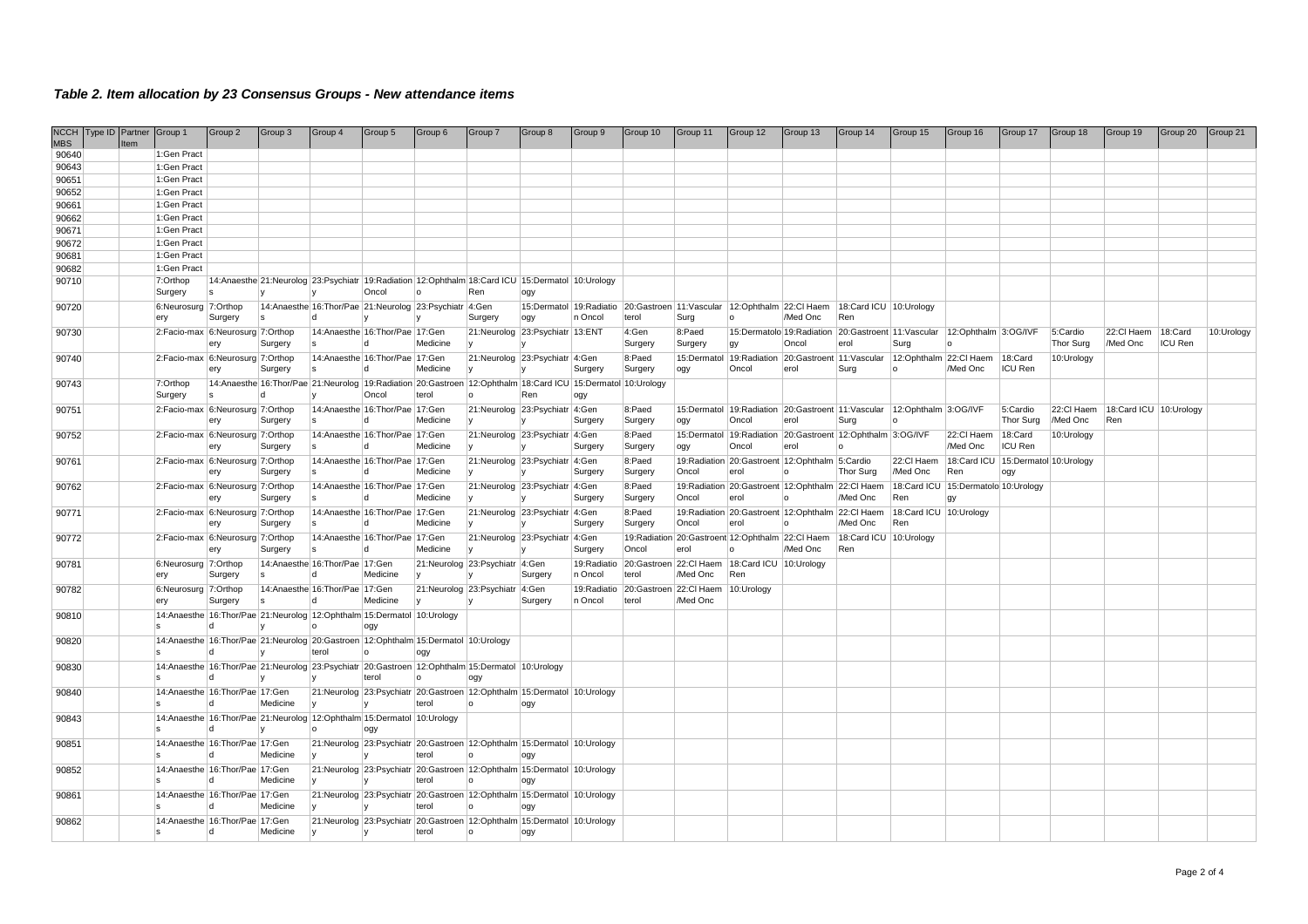| <b>MBS</b> | NCCH Type ID Partner Group 1 | Item |                                       | Group 2  | Group 3                                                                           | Group 4 | Group 5                                                                                                  | Group 6        | Group 7  | Group 8                                        | Group 9 | Group 10 | Group 11 | Group 12 | Group 13 | Group 14 | Group 15 | Group 16 | Group 17 | Group 18 | Group 19 | Group 20 | Group 21 |
|------------|------------------------------|------|---------------------------------------|----------|-----------------------------------------------------------------------------------|---------|----------------------------------------------------------------------------------------------------------|----------------|----------|------------------------------------------------|---------|----------|----------|----------|----------|----------|----------|----------|----------|----------|----------|----------|----------|
| 90871      |                              |      | 14:Anaesthe 17:Gen                    | Medicine | $\mathsf{I} \mathsf{v}$                                                           |         | 21:Neurolog 23:Psychiatr 20:Gastroen 12:Ophthalm 10:Urology<br>terol                                     |                |          | 16:Thor/Pae                                    |         |          |          |          |          |          |          |          |          |          |          |          |          |
| 90872      |                              |      | 14:Anaesthe 16:Thor/Pae 17:Gen        |          |                                                                                   |         | 21:Neurolog 23:Psychiatr 20:Gastroen 12:Ophthalm 10:Urology                                              |                |          |                                                |         |          |          |          |          |          |          |          |          |          |          |          |          |
|            |                              |      | 14:Anaesthe 16:Thor/Pae 17:Gen        | ld.      | Medicine                                                                          |         | 21:Neurolog 23:Psychiatr 20:Gastroen 10:Urology                                                          | terol          |          |                                                |         |          |          |          |          |          |          |          |          |          |          |          |          |
| 90881      |                              |      |                                       | ld.      | Medicine                                                                          |         | V                                                                                                        | terol          |          |                                                |         |          |          |          |          |          |          |          |          |          |          |          |          |
| 90882      |                              |      | 14:Anaesthe 16:Thor/Pae 17:Gen        |          | Medicine                                                                          |         | 21:Neurolog 23:Psychiatr 20:Gastroen 10:Urology<br> y                                                    | terol          |          |                                                |         |          |          |          |          |          |          |          |          |          |          |          |          |
| 90910      |                              |      |                                       | ∣d.      | y                                                                                 | ۱o      | 14: Anaesthe 16: Thor/Pae 21: Neurolog 12: Ophthalm 15: Dermatol 10: Urology<br>logy                     |                |          |                                                |         |          |          |          |          |          |          |          |          |          |          |          |          |
| 90920      |                              |      |                                       |          |                                                                                   |         | 14:Anaesthe 16:Thor/Pae 21:Neurolog 23:Psychiatr 20:Gastroen 12:Ophthalm 15:Dermatol 10:Urology          |                |          |                                                |         |          |          |          |          |          |          |          |          |          |          |          |          |
| 90930      |                              |      |                                       |          |                                                                                   |         | terol<br>14:Anaesthe 16:Thor/Pae 21:Neurolog 23:Psychiatr 20:Gastroen 12:Ophthalm 15:Dermatol 10:Urology | $\overline{0}$ | logy     |                                                |         |          |          |          |          |          |          |          |          |          |          |          |          |
|            |                              |      |                                       | ld.      |                                                                                   |         | terol                                                                                                    | $\overline{0}$ | logy     |                                                |         |          |          |          |          |          |          |          |          |          |          |          |          |
| 90940      |                              |      | 14:Anaesthe 16:Thor/Pae 17:Gen        |          | Medicine                                                                          |         | 21:Neurolog 23:Psychiatr 20:Gastroen 12:Ophthalm 15:Dermatol 10:Urology<br>$\mathsf{V}$                  | terol          |          | ogy                                            |         |          |          |          |          |          |          |          |          |          |          |          |          |
| 90943      |                              |      |                                       | ld.      | $\mathsf{I} \mathsf{V}$                                                           |         | 14: Anaesthe 16: Thor/Pae 21: Neurolog 12: Ophthalm 15: Dermatol 10: Urology                             |                |          |                                                |         |          |          |          |          |          |          |          |          |          |          |          |          |
| 90951      |                              |      | 14:Anaesthe 16:Thor/Pae 17:Gen        |          |                                                                                   |         | logy<br>21:Neurolog 23:Psychiatr 20:Gastroen 12:Ophthalm 15:Dermatol 10:Urology                          |                |          |                                                |         |          |          |          |          |          |          |          |          |          |          |          |          |
| 90952      |                              |      | 14:Anaesthe 16:Thor/Pae 17:Gen        | ∣d       | Medicine                                                                          |         | y <br>21:Neurolog 23:Psychiatr 20:Gastroen 12:Ophthalm 15:Dermatol 10:Urology                            | terol          | lo.      | logy                                           |         |          |          |          |          |          |          |          |          |          |          |          |          |
|            |                              |      |                                       | ld.      | Medicine                                                                          |         | $\mathsf{V}$                                                                                             | terol          | $\Omega$ | logy                                           |         |          |          |          |          |          |          |          |          |          |          |          |          |
| 90961      |                              |      | 14:Anaesthe 16:Thor/Pae 17:Gen        |          | Medicine                                                                          |         | 21:Neurolog 23:Psychiatr 20:Gastroen 12:Ophthalm 15:Dermatol 10:Urology                                  | terol          |          | logy                                           |         |          |          |          |          |          |          |          |          |          |          |          |          |
| 90962      |                              |      | 14:Anaesthe 16:Thor/Pae 17:Gen        | d        | Medicine                                                                          |         | 21:Neurolog 23:Psychiatr 20:Gastroen 12:Ophthalm 15:Dermatol 10:Urology                                  | terol          | lo.      | ogy                                            |         |          |          |          |          |          |          |          |          |          |          |          |          |
| 90971      |                              |      | 14:Anaesthe 16:Thor/Pae 17:Gen        |          |                                                                                   |         | 21:Neurolog 23:Psychiatr 20:Gastroen 12:Ophthalm 10:Urology                                              |                |          |                                                |         |          |          |          |          |          |          |          |          |          |          |          |          |
| 90972      |                              |      | 14:Anaesthe 16:Thor/Pae 17:Gen        | ld.      | Medicine                                                                          |         | $\mathsf{V}$<br>21:Neurolog 23:Psychiatr 20:Gastroen 10:Urology 12:Ophthalm                              | terol          |          |                                                |         |          |          |          |          |          |          |          |          |          |          |          |          |
|            |                              |      |                                       | ld.      | Medicine                                                                          |         |                                                                                                          | terol          |          |                                                |         |          |          |          |          |          |          |          |          |          |          |          |          |
| 90981      |                              |      | 14:Anaesthe 16:Thor/Pae 17:Gen        | ld.      | Medicine                                                                          |         | 21:Neurolog 23:Psychiatr 20:Gastroen 10:Urology                                                          | terol          |          |                                                |         |          |          |          |          |          |          |          |          |          |          |          |          |
| 90982      |                              |      | 14:Anaesthe 16:Thor/Pae 17:Gen        | ld.      | Medicine                                                                          |         | 21:Neurolog 23:Psychiatr 20:Gastroen 10:Urology<br>$\mathsf{V}$                                          | terol          |          |                                                |         |          |          |          |          |          |          |          |          |          |          |          |          |
| 91010      |                              |      |                                       |          | 14:Anaesthe 21:Neurolog 12:Ophthalm 15:Dermatol 10:Urology<br>$\overline{\Omega}$ | ogy     |                                                                                                          |                |          |                                                |         |          |          |          |          |          |          |          |          |          |          |          |          |
| 91020      |                              |      |                                       |          |                                                                                   |         | 14:Anaesthe 16:Thor/Pae 21:Neurolog 20:Gastroen 12:Ophthalm 15:Dermatol 10:Urology                       |                |          |                                                |         |          |          |          |          |          |          |          |          |          |          |          |          |
| 91030      |                              |      |                                       |          | 14:Anaesthe 16:Thor/Pae 21:Neurolog 23:Psychiatr 8:Paed                           | terol   | lo.                                                                                                      | ogy            |          | 20:Gastroen 12:Ophthalm 15:Dermatol 10:Urology |         |          |          |          |          |          |          |          |          |          |          |          |          |
|            |                              |      |                                       |          | $\mathsf{I} \mathsf{V}$                                                           |         | Surgery                                                                                                  | terol          | $\circ$  | logy                                           |         |          |          |          |          |          |          |          |          |          |          |          |          |
| 91040      |                              |      | 14:Anaesthe 16:Thor/Pae 17:Gen        |          | Medicine                                                                          |         | 21:Neurolog 23:Psychiatr 20:Gastroen 12:Ophthalm 15:Dermatol 10:Urology<br> y                            | terol          |          | logy                                           |         |          |          |          |          |          |          |          |          |          |          |          |          |
| 91043      |                              |      |                                       | ld.      | $\mathsf{v}$                                                                      | terol   | 14:Anaesthe 16:Thor/Pae 21:Neurolog 20:Gastroen 12:Ophthalm 15:Dermatol 10:Urology<br>$\overline{0}$     | ogy            |          |                                                |         |          |          |          |          |          |          |          |          |          |          |          |          |
| 91051      |                              |      | 14:Anaesthe 16:Thor/Pae 17:Gen        |          |                                                                                   |         | 21:Neurolog 23:Psychiatr 20:Gastroen 12:Ophthalm 15:Dermatol 10:Urology                                  |                |          |                                                |         |          |          |          |          |          |          |          |          |          |          |          |          |
| 91052      |                              |      | 14:Anaesthe 16:Thor/Pae 17:Gen        | ld.      | Medicine                                                                          |         | 21:Neurolog 23:Psychiatr 20:Gastroen 12:Ophthalm 15:Dermatol 10:Urology                                  | terol          | lo.      | logy                                           |         |          |          |          |          |          |          |          |          |          |          |          |          |
|            |                              |      | ls.<br>14:Anaesthe 16:Thor/Pae 17:Gen | ld.      | Medicine                                                                          |         | 21:Neurolog 23:Psychiatr 20:Gastroen 12:Ophthalm 15:Dermatol 10:Urology                                  | terol          | lo.      | ogy                                            |         |          |          |          |          |          |          |          |          |          |          |          |          |
| 91061      |                              |      |                                       | ld.      | Medicine                                                                          |         | $\mathsf{V}$                                                                                             | terol          | lo.      | ogy                                            |         |          |          |          |          |          |          |          |          |          |          |          |          |
| 91062      |                              |      | 14:Anaesthe 16:Thor/Pae 17:Gen        | ld.      | Medicine                                                                          |         | 21:Neurolog 23:Psychiatr 20:Gastroen 12:Ophthalm 15:Dermatol 10:Urology                                  | terol          | lo.      | ogy                                            |         |          |          |          |          |          |          |          |          |          |          |          |          |
| 91071      |                              |      | 14:Anaesthe 16:Thor/Pae 17:Gen        |          |                                                                                   |         | 21:Neurolog 23:Psychiatr 20:Gastroen 12:Ophthalm 10:Urology                                              |                |          |                                                |         |          |          |          |          |          |          |          |          |          |          |          |          |
|            |                              |      |                                       | ∣d       | Medicine                                                                          |         | y                                                                                                        | terol          |          |                                                |         |          |          |          |          |          |          |          |          |          |          |          |          |